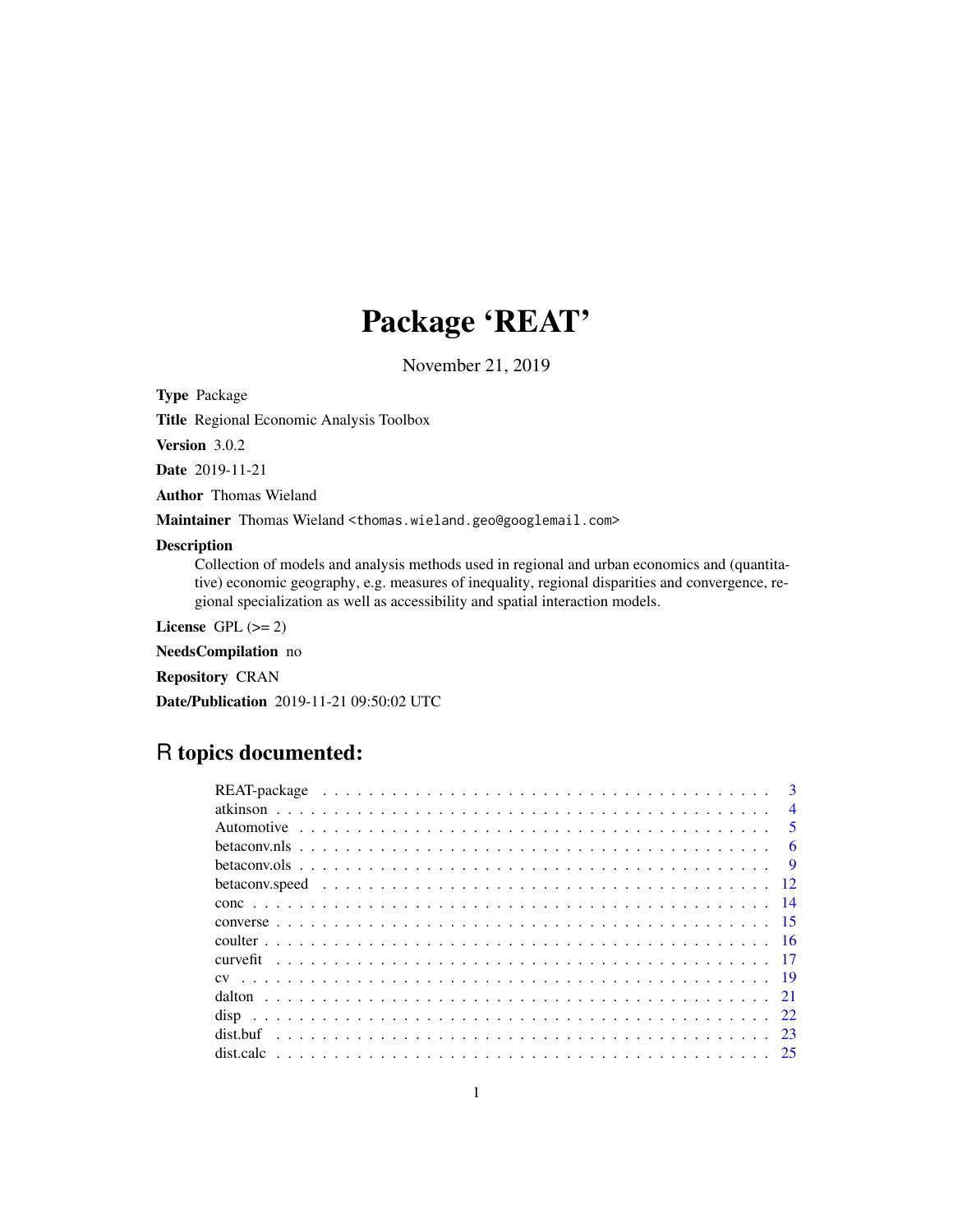|        | 26    |
|--------|-------|
|        | 27    |
|        | 28    |
|        | 29    |
|        | 30    |
|        | 31    |
|        | 33    |
|        | 34    |
|        | 35    |
|        | 36    |
|        | 39    |
|        | 40    |
|        | 41    |
|        | 44    |
| gini   | 46    |
|        | 50    |
|        | 52    |
|        |       |
|        | 55    |
|        | 57    |
|        | 59    |
|        | 60    |
|        | 61    |
|        | 62    |
| herf   | 65    |
|        | 67    |
|        | 68    |
|        | 69    |
|        | 70    |
|        | 71    |
|        | 74    |
|        | 75    |
|        | 77    |
|        | 78    |
|        | 79    |
|        | 80    |
|        | 82    |
|        | 83    |
|        | 85    |
| locq2  | 87    |
|        | 89    |
|        | 92    |
|        | 93    |
|        | 94    |
|        | 96    |
|        | . 101 |
| ripley | . 103 |
|        |       |
|        |       |
| shift  |       |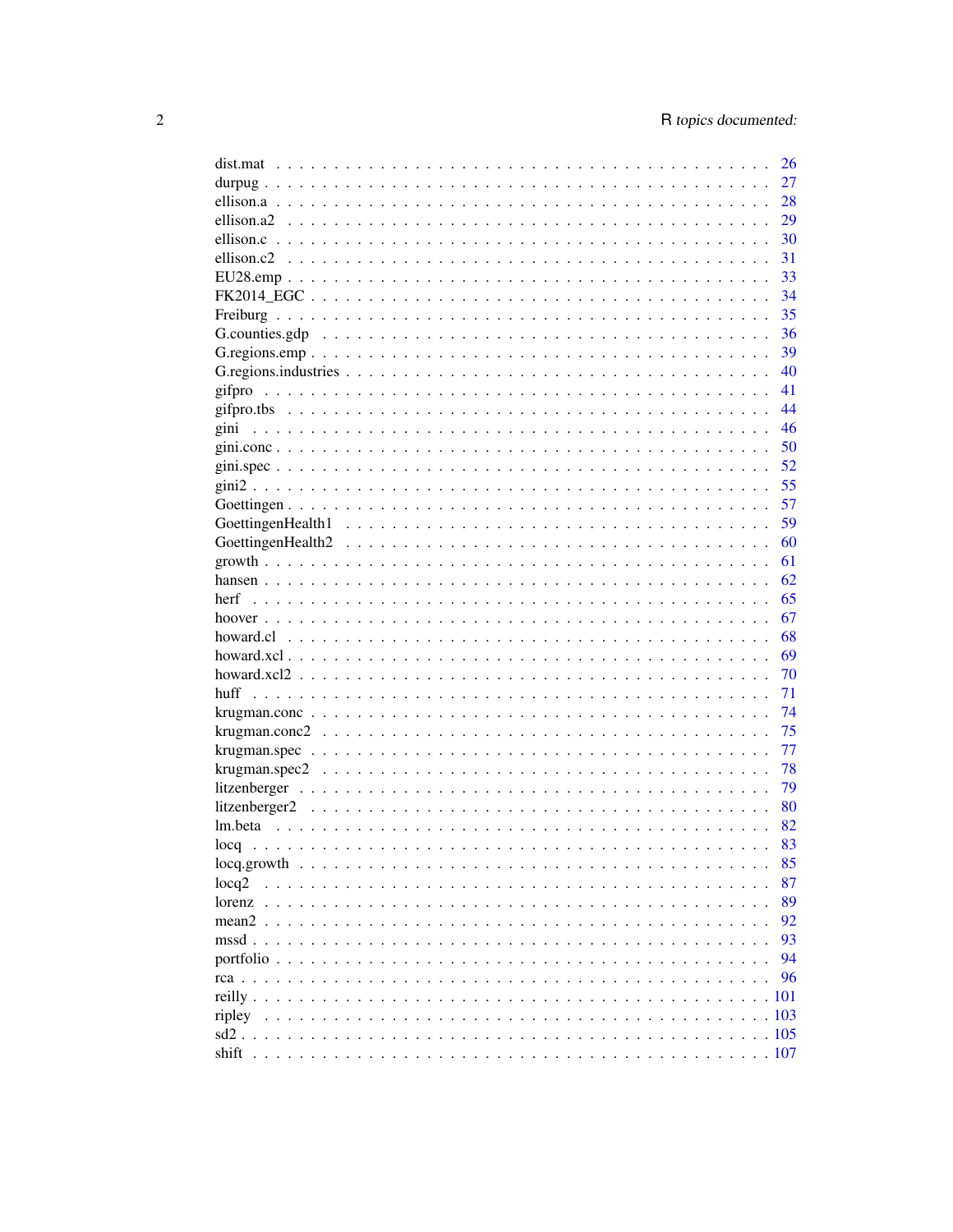<span id="page-2-0"></span>

| Index |  |  |  |  |  |  |  |  |  |  |  |  |  |  |  |  |  |  | 134 |
|-------|--|--|--|--|--|--|--|--|--|--|--|--|--|--|--|--|--|--|-----|

REAT-package *Regional Economic Analysis Toolbox*

# Description

In regional and urban economics and economic geography, very frequent research fields are the existence and evolution of agglomerations due to (internal and external) agglomeration economies, regional economic growth and regional disparities, where these concepts and relationships are closely related to each other (Capello/Nijkamp 2009, Dinc 2015, Farhauer/Kroell 2013, McCann/van Oort 2009). Also accessibility and spatial interaction modeling is mostly regarded as related to these disciplines (Aoyama et al. 2011, Guessefeldt 1999). The group of the related analysis methods is sometimes summarized by the term *regional analysis* or *regional economic analysis* (Dinc 2015, Guessefeldt 1999, Isard 1960).

This package contains a collection of models and analysis methods used in regional and urban economics and (quantitative) economic geography. The functions in this package can be divided into seven groups:

(1) Inequality, concentration and dispersion, including *Gini coefficient*, *Lorenz curve*, *Herfindahl-Hirschman-coefficient*, *Theil coefficient*, *Hoover coefficient* and *(weighted) coefficient of variation*

(2) Specialization of regions and spatial concentration of industries, including *location quotient*, *spatial Gini coefficients* for regional specialization and industry concentration and *Krugman coefficients* for regional specialization and industry concentration

(3) Regional disparities and regional convergence, especially analysis of *beta and sigma convergence* for cross-sectional data

(4) Regional growth, including *portfolio matrix*, several types of *shift-share analysis* and *commercial area prognosis* ("GIFPRO")

(5) Spatial interaction and accessibility models, including *Huff model* and *Hansen accessibility*

(6) Proximity analysis, including calculation of *distance matrices* and *buffers*

(7) Additional tools for data preparation und visualization, such as for creating *dummy variables* and calculating *standardized regression coefficients*. The package also contains data examples.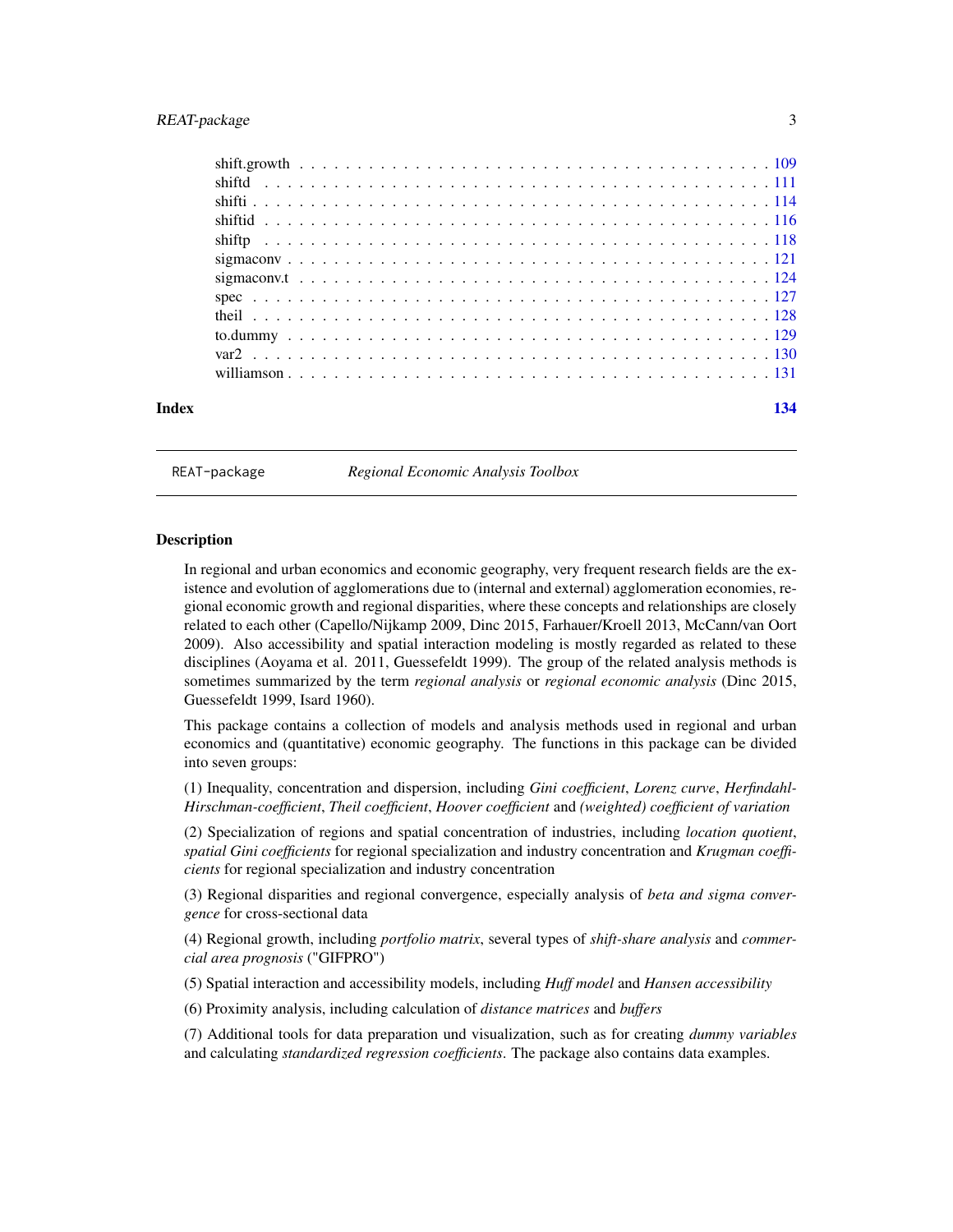# <span id="page-3-0"></span>Author(s)

Thomas Wieland

Maintainer: Thomas Wieland <thomas.wieland.geo@googlemail.com>

#### References

Aoyama, Y./Murphy, J. T./Hanson, S. (2011): "Key Concepts in Economic Geography". London: SAGE.

Capello, R./Nijkamp, P. (2009): "Introduction: regional growth and development theories in the twenty-first century - recent theoretical advances and future challenges". In: Capello, R./Nijkamp, P. (eds.): *Handbook of Regional Growth and Development Theories*. Cheltenham: Elgar. p. 1-16.

Dinc, M. (2015): "Introduction to Regional Economic Development. Major Theories and Basic Analytical Tools". Cheltenham: Elgar.

Farhauer, O./Kroell, A. (2013): "Standorttheorien: Regional- und Stadtoekonomik in Theorie und Praxis". Wiesbaden: Springer.

Guessefeldt, J. (1999): "Regionalanalyse". Muenchen: Oldenbourg.

Isard, W. (1960): "Methods of Regional Analysis: an Introduction to Regional Science". Cambridge: M.I.T. Press.

McCann, P./van Oort, F. (2009): "Theories of agglomeration and regional economic growth: a historical review". In: Capello, R./Nijkamp, P. (eds.): *Handbook of Regional Growth and Development Theories*. Cheltenham: Elgar. p. 19-32.

<span id="page-3-1"></span>

atkinson *Atkinson Inequality Index*

# Description

Calculating the Atkinson Inequality Index e.g. with respect to regional income

#### Usage

 $atkinson(x, epsilon = 0.5, na.rm = TRUE)$ 

#### Arguments

| $\mathsf{x}$ | A numeric vector (e.g. dataset of regional income)                                               |
|--------------|--------------------------------------------------------------------------------------------------|
| epsilon      | A single value of the $\epsilon$ weighting coefficient (default: at . epsilon = 0.5)             |
| na.rm        | logical argument that indicates whether NA values should be excluded before<br>computing results |

# Details

The *Atkinson Inequality Index* (AI) varies between 0 (no inequality/concentration) and 1 (complete inequality/concentration). It can be used for economic inequality and/or regional disparities (Portnov/Felsenstein 2010).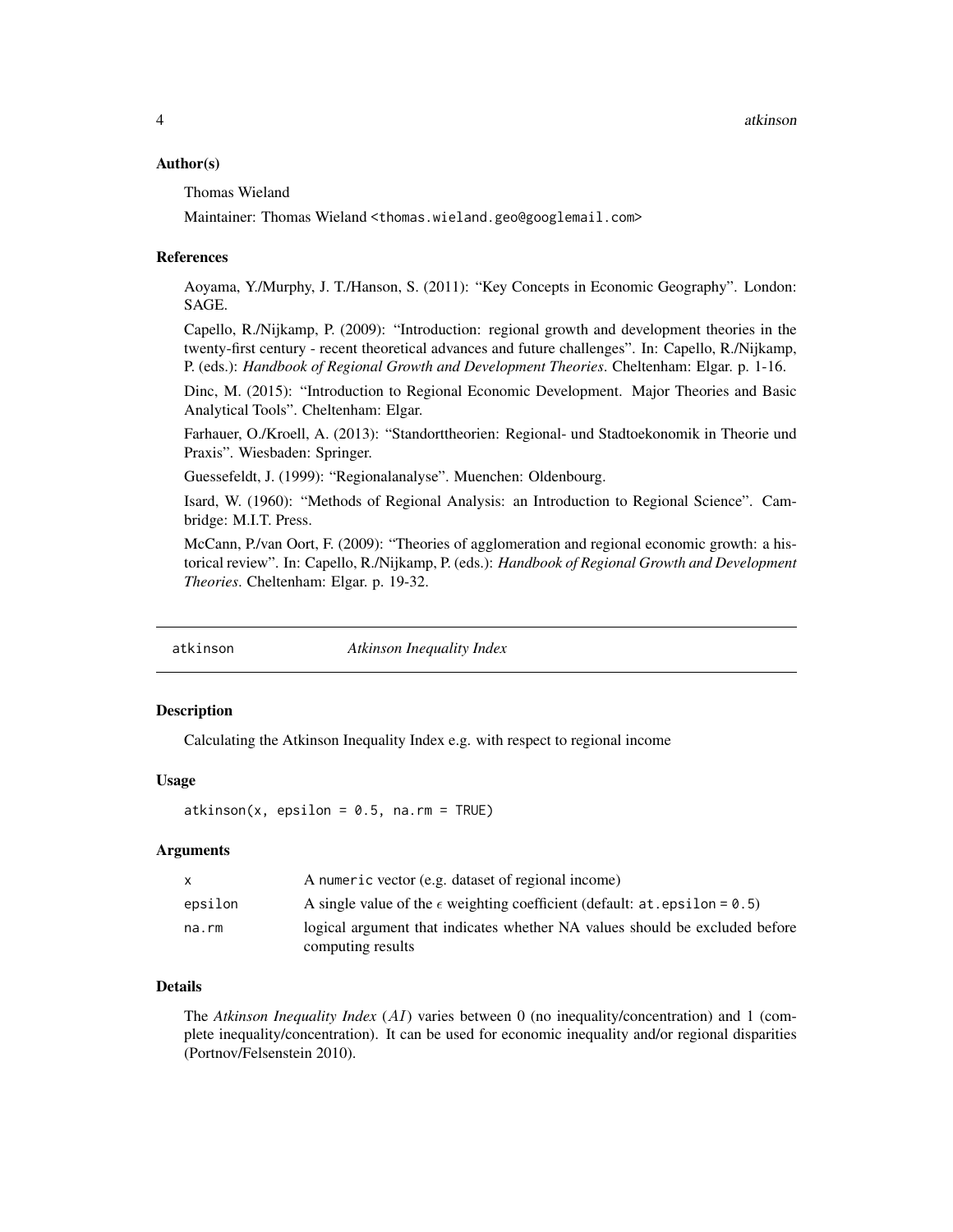#### <span id="page-4-0"></span>Automotive 5

# Value

A single numeric value of the *Atkinson Inequality Index*  $(0 < AI < 1)$ .

# Author(s)

Thomas Wieland

# References

Portnov, B.A./Felsenstein, D. (2010): "On the suitability of income inequality measures for regional analysis: Some evidence from simulation analysis and bootstrapping tests". In: *Socio-Economic Planning Sciences*, 44, 4, p. 212-219.

# See Also

[cv](#page-18-1), [gini](#page-45-1), [gini2](#page-54-1), [herf](#page-64-1), [theil](#page-127-1), [hoover](#page-66-1), [coulter](#page-15-1), [dalton](#page-20-1), [disp](#page-21-1)

# Examples

 $atkinson(c(100, 0, 0, 0), epsilon = 0.8)$ 

atkinson(c(100,100,100,100), epsilon = 0.8)

Automotive *Automotive industry data*

# Description

Top 20 automotive industry companies, including their manufacturing quantity and turnovers (Table from wikipedia)

#### Usage

data("Automotive")

# Format

A data frame with 20 observations on the following 8 variables.

Rank Rank of the company

Company Name of the company (German)

Country Origin county of the company (German)

Quantity2014 Quantity of produced vehicles in 2014

Quantity2014\_car Quantity of produced cars in 2014

Turnover2008 Annual turnover 2008 (in billion dollars)

Turnover2012 Annual turnover 2012 (in billion dollars)

Turnover2013 Annual turnover 2013 (in billion dollars)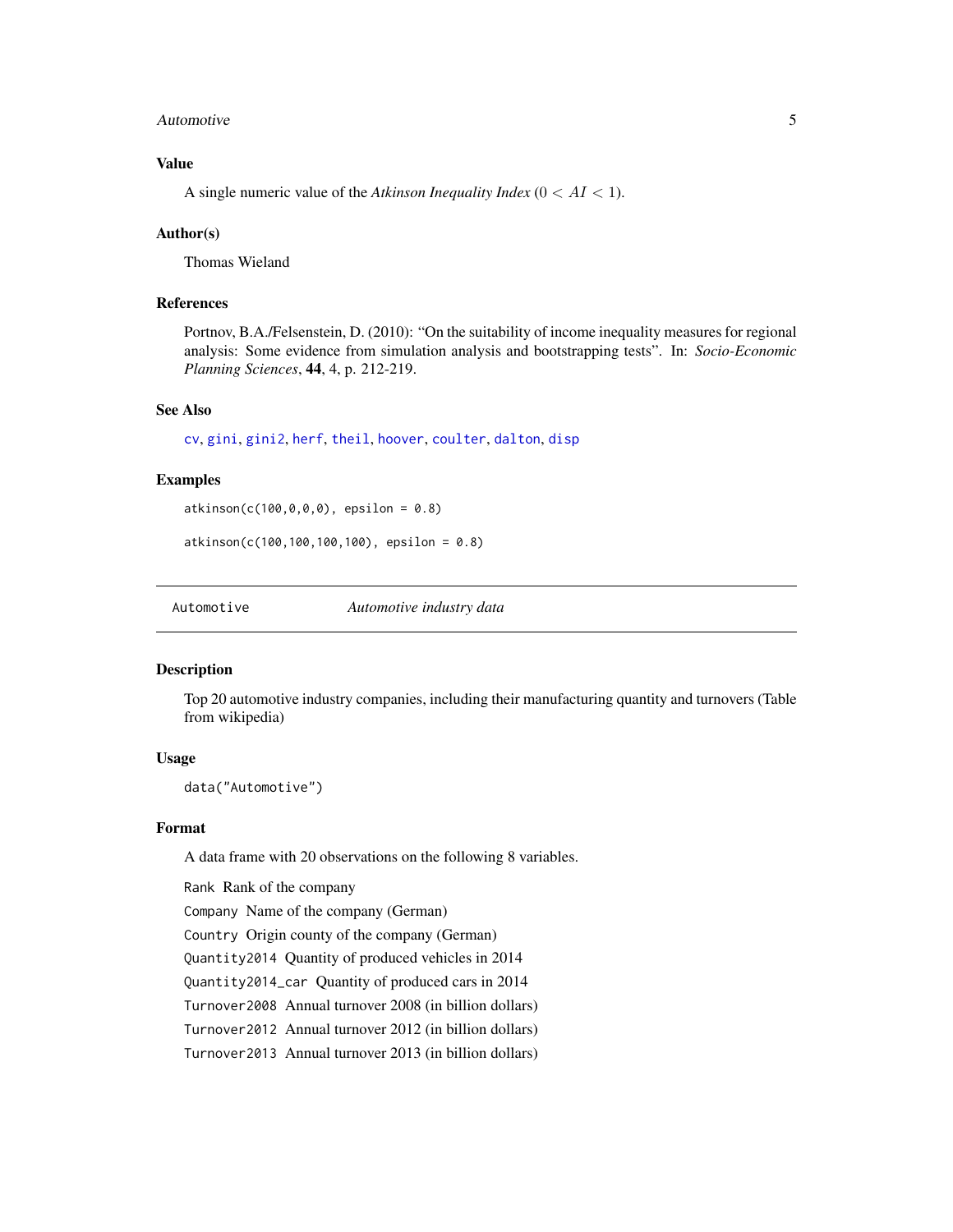#### <span id="page-5-0"></span>Source

```
Wikipedia (2018): "Automobilindustrie — Wikipedia, Die freie Enzyklopaedie". https://de.
wikipedia.org/wiki/Automobilindustrie (accessed October 14, 2018). Own postprocessing.
```
#### References

Wikipedia (2018): "Automobilindustrie — Wikipedia, Die freie Enzyklopaedie". [https://de.](https://de.wikipedia.org/wiki/Automobilindustrie) [wikipedia.org/wiki/Automobilindustrie](https://de.wikipedia.org/wiki/Automobilindustrie) (accessed October 14, 2018).

# Examples

# Market concentration in automotive industry

data(Automotive)

```
gini(Automotive$Turnover2008, lsize=1, lc=TRUE, le.col = "black",
lc.col = "orange", lcx = "Shares of companies", lcy = "Shares of turnover / cars",
lctitle = "Automotive industry: market concentration",
leg = TRUE, leg = TRUE, leg.caption = "Turnover 2008:", leg.lab.x = 0, leg.lab.y = 1)
# Gini coefficient and Lorenz curve for turnover 2008
```
gini(Automotive\$Turnover2013, lsize=1, lc = TRUE, add.lc = TRUE, lc.col = "red",  $leg = TRUE$ ,  $lcpn = TRUE$ ,  $leg.caption = "Turnover 2013;"$ ,  $leg.lab.x = 0$ ,  $lcg.lab.y = 0.85)$ # Adding Gini coefficient and Lorenz curve for turnover 2013

gini(Automotive\$Quantity2014\_car, lsize=1, lc = TRUE, add.lc = TRUE, lc.col = "blue",  $leg = TRUE$ ,  $leg = TRUE$ ,  $leg.caption = "Cars 2014:"$ ,  $leg.lab.x = 0$ ,  $leg.lab.y = 0.7)$ # Adding Gini coefficient and Lorenz curve for cars 2014

<span id="page-5-1"></span>betaconv.nls *Analysis of regional beta convergence using nonlinear regression*

#### **Description**

This function provides the analysis of absolute and conditional regional economic beta convergence for cross-sectional data using a nonlineaer least squares (NLS) technique.

#### Usage

```
betaconv.nls(gdp1, time1, gdp2, time2, conditions = NULL, conditions.formula = NULL,
conditions.startval = NULL, beta.out = FALSE, beta.plotPSize = 1,
beta.plotPCol = "black", beta.plotLine = FALSE, beta.plotLineCol = "red",
beta.plotX = "Ln (initial)", beta.plotY = "Ln (growth)",
beta.plotTitle = "Beta convergence", beta.bgCol = "gray95", beta.bgrid = TRUE,
beta.bgridCol = "white", beta.bgridSize = 2, beta.bgridType = "solid",
print.results = TRUE)
```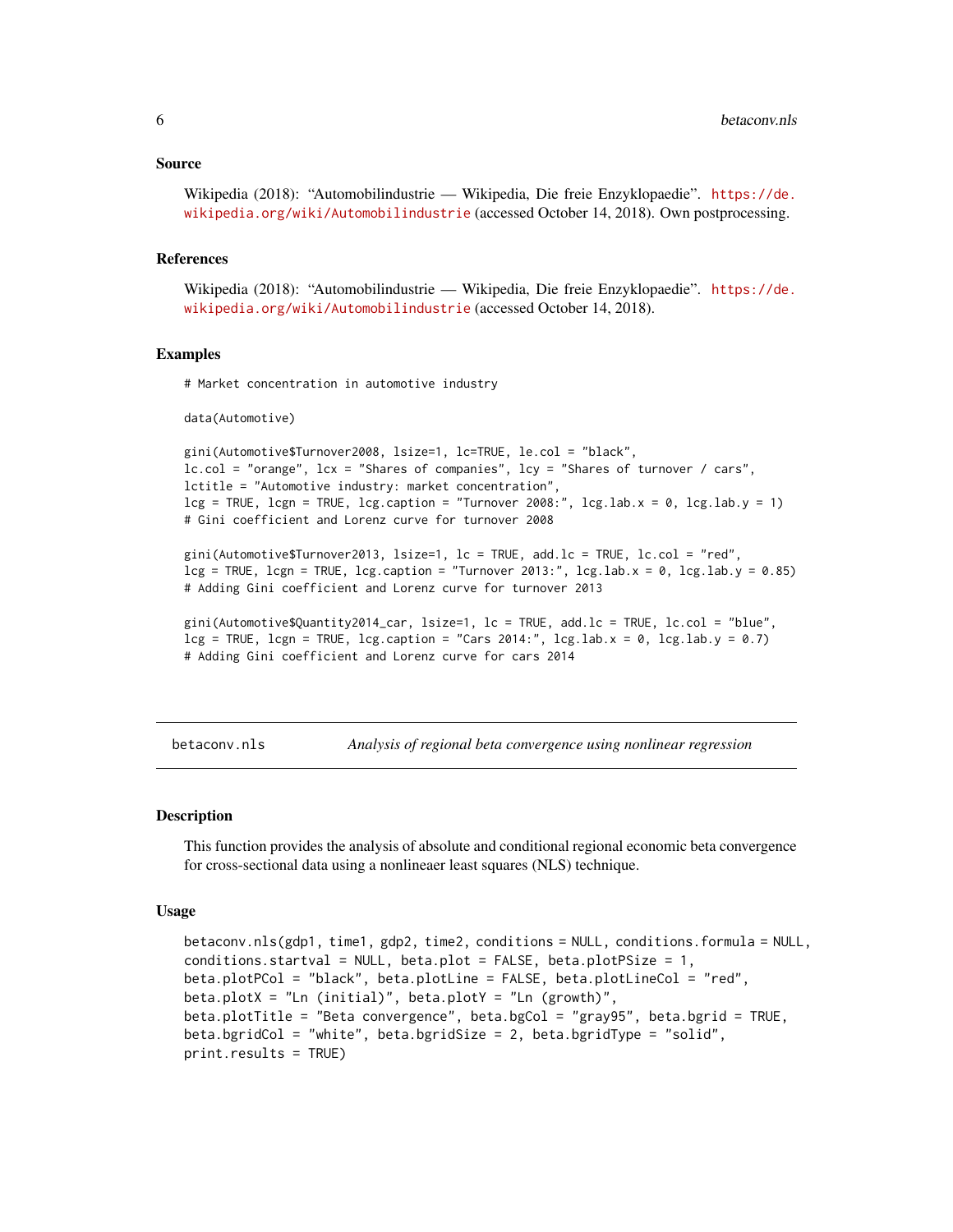#### betaconv.nls 7

#### Arguments

| gdp1                | A numeric vector containing the GDP per capita (or another economic variable)<br>at time $t$                                                                                                                            |  |  |  |  |
|---------------------|-------------------------------------------------------------------------------------------------------------------------------------------------------------------------------------------------------------------------|--|--|--|--|
| time1               | A single value of time $t$ (= the initial year)                                                                                                                                                                         |  |  |  |  |
| gdp2                | A numeric vector containing the GDP per capita (or another economic variable)<br>at time $t+1$ or a data frame containing the GDPs per capita (or another economic<br>variable) at time $t+1$ , $t+2$ , $t+3$ , , $t+n$ |  |  |  |  |
| time2               | A single value of time $t+1$ or $t_n$ , respectively                                                                                                                                                                    |  |  |  |  |
| conditions          | A data frame containing the conditions for conditional beta convergence                                                                                                                                                 |  |  |  |  |
| conditions.formula  |                                                                                                                                                                                                                         |  |  |  |  |
|                     | A formula for the functional linkage of the conditions in the case of conditional<br>beta convergence                                                                                                                   |  |  |  |  |
| conditions.startval |                                                                                                                                                                                                                         |  |  |  |  |
|                     | Starting values for the parameters of the conditions in the case of conditional<br>beta convergence                                                                                                                     |  |  |  |  |
| beta.plot           | Boolean argument that indicates if a plot of beta convergence has to be created                                                                                                                                         |  |  |  |  |
|                     | beta.plotPSize If beta.plot = TRUE: Point size in the beta convergence plot                                                                                                                                             |  |  |  |  |
| beta.plotPCol       | If beta.plot = TRUE: Point color in the beta convergence plot                                                                                                                                                           |  |  |  |  |
| beta.plotLine       | If beta.plot = TRUE: Logical argument that indicates if a regression line has to<br>be added to the plot                                                                                                                |  |  |  |  |
| beta.plotLineCol    |                                                                                                                                                                                                                         |  |  |  |  |
|                     | If beta.plot = TRUE and beta.plotLine = TRUE: Line color of regression line                                                                                                                                             |  |  |  |  |
| beta.plotX          | If beta.plot = $TRUE: Name$ of the $X$ axis                                                                                                                                                                             |  |  |  |  |
| beta.plotY          | If beta.plot = $TRUE$ : Name of the Y axis                                                                                                                                                                              |  |  |  |  |
|                     | beta.plotTitle If beta.plot = TRUE: Plot title                                                                                                                                                                          |  |  |  |  |
| beta.bgCol          | If beta.plot = TRUE: Plot background color                                                                                                                                                                              |  |  |  |  |
| beta.bgrid          | If beta.plot = TRUE: Logical argument that indicates if the plot contains a grid                                                                                                                                        |  |  |  |  |
| beta.bgridCol       | If beta.plot = TRUE and beta.bgrid = TRUE: Color of the grid                                                                                                                                                            |  |  |  |  |
|                     | beta.bgridSize If beta.plot = TRUE and beta.bgrid = TRUE: Size of the grid                                                                                                                                              |  |  |  |  |
| beta.bgridType      | If beta.plot = TRUE and beta.bgrid = TRUE: Type of the grid                                                                                                                                                             |  |  |  |  |
| print.results       | Logical argument that indicates if the function shows the results or not                                                                                                                                                |  |  |  |  |

# Details

From the regional economic perspective (in particular the neoclassical growth theory), regional disparities are expected to decline. This *convergence* can have different meanings: *Sigma convergence* (σ) means a harmonization of regional economic output or income over time, while *beta convergence* (β) means a decline of dispersion because poor regions have a stronger economic growth than rich regions (Capello/Nijkamp 2009). Regardless of the theoretical assumptions of a harmonization in reality, the related analytical framework allows to analyze both types of convergence for cross-sectional data (GDP p.c. or another economic variable,  $y$ , for  $i$  regions and two points in time, t and  $t + T$ ), or one starting point (t) and the average growth within the following n years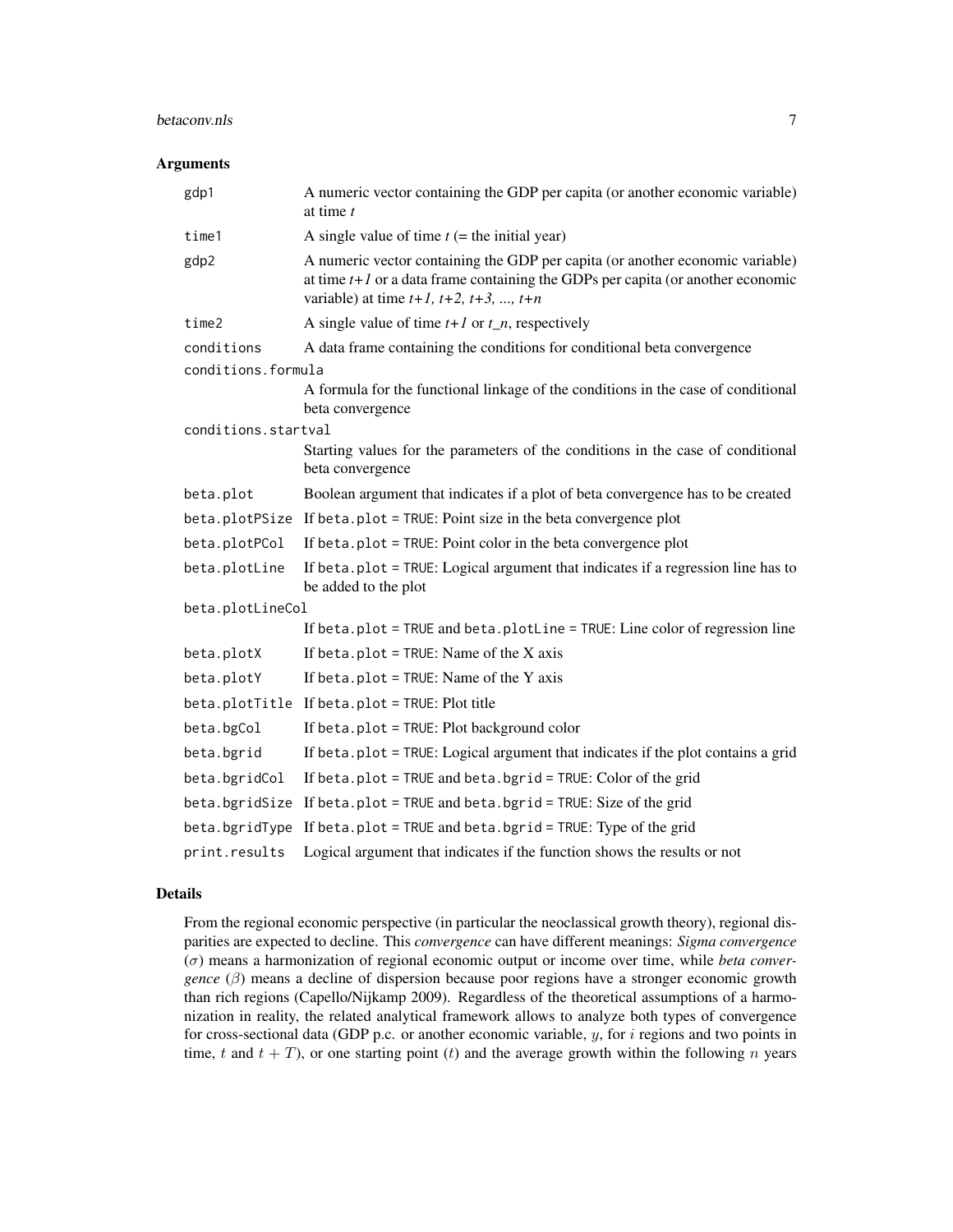$(t + 1, t + 2, ..., t + n)$ , respectively. Beta convergence can be calculated either in a linearized OLS regression model or in a nonlinear regression model. When no other variables are integrated in this model, it is called *absolute* beta convergence. Implementing other region-related variables (conditions) into the model leads to *conditional* beta convergence. If there is beta convergence  $(\beta < 0)$ , it is possible to calculate the *speed of convergence*,  $\lambda$ , and the so-called *Half-Life H*, while the latter is the time taken to reduce the disparities by one half (Allington/McCombie 2007, Goecke/Huether 2016). There is *sigma convergence*, when the dispersion of the variable  $(\sigma)$ , e.g. calculated as standard deviation or coefficient of variation, reduces from t to  $t + T$ . This can be measured using ANOVA for two years or trend regression with respect to several years (Furceri 2005, Goecke/Huether 2016).

This function calculates absolute and/or conditional beta convergence using a nonlinear least squares approach for estimation. It needs at least two vectors (GDP p.c. or another economic variable,  $y$ , for i regions) and the related two points in time (t and  $t + T$ ). If the beta coefficient is negative (using OLS) or positive (using NLS), there is beta convergence.

#### Value

A list containing the following objects:

| regdata | A data frame containing the regression data, including the $ln$ -transformed eco-<br>nomic variables                                              |
|---------|---------------------------------------------------------------------------------------------------------------------------------------------------|
| abeta   | A list containing the estimates of the absolute beta convergence regression model,<br>including lambda and half-life                              |
| cbeta   | If conditions are stated: a list containing the estimates of the conditional beta<br>convergence regression model, including lambda and half-life |

# Author(s)

Thomas Wieland

# References

Allington, N. F. B./McCombie, J. S. L. (2007): "Economic growth and beta-convergence in the East European Transition Economies". In: Arestis, P./Baddely, M./McCombie, J. S. L. (eds.): *Economic Growth. New Directions in Theory and Policy*. Cheltenham: Elgar. p. 200-222.

Capello, R./Nijkamp, P. (2009): "Introduction: regional growth and development theories in the twenty-first century - recent theoretical advances and future challenges". In: Capello, R./Nijkamp, P. (eds.): *Handbook of Regional Growth and Development Theories*. Cheltenham: Elgar. p. 1-16.

Dapena, A. D./Vazquez, E. F./Morollon, F. R. (2016): "The role of spatial scale in regional convergence: the effect of MAUP in the estimation of beta-convergence equations". In: *The Annals of Regional Science*, 56, 2, p. 473-489.

Furceri, D. (2005): "Beta and sigma-convergence: A mathematical relation of causality". In: *Economics Letters*, 89, 2, p. 212-215.

Goecke, H./Huether, M. (2016): "Regional Convergence in Europe". In: *Intereconomics*, 51, 3, p. 165-171.

Young, A. T./Higgins, M. J./Levy, D. (2008): "Sigma Convergence versus Beta Convergence: Evidence from U.S. County-Level Data". In: *Journal of Money, Credit and Banking*, 40, 5, p. 1083- 1093.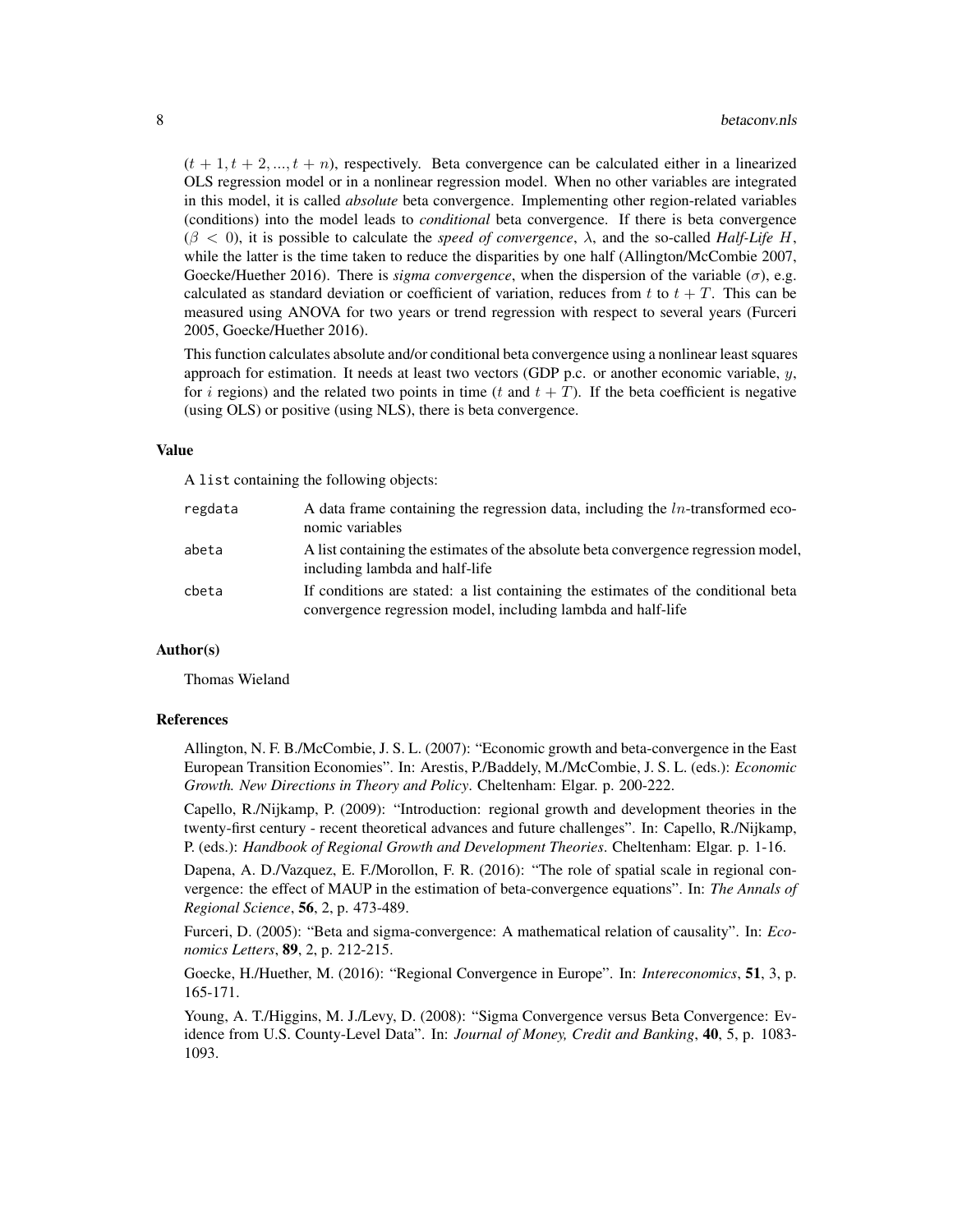#### <span id="page-8-0"></span>betaconv.ols 9

# See Also

```
rca, betaconv.ols, betaconv.speed, sigmaconv, sigmaconv.t, cv, sd2, var2
```
#### Examples

```
data (G.counties.gdp)
# Loading GDP data for Germany (counties = Landkreise)
betaconv.nls (G.counties.gdp$gdppc2010, 2010, G.counties.gdp$gdppc2011, 2011,
conditions = NULL, print.results = TRUE)
# Two years, no conditions (Absolute beta convergence)
```
<span id="page-8-1"></span>betaconv.ols *Analysis of regional beta convergence using OLS regression*

#### Description

This function provides the analysis of absolute and conditional regional economic beta convergence for cross-sectional data using ordinary least squares (OLS) technique.

# Usage

```
betaconv.ols(gdp1, time1, gdp2, time2, conditions = NULL, beta.plot = FALSE,
beta.plotPSize = 1, beta.plotPCol = "black", beta.plotLine = FALSE,
beta.plotLineCol = "red", beta.plotX = "Ln (initial)", beta.plotY = "Ln (growth)",
beta.plotTitle = "Beta convergence", beta.bgCol = "gray95", beta.bgrid = TRUE,
beta.bgridCol = "white", beta.bgridSize = 2, beta.bgridType = "solid",
print.results = FALSE)
```
# Arguments

| gdp1             | A numeric vector containing the GDP per capita (or another economic variable)<br>at time t                                                                                                                              |  |  |  |
|------------------|-------------------------------------------------------------------------------------------------------------------------------------------------------------------------------------------------------------------------|--|--|--|
| time1            | A single value of time $t$ (= the initial year)                                                                                                                                                                         |  |  |  |
| gdp2             | A numeric vector containing the GDP per capita (or another economic variable)<br>at time $t+1$ or a data frame containing the GDPs per capita (or another economic<br>variable) at time $t+1$ , $t+2$ , $t+3$ , , $t+n$ |  |  |  |
| time2            | A single value of time $t+1$ or $t_n$ , respectively                                                                                                                                                                    |  |  |  |
| conditions       | A data frame containing the conditions for conditional beta convergence                                                                                                                                                 |  |  |  |
| beta.plot        | Boolean argument that indicates if a plot of beta convergence has to be created                                                                                                                                         |  |  |  |
| beta.plotPSize   | If beta.plot = $TRUE$ : Point size in the beta convergence plot                                                                                                                                                         |  |  |  |
| beta.plotPCol    | If beta.plot = $TRUE$ : Point color in the beta convergence plot                                                                                                                                                        |  |  |  |
| beta.plotLine    | If beta.plot = TRUE: Logical argument that indicates if a regression line has to<br>be added to the plot                                                                                                                |  |  |  |
| beta.plotLineCol |                                                                                                                                                                                                                         |  |  |  |
|                  | If beta. $plot = TRUE$ and beta. $plotLine = TRUE$ : Line color of regression line                                                                                                                                      |  |  |  |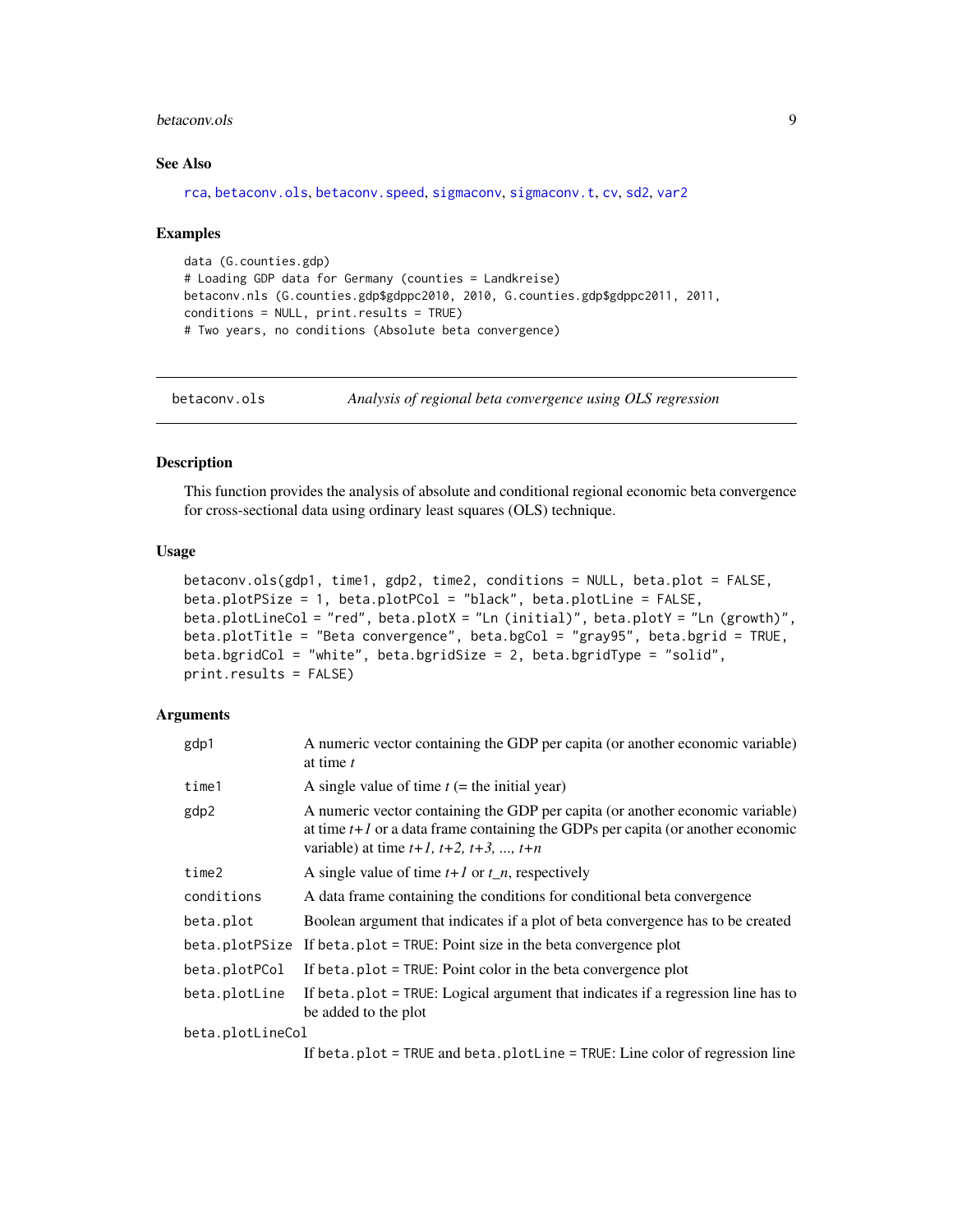| beta.plotX    | If beta.plot = $TRUE:$ Name of the $X$ axis                                             |
|---------------|-----------------------------------------------------------------------------------------|
| beta.plotY    | If beta. plot = TRUE: Name of the Y axis                                                |
|               | beta.plotTitle If beta.plot = TRUE: Plot title                                          |
| beta.bgCol    | If beta. $plot = TRUE$ : Plot background color                                          |
| beta.bgrid    | If beta.plot = TRUE: Logical argument that indicates if the plot contains a grid        |
| beta.bgridCol | If beta.plot = TRUE and beta.bgrid = TRUE: Color of the grid                            |
|               | beta.bgridSize If beta.plot = TRUE and beta.bgrid = TRUE: Size of the grid              |
|               | beta.bgridType If beta.plot = TRUE and beta.bgrid = TRUE: Type of the grid              |
|               | print. results Logical argument that indicates if the function shows the results or not |

# Details

From the regional economic perspective (in particular the neoclassical growth theory), regional disparities are expected to decline. This *convergence* can have different meanings: *Sigma convergence* (σ) means a harmonization of regional economic output or income over time, while *beta convergence*  $(\beta)$  means a decline of dispersion because poor regions have a stronger economic growth than rich regions (Capello/Nijkamp 2009). Regardless of the theoretical assumptions of a harmonization in reality, the related analytical framework allows to analyze both types of convergence for cross-sectional data (GDP p.c. or another economic variable,  $y$ , for i regions and two points in time, t and  $t + T$ ), or one starting point (t) and the average growth within the following n years  $(t + 1, t + 2, ..., t + n)$ , respectively. Beta convergence can be calculated either in a linearized OLS regression model or in a nonlinear regression model. When no other variables are integrated in this model, it is called *absolute* beta convergence. Implementing other region-related variables (conditions) into the model leads to *conditional* beta convergence. If there is beta convergence  $(\beta < 0)$ , it is possible to calculate the *speed of convergence*,  $\lambda$ , and the so-called *Half-Life H*, while the latter is the time taken to reduce the disparities by one half (Allington/McCombie 2007, Goecke/Huether 2016). There is *sigma convergence*, when the dispersion of the variable  $(\sigma)$ , e.g. calculated as standard deviation or coefficient of variation, reduces from t to  $t + T$ . This can be measured using ANOVA for two years or trend regression with respect to several years (Furceri 2005, Goecke/Huether 2016).

This function calculates absolute and/or conditional beta convergence using ordinary least squares regression (OLS) for estimation. It needs at least two vectors (GDP p.c. or another economic variable, y, for i regions) and the related two points in time (t and  $t + T$ ). If the beta coefficient is negative (using OLS) or positive (using NLS), there is beta convergence.

#### Value

A list containing the following objects:

| regdata | A data frame containing the regression data, including the $ln$ -transformed eco-<br>nomic variables                                              |
|---------|---------------------------------------------------------------------------------------------------------------------------------------------------|
| abeta   | A list containing the estimates of the absolute beta convergence regression model,<br>including lambda and half-life                              |
| cbeta   | If conditions are stated: a list containing the estimates of the conditional beta<br>convergence regression model, including lambda and half-life |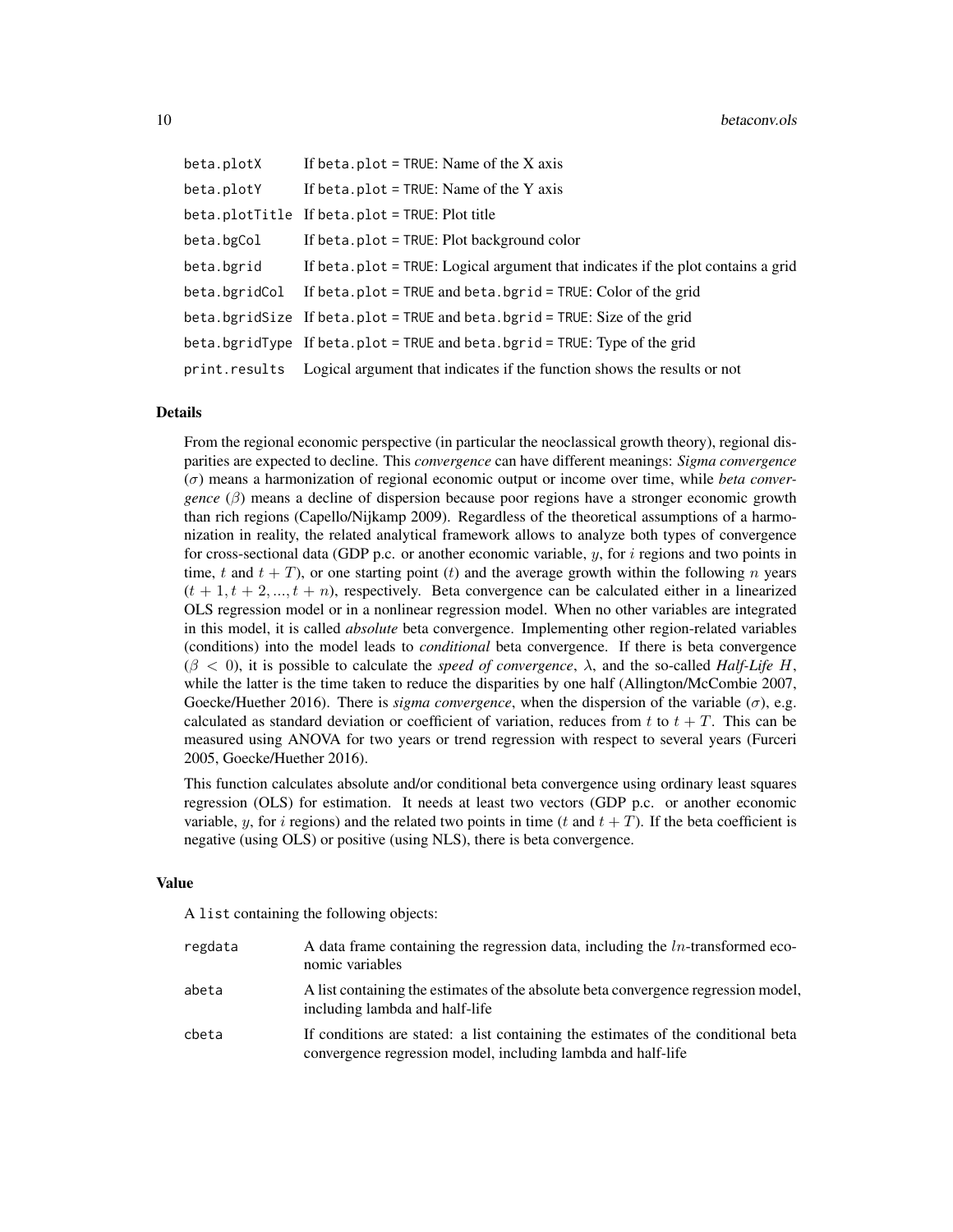#### betaconv.ols and the set of the set of the set of the set of the set of the set of the set of the set of the set of the set of the set of the set of the set of the set of the set of the set of the set of the set of the set

# Author(s)

Thomas Wieland

#### References

Allington, N. F. B./McCombie, J. S. L. (2007): "Economic growth and beta-convergence in the East European Transition Economies". In: Arestis, P./Baddely, M./McCombie, J. S. L. (eds.): *Economic Growth. New Directions in Theory and Policy*. Cheltenham: Elgar. p. 200-222.

Capello, R./Nijkamp, P. (2009): "Introduction: regional growth and development theories in the twenty-first century - recent theoretical advances and future challenges". In: Capello, R./Nijkamp, P. (eds.): *Handbook of Regional Growth and Development Theories*. Cheltenham: Elgar. p. 1-16.

Dapena, A. D./Vazquez, E. F./Morollon, F. R. (2016): "The role of spatial scale in regional convergence: the effect of MAUP in the estimation of beta-convergence equations". In: *The Annals of Regional Science*, 56, 2, p. 473-489.

Furceri, D. (2005): "Beta and sigma-convergence: A mathematical relation of causality". In: *Economics Letters*, 89, 2, p. 212-215.

Goecke, H./Huether, M. (2016): "Regional Convergence in Europe". In: *Intereconomics*, 51, 3, p. 165-171.

Young, A. T./Higgins, M. J./Levy, D. (2008): "Sigma Convergence versus Beta Convergence: Evidence from U.S. County-Level Data". In: *Journal of Money, Credit and Banking*, 40, 5, p. 1083- 1093.

# See Also

[rca](#page-95-1), [betaconv.nls](#page-5-1), [betaconv.speed](#page-11-1), [sigmaconv](#page-120-1), [sigmaconv.t](#page-123-1), [cv](#page-18-1), [sd2](#page-104-1), [var2](#page-129-1)

#### Examples

data (G.counties.gdp)

```
betaconv.ols (G.counties.gdp$gdppc2010, 2010, G.counties.gdp$gdppc2011, 2011,
conditions = NULL, print.results = TRUE)
# Two years, no conditions (Absolute beta convergence)
```

```
regionaldummies <- to.dummy(G.counties.gdp$regional)
# Creating dummy variables for West/East
G.counties.gdp$West <- regionaldummies[,2]
G.counties.gdp$East <- regionaldummies[,1]
# Adding dummy variables to data
```

```
betaconv.ols (G.counties.gdp$gdppc2010, 2010, G.counties.gdp$gdppc2011, 2011,
conditions = G.counties.gdp[c(70,71)], print.results = TRUE)
# Two years, with condition (dummy for West/East)
# (Absolute and conditional beta convergence)
```

```
betaconverg1 <- betaconv.ols (G.counties.gdp$gdppc2010, 2010, G.counties.gdp$gdppc2011, 2011,
conditions = G.counties.gdp[c(70,71)], print.results = TRUE)
# Store results in object
betaconverg1$cbeta$estimates
```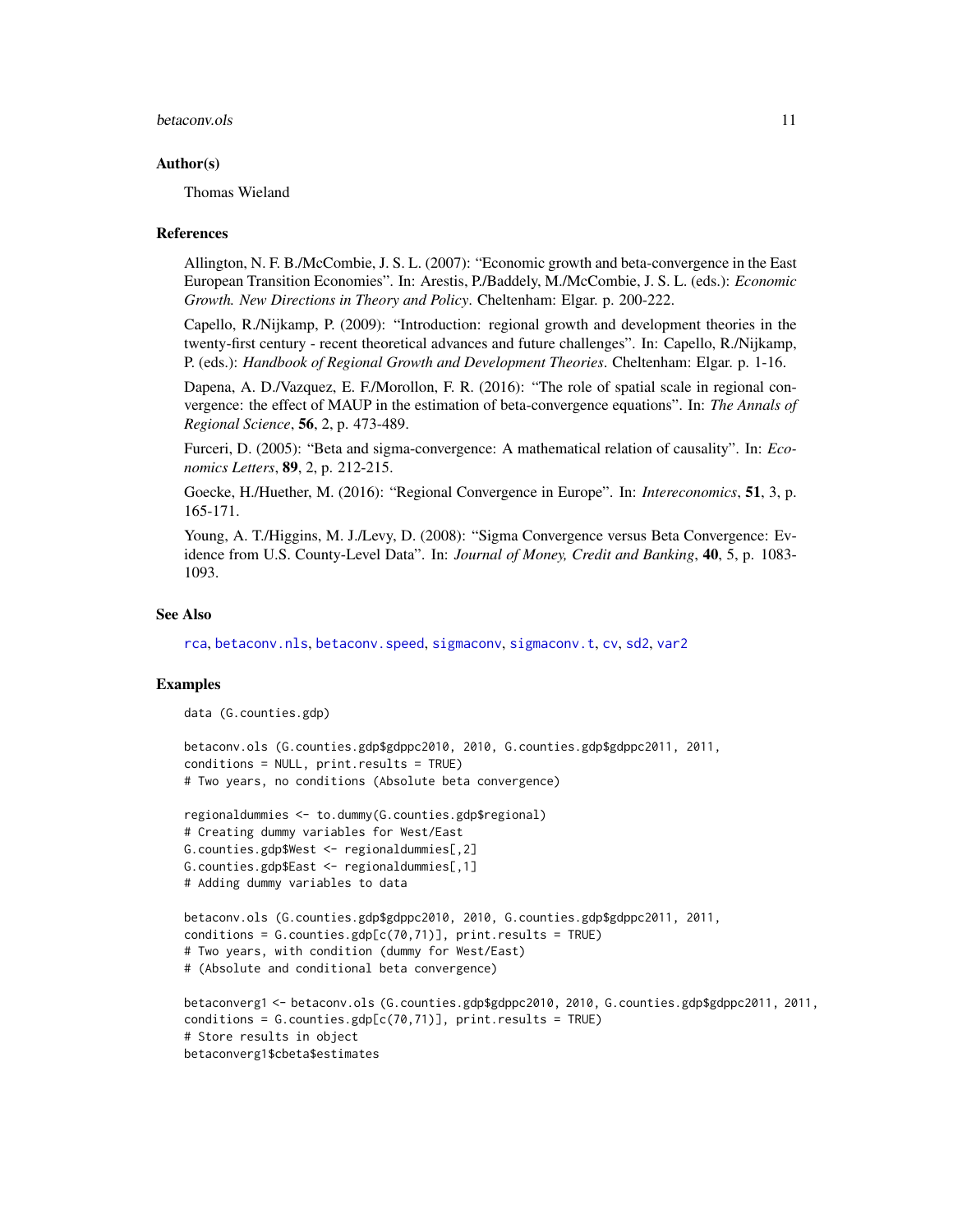<span id="page-11-0"></span># Addressing estimates for the conditional beta model

```
betaconv.ols (G.counties.gdp$gdppc2010, 2010, G.counties.gdp[65:66], 2012,
conditions = NULL, print.results = TRUE)
# Three years (2010-2012), no conditions (Absolute beta convergence)
betaconv.ols (G.counties.gdp$gdppc2010, 2010, G.counties.gdp[65:66], 2012,
conditions = G.counties.gdp[c(70, 71)], print.results = TRUE)
# Three years (2010-2012), with conditions (Absolute and conditional beta convergence)
betaconverg2 <- betaconv.ols (G.counties.gdp$gdppc2010, 2010, G.counties.gdp[65:66],
2012, conditions = G.counties.gdp[c(70,71)], print.results = TRUE)
# Store results in object
betaconverg2$cbeta$estimates
# Addressing estimates for the conditional beta model
```
<span id="page-11-1"></span>betaconv.speed *Regional beta convergence: Convergence speed and half-life*

#### Description

This function calculates the beta convergence speed and half-life based on a given beta value and time interval.

#### Usage

```
betaconv.speed(beta, tinterval, print.results = TRUE)
```
#### Arguments

| beta      | Beta value                                                                             |
|-----------|----------------------------------------------------------------------------------------|
| tinterval | Time interval (in time units, such as years)                                           |
|           | print.results Logical argument that indicates if the function shows the results or not |

# Details

From the regional economic perspective (in particular the neoclassical growth theory), regional disparities are expected to decline. This *convergence* can have different meanings: *Sigma convergence* (σ) means a harmonization of regional economic output or income over time, while *beta convergence*  $(\beta)$  means a decline of dispersion because poor regions have a stronger economic growth than rich regions (Capello/Nijkamp 2009). Regardless of the theoretical assumptions of a harmonization in reality, the related analytical framework allows to analyze both types of convergence for cross-sectional data (GDP p.c. or another economic variable,  $y$ , for i regions and two points in time, t and  $t + T$ ), or one starting point (t) and the average growth within the following n years  $(t + 1, t + 2, ..., t + n)$ , respectively. Beta convergence can be calculated either in a linearized OLS regression model or in a nonlinear regression model. When no other variables are integrated in this model, it is called *absolute* beta convergence. Implementing other region-related variables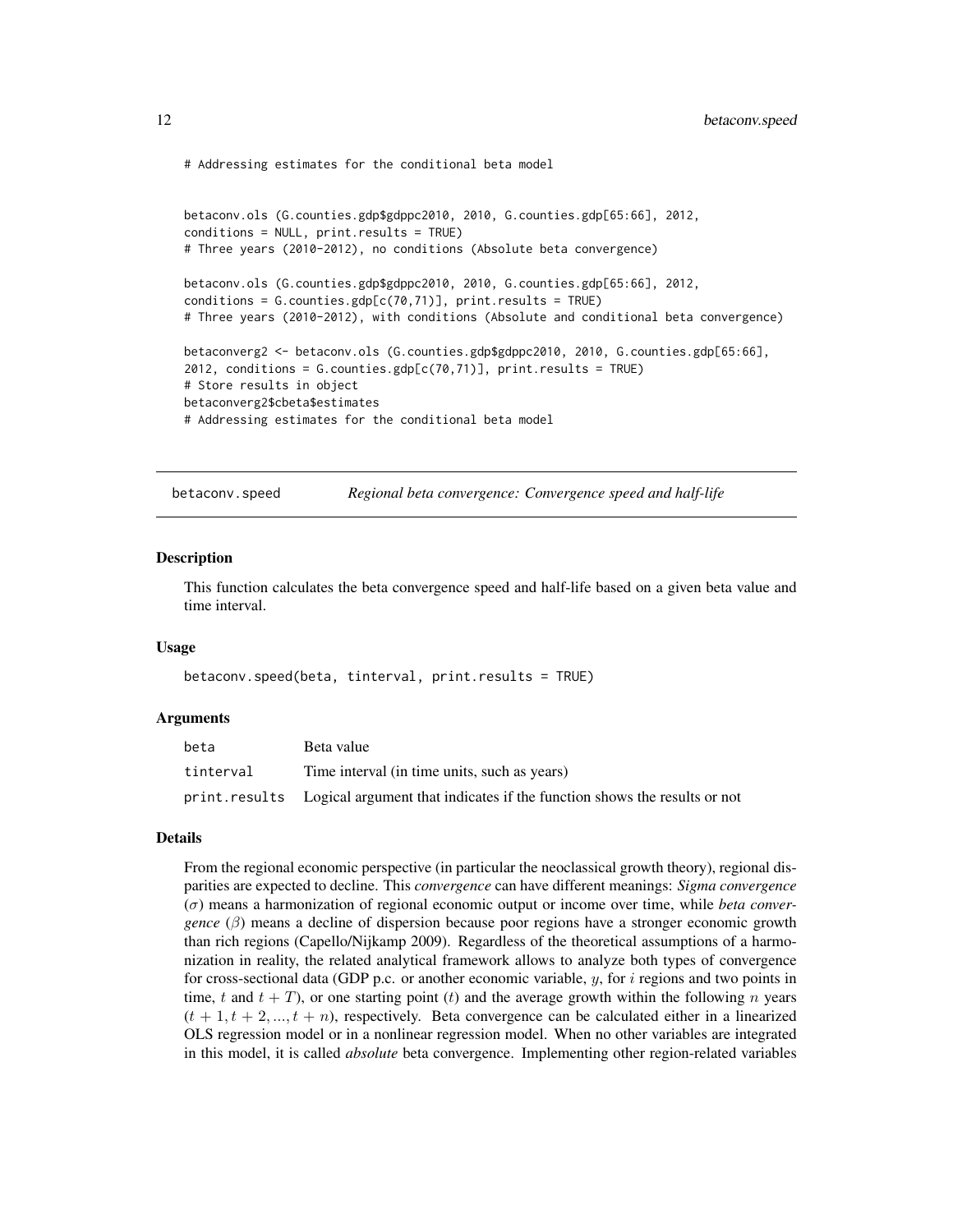# betaconv.speed 13

(conditions) into the model leads to *conditional* beta convergence. If there is beta convergence  $(\beta < 0)$ , it is possible to calculate the *speed of convergence*,  $\lambda$ , and the so-called *Half-Life H*, while the latter is the time taken to reduce the disparities by one half (Allington/McCombie 2007, Goecke/Huether 2016). There is *sigma convergence*, when the dispersion of the variable  $(\sigma)$ , e.g. calculated as standard deviation or coefficient of variation, reduces from t to  $t + T$ . This can be measured using ANOVA for two years or trend regression with respect to several years (Furceri 2005, Goecke/Huether 2016).

This function calculates the *speed of convergence*, λ, and the *Half-Life*, H, based on a given β value and time interval.

#### Value

A matrix containing the following objects:

| Lambda    | Lambda value (convergence speed) |
|-----------|----------------------------------|
| Half-Life | Half-life values                 |

# Author(s)

Thomas Wieland

# References

Allington, N. F. B./McCombie, J. S. L. (2007): "Economic growth and beta-convergence in the East European Transition Economies". In: Arestis, P./Baddely, M./McCombie, J. S. L. (eds.): *Economic Growth. New Directions in Theory and Policy*. Cheltenham: Elgar. p. 200-222.

Capello, R./Nijkamp, P. (2009): "Introduction: regional growth and development theories in the twenty-first century - recent theoretical advances and future challenges". In: Capello, R./Nijkamp, P. (eds.): *Handbook of Regional Growth and Development Theories*. Cheltenham: Elgar. p. 1-16.

Dapena, A. D./Vazquez, E. F./Morollon, F. R. (2016): "The role of spatial scale in regional convergence: the effect of MAUP in the estimation of beta-convergence equations". In: *The Annals of Regional Science*, 56, 2, p. 473-489.

Furceri, D. (2005): "Beta and sigma-convergence: A mathematical relation of causality". In: *Economics Letters*, 89, 2, p. 212-215.

Goecke, H./Huether, M. (2016): "Regional Convergence in Europe". In: *Intereconomics*, 51, 3, p. 165-171.

Young, A. T./Higgins, M. J./Levy, D. (2008): "Sigma Convergence versus Beta Convergence: Evidence from U.S. County-Level Data". In: *Journal of Money, Credit and Banking*, 40, 5, p. 1083- 1093.

# See Also

[betaconv.nls](#page-5-1), [betaconv.ols](#page-8-1), [sigmaconv](#page-120-1), [sigmaconv.t](#page-123-1), [cv](#page-18-1), [sd2](#page-104-1), [var2](#page-129-1)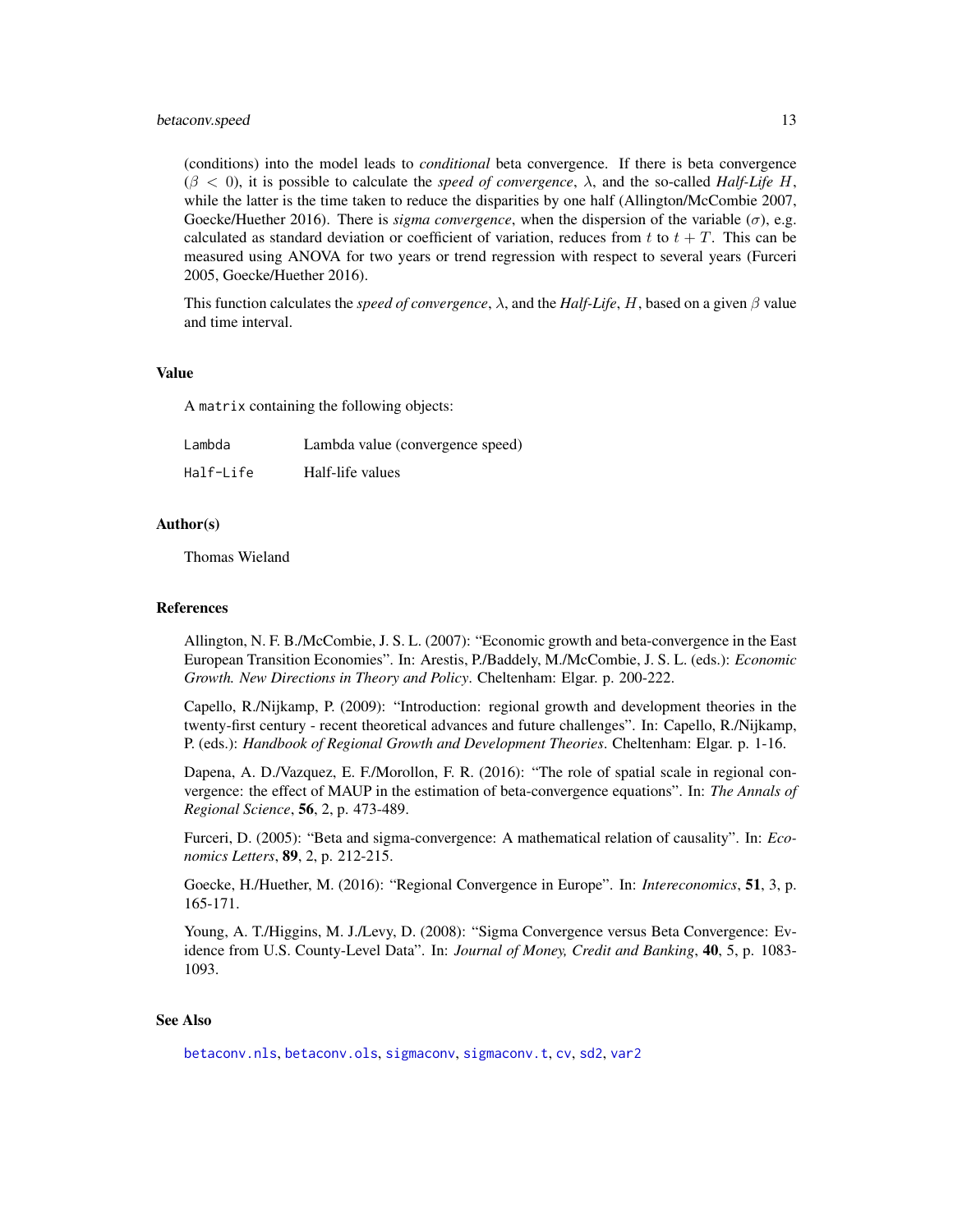# <span id="page-13-0"></span>Examples

```
speed <- betaconv.speed(-0.008070533, 1)
speed[1] # lambda
speed[2] # half-life
```
# conc *Measures of industry concentration*

# Description

Calculating three measures of industry concentration (Gini, Krugman, Hoover) for a set of  $I$  industries

#### Usage

conc(e\_ij, industry.id, region.id, na.rm = TRUE)

# Arguments

| e_ij        | a numeric vector with the employment of the industry $i$ in region $j$                           |
|-------------|--------------------------------------------------------------------------------------------------|
| industry.id | a vector containing the IDs of the industries $i$                                                |
| region.id   | a vector containing the IDs of the regions $\dot{i}$                                             |
| na.rm       | logical argument that indicates whether NA values should be excluded before<br>computing results |

# Details

This function is a convenient wrapper for all functions calculating measures of spatial concentration of industries (Gini, Krugman, Hoover)

# Value

A matrix with three columns (Gini coefficient, Krugman coefficient, Hoover coefficient) and I rows (one for each regarded industry).

# Author(s)

Thomas Wieland

# References

Farhauer, O./Kroell, A. (2014): "Standorttheorien: Regional- und Stadtoekonomik in Theorie und Praxis". Wiesbaden : Springer.

Schaetzl, L. (2000): "Wirtschaftsgeographie 2: Empirie". Paderborn : Schoeningh.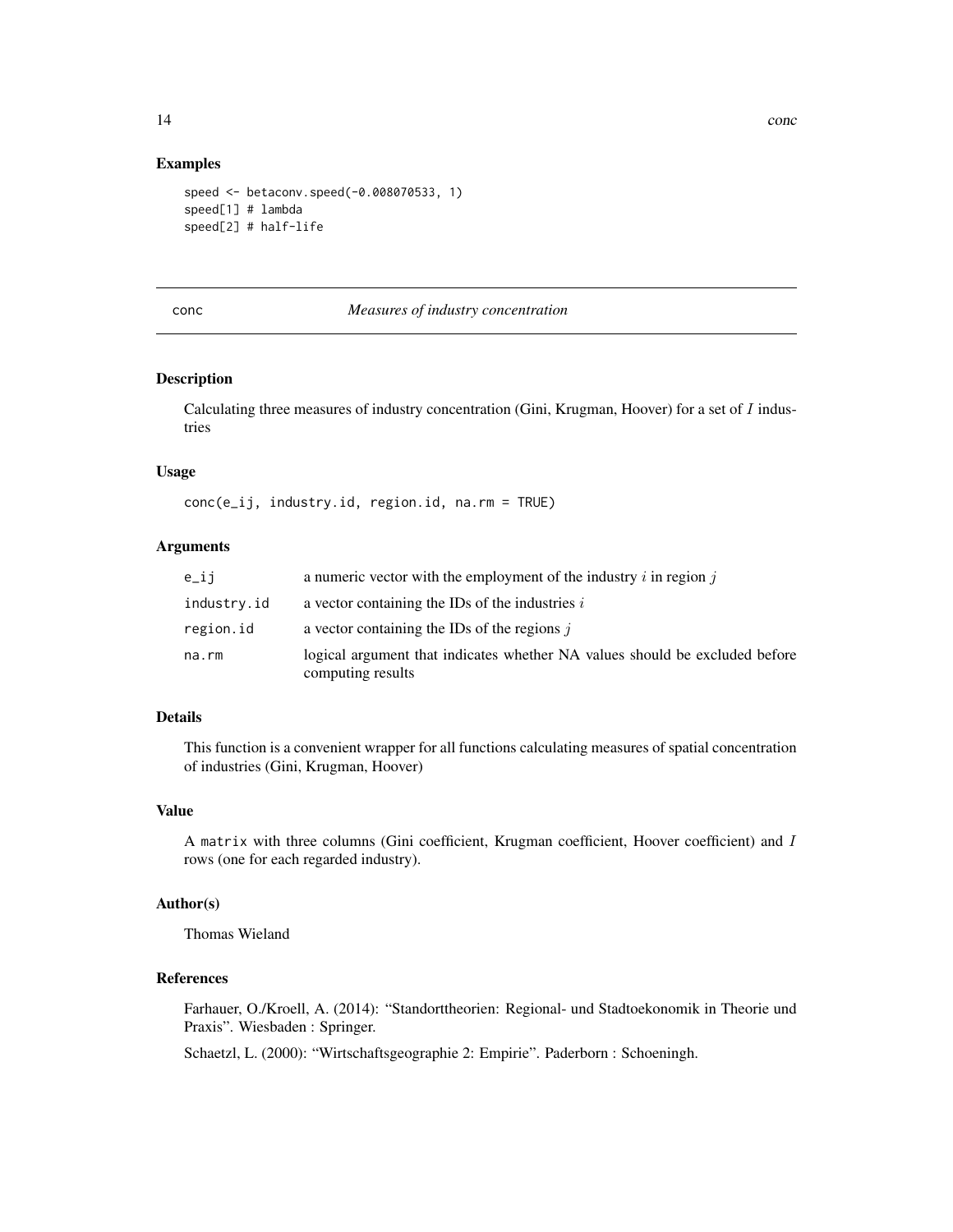#### <span id="page-14-0"></span>converse the converse term of the converse term of the converse term of the converse term of the converse term of the converse term of the converse term of the converse term of the converse term of the converse term of the

# See Also

[gini.conc](#page-49-1), [krugman.conc2](#page-74-1), [hoover](#page-66-1)

#### Examples

data(G.regions.industries)

```
conc_i <- conc (e_ij = G.regions.industries$emp_all,
industry.id = G.regions.industries$ind_code,
region.id = G.regions.industries$region_code)
```
converse *Breaking point formula by Converse*

# Description

Calculating the breaking point between two cities or retail locations

# Usage

converse(P\_a, P\_b, D\_ab)

# Arguments

| P a  | a single numeric value of attractivity/population size of location/city a         |
|------|-----------------------------------------------------------------------------------|
| P b  | a single numeric value of attractivity/population size of location/city b         |
| D ab | a single numeric value of the transport costs (e.g. distance) between $a$ and $b$ |

# Details

The *breaking point formula* by Converse (1949) is a modification of the *law of retail gravitation* by Reilly (1929, 1931) (see the functions reilly and reilly.lambda). The aim of the calculation is to determine the boundaries of the market areas between two locations/cities in consideration of their attractivity/population size and the transport costs (e.g. distance) between them. The models by Reilly and Converse are simple *spatial interaction models* and are considered as *deterministic market area models* due to their exact allocation of demand origins to locations. A probabilistic approach including a theoretical framework was developed by Huff (1962) (see the function huff).

# Value

a list with two values ( $B_a$ : distance from location a to breaking point,  $B_b$ : distance from location b to breaking point)

# Author(s)

Thomas Wieland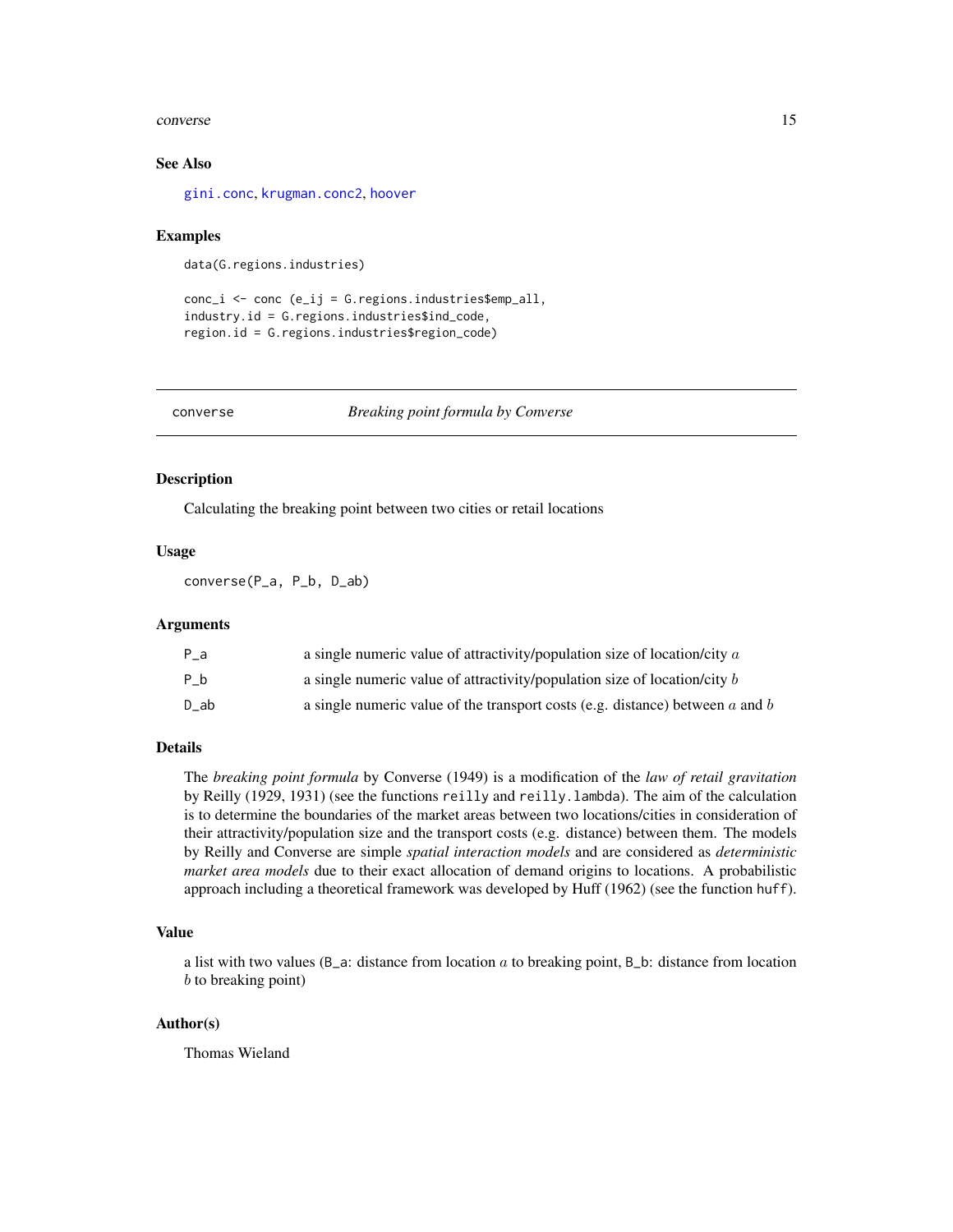# References

Berman, B. R./Evans, J. R. (2012): "Retail Management: A Strategic Approach". 12th edition. Bosten : Pearson.

Converse, P. D. (1949): "New Laws of Retail Gravitation". In: *Journal of Marketing*, 14, 3, p. 379-384.

Huff, D. L. (1962): "Determination of Intra-Urban Retail Trade Areas". Los Angeles : University of California.

Levy, M./Weitz, B. A. (2012): "Retailing management". 8th edition. New York : McGraw-Hill Irwin.

Loeffler, G. (1998): "Market areas - a methodological reflection on their boundaries". In: *GeoJournal*, 45, 4, p. 265-272

Reilly, W. J. (1929): "Methods for the Study of Retail Relationships". *Studies in Marketing*, 4. Austin : Bureau of Business Research, The University of Texas.

Reilly, W. J. (1931): "The Law of Retail Gravitation". New York.

# See Also

# [huff](#page-70-1), [reilly](#page-100-1)

# Examples

```
# Example from Huff (1962):
converse (400000, 200000, 80)
# two cities (population 400.000 and 200.000 with a distance separating them of 80 miles)
```
<span id="page-15-1"></span>coulter *Coulter Coefficient*

#### Description

Calculating the Coulter Coefficient e.g. with respect to regional income

#### Usage

```
counter(x, weighting = NULL, na.rm = TRUE)
```
# **Arguments**

|           | A numeric vector (e.g. dataset of regional income)                                               |
|-----------|--------------------------------------------------------------------------------------------------|
| weighting | a weighting vector, e.g. population                                                              |
| na.rm     | logical argument that indicates whether NA values should be excluded before<br>computing results |

<span id="page-15-0"></span>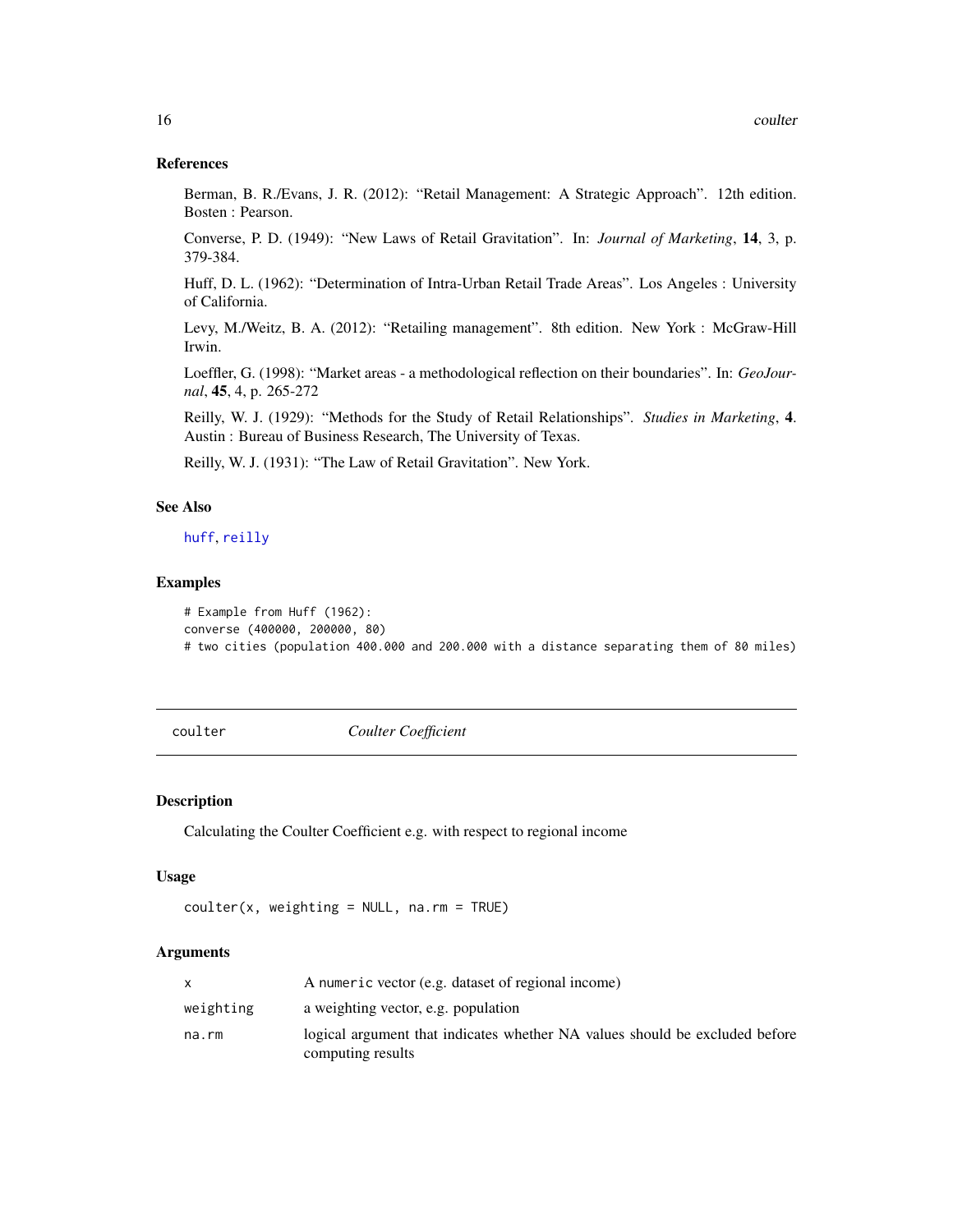#### <span id="page-16-0"></span>curve fit that the contract of the contract of the contract of the contract of the contract of the contract of the contract of the contract of the contract of the contract of the contract of the contract of the contract of

# Details

The *Coulter Coefficient* (CC) varies between 0 (no inequality/concentration) and 1 (complete inequality/concentration). It can be used for economic inequality and/or regional disparities (Portnov/Felsenstein 2010).

#### Value

A single numeric value of the *Coulter Coefficient*  $(0 < CC < 1)$ .

# Author(s)

Thomas Wieland

# References

Portnov, B.A./Felsenstein, D. (2010): "On the suitability of income inequality measures for regional analysis: Some evidence from simulation analysis and bootstrapping tests". In: *Socio-Economic Planning Sciences*, 44, 4, p. 212-219.

# See Also

[cv](#page-18-1), [gini](#page-45-1), [gini2](#page-54-1), [herf](#page-64-1), [theil](#page-127-1), [hoover](#page-66-1), [atkinson](#page-3-1), [dalton](#page-20-1), [disp](#page-21-1)

# Examples

bip <- c(400,400,400, 400, NA) bev <- c(1,1,1,200, NA) coulter(bip, bev)

curvefit *Curve fitting*

#### Description

Curve fitting (similar to SPSS and Excel)

# Usage

```
curvefit(x, y, y.max = NULL, extrapol = NULL,plot.curves = TRUE, pcol = "black", ptype = 19, psize = 1,lin.col = "blue", pow.col = "green", exp.col = "orange", logi.col = "red",
plot.title = "Curve fitting", plot.legend = TRUE,
xlab = "x", ylab = "y", y.min = NULL, ..., print.results = TRUE)
```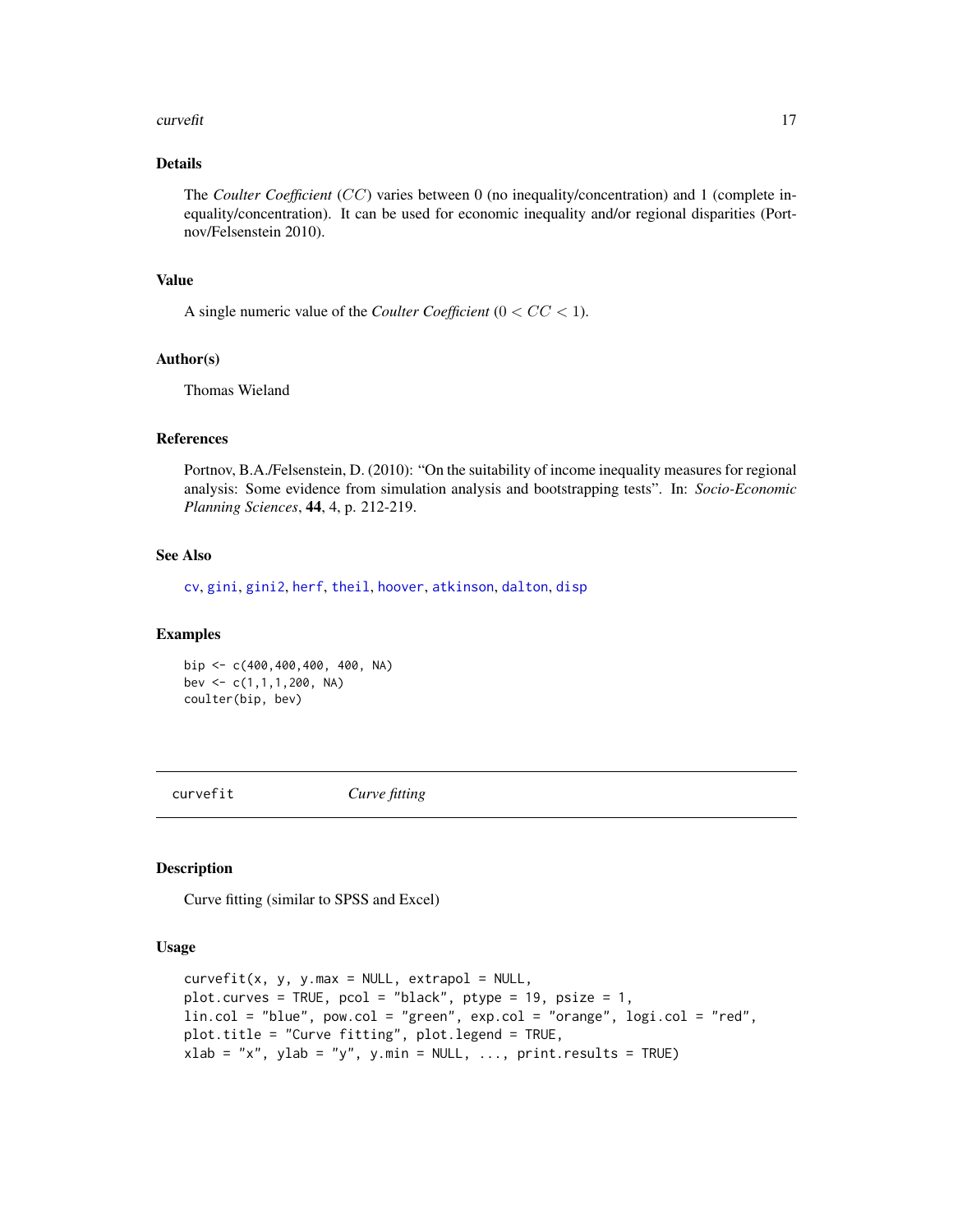# Arguments

| X             | a numeric vector containing the explanatory variable                                                   |
|---------------|--------------------------------------------------------------------------------------------------------|
| У             | a numeric vector containing the dependent variable                                                     |
| $y$ . max     | Optional: given maximum for the logistic regression function                                           |
| extrapol      | a single numeric value for how many x units the dependent variable y shall be<br>extrapolated          |
| plot.curves   | Logical argument that indicates whether the curves shall be plotted or not                             |
| pcol          | If $plot.curves = TRUE$ : Point color                                                                  |
| ptype         | If $plot.curves = TRUE$ : Point type $(pch)$                                                           |
| psize         | If $plot.curves = TRUE$ : Point size                                                                   |
| lin.col       | If plot. curves = TRUE: Color of linear regression line                                                |
| pow.col       | If plot. curves = TRUE: Color of power function regression line                                        |
| exp.col       | If plot. curves = TRUE: Color of exponential function regression line                                  |
| logi.col      | If plot. curves = TRUE: Color of logistic function regression line                                     |
| plot.title    | If $plot.curves = TRUE$ : Plot title                                                                   |
| plot.legend   | If plot.curves = TRUE: Logical argument that indicates whether a legend is<br>added to the plot or not |
| xlab          | If $plot.curves = TRUE: X axis label$                                                                  |
| ylab          | If $plot.curves = TRUE: Y axis label$                                                                  |
| y.min         | Optional: Y axis minimum                                                                               |
| .             | Optional: other plot parameters                                                                        |
| print.results | Logical argument that indicates whether the model results are shown or not                             |

# Details

Curve fitting for a given independent and dependent variable  $(y = f(x))$ . Similar to curve fitting in SPSS or Excel. Fitting of nonlinear regression models (power, exponential, logistic) via intrinsically linear models (Rawlings et al. 1998).

# Value

A data frame containing the regression results (Parameters a and b, std. errors, t values, ...)

# Author(s)

Thomas Wieland

# References

Rawlings, J. O./Pantula, S. G./Dickey, D. A. (1998): "Applied Regression Analysis". Springer. 2nd edition.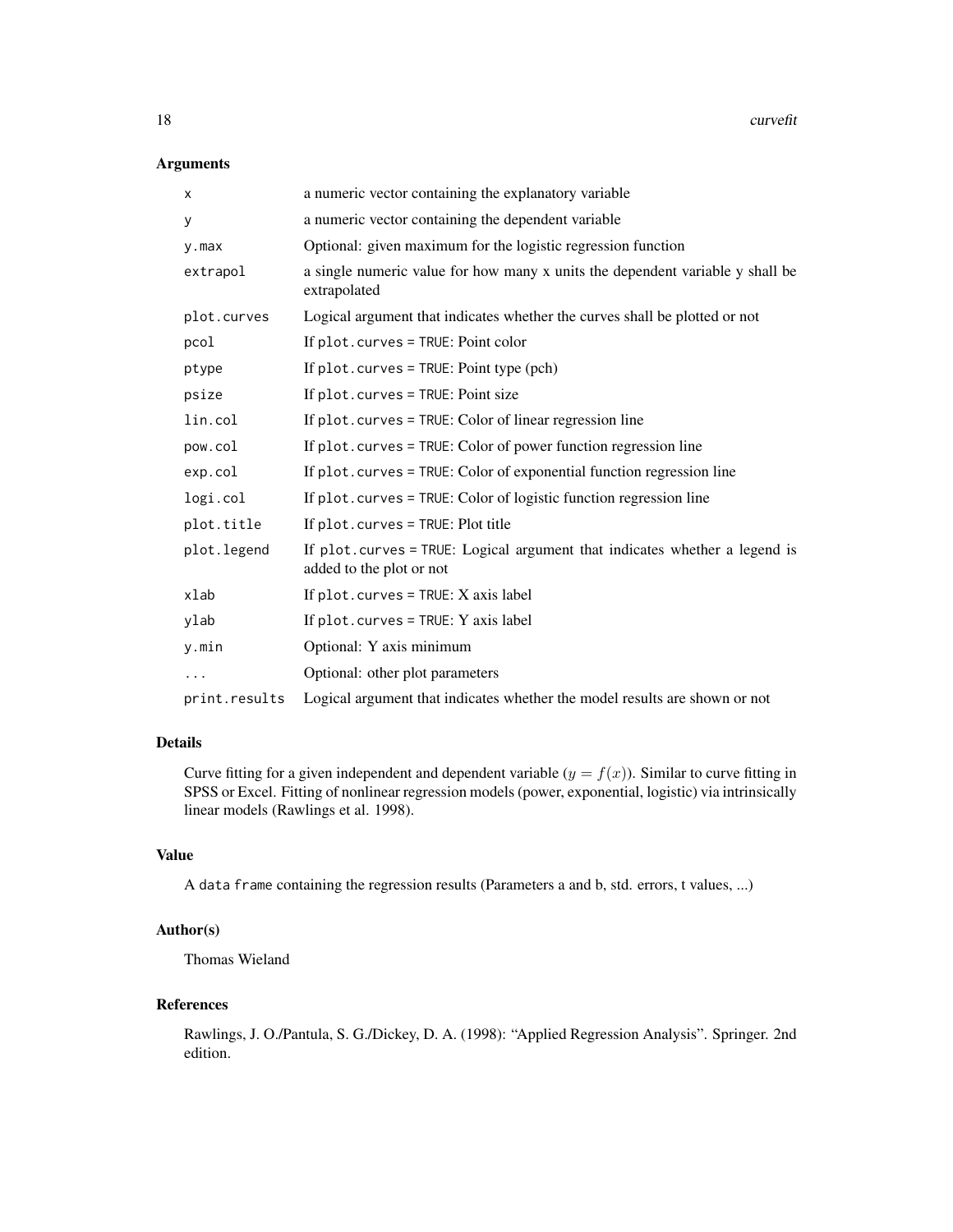<span id="page-18-0"></span>

# Examples

```
x < -1:20y \le -3-2*xcurvefit(x, y, plot.curves = TRUE)
# fit with plot
curvefit(x, y, extrapol=10, plot.curves = TRUE)
# fit and extrapolation with plot
x < - runif(20, min = 0, max = 100)
# some random data
# linear
y_resid <- runif(20, min = 0, max = 10)
# random residuals
y <- 3+(-0.112*x)+y_resid
curvefit(x, y)
# power
y_r resid <- runif(20, min = 0.1, max = 0.2)
# random residuals
y <- 3*(x^-0.112)*y_resid
curvefit(x, y)
# exponential
y_resid <- runif(20, min = 0.1, max = 0.2)
# random residuals
y <- 3*exp(-0.112*x)*y_resid
curvefit(x, y)
# logistic
y_resid <- runif(20, min = 0.1, max = 0.2)
# random residuals
y <- 100/(1+exp(3+(-0.112*x)))*y_resid
curvefit(x, y)
```
<span id="page-18-1"></span>

cv *Coefficient of variation*

# Description

Calculating the coefficient of variation (cv), standardized and non-standardized, weighted and nonweighted

# Usage

```
cv (x, is.sample = TRUE, coefnorm = FALSE, weighting = NULL,
wmean = FALSE, na.m = TRUE)
```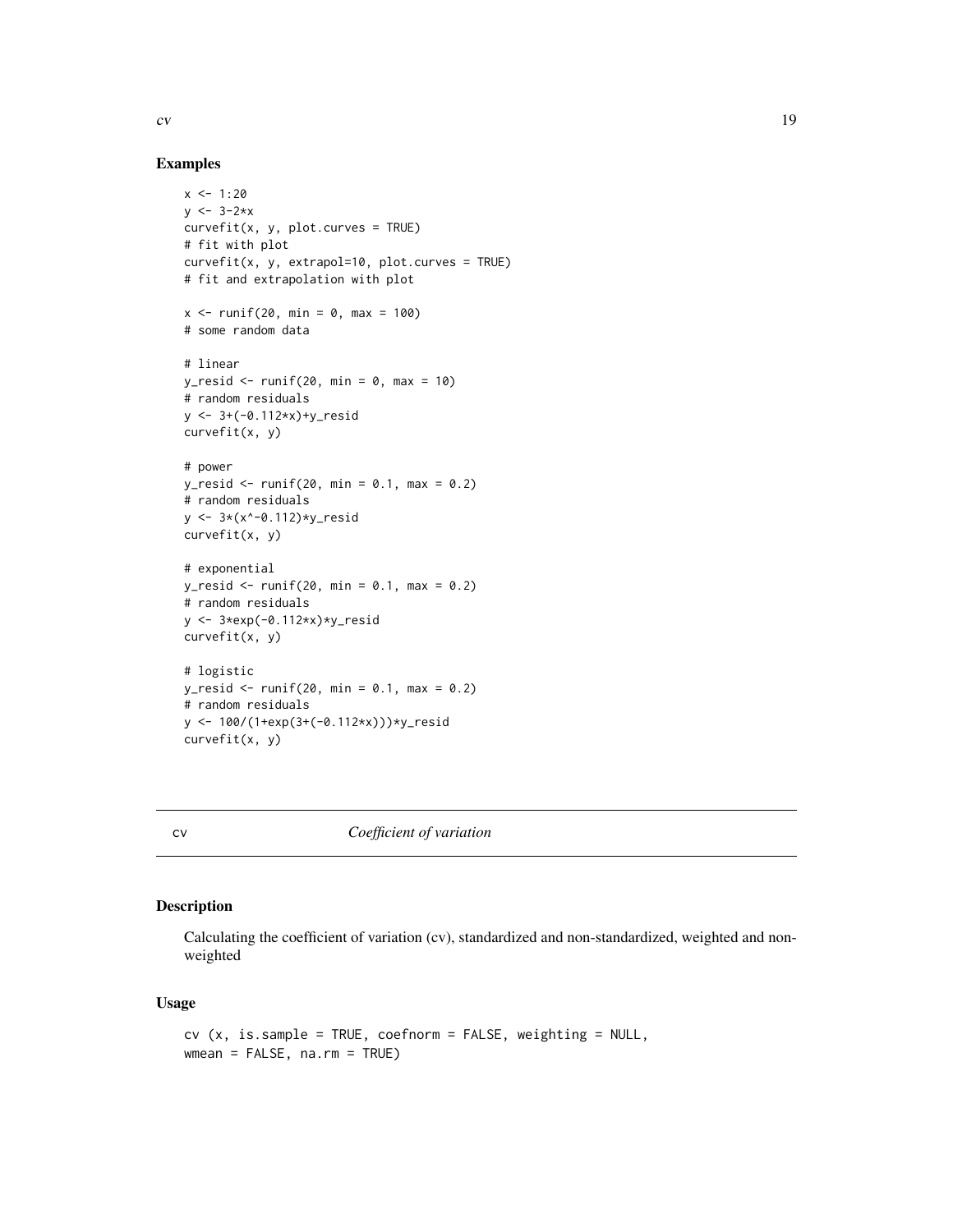| X           | a numeric vector                                                                                                                                            |
|-------------|-------------------------------------------------------------------------------------------------------------------------------------------------------------|
| is.sample   | logical argument that indicates if the dataset is a sample or the population (de-<br>fault: is . sample = TRUE, so the denominator of variance is $n - 1$ ) |
| coefnorm    | logical argument that indicates if the function output is the standardized cv $(0 <$<br>$v* < 1$ ) or not $(0 < v < \infty)$ (default: coefnorm = FALSE)    |
| weighting   | a numeric vector containing weighting data to compute the weighted coefficient<br>of variation (instead of the non-weighted cv)                             |
| wmean       | logical argument that indicates if the weighted mean is used when calculating<br>the weighted coefficient of variation                                      |
| $na$ . $rm$ | logical argument that whether NA values should be extracted or not                                                                                          |

#### Details

The *coefficient of variation*, v, is a dimensionless measure of statistical dispersion  $(0 < v < \infty)$ , based on variance and standard deviation, respectively. From a regional economic perspective, it is closely linked to the concept of *sigma convergence*  $(\sigma)$  which means a harmonization of regional economic output or income over time, while the other type of convergence, *beta convergence*  $(\beta)$ , means a decline of dispersion because poor regions have a stronger growth than rich regions (Capello/Nijkamp 2009). The cv allows to summarize regional disparities (e.g. disparities in regional GDP per capita) in one indicator and is more frequently used for this purpose than the standard deviation, especially in analyzing of  $\sigma$  convergence over a long period (e.g. Lessmann 2005, Huang/Leung 2009, Siljak 2015). But the cv can also be used for any other types of disparities or dispersion, such as disparities in supply (e.g. density of physicians or grocery stores).

The cv (variance, standard deviation) can be weighted by using a second weighting vector. As there is more than one way to weight measures of statistical dispersion, this function uses the formula for the weighted cv  $(v_w)$  from Sheret (1984). The cv can be standardized, while this function uses the formula for the standardized cv (v\*, with  $0 < v* < 1$ ) from Kohn/Oeztuerk (2013). The vector x is automatically treated as a sample (such as in the base sd function), so the denominator of variance is  $n - 1$ , if it is not, set is. sample = FALSE.

#### Value

Single numeric value. If coefnorm = FALSE the function returns the non-standardized cv  $(0 < v <$  $\infty$ ). If coefnorm = TRUE the standardized cv ( $0 < v* < 1$ ) is returned.

#### Author(s)

Thomas Wieland

#### References

Bahrenberg, G./Giese, E./Mevenkamp, N./Nipper, J. (2010): "Statistische Methoden in der Geographie. Band 1: Univariate und bivariate Statistik". Stuttgart: Borntraeger.

Capello, R./Nijkamp, P. (2009): "Introduction: regional growth and development theories in the twenty-first century - recent theoretical advances and future challenges". In: Capello, R./Nijkamp, P. (eds.): *Handbook of Regional Growth and Development Theories*. Cheltenham: Elgar. p. 1-16.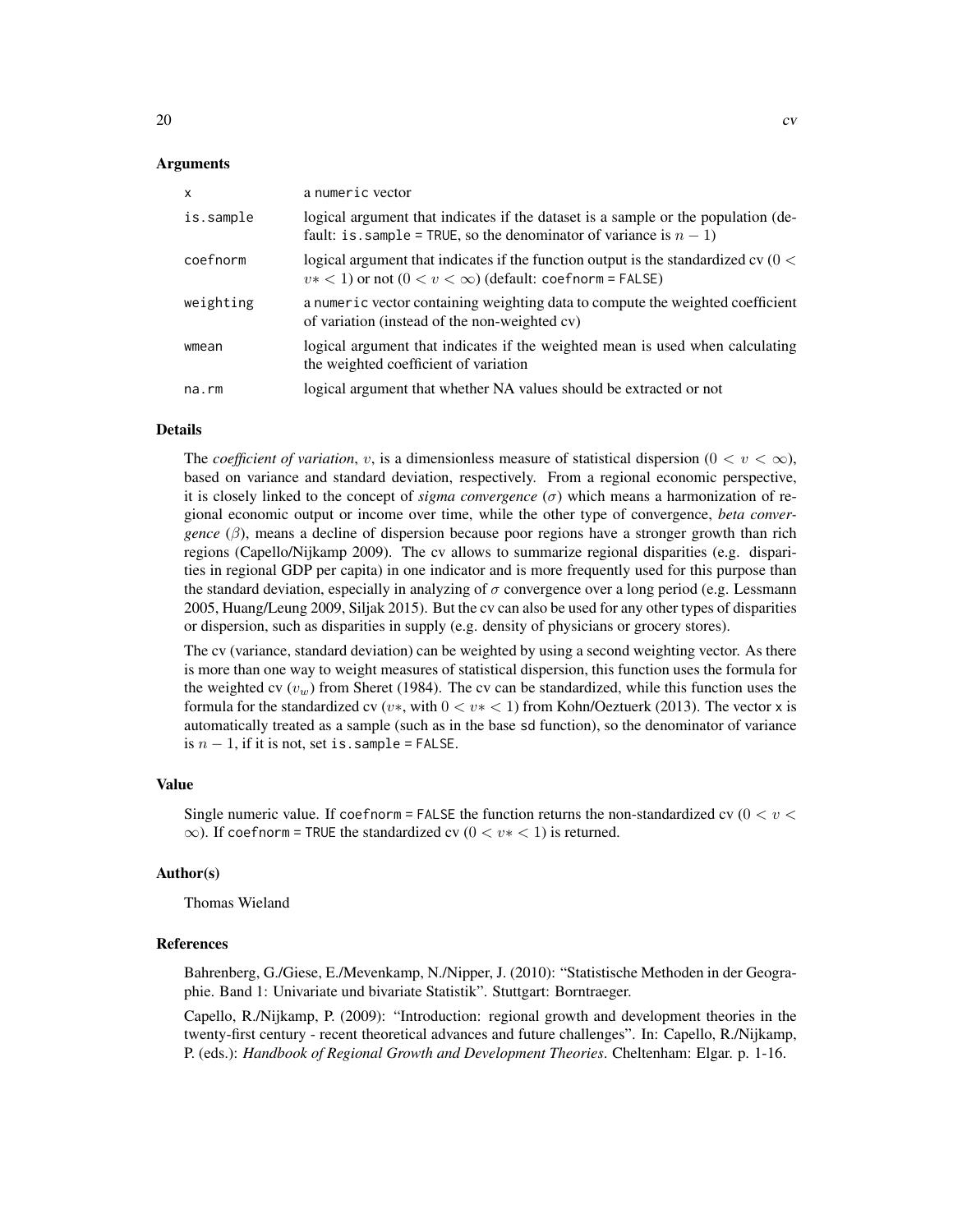#### <span id="page-20-0"></span>dalton 21 and 22 and 22 and 22 and 22 and 23 and 23 and 23 and 23 and 23 and 24 and 25 and 26 and 27 and 27 and 27 and 27 and 27 and 27 and 27 and 27 and 27 and 27 and 27 and 27 and 27 and 27 and 27 and 27 and 27 and 27 an

Lessmann, C. (2005): "Regionale Disparitaeten in Deutschland und ausgesuchten OECD-Staaten im Vergleich". *ifo Dresden berichtet*, 3/2005. [https://www.cesifo-group.de/DocDL/ifodb\\_](https://www.cesifo-group.de/DocDL/ifodb_2005_3_25-33.pdf) [2005\\_3\\_25-33.pdf](https://www.cesifo-group.de/DocDL/ifodb_2005_3_25-33.pdf).

Huang, Y./Leung, Y. (2009): "Measuring Regional Inequality: A Comparison of Coefficient of Variation and Hoover Concentration Index". In: *The Open Geography Journal*, 2, p. 25-34.

Kohn, W./Oeztuerk, R. (2013): "Statistik fuer Oekonomen. Datenanalyse mit R und SPSS". Berlin: Springer.

Sheret, M. (1984): "The Coefficient of Variation: Weighting Considerations". In: *Social Indicators Research*, 15, 3, p. 289-295.

Siljak, D. (2015): "Real Economic Convergence in Western Europe from 1995 to 2013". In: *International Journal of Business and Economic Development*, 3, 3, p. 56-67.

# See Also

[gini](#page-45-1), [herf](#page-64-1), [hoover](#page-66-1), [rca](#page-95-1)

# Examples

```
# Regional disparities / sigma convergence in Germany
data(G.counties.gdp)
# GDP per capita for German counties (Landkreise)
\text{cvs} \leq \text{apply} (G.counties.gdp[54:68], MARGIN = 2, FUN = \text{cv})
# Calculating cv for the years 2000-2014
years <- 2000:2014
plot(years, cvs, "l", ylim=c(0.3, 0.6), xlab = "year",ylab = "CV of GDP per capita")
# Plot cv over time
```
<span id="page-20-1"></span>dalton *Dalton Inequality Index*

#### Description

Calculating the Dalton Inequality Index e.g. with respect to regional income

# Usage

 $d$ alton $(x, \text{na.m = TRUE})$ 

#### Arguments

|       | A numeric vector (e.g. dataset of regional income)                          |
|-------|-----------------------------------------------------------------------------|
| na.rm | logical argument that indicates whether NA values should be excluded before |
|       | computing results                                                           |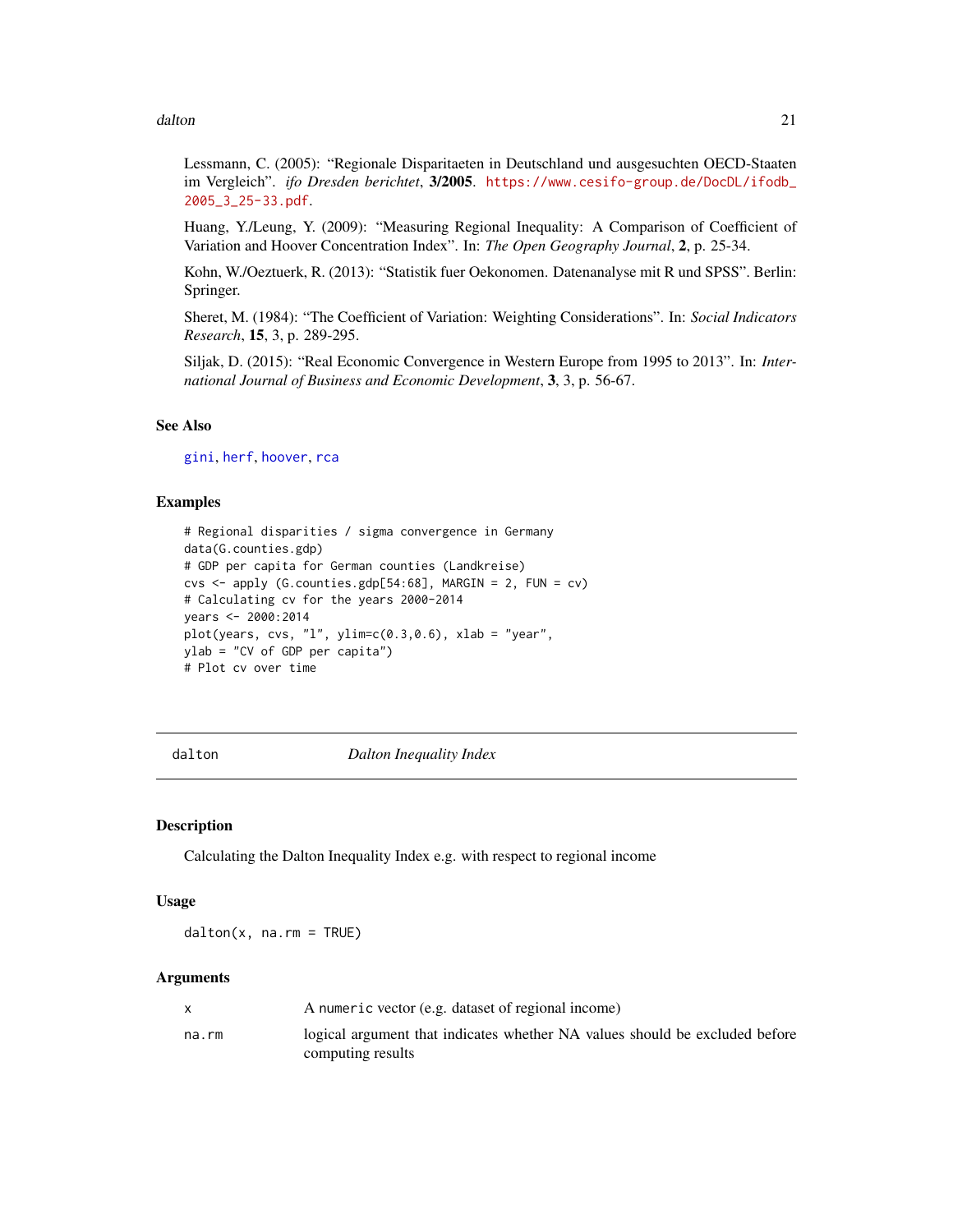# <span id="page-21-0"></span>Details

The *Dalton Inequality Index* ( $\delta$ ) can be used for economic inequality and/or regional disparities (Portnov/Felsenstein 2010).

# Value

A single numeric value of the *Dalton Inequality Index*.

# Author(s)

Thomas Wieland

# References

Portnov, B.A./Felsenstein, D. (2010): "On the suitability of income inequality measures for regional analysis: Some evidence from simulation analysis and bootstrapping tests". In: *Socio-Economic Planning Sciences*, 44, 4, p. 212-219.

# See Also

[cv](#page-18-1), [gini](#page-45-1), [gini2](#page-54-1), [herf](#page-64-1), [theil](#page-127-1), [hoover](#page-66-1), [coulter](#page-15-1), [dalton](#page-20-1), [disp](#page-21-1)

#### Examples

dalton (c(10,10,10,10))

dalton (c(10,0,0,0))

dalton (c(10,1,1,1))

<span id="page-21-1"></span>

disp *Concentration/inequality/dispersion measures*

# Description

Calculating a set of concentration/inequality/dispersion measures

# Usage

```
disp(x, weighting = NULL, at.epsilon = 0.5, na.rm = TRUE)
```
# Arguments

| <b>X</b>   | a numeric vector or matrix or columns from a data frame                                          |
|------------|--------------------------------------------------------------------------------------------------|
| weighting  | a weighting vector, e.g. population                                                              |
| at.epsilon | Weighting parameter $\epsilon$ for the Atkinson index                                            |
| na.rm      | logical argument that indicates whether NA values should be excluded before<br>computing results |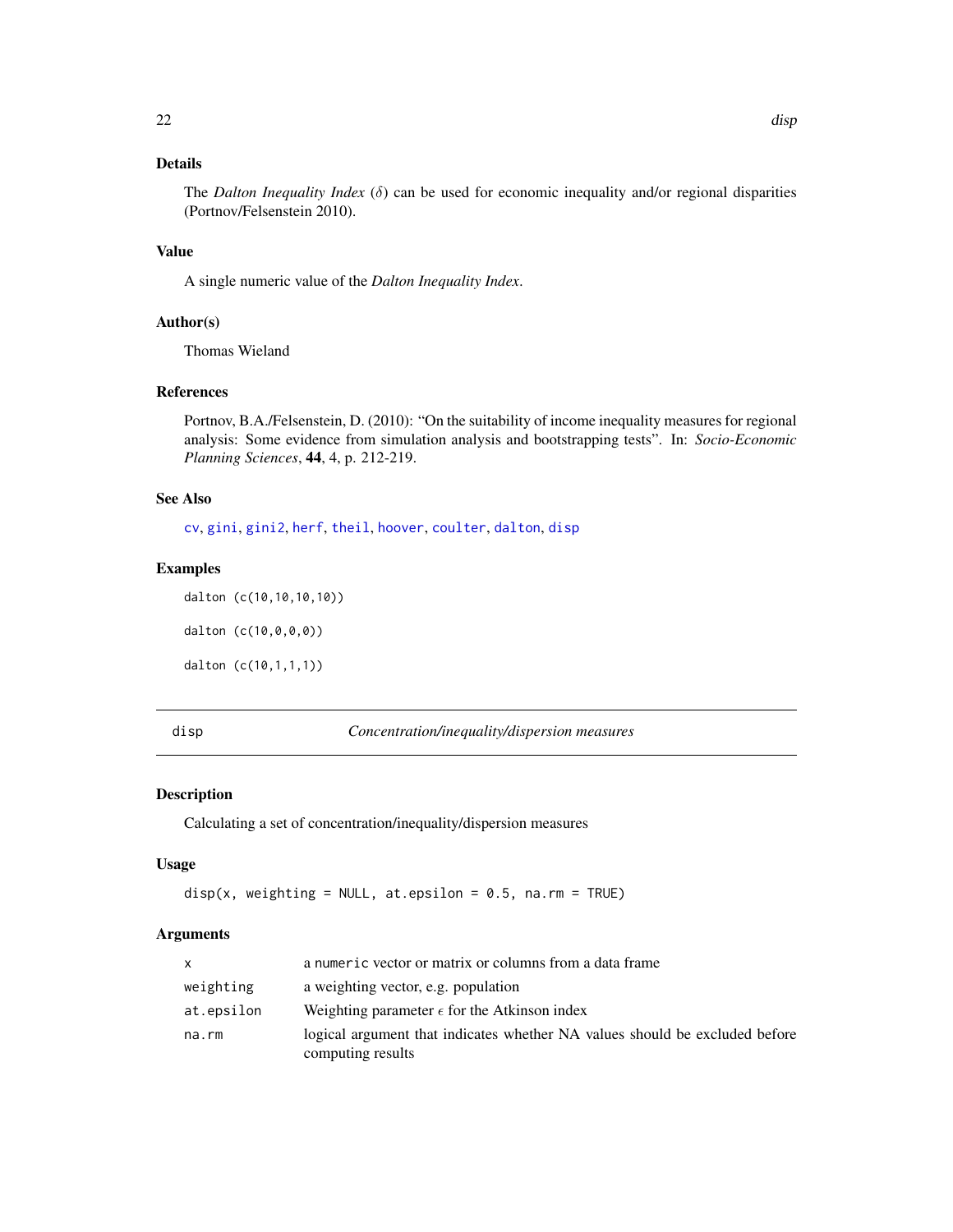# <span id="page-22-0"></span>dist.buf 23

# Details

This function is a convenient wrapper for all functions calculating concentration/inequality measures.

# Value

A matrix containing the concentration/inequality measures.

# Author(s)

Thomas Wieland

# References

Gluschenko, K. (2018): "Measuring regional inequality: to weight or not to weight?" In: *Spatial Economic Analysis*, 13, 1, p. 36-59.

Portnov, B.A./Felsenstein, D. (2010): "On the suitability of income inequality measures for regional analysis: Some evidence from simulation analysis and bootstrapping tests". In: *Socio-Economic Planning Sciences*, 44, 4, p. 212-219.

# See Also

[atkinson](#page-3-1), [coulter](#page-15-1), [dalton](#page-20-1), [cv](#page-18-1), [gini2](#page-54-1), [herf](#page-64-1), [hoover](#page-66-1), [sd2](#page-104-1), [theil](#page-127-1), [williamson](#page-130-1)

# Examples

```
data(Automotive)
```
disp(Automotive\$Turnover2008) disp(Automotive[4:8])

<span id="page-22-1"></span>dist.buf *Counting points in a buffer*

# Description

Counting points within a buffer of a given distance with points with given coordinates

# Usage

```
dist.buf(startpoints, sp_id, lat_start, lon_start, endpoints, ep_id, lat_end, lon_end,
ep_sum = NULL, bufdist = 500, extract_local = TRUE, unit = "m")
```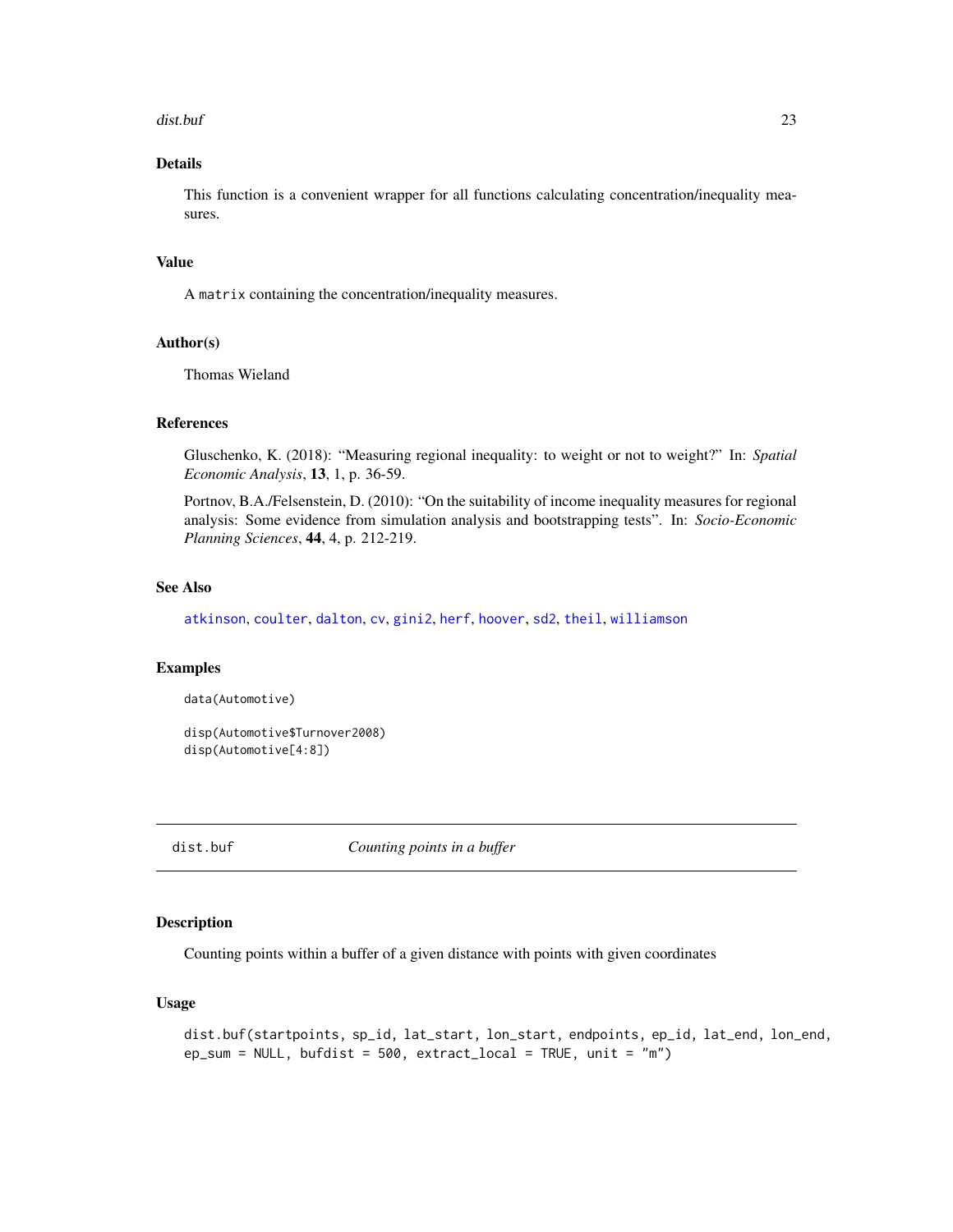# Arguments

| startpoints   | A data frame containing the start points                                                                |
|---------------|---------------------------------------------------------------------------------------------------------|
| sp_id         | Column containing the IDs of the startpoints in the data frame startpoints                              |
| lat_start     | Column containing the latitudes of the start points in the data frame startpoints                       |
| lon_start     | Column containing the longitudes of the start points in the data frame start points                     |
| endpoints     | A data frame containing the points to count                                                             |
| ep_id         | Column containing the IDs of the points to count in the data frame endpoints                            |
| lat_end       | Column containing the latitudes of the points to count in the data frame endpoints                      |
| lon_end       | Column containing the longitudes of the points to count in the data frame endpoints                     |
| ep_sum        | Column of an additional variable in the data frame endpoints to sum                                     |
| bufdist       | The buffer distance                                                                                     |
| extract_local | Logical argument that indicates if the start points should be included or not<br>(default: TRUE)        |
| unit          | Unit of the buffer distance: unit="m" for meters, unit="km" for kilometers or<br>unit="miles" for miles |
|               |                                                                                                         |

# Details

The function is based on the idea of a buffer analysis in GIS (Geographic Information System), e.g. to count the points of interest within a given buffer distance.

# Value

The function returns a list containing:

| count table | A data frame containing two columns: The start point IDs (from) and the    |
|-------------|----------------------------------------------------------------------------|
|             | number of counted points in the given buffer distance (count_location)     |
| distmat     | A data. Frame containing the corresponding distance matrix wiht $IxJ$ rows |

# Author(s)

Thomas Wieland

# References

de Lange, N. (2013): "Geoinformatik in Theorie und Praxis". 3rd edition. Berlin : Springer Spektrum.

Krider, R. E./Putler, R. S. (2013): "Which Birds of a Feather Flock Together? Clustering and Avoidance Patterns of Similar Retail Outlets". In: *Geographical Analysis*, 45, 2, p. 123-149

# See Also

[dist](#page-0-0), [dist.mat](#page-25-1)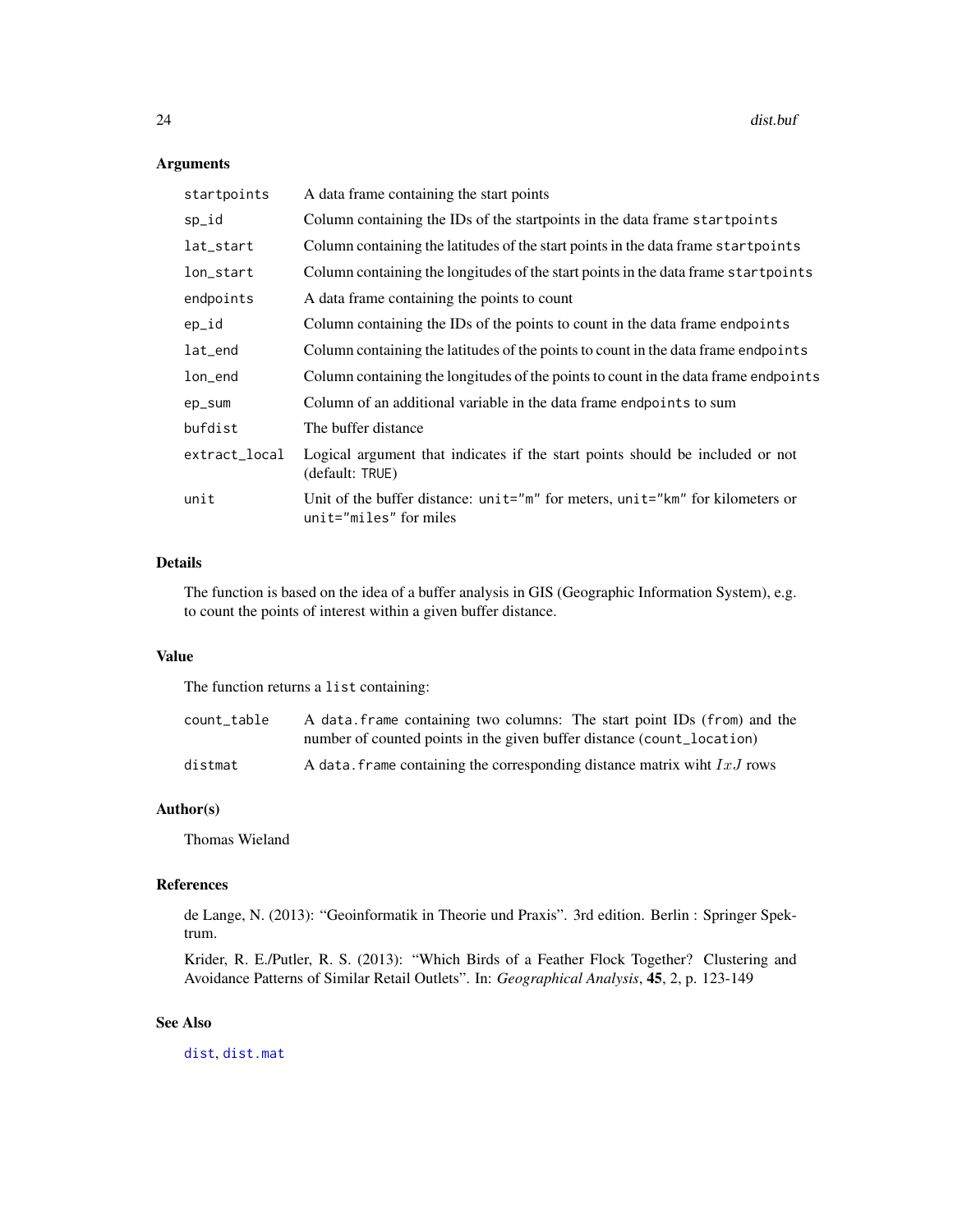#### <span id="page-24-0"></span>dist.calc 25

# Examples

```
citynames <- c("Goettingen", "Karlsruhe", "Freiburg")
lat <- c(51.556307, 49.009603, 47.9874)
lon <- c(9.947375, 8.417004, 7.8945)
citynames <- c("Goettingen", "Karlsruhe", "Freiburg")
cities <- data.frame(citynames, lat, lon)
dist.mat (cities, "citynames", "lat", "lon", cities, "citynames", "lat", "lon")
# Euclidean distance matrix (3 x 3 cities = 9 distances)
dist.buf (cities, "citynames", "lat", "lon", cities, "citynames", "lat", "lon", bufdist = 300000)
# Cities within 300 km
```

| Euclidean distance between coordinates<br>dist.calc |  |
|-----------------------------------------------------|--|
|-----------------------------------------------------|--|

#### Description

Calculation of the euclidean distance between two points with stated coordinates (lat, lon)

# Usage

dist.calc(lat1, lon1, lat2, lon2, unit = "km")

# Arguments

| lat1 | Latitude of the regarded start point                                                                       |
|------|------------------------------------------------------------------------------------------------------------|
| lon1 | Longitude of the regarded start point                                                                      |
| lat2 | Latitude of the regarded end point                                                                         |
| lon2 | Longitude of the regarded end point                                                                        |
| unit | Unit of the resulting distance: unit="m" for meters, unit="km" for kilometers<br>or unit="miles" for miles |

# Value

A single numeric value

# Author(s)

Thomas Wieland

# See Also

[dist.buf](#page-22-1), [dist.mat](#page-25-1)

```
dist.calc(51.556307, 9.947375, 49.009603, 8.417004)
# about 304 kilometers
```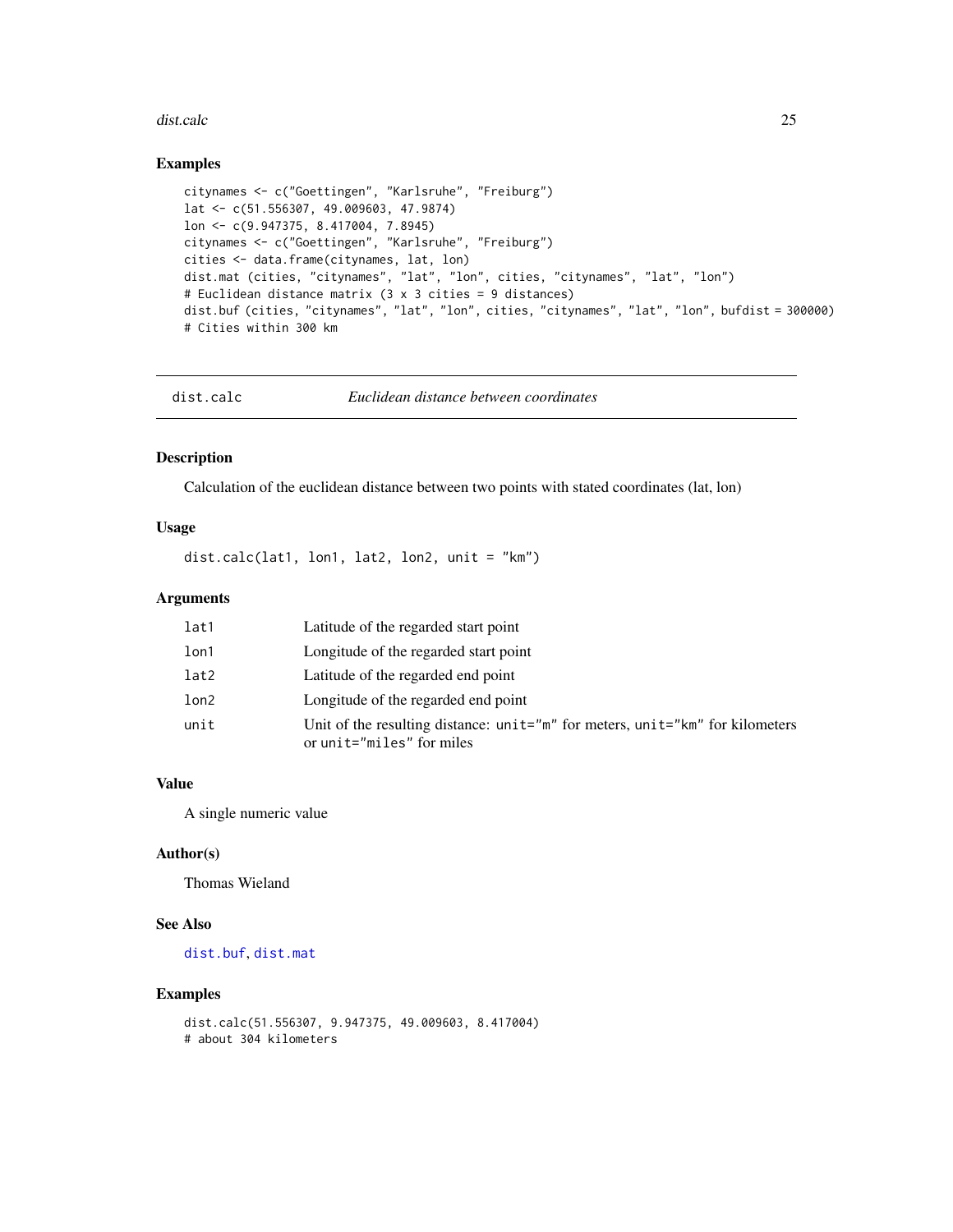Calculation of an euclidean distance matrix between points with stated coordinates (lat, lon)

# Usage

```
dist.mat(startpoints, sp_id, lat_start, lon_start, endpoints, ep_id,
lat_end, lon_end, unit = "km")
```
# Arguments

| startpoints | A data frame containing the start points                                                                   |
|-------------|------------------------------------------------------------------------------------------------------------|
| sp_id       | Column containing the IDs of the startpoints in the data frame startpoints                                 |
| lat_start   | Column containing the latitudes of the start points in the data frame start points                         |
| lon_start   | Column containing the longitudes of the start points in the data frame start points                        |
| endpoints   | A data frame containing the end points                                                                     |
| ep_id       | Column containing the IDs of the endpoints in the data frame endpoints                                     |
| lat_end     | Column containing the latitudes of the end points in the data frame endpoints                              |
| lon_end     | Column containing the longitudes of the end points in the data frame endpoints                             |
| unit        | Unit of the resulting distance: unit="m" for meters, unit="km" for kilometers<br>or unit="miles" for miles |

# Details

The function calculates an euclidean distance matrix between points with stated coordinates (lat and lon). While m start points and n end points are given, the output is a linear  $m * n$  distance matrix.

# Value

The function returns a data. frame containing 4 columns: The start point IDs (from), the end point IDs (to), the combination of both (from\_to) and the calculated distance (distance).

# Author(s)

Thomas Wieland

# References

de Lange, N. (2013): "Geoinformatik in Theorie und Praxis". 3rd edition. Berlin : Springer Spektrum.

Krider, R. E./Putler, R. S. (2013): "Which Birds of a Feather Flock Together? Clustering and Avoidance Patterns of Similar Retail Outlets". In: *Geographical Analysis*, 45, 2, p. 123-149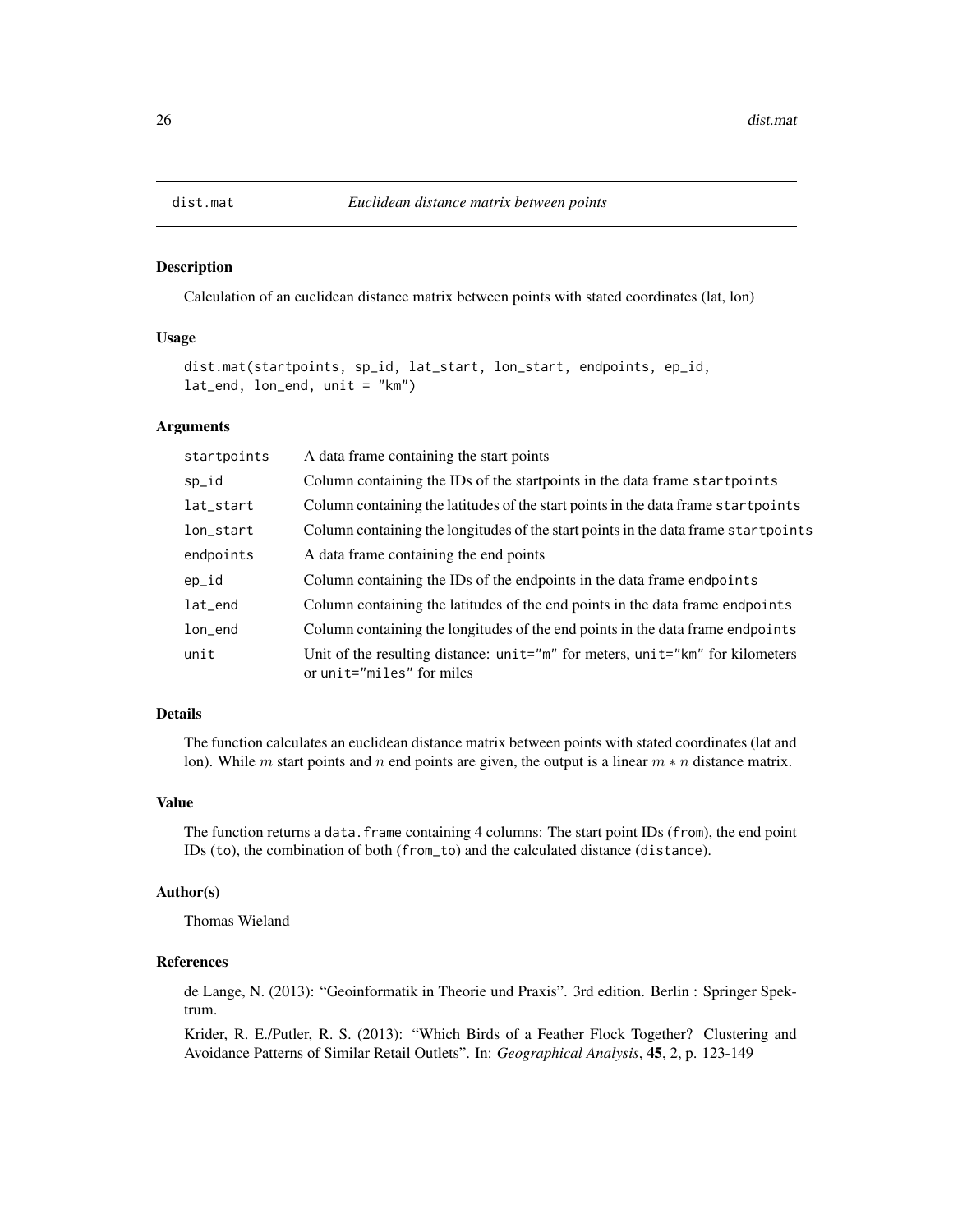#### <span id="page-26-0"></span>durpug and the contract of the contract of the contract of the contract of the contract of the contract of the contract of the contract of the contract of the contract of the contract of the contract of the contract of the

# See Also

[dist](#page-0-0), [dist.buf](#page-22-1)

# Examples

```
citynames <- c("Goettingen", "Karlsruhe", "Freiburg")
lat <- c(51.556307, 49.009603, 47.9874)
lon <- c(9.947375, 8.417004, 7.8945)
citynames <- c("Goettingen", "Karlsruhe", "Freiburg")
cities <- data.frame(citynames, lat, lon)
dist.mat (cities, "citynames", "lat", "lon", cities, "citynames", "lat", "lon")
# Euclidean distance matrix (3 x 3 cities = 9 distances)
dist.buf (cities, "citynames", "lat", "lon", cities, "citynames", "lat", "lon", bufdist = 300000)
# Cities within 300 km
```
durpug *Relative diversity index by Duranton and Puga*

#### Description

Calculating the relative diversity index (RDI) by Duranton and Puga based on regional industry data (normally employment data)

# Usage

durpug(e\_ij, e\_i)

# **Arguments**

| $e$ _ij | a numeric vector with the employment of the industries $i$ in region $j$ |
|---------|--------------------------------------------------------------------------|
| e i     | a numeric vector with the all-over employment in the industries $i$      |

# Value

A single numeric value of RDI

#### Author(s)

Thomas Wieland

# References

Duranton, G./Puga, D. (2000): "Diversity and Specialisation in Cities: Why, Where and When Does it Matter?". In: *Urban Studies*, 37, 3, p. 533-555.

Farhauer, O./Kroell, A. (2013): "Standorttheorien: Regional- und Stadtoekonomik in Theorie und Praxis". Wiesbaden : Springer.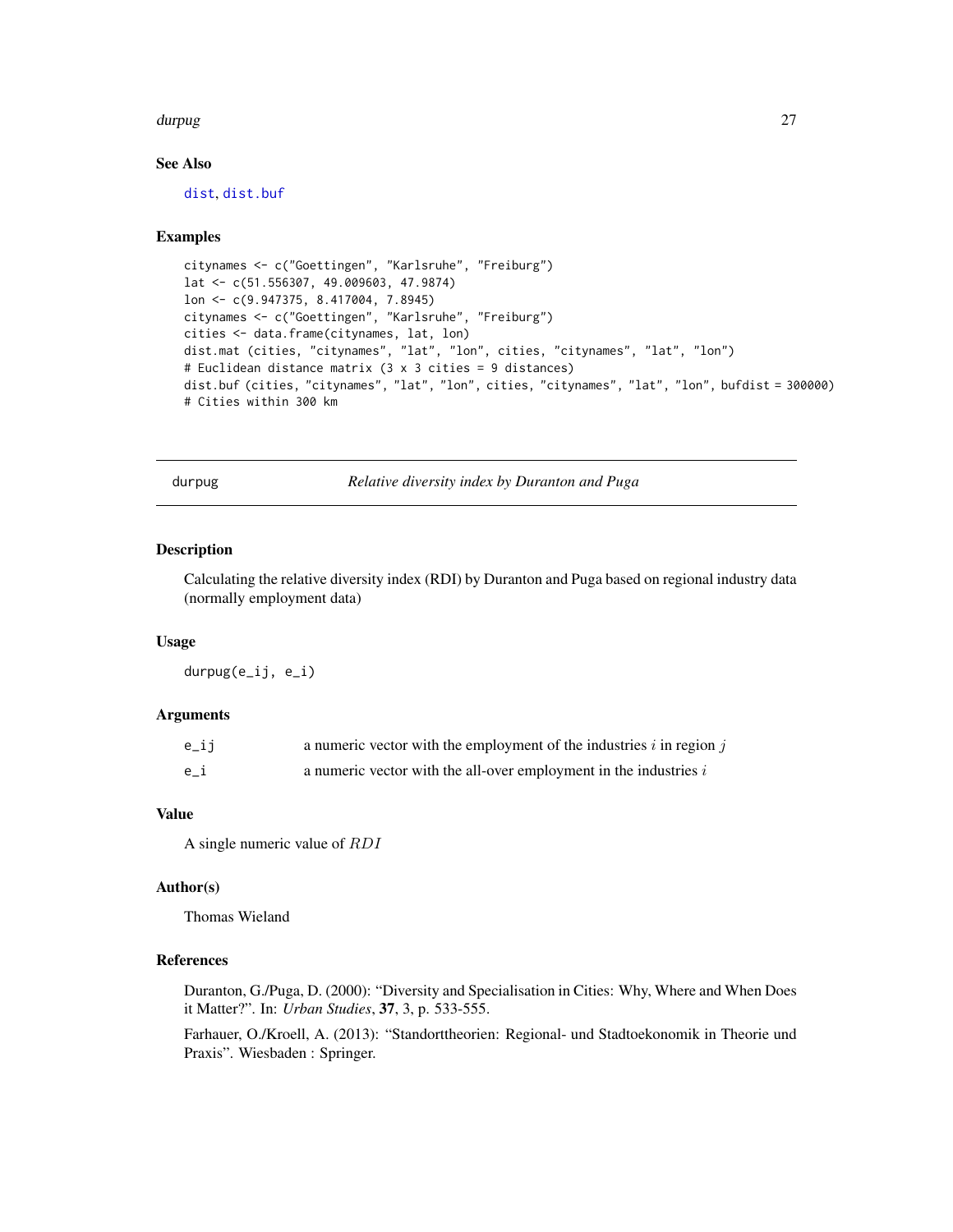# <span id="page-27-0"></span>See Also

[gini.spec](#page-51-1), [krugman.spec](#page-76-1), [hoover](#page-66-1)

# Examples

# Example Goettingen:

data(Goettingen) # Loads the data

durpug (Goettingen\$Goettingen2008[2:13], Goettingen\$BRD2008[2:13]) # Returns the Duranton-Puga RDI for Goettingen

<span id="page-27-1"></span>ellison.a *Ellison-Glaeser Agglomeration Index*

#### Description

Calculating the Agglomeration Index by Ellison and Glaeser for a single industry i

# Usage

```
ellison.a(e_ik, e_j, regions, print.results = TRUE)
```
# Arguments

| e ik          | a numeric vector containing the no. of employees of firm $k$ from industry $i$                            |
|---------------|-----------------------------------------------------------------------------------------------------------|
| $e_i$         | a numeric vector containing the no. of employees in the regions $j$                                       |
| regions       | a vector containing the IDs/names of the regions $\dot{\mathbf{i}}$                                       |
| print.results | logical argument that indicates whether the function prints the results or not<br>(only for internal use) |

# Details

The Ellison-Glaeser Agglomeration Index is not standardized. A value of  $\gamma_i = 0$  indicates a spatial distribution of firms equal to a dartboard approach. Values below zero indicate spatial dispersion, values greater than zero indicate clustering.

# Value

A matrix with five columns ( $\gamma_i$ ,  $G_i$ ,  $z_{G_i}$ ,  $K_i$  and  $HHI_i$ ).

# Author(s)

Thomas Wieland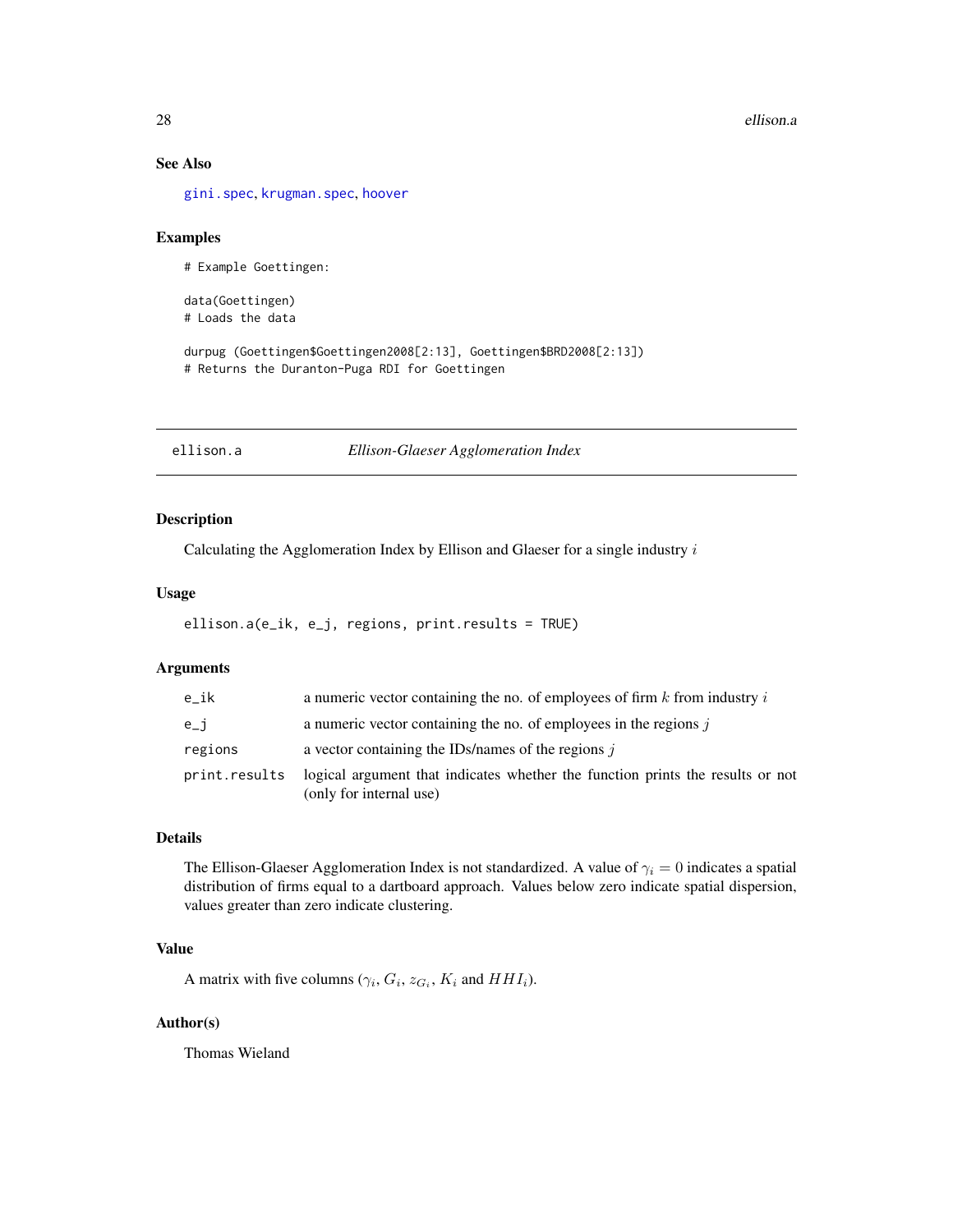#### <span id="page-28-0"></span>ellison.a2 29

# References

Ellison G./Glaeser, E. (1997): "Geographic concentration in u.s. manufacturing industries: A dartboard approach". In: *Journal of Political Economy*, 105, 5, p. 889-927.

Farhauer, O./Kroell, A. (2014): "Standorttheorien: Regional- und Stadtoekonomik in Theorie und Praxis". Wiesbaden : Springer.

Nakamura R./Morrison Paul, C. (2009): "Measuring agglomeration". In: Capello, R./Nijkamp, P. (eds): *Handbook of Regional Growth and Development Theories*, p. 305-328.

# See Also

[gini.conc](#page-49-1), [gini.spec](#page-51-1), [locq](#page-82-1), [locq2](#page-86-1), [howard.cl](#page-67-1), [howard.xcl](#page-68-1), [howard.xcl2](#page-69-1), [litzenberger](#page-78-1), [litzenberger2](#page-79-1)

## Examples

```
# Example from Farhauer/Kroell (2014):
j <- c("Wien", "Wien", "Wien", "Wien", "Wien", "Linz",
"Linz", "Linz", "Linz", "Graz")
E_ik <- c(200,650,12000,100,50,16000,13000,1500,1500,25000)
E_j <- c(500000,400000,100000)
ellison.a(E_ik, E_j, j)
# 0.05990628
```
<span id="page-28-1"></span>ellison.a2 *Ellison-Glaeser Agglomeration Index*

## Description

Calculating the Agglomeration Index by Ellison and Glaeser for a given number of  $I$  industries

# Usage

```
ellison.a2(e_ik, industry, region, print.results = TRUE)
```
# Arguments

| e ik          | a numeric vector containing the no. of employees of firm $k$ from industry $i$                            |
|---------------|-----------------------------------------------------------------------------------------------------------|
| industry      | a vector containing the IDs/names of the industries i                                                     |
| region        | a vector containing the IDs/names of the regions $\dot{\eta}$                                             |
| print.results | logical argument that indicates whether the function prints the results or not<br>(only for internal use) |

# Details

The Ellison-Glaeser Agglomeration Index is not standardized. A value of  $\gamma_i = 0$  indicates a spatial distribution of firms equal to a dartboard approach. Values below zero indicate spatial dispersion, values greater than zero indicate clustering.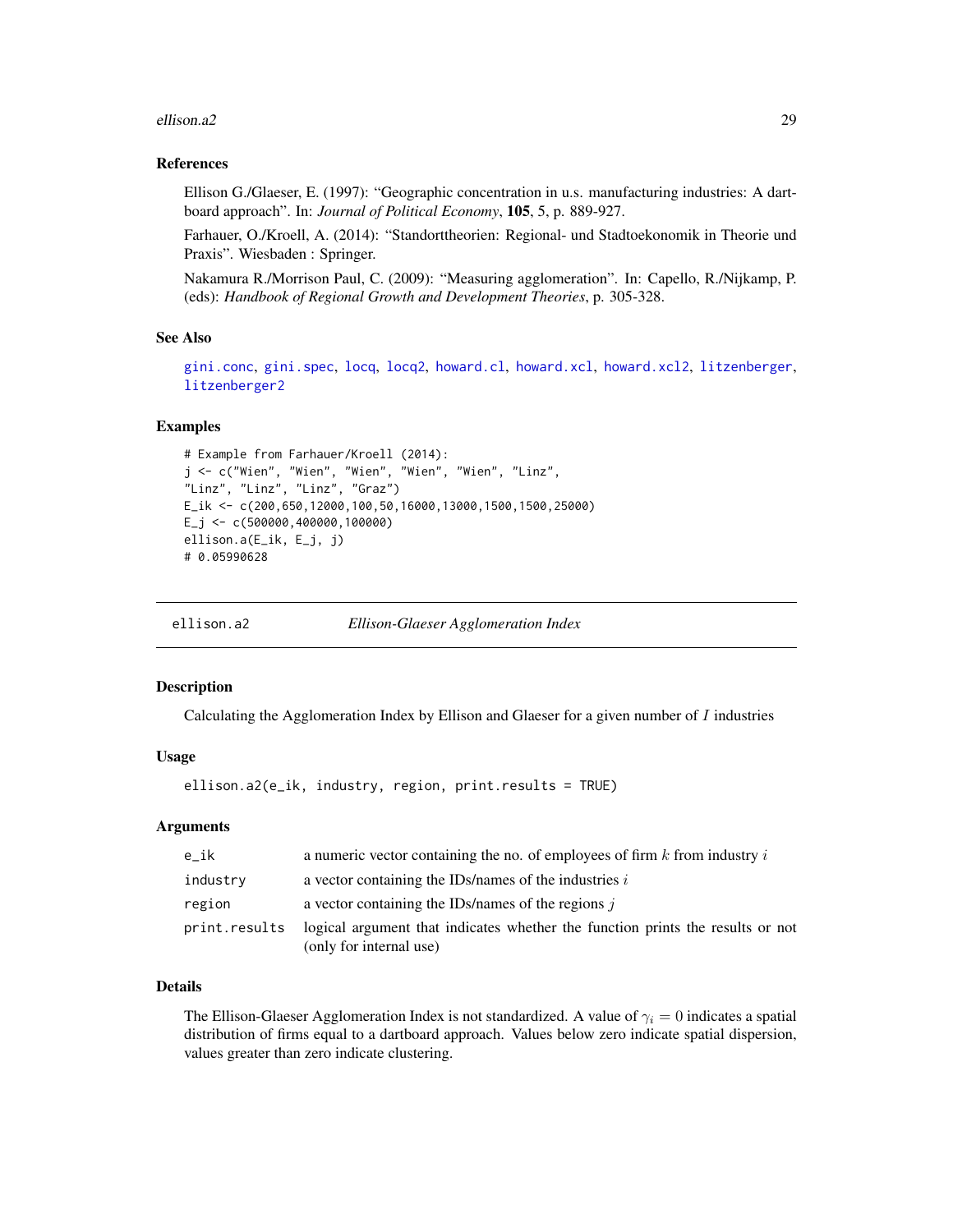A matrix with five columns ( $\gamma_i$ ,  $G_i$ ,  $z_{G_i}$ ,  $K_i$  and  $HHI_i$ ) and I rows (one for each industry).

# Author(s)

Thomas Wieland

# References

Ellison G./Glaeser, E. (1997): "Geographic concentration in u.s. manufacturing industries: A dartboard approach". In: *Journal of Political Economy*, 105, 5, p. 889-927.

Farhauer, O./Kroell, A. (2014): "Standorttheorien: Regional- und Stadtoekonomik in Theorie und Praxis". Wiesbaden : Springer.

Nakamura R./Morrison Paul, C. (2009): "Measuring agglomeration". In: Capello, R./Nijkamp, P. (eds): *Handbook of Regional Growth and Development Theories*, p. 305-328.

# See Also

[ellison.a](#page-27-1), [gini.conc](#page-49-1), [gini.spec](#page-51-1), [locq](#page-82-1), [locq2](#page-86-1), [howard.cl](#page-67-1), [howard.xcl](#page-68-1), [howard.xcl2](#page-69-1), [litzenberger](#page-78-1), [litzenberger2](#page-79-1)

# Examples

```
# Example data from Farhauer/Kroell (2014):
data(FK2014_EGC)
```

```
ellison.a2 (FK2014_EGC$emp_firm, FK2014_EGC$industry,
FK2014_EGC$region)
```
<span id="page-29-1"></span>ellison.c *Ellison-Glaeser Coagglomeration Index*

# Description

Calculating the Coagglomeration Index by Ellison and Glaeser for one set of  $U$  industries

# Usage

```
ellison.c(e_ik, industry, region, e_j = NULL, c.industries = NULL)
```
#### Arguments

| e ik         | a numeric vector containing the no. of employees of firm $k$ from industry $i$ |
|--------------|--------------------------------------------------------------------------------|
| industry     | a vector containing the IDs/names of the industries $i$                        |
| region       | a vector containing the IDs/names of the regions $\dot{\mathbf{i}}$            |
| $e_i$        | a numeric vector containing the total employment of the regions $j$            |
| c.industries | optional: a vector containing the regarded U industries (where $U \leq I$ )    |

<span id="page-29-0"></span>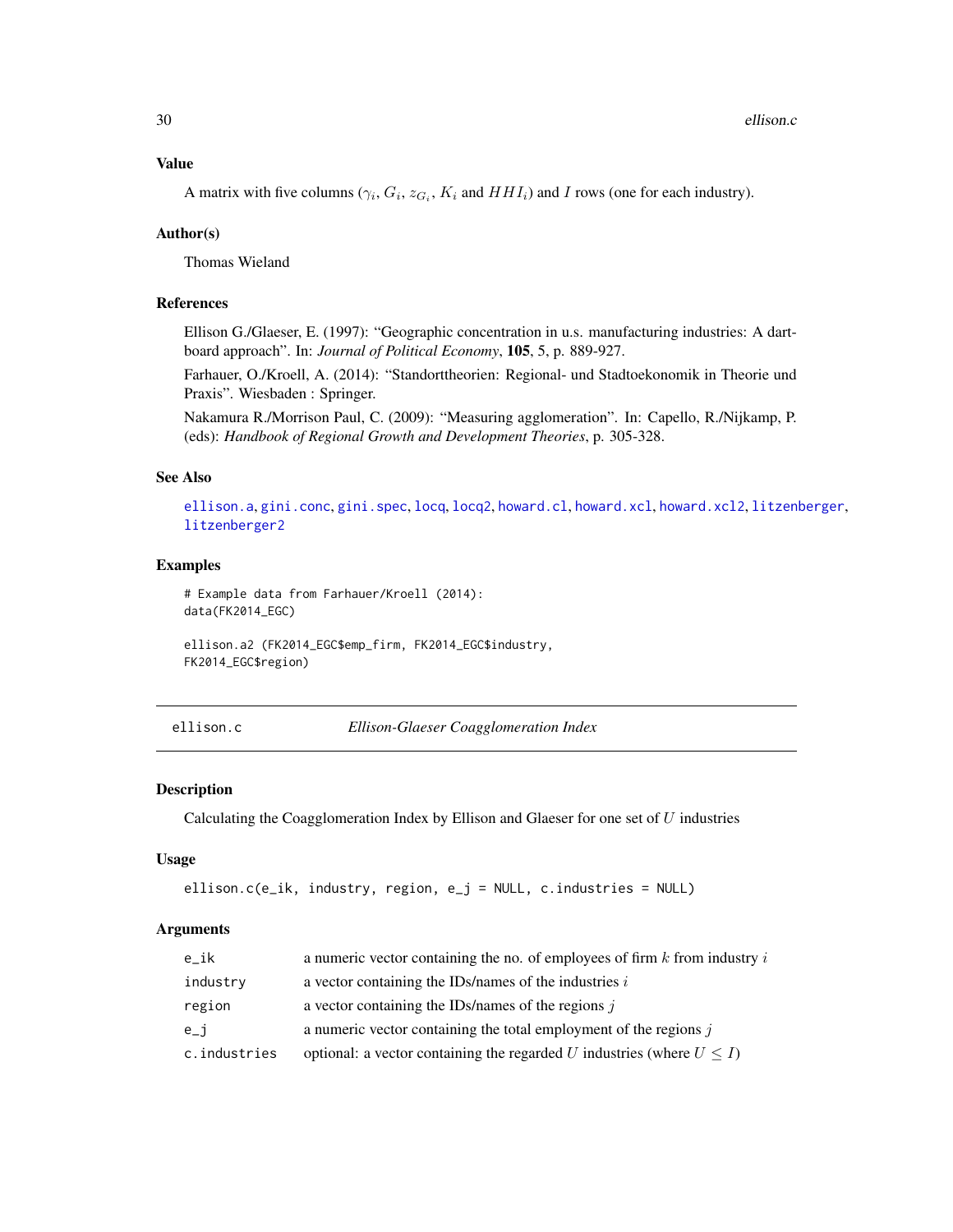#### <span id="page-30-0"></span>ellison.c2  $\qquad \qquad$  31

# Details

The Ellison-Glaeser Coagglomeration Index is not standardized. A value of  $\gamma_c = 0$  indicates a spatial distribution of firms equal to a dartboard approach. Values below zero indicate spatial dispersion, values greater than zero indicate clustering.

# Value

A single value of  $\gamma_c$ 

# Author(s)

Thomas Wieland

# References

Ellison G./Glaeser, E. (1997): "Geographic concentration in u.s. manufacturing industries: A dartboard approach". In: *Journal of Political Economy*, 105, 5, p. 889-927.

Farhauer, O./Kroell, A. (2014): "Standorttheorien: Regional- und Stadtoekonomik in Theorie und Praxis". Wiesbaden : Springer.

Nakamura R./Morrison Paul, C. (2009): "Measuring agglomeration". In: Capello, R./Nijkamp, P. (eds): *Handbook of Regional Growth and Development Theories*, p. 305-328.

# See Also

[ellison.a](#page-27-1), [ellison.a2](#page-28-1), [ellison.c2](#page-30-1), [gini.conc](#page-49-1), [gini.spec](#page-51-1), [locq](#page-82-1), [locq2](#page-86-1), [howard.cl](#page-67-1), [howard.xcl](#page-68-1), [howard.xcl2](#page-69-1), [litzenberger](#page-78-1), [litzenberger2](#page-79-1)

# Examples

# Example from Farhauer/Kroell (2014): data(FK2014\_EGC)

ellison.c(FK2014\_EGC\$emp\_firm, FK2014\_EGC\$industry, FK2014\_EGC\$region, FK2014\_EGC\$emp\_region)

<span id="page-30-1"></span>ellison.c2 *Ellison-Glaeser Coagglomeration Index*

#### Description

Calculating the Coagglomeration Index by Ellison and Glaeser for  $IxI$  sets of two industries

# Usage

```
ellison.c2(e_ik, industry, region, e_j = NULL, print.results = TRUE)
```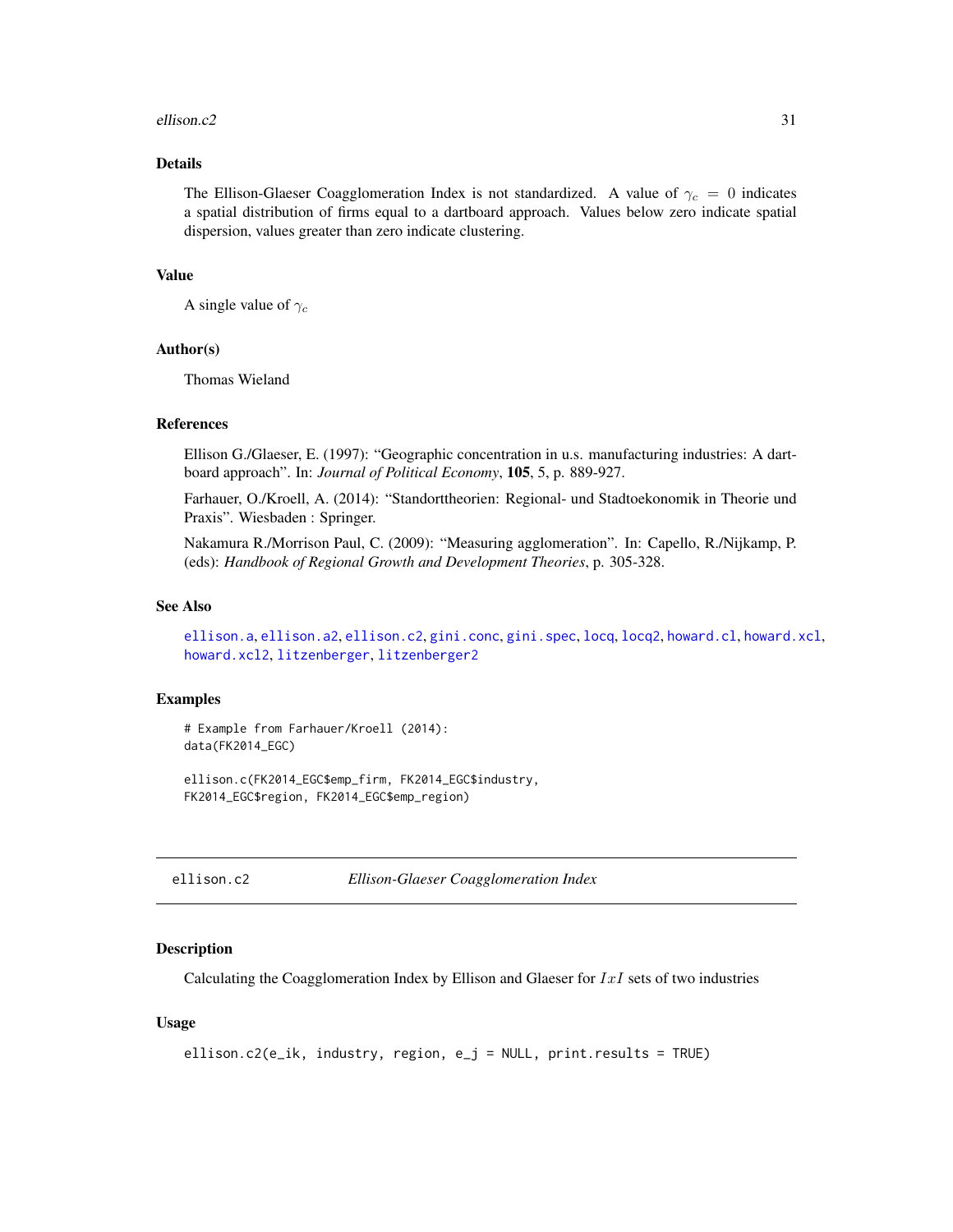#### **Arguments**

| e ik          | a numeric vector containing the no. of employees of firm $k$ from industry $i$               |
|---------------|----------------------------------------------------------------------------------------------|
| industry      | a vector containing the IDs/names of the industries i                                        |
| region        | a vector containing the IDs/names of the regions $j$                                         |
| e_j           | a numeric vector containing the total employment of the regions $\dot{\mathbf{i}}$           |
| print.results | logical argument that indicates whether the results are printed or not (for internal<br>use) |

# Details

The Ellison-Glaeser Coagglomeration Index is not standardized. A value of  $\gamma^c = 0$  indicates a spatial distribution of firms equal to a dartboard approach. Values below zero indicate spatial dispersion, values greater than zero indicate clustering.

#### Value

A single value of  $\gamma^c$ 

#### Author(s)

Thomas Wieland

#### References

Ellison G./Glaeser, E. (1997): "Geographic concentration in u.s. manufacturing industries: A dartboard approach". In: *Journal of Political Economy*, 105, 5, p. 889-927.

Farhauer, O./Kroell, A. (2014): "Standorttheorien: Regional- und Stadtoekonomik in Theorie und Praxis". Wiesbaden : Springer.

Nakamura R./Morrison Paul, C. (2009): "Measuring agglomeration". In: Capello, R./Nijkamp, P. (eds): *Handbook of Regional Growth and Development Theories*, p. 305-328.

#### See Also

[ellison.a](#page-27-1), [ellison.a2](#page-28-1), [ellison.c](#page-29-1), [gini.conc](#page-49-1), [gini.spec](#page-51-1), [locq](#page-82-1), [locq2](#page-86-1), [howard.cl](#page-67-1), [howard.xcl](#page-68-1), [howard.xcl2](#page-69-1), [litzenberger](#page-78-1), [litzenberger2](#page-79-1)

# Examples

```
# Example from Farhauer/Kroell (2014):
data(FK2014_EGC)
ellison.c2(FK2014_EGC$emp_firm, FK2014_EGC$industry,
FK2014_EGC$region, FK2014_EGC$emp_region)
```
# this may take a while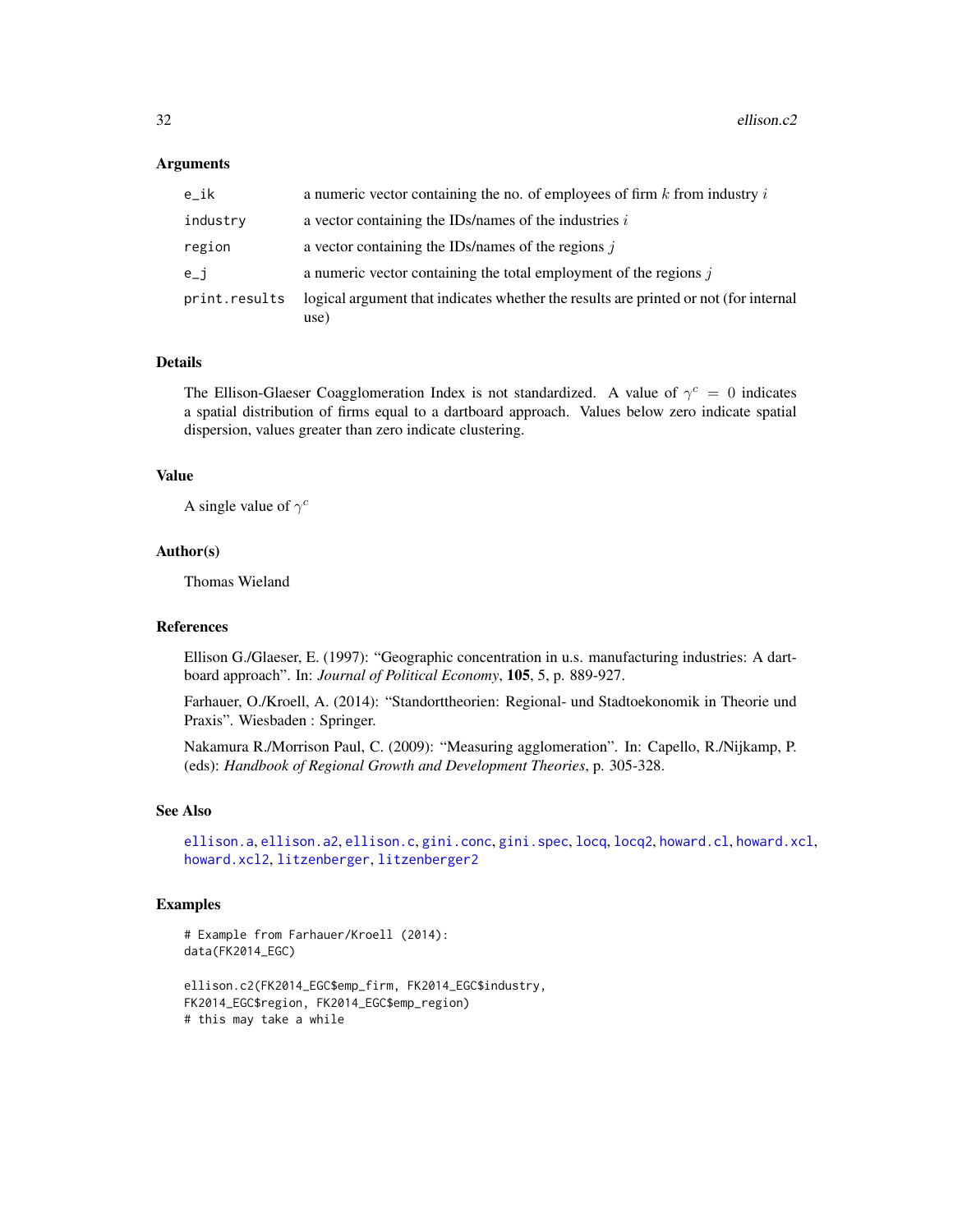<span id="page-32-0"></span>

Employment data for EU countires 2004-2016 (Source: Eurostat)

#### Usage

data("EU28.emp")

# Format

A data frame with 3000 observations on the following 7 variables.

unit measuring unit: thousand persones (THS\_PER)

nace\_r2 NACE industry classification

s\_adj Adjustement of data: Not seasonally adjusted data (NSA)

na\_item a factor with levels SAL\_DC

geo NUTS nation code

time year

emp1000 Industry-specific employment in thousand persons

# Source

Eurostat (2018): Breakdowns of GDP aggregates and employment data by main industries and asset classes, Tab. code namq\_10\_a10\_e. [http://appsso.eurostat.ec.europa.eu/nui/show.](http://appsso.eurostat.ec.europa.eu/nui/show.do?dataset=namq_10_a10_e) [do?dataset=namq\\_10\\_a10\\_e](http://appsso.eurostat.ec.europa.eu/nui/show.do?dataset=namq_10_a10_e). Own postprocessing.

```
data(EU28.emp)
EU28.emp[EU28.emp$time == 2016,]
# only data for 2016
```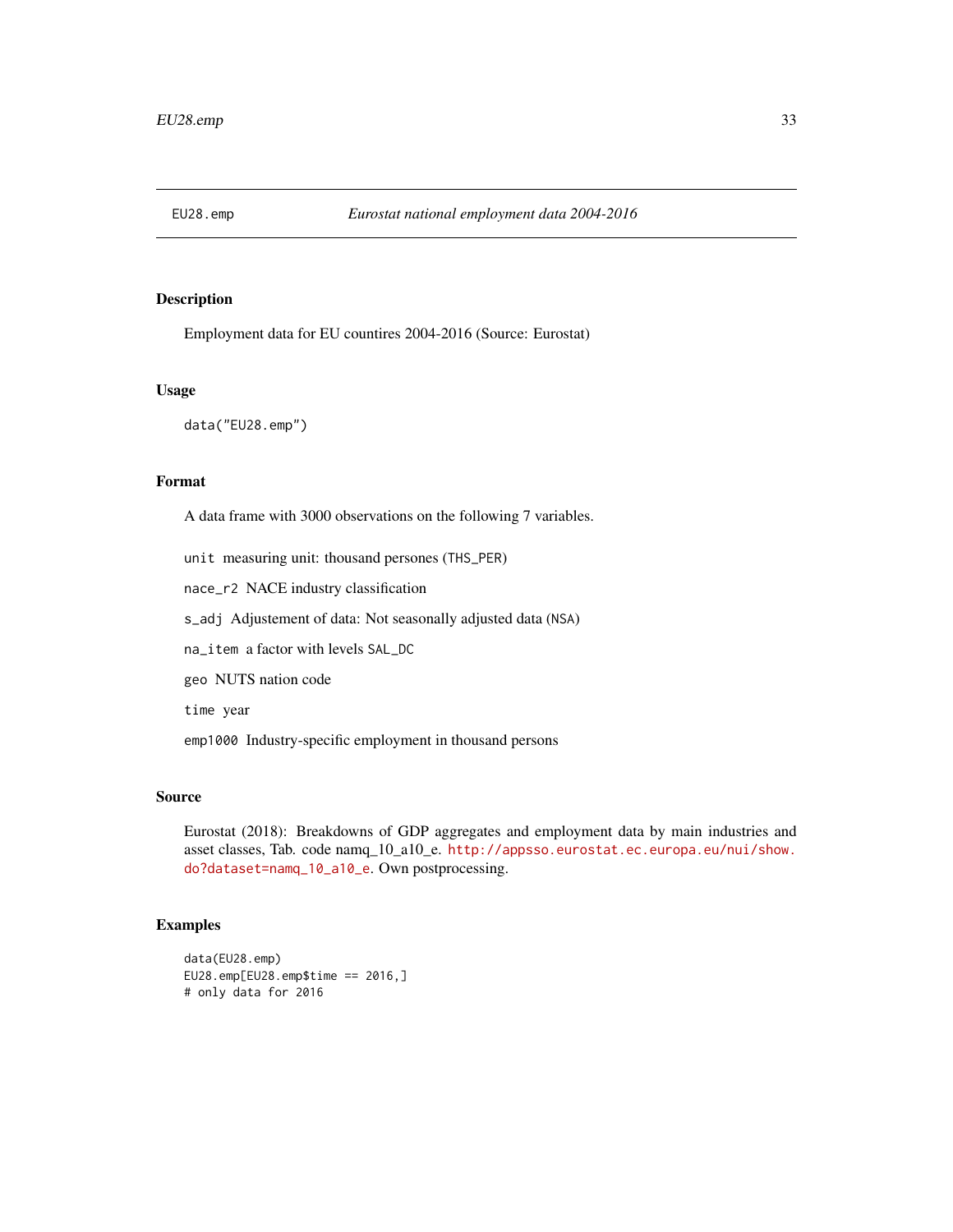<span id="page-33-0"></span>

Dataset with 42 firms from 4 industries in 3 regions (fictional sample data from Farhauer/Kroell 2014)

#### Usage

data("FK2014\_EGC")

# Format

A data frame with 42 observations on the following 5 variables.

region unique ID of the region

industry name of the industry (German language)

firm firm ID

emp\_firm each firm's no. of employees

emp\_region total employment of the region

# Source

Farhauer, O./Kroell, A. (2014): "Standorttheorien: Regional- und Stadtoekonomik in Theorie und Praxis". Wiesbaden : Springer.

# References

Farhauer, O./Kroell, A. (2014): "Standorttheorien: Regional- und Stadtoekonomik in Theorie und Praxis". Wiesbaden : Springer.

```
# Example from Farhauer/Kroell (2014):
data(FK2014_EGC)
```

```
ellison.c(FK2014_EGC$emp_firm, FK2014_EGC$industry,
FK2014_EGC$region, FK2014_EGC$emp_region)
```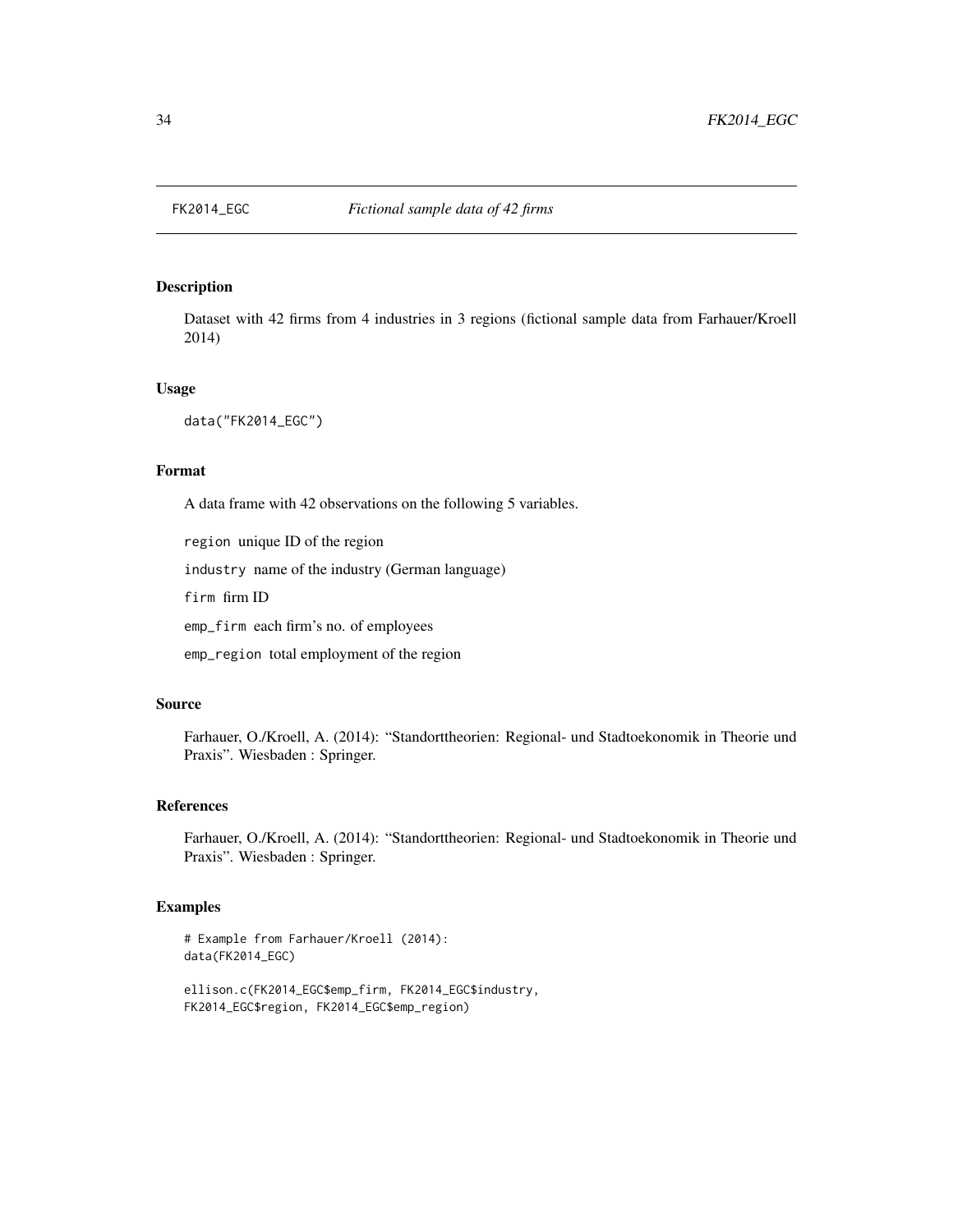<span id="page-34-0"></span>

Dataset with industry-specific employment in Freiburg and Germany in the years 2008 and 2014

#### Usage

data("Freiburg")

#### Format

A data frame with 9 observations on the following 8 variables.

- industry a factor with levels for the regarded industry based on the German official economic statistics (WZ2008)
- e\_Freiburg2008 a numeric vector with industry-specific employment in Freiburg 2008
- e\_Freiburg2014 a numeric vector with industry-specific employment in Freiburg 2014
- e\_g\_Freiburg\_0814 a numeric vector containing the growth of industry-specific employment in Freiburg 2008-2014, percentage
- e\_Germany2008 a numeric vector with industry-specific employment in Germany 2008
- e\_Germany2014 a numeric vector with industry-specific employment in Germany 2014
- e\_g\_Germany\_0814 a numeric vector containing the growth of industry-specific employment in Germany 2008-2014, percentage

color a factor containg colors (blue, brown, ...)

# Source

Statistische Aemter des Bundes und der Laender: Regionaldatenbank Deutschland, Tab. 254-74-4, own calculations

```
data(Freiburg)
# Loads the data
growth(Freiburg$e_Freiburg2008, Freiburg$e_Freiburg2014, growth.type = "rate")
# Industry-specific growth rates for Freiburg 2008 to 2014
```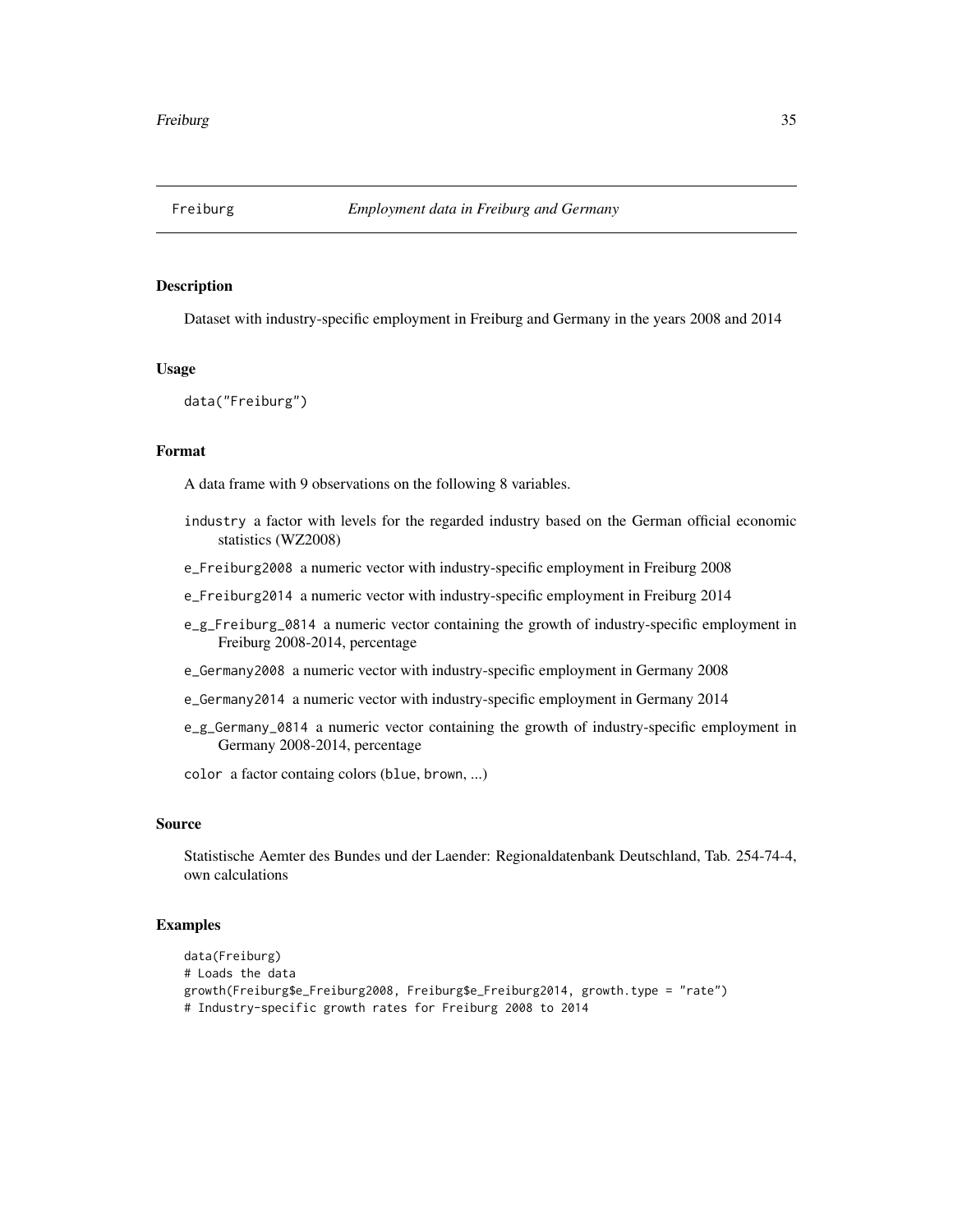<span id="page-35-0"></span>

The dataset contains the Gross Domestic Product (GDP) absolute and per capita (in EUR, at current prices) for the 402 German counties (Landkreise) from 1992 to 2014.

#### Usage

data("G.counties.gdp")

# Format

A data frame with 402 observations on the following 68 variables.

region\_code\_EU a factor containing der EU regional code

region\_code a factor containing the German regional code

gdp1992 a numeric vector containing the GDP for German counties (Landkreise) for 1992 gdp1994 a numeric vector containing the GDP for German counties (Landkreise) for 1994 gdp1995 a numeric vector containing the GDP for German counties (Landkreise) for 1995 gdp1996 a numeric vector containing the GDP for German counties (Landkreise) for 1996 gdp1997 a numeric vector containing the GDP for German counties (Landkreise) for 1997 gdp1998 a numeric vector containing the GDP for German counties (Landkreise) for 1998 gdp1999 a numeric vector containing the GDP for German counties (Landkreise) for 1999 gdp2000 a numeric vector containing the GDP for German counties (Landkreise) for 2000 gdp2001 a numeric vector containing the GDP for German counties (Landkreise) for 2001 gdp2002 a numeric vector containing the GDP for German counties (Landkreise) for 2002 gdp2003 a numeric vector containing the GDP for German counties (Landkreise) for 2003 gdp2004 a numeric vector containing the GDP for German counties (Landkreise) for 2004 gdp2005 a numeric vector containing the GDP for German counties (Landkreise) for 2005 gdp2006 a numeric vector containing the GDP for German counties (Landkreise) for 2006 gdp2007 a numeric vector containing the GDP for German counties (Landkreise) for 2007 gdp2008 a numeric vector containing the GDP for German counties (Landkreise) for 2008 gdp2009 a numeric vector containing the GDP for German counties (Landkreise) for 2009 gdp2010 a numeric vector containing the GDP for German counties (Landkreise) for 2010 gdp2011 a numeric vector containing the GDP for German counties (Landkreise) for 2011 gdp2012 a numeric vector containing the GDP for German counties (Landkreise) for 2012 gdp2013 a numeric vector containing the GDP for German counties (Landkreise) for 2013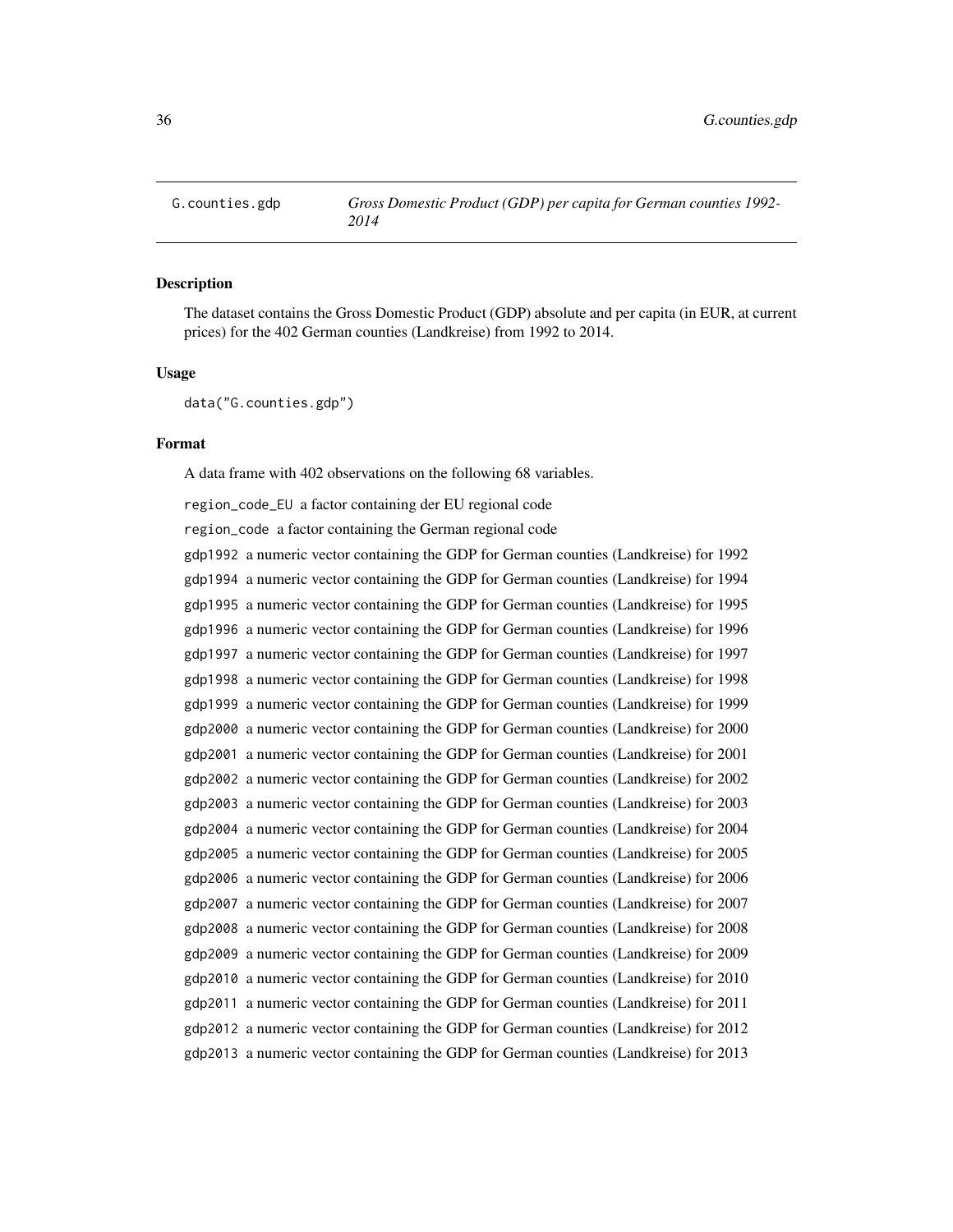#### G.counties.gdp 37

gdp2014 a numeric vector containing the GDP for German counties (Landkreise) for 2014 pop1992 a numeric vector containing the population for German counties (Landkreise) for 1992 pop1994 a numeric vector containing the population for German counties (Landkreise) for 1994 pop1995 a numeric vector containing the population for German counties (Landkreise) for 1995 pop1996 a numeric vector containing the population for German counties (Landkreise) for 1996 pop1997 a numeric vector containing the population for German counties (Landkreise) for 1997 pop1998 a numeric vector containing the population for German counties (Landkreise) for 1998 pop1999 a numeric vector containing the population for German counties (Landkreise) for 1999 pop2000 a numeric vector containing the population for German counties (Landkreise) for 2000 pop2001 a numeric vector containing the population for German counties (Landkreise) for 2001 pop2002 a numeric vector containing the population for German counties (Landkreise) for 2002 pop2003 a numeric vector containing the population for German counties (Landkreise) for 2003 pop2004 a numeric vector containing the population for German counties (Landkreise) for 2004 pop2005 a numeric vector containing the population for German counties (Landkreise) for 2005 pop2006 a numeric vector containing the population for German counties (Landkreise) for 2006 pop2007 a numeric vector containing the population for German counties (Landkreise) for 2007 pop2008 a numeric vector containing the population for German counties (Landkreise) for 2008 pop2009 a numeric vector containing the population for German counties (Landkreise) for 2009 pop2010 a numeric vector containing the population for German counties (Landkreise) for 2010 pop2011 a numeric vector containing the population for German counties (Landkreise) for 2011 pop2012 a numeric vector containing the population for German counties (Landkreise) for 2012 pop2013 a numeric vector containing the population for German counties (Landkreise) for 2013 pop2014 a numeric vector containing the population for German counties (Landkreise) for 2014

- gdppc1992 a numeric vector containing the GDP per capita for German counties (Landkreise) for 1992
- gdppc1994 a numeric vector containing the GDP per capita for German counties (Landkreise) for 1994
- gdppc1995 a numeric vector containing the GDP per capita for German counties (Landkreise) for 1995
- gdppc1996 a numeric vector containing the GDP per capita for German counties (Landkreise) for 1996
- gdppc1997 a numeric vector containing the GDP per capita for German counties (Landkreise) for 1997
- gdppc1998 a numeric vector containing the GDP per capita for German counties (Landkreise) for 1998
- gdppc1999 a numeric vector containing the GDP per capita for German counties (Landkreise) for 1999
- gdppc2000 a numeric vector containing the GDP per capita for German counties (Landkreise) for 2000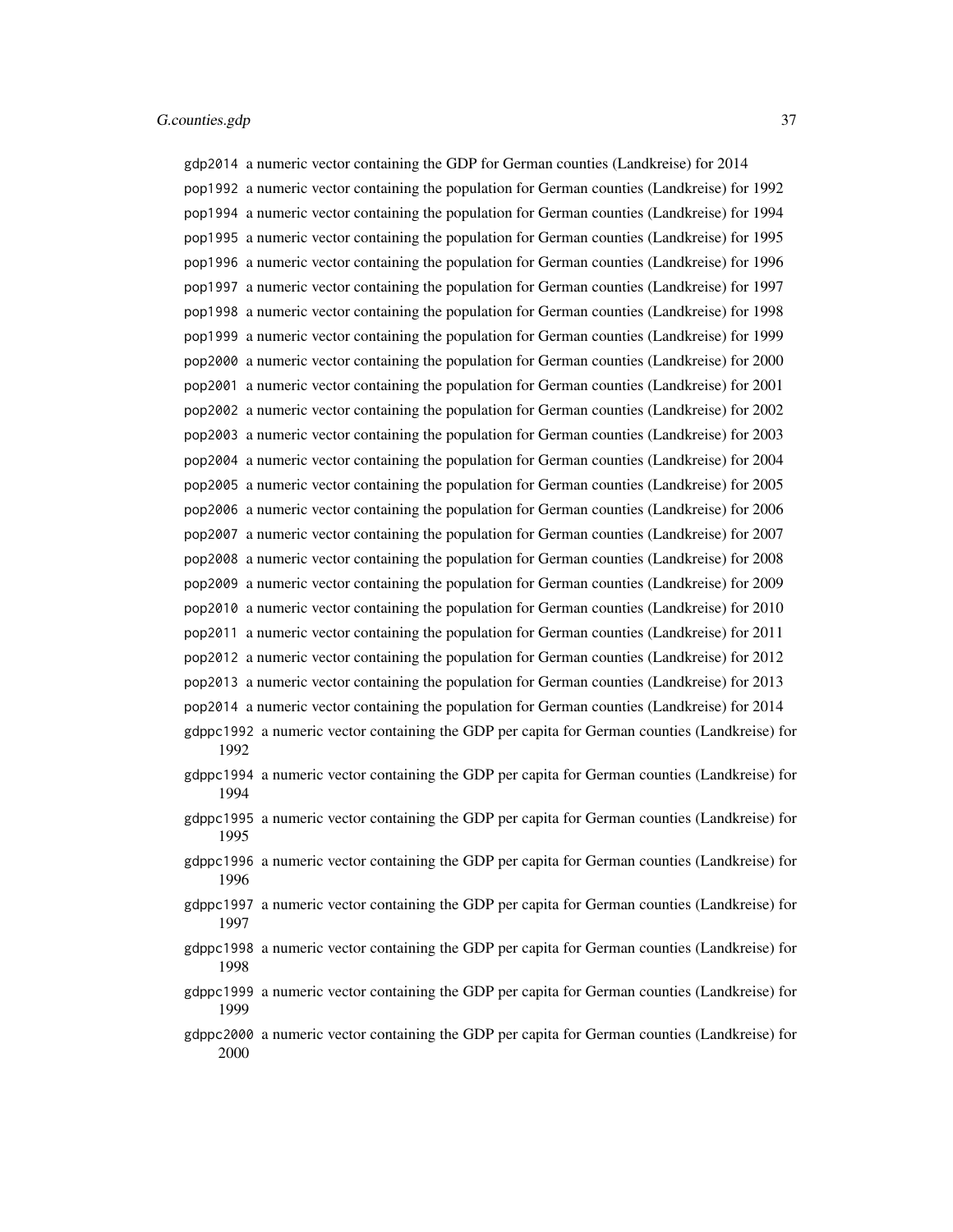- gdppc2001 a numeric vector containing the GDP per capita for German counties (Landkreise) for 2001
- gdppc2002 a numeric vector containing the GDP per capita for German counties (Landkreise) for 2002
- gdppc2003 a numeric vector containing the GDP per capita for German counties (Landkreise) for 2003
- gdppc2004 a numeric vector containing the GDP per capita for German counties (Landkreise) for 2004
- gdppc2005 a numeric vector containing the GDP per capita for German counties (Landkreise) for 2005
- gdppc2006 a numeric vector containing the GDP per capita for German counties (Landkreise) for 2006
- gdppc2007 a numeric vector containing the GDP per capita for German counties (Landkreise) for 2007
- gdppc2008 a numeric vector containing the GDP per capita for German counties (Landkreise) for 2008
- gdppc2009 a numeric vector containing the GDP per capita for German counties (Landkreise) for 2009
- gdppc2010 a numeric vector containing the GDP per capita for German counties (Landkreise) for 2010
- gdppc2011 a numeric vector containing the GDP per capita for German counties (Landkreise) for 2011
- gdppc2012 a numeric vector containing the GDP per capita for German counties (Landkreise) for 2012
- gdppc2013 a numeric vector containing the GDP per capita for German counties (Landkreise) for 2013
- gdppc2014 a numeric vector containing the GDP per capita for German counties (Landkreise) for 2014

regional Region West or East

#### Details

For the years 1992 to 1999, the GDP data is incomplete.

#### Source

Arbeitskreis "Volkswirtschaftliche Gesamtrechnungen der Laender" im Auftrag der Statistischen Aemter der 16 Bundeslaender, des Statistischen Bundesamtes und des Buergeramtes, Statistik und Wahlen, Frankfurt a. M. (2016): "Bruttoinlandsprodukt, Bruttowertschoepfung in den kreisfreien Staedten und Landkreisen der Bundesrepublik Deutschland 1992 und 1994 bis 2014".

### References

Arbeitskreis "Volkswirtschaftliche Gesamtrechnungen der Laender" im Auftrag der Statistischen Aemter der 16 Bundeslaender, des Statistischen Bundesamtes und des Buergeramtes, Statistik und Wahlen, Frankfurt a. M. (2016): "Bruttoinlandsprodukt, Bruttowertschoepfung in den kreisfreien Staedten und Landkreisen der Bundesrepublik Deutschland 1992 und 1994 bis 2014".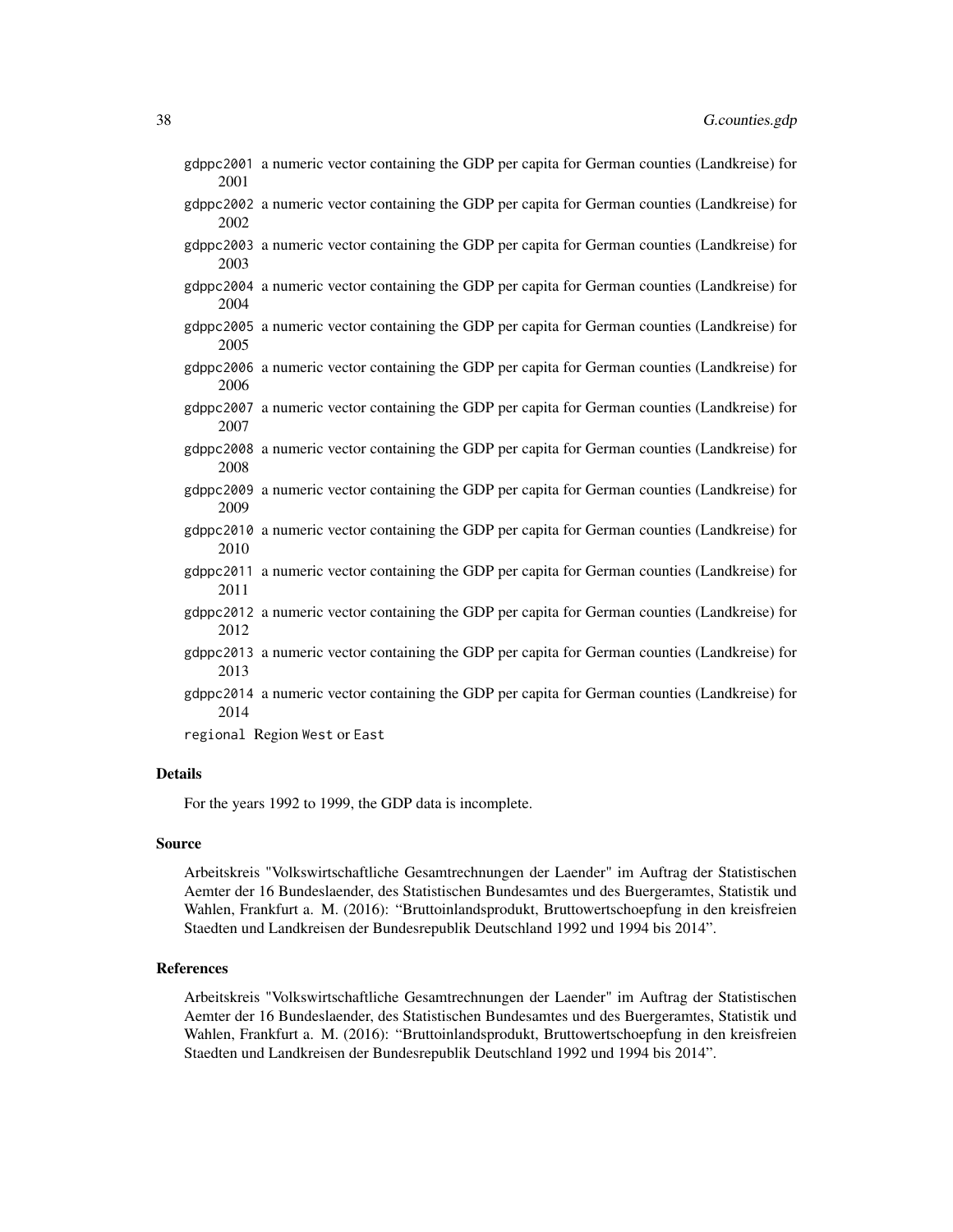# G.regions.emp 39

### Examples

```
# Regional disparities / sigma convergence in Germany
data(G.counties.gdp)
# GDP per capita for German counties (Landkreise)
\text{cvs} \leq \text{apply} (G.counties.gdp[54:68], MARGIN = 2, FUN = \text{cv})
# Calculating cv for the years 2000-2014
years <- 2000:2014
plot(years, \text{cvs}, \text{ "l", ylim=c(0.3,0.6)}, \text{ xlab = "year",}ylab = "CV of GDP per capita")
# Plot cv over time
```
G.regions.emp *Employment data for German regions 2008-2014*

### **Description**

The dataset contains the industry-specific employment in the German region ("Bundeslaender") for the years 2008 to 2014.

### Usage

data("G.regions.emp")

### Format

A data frame with 1428 observations on the following 4 variables.

- industry a factor containing the industry (in German language, e.g. "Baugewerbe" = construction, "Handel, Gastgewerbe, Verkehr (G-I)" = retail, hospitality industry and transport industry)
- region a factor containing the names of the German regions (Bundeslaender)

year a numeric vector containing the related year

emp a numeric vector containing the related number of employees

#### Source

Statistische Aemter des Bundes und der Laender, Regionaldatenbank (2017): Sozialversicherungspflichtig Beschaeftigte: Beschaeftigte am Arbeitsort nach Geschlecht, Nationalitaet und Wirtschaftszweigen (Beschaeftigungsstatistik der Bundesagentur fuer Arbeit) - Stichtag 30.06. - regionale Ebenen(Tab. 254-74-4-B).

### References

Statistische Aemter des Bundes und der Laender, Regionaldatenbank (2017): Sozialversicherungspflichtig Beschaeftigte: Beschaeftigte am Arbeitsort nach Geschlecht, Nationalitaet und Wirtschaftszweigen (Beschaeftigungsstatistik der Bundesagentur fuer Arbeit) - Stichtag 30.06. - regionale Ebenen(Tab. 254-74-4-B).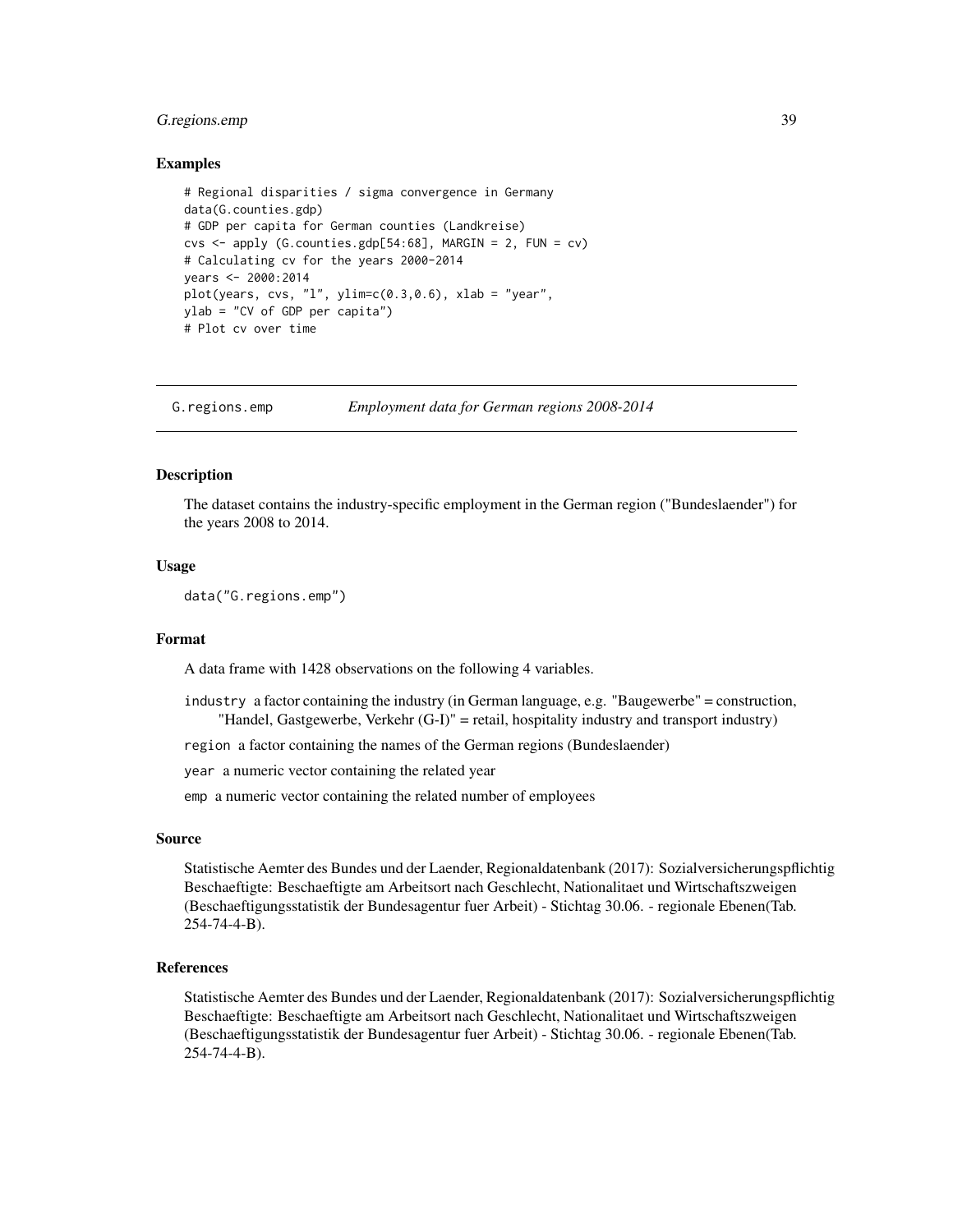### Examples

```
data(G.regions.emp)
# Concentration of construction industry in Germany
# based on 16 German regions (Bundeslaender) for the year 2008
construction2008 <- G.regions.emp[(G.regions.emp$industry == "Baugewerbe (F)" |
G.regions.emp$industry == "Insgesamt") & G.regions.emp$year == "2008",]
# only data for construction industry (Baugewerbe) and all-over (Insgesamt)
# for the 16 German regions in the year 2008
construction2008 <- construction2008[construction2008$region != "Insgesamt",]
# delete all-over data for all industries
gini.conc(construction2008[construction2008$industry=="Baugewerbe (F)",]$emp,
construction2008[construction2008$industry=="Insgesamt",]$emp)
# Concentration of financial industry in Germany 2008 vs. 2014
# based on 16 German regions (Bundeslaender) for 2008 and 2014
finance2008 <- G.regions.emp[(G.regions.emp$industry ==
"Erbringung von Finanz- und Vers.leistungen (K)" |
G.regions.emp$industry == "Insgesamt") & G.regions.emp$year == "2008",]
finance2008 <- finance2008[finance2008$region != "Insgesamt",]
# delete all-over data for all industries
gini.conc(finance2008[finance2008$industry ==
"Erbringung von Finanz- und Vers.leistungen (K)",]$emp,
finance2008[finance2008$industry=="Insgesamt",]$emp)
finance2014 <- G.regions.emp[(G.regions.emp$industry ==
"Erbringung von Finanz- und Vers.leistungen (K)" | G.regions.emp$industry ==
"Insgesamt") & G.regions.emp$year == "2014",]
finance2014 <- finance2014[finance2014$region != "Insgesamt",]
# delete all-over data for all industries
gini.conc(finance2014[finance2014$industry ==
"Erbringung von Finanz- und Vers.leistungen (K)",]$emp,
finance2014[finance2014$industry=="Insgesamt",]$emp)
```
G.regions.industries *Firms and employment data for German regions 2015*

### Description

The dataset contains the industry-specific firm stock and employment in the German regions ("Bundeslaender") for 2015.

#### Usage

```
data("G.regions.industries")
```
### Format

A data frame with 272 observations on the following 9 variables.

year a numeric vector containing the related year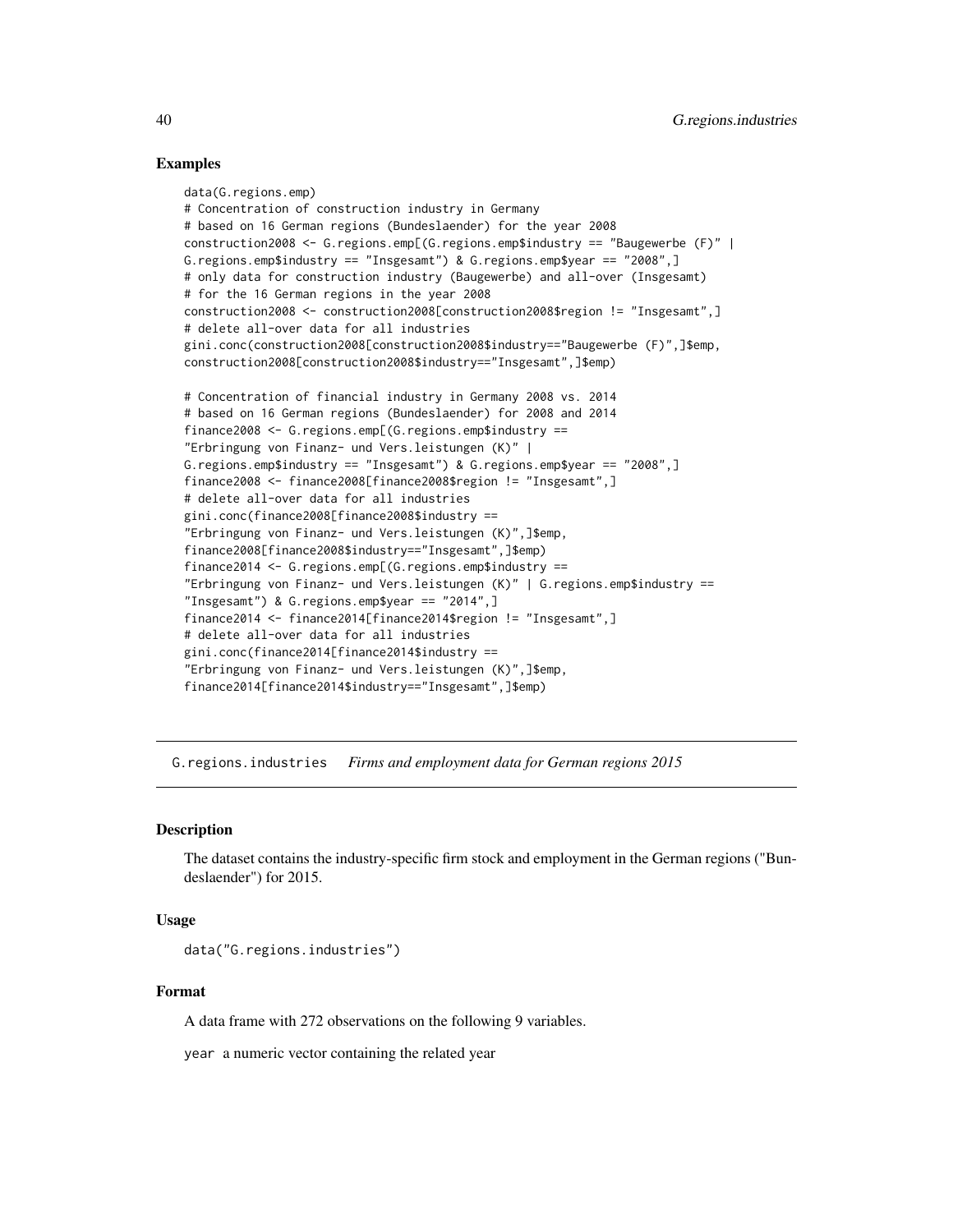#### gifpro 41

region a factor containing the names of the German regions (Bundeslaender)

region\_code a factor containing the codes of the German regions (Bundeslaender)

ind\_code a factor containing the codes of the industries (WZ2008)

ind\_name a factor containing the names of the industries (WZ2008)

firms a numeric vector containing the related number of firms

emp\_all a numeric vector containing the related number of employees (incl. self-employed)

pop a numeric vector containing the related population

area\_sqkm a numeric vector containing the related region size (in sqkm)

## Source

Compiled from:

Statistisches Bundesamt (2019): Tab. 11111-0001 - Gebietsflaeche: Bundeslaender, Stichtag.

Statistisches Bundesamt (2019): Tab. 12411-0010 - Bevoelkerung: Bundeslaender, Stichtag.

Statistisches Bundesamt (2019): Tab. 13311-0002 - Erwerbstaetige, Arbeitnehmer, Selbstaendige und mithelfende Familienangehoerige (im Inland): Bundeslaender, Jahre, Wirtschaftszweige (Arbeitskreis "Erwerbstaetigenrechnung des Bundes und der Laender").

Statistisches Bundesamt (2019): Tab. 52111-0004 - Betriebe (Unternehmensregister-System): Bundeslaender, Jahre, Wirtschaftszweige (Abschnitte), Beschaeftigtengroessenklassen.

### Examples

```
data (G.regions.industries)
```

```
\log <- \log(1e_i i) = 0. regions. industries$emp_all,
G.regions.industries$ind_code, G.regions.industries$region_code,
LQ.output = "df")# output as data frame
```
lqs\_sort <- lqs[order(lqs\$LQ, decreasing = TRUE),] # Sort decreasing by size of LQ

```
\text{lgs\_sort}[1:5.]
```
<span id="page-40-0"></span>gifpro *Commercial area prognosis*

### Description

This function contains the basic GIFPRO model for commercial area prognosis (GIFPRO = Gewerbeund Industrieflaechenprognose)

#### Usage

```
gifpro(e_ij, a_i, sq_ij, rq_ij, ru_ij = NULL, ai_ij, time.base, tinterval = 1,
industry.names = NULL, output = "short")
```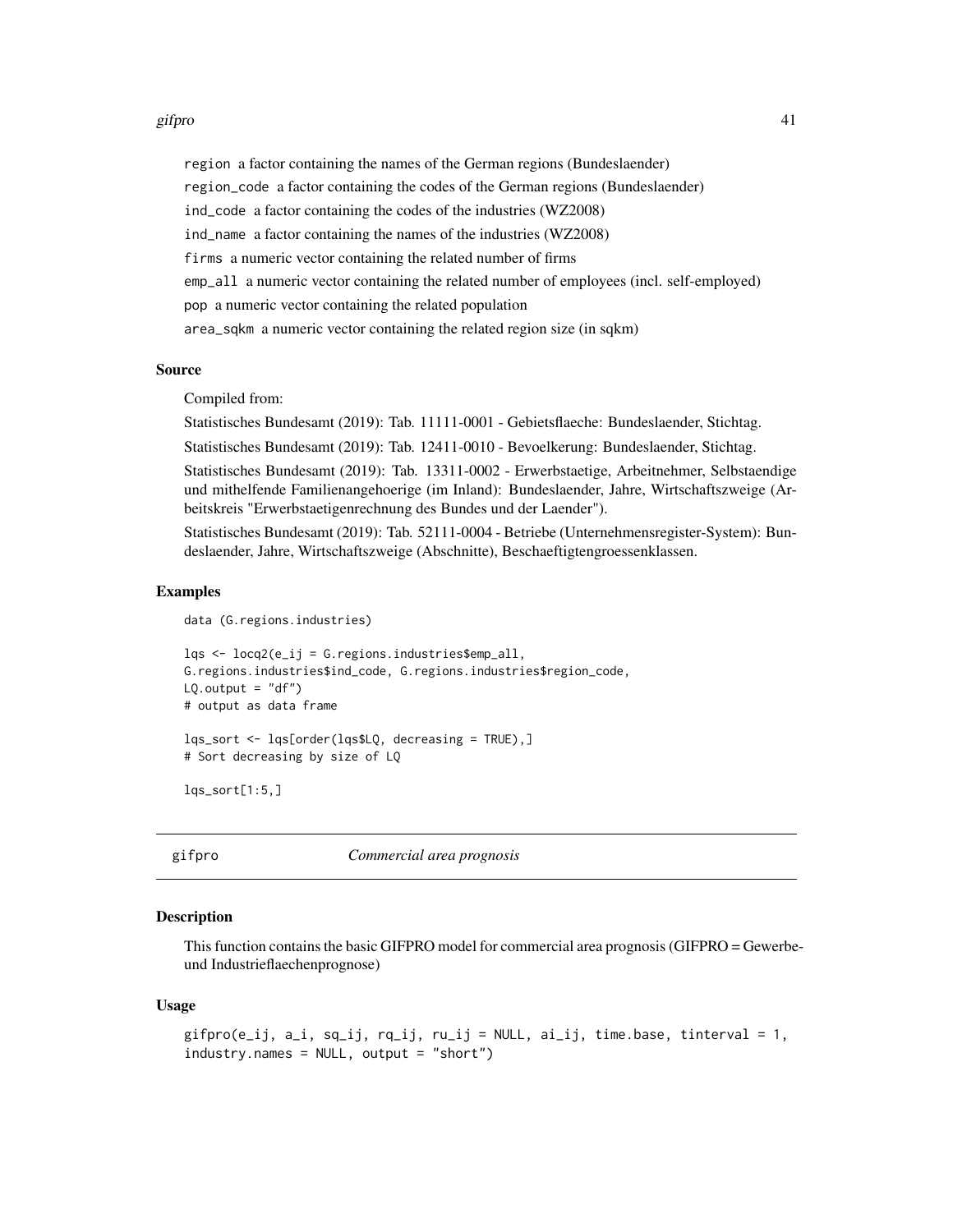### Arguments

| $e$ _ $i$ j | a numeric vector with $i$ values containing the current employment in $i$ industries<br>in region $i$                                                                                                                                                                                                            |
|-------------|------------------------------------------------------------------------------------------------------------------------------------------------------------------------------------------------------------------------------------------------------------------------------------------------------------------|
| $a_i$       | a numeric vector with $i$ values containing the share of employees in industry $i$<br>which is located in commercial areas                                                                                                                                                                                       |
| $sq$ _ij    | a numeric vector with $i$ values containing the annual quote of resettled employ-<br>ees (Neuansiedlungsquote in German) in industry $i$ , in percent                                                                                                                                                            |
| $rq$ _ $ij$ | a numeric vector with $i$ values containing the annual quote of relocated employ-<br>ees (Verlagerungsquote in German) in industry $i$ , in percent                                                                                                                                                              |
| $ru$ _ $ij$ | a numeric vector with $i$ values containing the annual quote of employees in<br>industry <i>i</i> which is located in reused commercial area (Wiedernutzungsquote<br>in German), in percent (default: $ru$ _i j = NULL, which represents a quote of 0<br>percent, meaning that no commercial area can be reused) |
| ai          | a numeric vector with $i$ values containing the areal index ( <i>Flaechenkennziffer</i><br>in German), representing the area requirement (e.g. in sqm) per employee in<br>industry $i$                                                                                                                           |
| time.base   | a single value representing the start time of the prognose (typically current year<br>$+1)$                                                                                                                                                                                                                      |
| tinterval   | a single value representing the forecast horizon (length of time into the future<br>for which the commercial area prognosis is done), in time units (e.g. tinterval<br>$= 10 = 10$ years)                                                                                                                        |
|             | industry names a vector containing the industry names (e.g. from the relevant statistical classi-<br>fication of economic activities)                                                                                                                                                                            |
| output      | Type of output: output = "short" (default) shows the final number of relevant<br>employment and commercial area requirement. If output = "full", employ-<br>ment and commercial area are displayed for each time unit (year)                                                                                     |

## Details

In municipal land use planning (mostly in Germany), the future need of local commercial area (which is a type of land use, defined in official land-use plans) is mostly forecasted by models founded on the GIFPRO model (*Gewerbe- und Industrieflaechenbedarfsprognose*, prognosis of future demand of commercial area). GIFPRO is a demand-side model, which means predicting the demand of commercial area based on a prognosis of future employment in different industries (Bonny/Kahnert 2005). The key parameters of the model are the (assumed) shares of employees located in commercial areas  $(a_i)$ , the (assumed) quotas of resettlement  $(sq_{ij})$ , relocation  $(rq_{ij})$  and (sometimes) reuse  $(ru_{ij})$  as well as the (assumed) area requirement per employee  $(ai_{ij})$ . Outgoing from current employment in i industries in region j,  $e_{ij}$ , the future employment is predicted based on the quotas mentioned above and, finally, multiplied by the industry-specific (and maybe region-specific) areal index. The GIFPRO model has been modified and extended several times, especially with respect to industry- and region-specific employment growth, quotas and areal indices (Deutsches Institut fuer Urbanistik 2010, Vallee et al. 2012).

### Value

A list containing the following objects: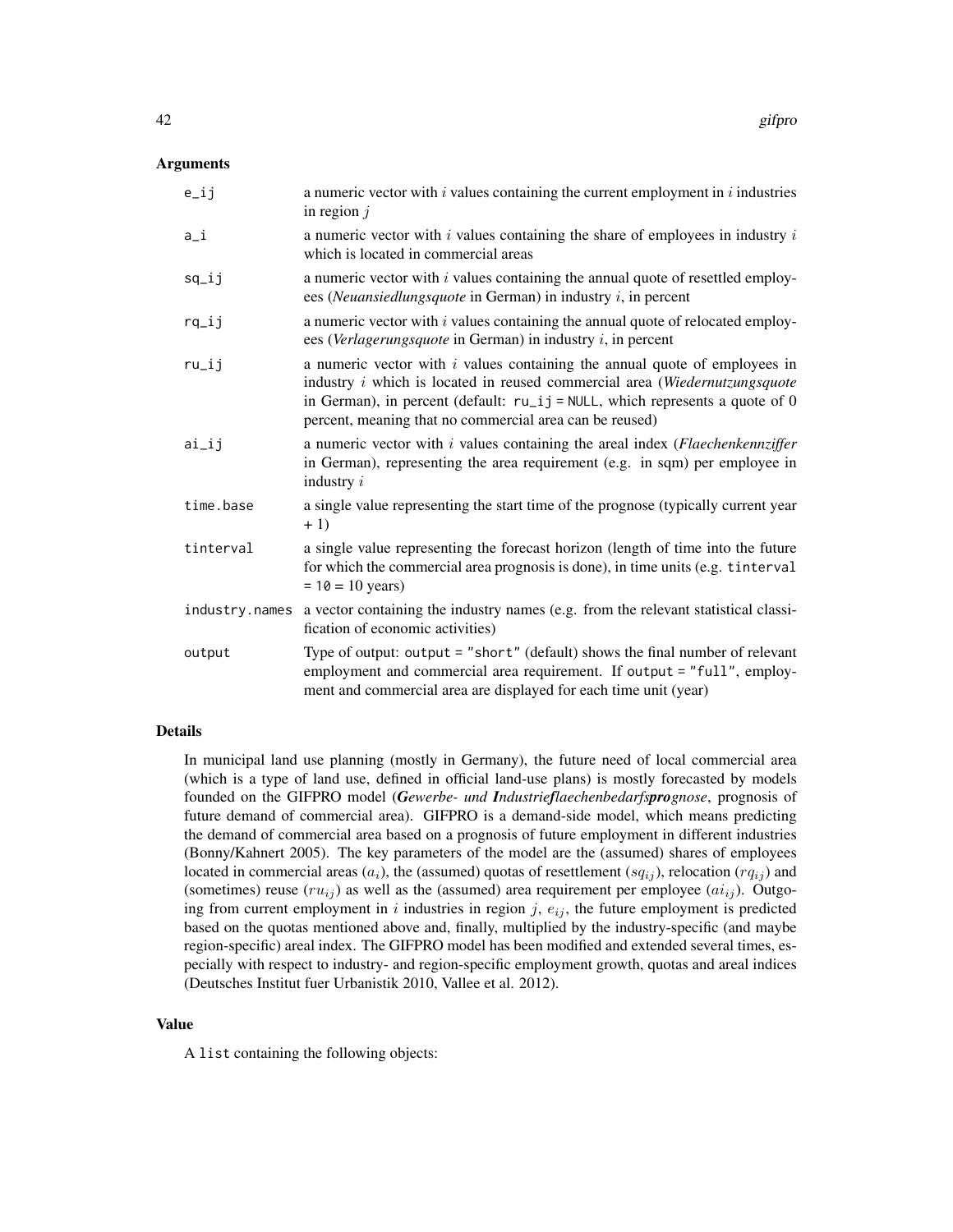#### gifpro 43

| components | Matrices containing the single components (resettlement, relocation, reuse, rel-<br>evant employment) |
|------------|-------------------------------------------------------------------------------------------------------|
| results    | Matrices containing the final results per year and all over                                           |

### Author(s)

Thomas Wieland

#### References

Bonny, H.-W./Kahnert, R. (2005): "Zur Ermittlung des Gewerbeflaechenbedarfs: Ein Vergleich zwischen einer Monitoring gestuetzten Prognose und einer analytischen Bestimmung". In: *Raumforschung und Raumordnung*, 63, 3, p. 232-240.

Deutsches Institut fuer Urbanistik (ed.) (2010): "Stadtentwicklungskonzept Gewerbe fuer die Landeshauptstadt Potsdam". Berlin. [https://www.potsdam.de/sites/default/files/documents/](https://www.potsdam.de/sites/default/files/documents/STEK_Gewerbe_Langfassung_2010.pdf) [STEK\\_Gewerbe\\_Langfassung\\_2010.pdf](https://www.potsdam.de/sites/default/files/documents/STEK_Gewerbe_Langfassung_2010.pdf) (accessed October 13, 2017).

Vallee, D./Witte, A./Brandt, T./Bischof, T. (2012): "Bedarfsberechnung fuer die Darstellung von Allgemeinen Siedlungsbereichen (ASB) und Gewerbe- und Industrieansiedlungsbereichen (GIB) in Regionalplaenen". Im Auftrag der Staatskanzlei des Landes Nordrhein-Westfalen. Abschlussbericht Oktober 2012. Aachen.

#### See Also

[gifpro.tbs](#page-43-0), [portfolio](#page-93-0), [shift](#page-106-0), [shiftd](#page-110-0), [shifti](#page-113-0)

# Examples

```
# Data for the city Kempten (2012):
emp2012 <- c(7228, 12452, 11589)
sharesCA <- c(100, 40, 10)
rsquote <- c(0.3, 0.3, 0.3)
rlquote \leq c(0.7, 0.7, 0.7)arealindex <- c(148, 148, 148)
industries <- c("Manufacturing", "Wholesale and retail trade, Transportation
and storage, Information and communication", "Other services")
gifpro (e_i j = emp2012, a_i = sharesCA, sq_i j = rsquote,rq_i = rlquote, ai_ij = arealindex, time.base = 2012,
tinterval = 13, industry.names = industries, output = "short")
# short output
gifpro (e_ij = emp2012, a_i = sharesCA, sq_ij = rsquote,
rq_i = rlquote, ai_ij = arealindex, time.base = 2012,
tinterval = 13, industry.names = industries, output = "full")
# full output
gifpro_results <- gifpro (e_ij = emp2012, a_i = sharesCA, sq_ij = rsquote,
rq_ij = rlquote, ai_ij = arealindex, time.base = 2012,
tinterval = 13, industry.names = industries, output = "short")
# saving results as gifpro object
```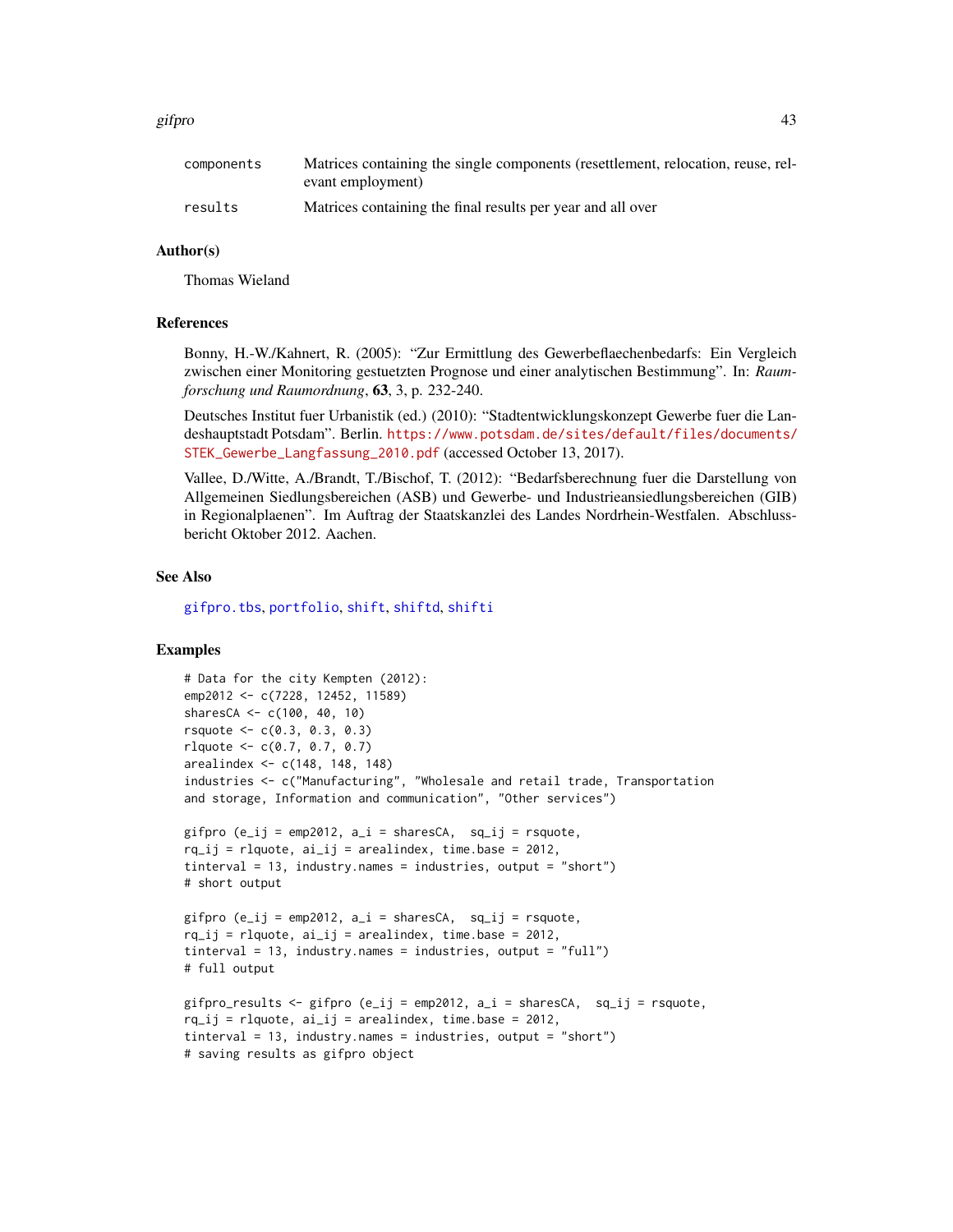```
gifpro_results$components
# single components
gifpro_results$results
# results (as shown in full output)
```
<span id="page-43-0"></span>gifpro.tbs *Trend-based and location-specific commercial area prognosis*

### Description

This function contains the TBS-GIFPRO model for commercial area prognosis (TBS-GIFPRO = Trendbasierte und standortspezifische Gewerbe- und Industrieflaechenprognose; trend-based and location-specific commercial area prognosis)

# Usage

```
gifpro.tbs(e_ij, a_i, sq_ij, rq_ij, ru_ij = NULL, ai_ij,
time.base, tinterval = 1, prog.func = rep("lin", new(e_i)),
prog.plot = TRUE, plot.single = FALSE,
multiplot.col = NULL, multiplot.row = NULL,
industry.names = NULL, emp.only = FALSE, output = "short")
```
# Arguments

| $e$ _ij   | a numeric vector with $i$ values containing the current employment in $i$ industries<br>in region $j$                                                                                                                                                                                                            |
|-----------|------------------------------------------------------------------------------------------------------------------------------------------------------------------------------------------------------------------------------------------------------------------------------------------------------------------|
| $a_i$     | a numeric vector with $i$ values containing the share of employees in industry $i$<br>which is located in commercial areas                                                                                                                                                                                       |
| $sq$ _ij  | a numeric vector with i values containing the annual quote of resettled employ-<br>ees (Neuansiedlungsquote in German) in industry $i$ , in percent                                                                                                                                                              |
| $rq$ _ij  | a numeric vector with i values containing the annual quote of relocated employ-<br>ees (Verlagerungsquote in German) in industry $i$ , in percent                                                                                                                                                                |
| ru_ij     | a numeric vector with $i$ values containing the annual quote of employees in<br>industry <i>i</i> which is located in reused commercial area (Wiedernutzungsquote<br>in German), in percent (default: $ru$ _i j = NULL, which represents a quote of 0<br>percent, meaning that no commercial area can be reused) |
| ai_ij     | a numeric vector with $i$ values containing the areal index ( <i>Flaechenkennziffer</i> )<br>in German), representing the area requirement (e.g. in sqm) per employee in<br>industry $i$                                                                                                                         |
| time.base | a single value representing the start time of the prognose (typically current year<br>$+1)$                                                                                                                                                                                                                      |
| tinterval | a single value representing the forecast horizon (length of time into the future<br>for which the commercial area prognosis is done), in time units (e.g. tinterval<br>$= 10 = 10$ years)                                                                                                                        |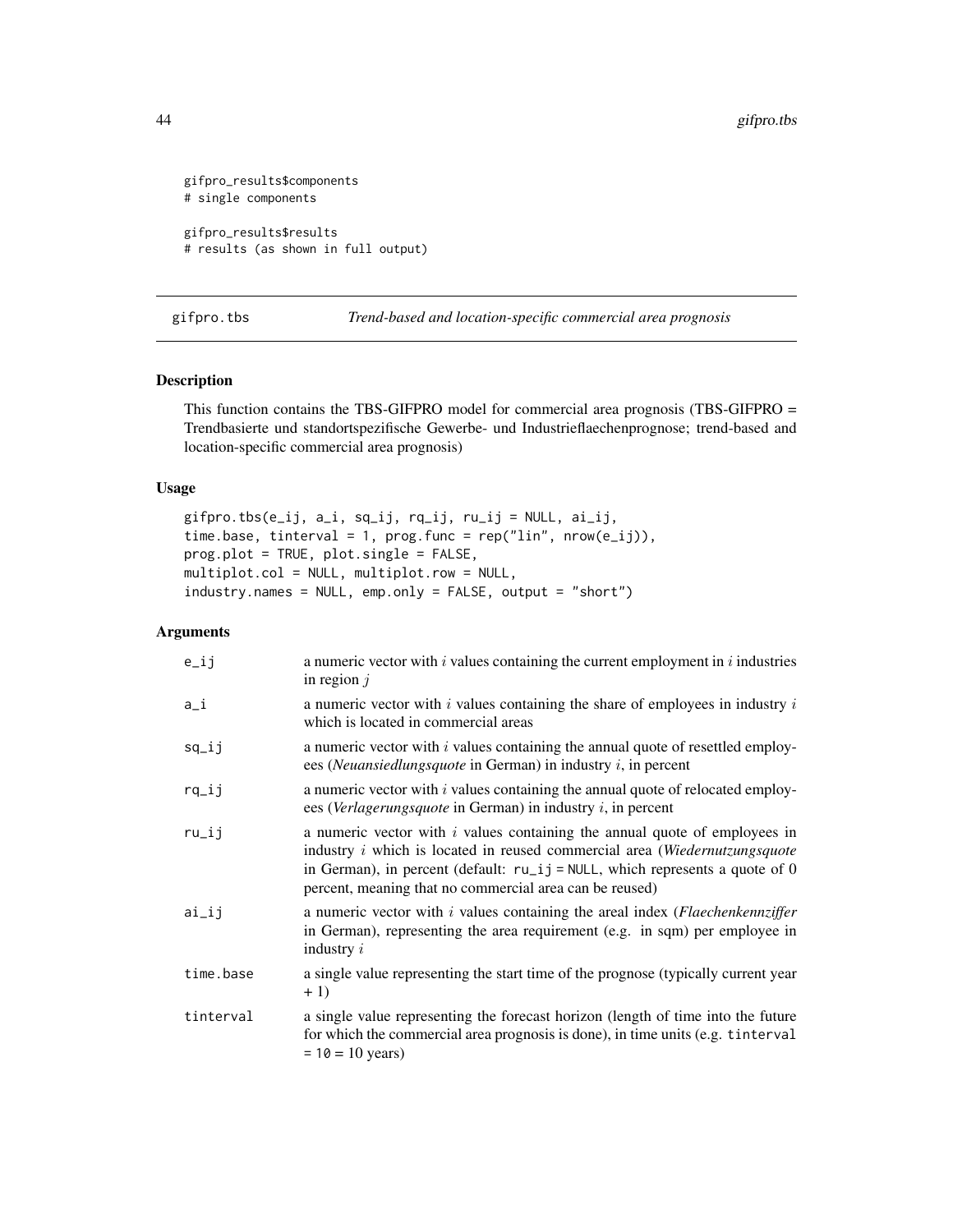#### gifpro.tbs 45

| prog.func      | a vector containing the estimation function types for employment prognosis<br>("lin" for linear, "pow" for power, "exp" for exponential and "logi" for logistic<br>function); must have the same length as e_ij and industry.names, respectively |
|----------------|--------------------------------------------------------------------------------------------------------------------------------------------------------------------------------------------------------------------------------------------------|
| prog.plot      | Logical argument that indicates if the employment prognoses have to be plotted                                                                                                                                                                   |
| plot.single    | If prog.plot = TRUE: Logical argument that indicates if the plots are stored as<br>single graphic devices or integrated in one plot                                                                                                              |
| multiplot.col  | No. of columns in plot                                                                                                                                                                                                                           |
| multiplot.row  | No. of rows in plot                                                                                                                                                                                                                              |
| industry.names | a vector containing the industry names (e.g. from the relevant statistical classi-<br>fication of economic activities)                                                                                                                           |
| emp.only       | Logical argument that indicates if the analysis only contains employment prog-<br>nosis                                                                                                                                                          |
| output         | Type of output: output $=$ "short" (default) shows the final number of relevant<br>employment and commercial area requirement. If output = "full", employ-<br>ment and commercial area are displayed for each time unit (year)                   |

## Details

In municipal land use planning (mostly in Germany), the future need of local commercial area (which is a type of land use, defined in official land-use plans) is mostly forecasted by models founded on the GIFPRO model (*Gewerbe- und Industrieflaechenbedarfsprognose*, prognosis of future demand of commercial area). GIFPRO is a demand-side model, which means predicting the demand of commercial area based on a prognosis of future employment in different industries (Bonny/Kahnert 2005). The key parameters of the model are the (assumed) shares of employees located in commercial areas  $(a_i)$ , the (assumed) quotas of resettlement  $(sq_{ij})$ , relocation  $(rq_{ij})$  and (sometimes) reuse  $(ru_{ij})$  as well as the (assumed) area requirement per employee  $(ai_{ij})$ . Outgoing from current employment in i industries in region j,  $e_{ij}$ , the future employment is predicted based on the quotas mentioned above and, finally, multiplied by the industry-specific (and maybe region-specific) areal index. The GIFPRO model has been modified and extended several times, especially with respect to industry- and region-specific employment growth, quotas and areal indices (Deutsches Institut fuer Urbanistik 2010, Vallee et al. 2012).

This function contains the TBS-GIFPRO model for commercial area prognosis (TBS-GIFPRO = Trendbasierte und standortspezifische Gewerbe- und Industrieflaechenprognose; trend-based and location-specific commercial area prognosis) (Deutsches Institut fuer Urbanistik 2010).

#### Value

A list containing the following objects:

| components | List with matrices containing the single components (resettlement, relocation,<br>reuse, relevant employment)           |
|------------|-------------------------------------------------------------------------------------------------------------------------|
| results    | List with matrices containing the final results per year and all over as well as the<br>industry-specific forecast data |

# Author(s)

Thomas Wieland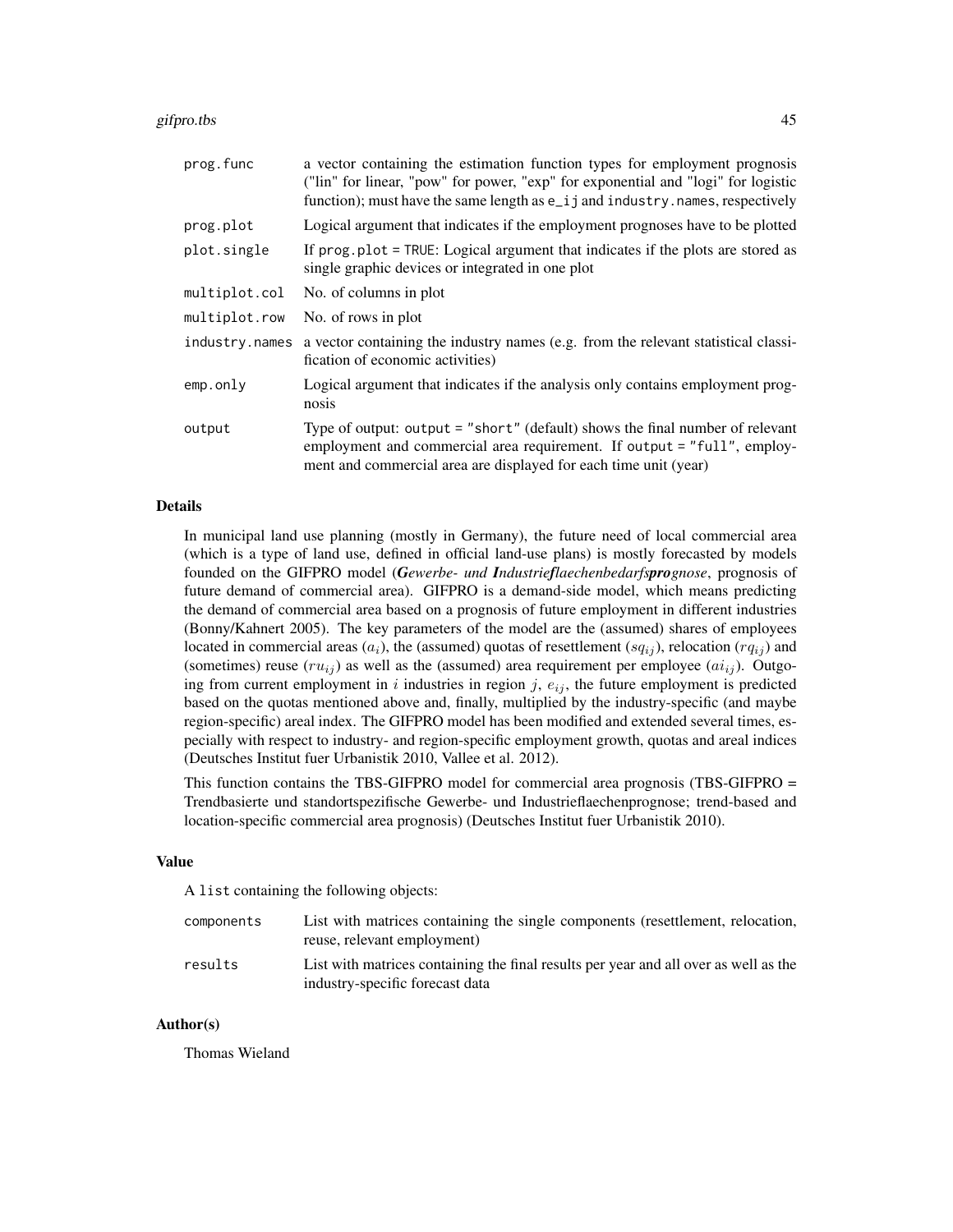### References

Bonny, H.-W./Kahnert, R. (2005): "Zur Ermittlung des Gewerbeflaechenbedarfs: Ein Vergleich zwischen einer Monitoring gestuetzten Prognose und einer analytischen Bestimmung". In: *Raumforschung und Raumordnung*, 63, 3, p. 232-240.

Deutsches Institut fuer Urbanistik (ed.) (2010): "Stadtentwicklungskonzept Gewerbe fuer die Landeshauptstadt Potsdam". Berlin. [https://www.potsdam.de/sites/default/files/documents/](https://www.potsdam.de/sites/default/files/documents/STEK_Gewerbe_Langfassung_2010.pdf) [STEK\\_Gewerbe\\_Langfassung\\_2010.pdf](https://www.potsdam.de/sites/default/files/documents/STEK_Gewerbe_Langfassung_2010.pdf) (accessed October 13, 2017).

Vallee, D./Witte, A./Brandt, T./Bischof, T. (2012): "Bedarfsberechnung fuer die Darstellung von Allgemeinen Siedlungsbereichen (ASB) und Gewerbe- und Industrieansiedlungsbereichen (GIB) in Regionalplaenen". Im Auftrag der Staatskanzlei des Landes Nordrhein-Westfalen. Abschlussbericht Oktober 2012.

#### See Also

[gifpro](#page-40-0), [portfolio](#page-93-0), [shift](#page-106-0), [shiftd](#page-110-0), [shifti](#page-113-0)

### Examples

```
# Data for Goettingen:
data(Goettingen)
anteileGOE <- rep(100,15)
nvquote \leq rep (0.3, 15)
vlquote \leq rep (0.7, 15)
gifpro.tbs (e_i j = Goettingen[2:16,3:12],a_i = anteileGOE, sq_ij = nvquote,
rq_i = vlquote, tinterval = 12, prog. func =
rep("lin", nrow(Goettingen[2:16,3:12])),
ai\_ij = 150, time.base = 2008, output = "full",
industry.names = Goettingen$WZ2008_Code[2:16],
prog.plot = TRUE, plot.single = FALSE)
```
<span id="page-45-0"></span>

gini *Gini coefficient*

#### **Description**

Calculating the Gini coefficient of inequality (or concentration), standardized and non-standardized, and optionally plotting the Lorenz curve

### Usage

```
gini(x, coefnorm = FALSE, weighting = NULL, na.rm = TRUE, 1c = FALSE,
lcx = "% of objects", \n  <math>lcy = "% of regarded variable",</math>lctitle = "Lorenz curve", le.col = "blue", lc.col = "black",
lsize = 1, ltype = "solid",
```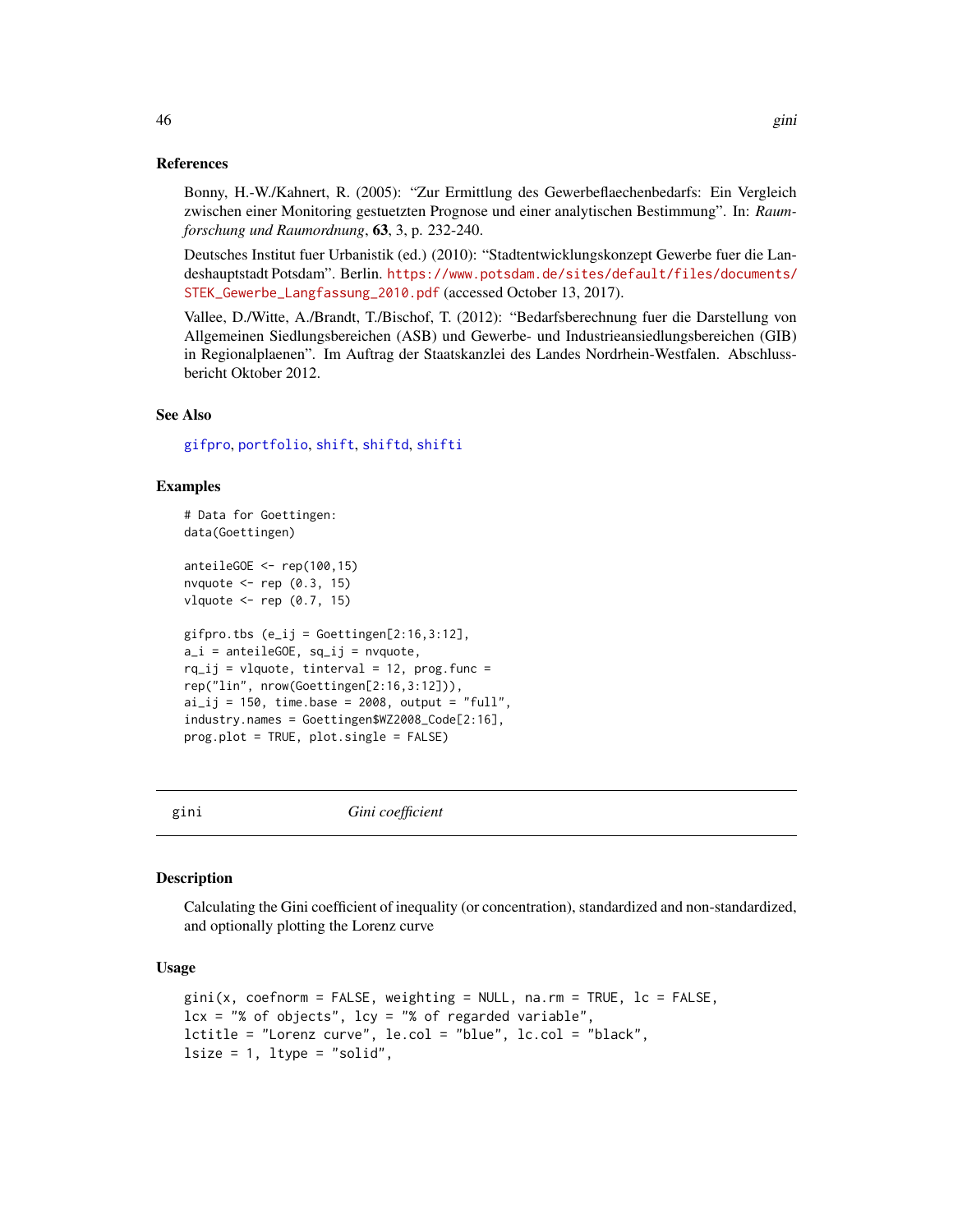```
bg.col = "gray95", bgrid = TRUE, bgrid.col = "white",
bgrid.size = 2, bgrid.type = "solid",
lcg = FALSE, lcgn = FALSE, lcg.caption = NULL,
leg.lab.x = 0, leg.lab.y = 1, add.lc = FALSE
```
# Arguments

| X          | A numeric vector (e.g. dataset of household income, sales turnover or supply)                                                                                                                                       |
|------------|---------------------------------------------------------------------------------------------------------------------------------------------------------------------------------------------------------------------|
| coefnorm   | logical argument that indicates if the function output is the non-standardized or<br>the standardized Gini coefficient (default: coefnorm = FALSE, that means the<br>non-standardized Gini coefficient is returned) |
| weighting  | A numeric vector containing the weighting data (e.g. size of income classes<br>when calculating a Gini coefficient for aggregated income data)                                                                      |
| na.rm      | logical argument that indicates whether NA values should be excluded before<br>computing results                                                                                                                    |
| lc         | logical argument that indicates if the Lorenz curve is plotted additionally (de-<br>fault: 1c = FALSE, so no Lorenz curve is displayed)                                                                             |
| lcx        | if $lc$ = TRUE (plot of Lorenz curve), $lcx$ defines the x axis label                                                                                                                                               |
| 1cy        | if $lc$ = TRUE (plot of Lorenz curve), $lcy$ defines the y axis label                                                                                                                                               |
| lctitle    | if $lc$ = TRUE (plot of Lorenz curve), lctitle defines the overall title of the<br>Lorenz curve plot                                                                                                                |
| le.col     | if $lc$ = TRUE (plot of Lorenz curve), le.col defines the color of the diagonale<br>(line of equality)                                                                                                              |
| lc.col     | if $lc$ = TRUE (plot of Lorenz curve), lc. col defines the color of the Lorenz curve                                                                                                                                |
| lsize      | if $lc$ = TRUE (plot of Lorenz curve), 1 size defines the size of the lines (default:<br>1)                                                                                                                         |
| ltype      | if $lc$ = TRUE (plot of Lorenz curve), 1 type defines the type of the lines (default:<br>"solid")                                                                                                                   |
| bg.col     | if $lc$ = TRUE (plot of Lorenz curve), bg. col defines the background color of the<br>plot (default: "gray95")                                                                                                      |
| bgrid      | if $lc$ = TRUE (plot of Lorenz curve), the logical argument bgrid defines if a grid<br>is shown in the plot                                                                                                         |
| bgrid.col  | if $lc$ = TRUE (plot of Lorenz curve) and bgrid = TRUE (background grid), bgrid.col<br>defines the color of the background grid (default: "white")                                                                  |
| bgrid.size | if $lc$ = TRUE (plot of Lorenz curve) and bgrid = TRUE (background grid), bgrid.size<br>defines the size of the background grid (default: 2)                                                                        |
| bgrid.type | if $lc$ = TRUE (plot of Lorenz curve) and bgrid = TRUE (background grid), bgrid.type<br>defines the type of lines of the background grid (default: "solid")                                                         |
| lcg        | if $lc$ = TRUE (plot of Lorenz curve), the logical argument lcg defines if the non-<br>standardized Gini coefficient is displayed in the Lorenz curve plot                                                          |
| lcgn       | if $lc$ = TRUE (plot of Lorenz curve), the logical argument lcgn defines if the<br>standardized Gini coefficient is displayed in the Lorenz curve plot                                                              |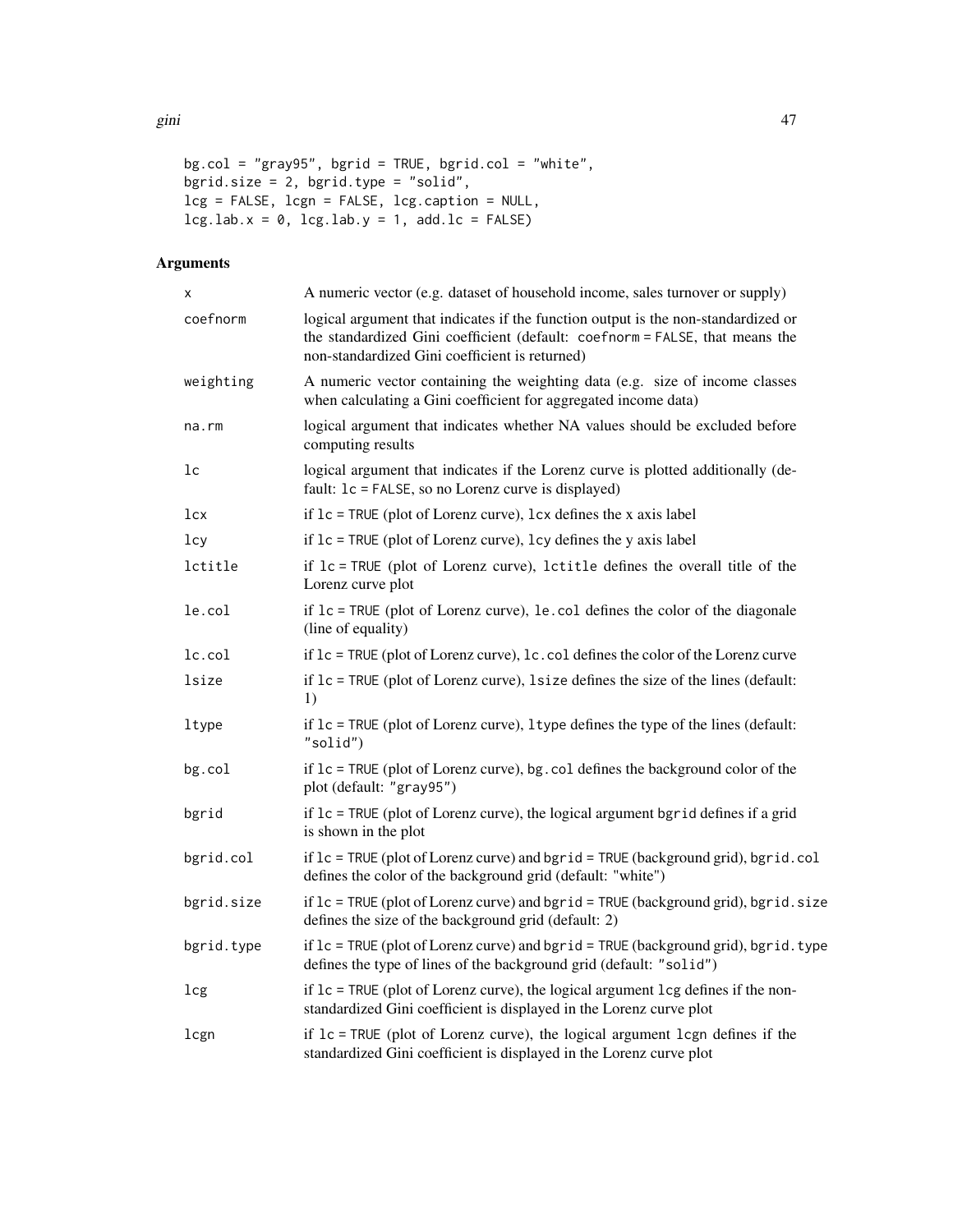| lcg.caption | if $\log$ = TRUE (displaying the Gini coefficient in the plot), $\log$ caption speci-<br>fies the caption above the coefficients                                                                                   |
|-------------|--------------------------------------------------------------------------------------------------------------------------------------------------------------------------------------------------------------------|
| lcg.lab.x   | if $leg = TRUE$ (displaying the Gini coefficient in the plot), $leg$ . lab. x specifies<br>the x coordinate of the label                                                                                           |
| lcg.lab.v   | if $\log$ = TRUE (displaying the Gini coefficient in the plot), $\log$ lab v specifies<br>the y coordinate of the label                                                                                            |
| add.lc      | if $lc$ = TRUE (plot of Lorenz curve), add $lc$ specifies if a new Lorenz curve is<br>plotted (add. $lc = "FALSE")$ or the plot is added to an existing Lorenz curve plot<br>$(\text{add}. \, \text{lc} = "TRUE")$ |

#### Details

The *Gini coefficient* (Gini 1912) is a popular measure of statistical dispersion, especially used for analyzing inequality or concentration. The *Lorenz curve* (Lorenz 1905), though developed independently, can be regarded as a graphical representation of the degree of inequality/concentration calculated by the *Gini coefficient* (G) and can also be used for additional interpretations of it. In an economic-geographical context, these methods are frequently used to analyse the concentration/inequality of income or wealth within countries (Aoyama et al. 2011). Other areas of application are analyzing regional disparities (Lessmann 2005, Nakamura 2008) and concentration in markets (sales turnover of competing firms) which makes Gini and Lorenz part of economic statistics in general (Doersam 2004, Roberts 2014).

The *Gini coefficient* (G) varies between 0 (no inequality/concentration) and 1 (complete inequality/concentration). The *Lorenz curve* displays the deviations of the empirical distribution from a perfectly equal distribution as the difference between two graphs (the distribution curve and a diagonal line of perfect equality). This function calculates G and plots the *Lorenz curve* optionally. As there are several ways to calculate the *Gini coefficient*, this function uses the formula given in Doersam (2004). Because the maximum of G is not equal to 1, also a standardized coefficient  $(G*)$ with a maximum equal to 1 can be calculated alternatively. If a Gini coefficient for aggregated data (e.g. income classes with averaged incomes) or the Gini coefficient has to be weighted, use a weighting vector (e.g. size of the income classes).

# Value

A single numeric value of the *Gini coefficient* (0 < G < 1) or the *standardized Gini coefficient* (0 < G∗ < 1) and, optionally, a plot of the *Lorenz curve*.

### Author(s)

Thomas Wieland

#### References

Aoyama, Y./Murphy, J. T./Hanson, S. (2011): "Key Concepts in Economic Geography". London : SAGE.

Bahrenberg, G./Giese, E./Mevenkamp, N./Nipper, J. (2010): "Statistische Methoden in der Geographie. Band 1: Univariate und bivariate Statistik". Stuttgart: Borntraeger.

Cerlani, L./Verme, P. (2012): "The origins of the Gini index: extracts from Variabilita e Mutabilita (1912) by Corrado Gini". In: *The Journal of Economic Inequality*, 10, 3, p. 421-443.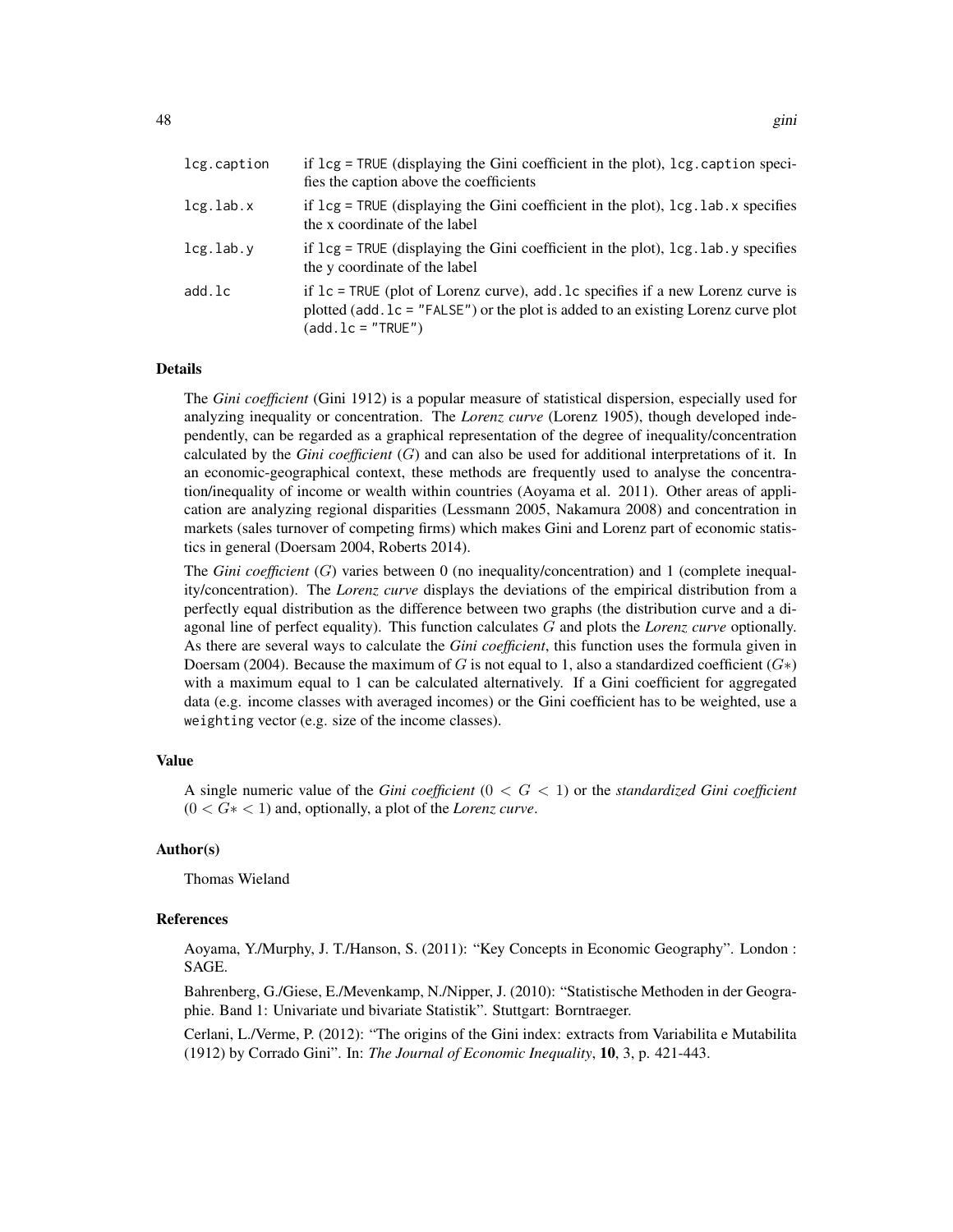gini 49

Doersam, P. (2004): "Wirtschaftsstatistik anschaulich dargestellt". Heidenau : PD-Verlag.

Gini, C. (1912): "Variabilita e Mutabilita". Contributo allo Studio delle Distribuzioni e delle Relazioni Statistiche. Bologna : Cuppini.

Lessmann, C. (2005): "Regionale Disparitaeten in Deutschland und ausgesuchten OECD-Staaten im Vergleich". *ifo Dresden berichtet*, 3/2005. [https://www.cesifo-group.de/DocDL/ifodb\\_](https://www.cesifo-group.de/DocDL/ifodb_2005_3_25-33.pdf) [2005\\_3\\_25-33.pdf](https://www.cesifo-group.de/DocDL/ifodb_2005_3_25-33.pdf).

Lorenz, M. O. (1905): "Methods of Measuring the Concentration of Wealth". In: *Publications of the American Statistical Association*, 9, 70, p. 209-219.

Nakamura, R. (2008): "Agglomeration Effects on Regional Economic Disparities: A Comparison between the UK and Japan". In: *Urban Studies*, 45, 9, p. 1947-1971.

Roberts, T. (2014): "When Bigger Is Better: A Critique of the Herfindahl-Hirschman Index's Use to Evaluate Mergers in Network Industries". In: *Pace Law Review*, 34, 2, p. 894-946.

## See Also

[cv](#page-18-0), [gini.conc](#page-49-0), [gini.spec](#page-51-0), [herf](#page-64-0), [hoover](#page-66-0)

#### Examples

```
# Market concentration (example from Doersam 2004):
sales <- c(20,50,20,10)
# sales turnover of four car manufacturing companies
gini (sales, lc = TRUE, lcx = "percentage of companies", lcy = "percentrage of sales",
lctitle = "Lorenz curve of sales", lcg = TRUE, lcgn = TRUE)
# returs the non-standardized Gini coefficient (0.3) and
# plots the Lorenz curve with user-defined title and labels
gini (sales, coefnorm = TRUE)
# returns the standardized Gini coefficient (0.4)
# Income classes (example from Doersam 2004):
income <- c(500, 1500, 2500, 4000, 7500, 15000)
# average income of 6 income classes
sizeofclass <- c(1000, 1200, 1600, 400, 200, 600)
# size of income classes
gini (income, weighting = sizeofclass)
# returns the non-standardized Gini coefficient (0.5278)
# Market concentration in automotive industry
data(Automotive)
gini(Automotive$Turnover2008, lsize=1, lc=TRUE, le.col = "black",
lc.col = "orange", lcx = "Shares of companies", lcy = "Shares of turnover / cars",
lctitle = "Automotive industry: market concentration",
leg = TRUE, leg = TRUE, leg.caption = "Turnover 2008:", leg.lab.x = 0, leg.lab.y = 1)# Gini coefficient and Lorenz curve for turnover 2008
gini(Automotive$Turnover2013, lsize=1, lc = TRUE, add.lc = TRUE, lc.col = "red",
\text{leg} = \text{TRUE}, \text{legn} = \text{TRUE}, \text{leg.caption} = \text{"Turnover 2013."}, \text{leg.lab.x} = \emptyset, \text{leg.lab.y} = \emptyset.85)
# Adding Gini coefficient and Lorenz curve for turnover 2013
gini(Automotive$Quantity2014_car, lsize=1, lc = TRUE, add.lc = TRUE, lc.col = "blue",
leg = TRUE, leg = TRUE, leg.caption = "Cars 2014.", leg.lab.x = 0, leg.lab.y = 0.7)# Adding Gini coefficient and Lorenz curve for cars 2014
```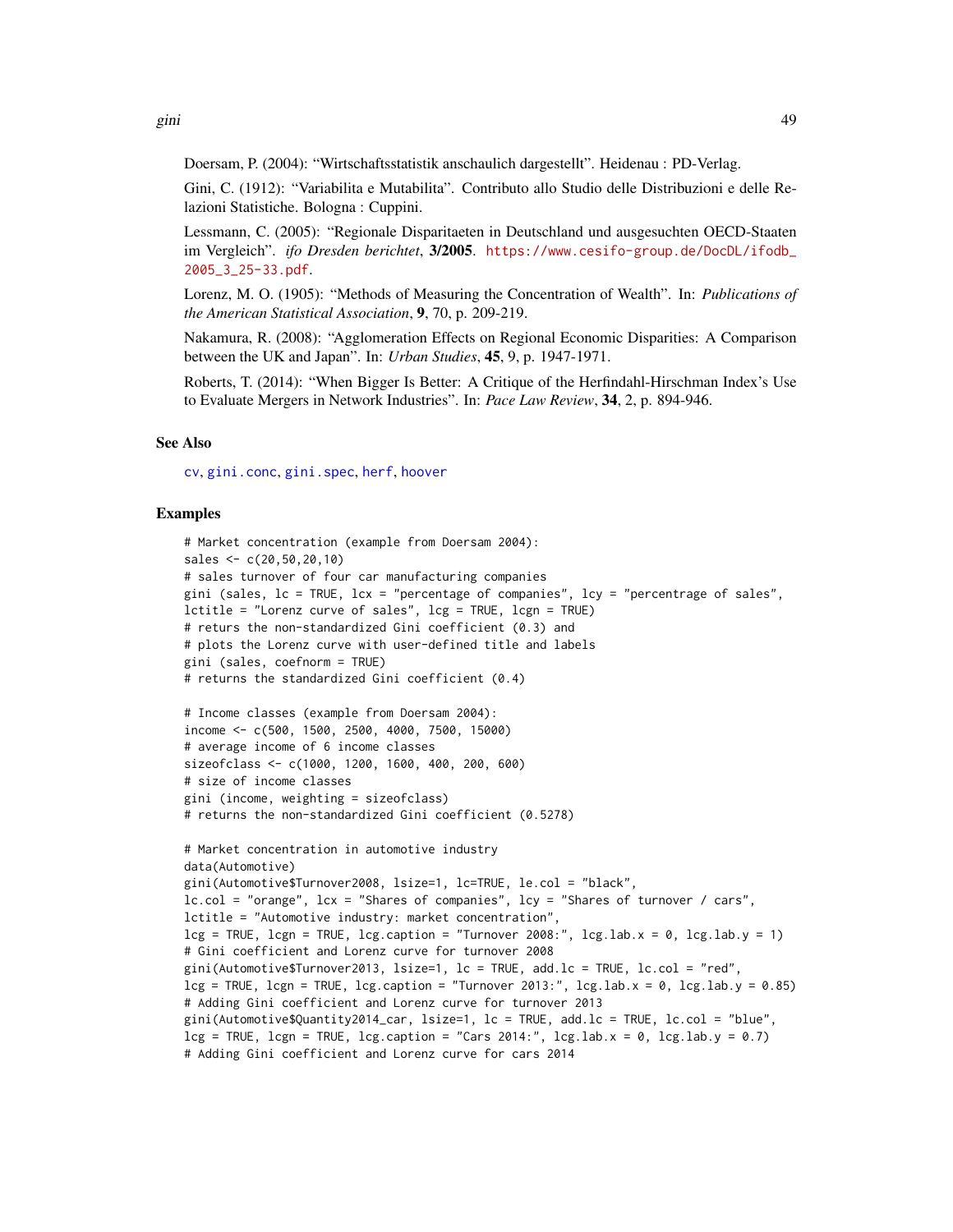```
# Regional disparities in Germany:
gdp <- c(460.69, 549.19, 124.16, 65.29, 31.59, 109.27, 263.44, 39.87, 258.53,
645.59, 131.95, 35.03, 112.66, 56.22, 85.61, 56.81)
# GDP of german regions (Bundeslaender) 2015 (in billion EUR)
gini(gdp)
# returs the non-standardized Gini coefficient (0.5009)
```
<span id="page-49-0"></span>gini.conc *Gini coefficient of spatial industry concentration*

### Description

Calculating the Gini coefficient of spatial industry concentration based on regional industry data (normally employment data)

### Usage

```
gini.conc(e_ij, e_j, lc = FALSE, lcx = "% of objects",
lcy = "% of regarded variable", lctitle = "Lorenz curve",
le.col = "blue", lc.col = "black", lsize = 1, ltype = "solid",
bg.col = "gray95", bgrid = TRUE, bgrid.col = "white",
bgrid.size = 2, bgrid.type = "solid", lcg = FALSE, lcgn = FALSE,
leg.caption = NULL, <math>leg.lab.x = 0</math>, <math>leg.lab.y = 1</math>,add.lc = FALSE, plot.lc = TRUE)
```
## **Arguments**

| $e$ _ij        | a numeric vector with the employment of the industry $i$ in region $j$                                                                     |
|----------------|--------------------------------------------------------------------------------------------------------------------------------------------|
| $e_j$          | a numeric vector with the employment in region $j$                                                                                         |
| 1 <sub>c</sub> | logical argument that indicates if the Lorenz curve is plotted additionally (de-<br>fault: $lc = FALSE$ , so no Lorenz curve is displayed) |
| lcx            | if $lc$ = TRUE (plot of Lorenz curve), $lcx$ defines the x axis label                                                                      |
| 1cy            | if $lc$ = TRUE (plot of Lorenz curve), $lcy$ defines the y axis label                                                                      |
| lctitle        | if $lc$ = TRUE (plot of Lorenz curve), lctitle defines the overall title of the<br>Lorenz curve plot                                       |
| le.col         | if $lc$ = TRUE (plot of Lorenz curve), $le$ col defines the color of the diagonale<br>(line of equality)                                   |
| lc.col         | if $lc$ = TRUE (plot of Lorenz curve), $lc$ col defines the color of the Lorenz curve                                                      |
| lsize          | if $lc$ = TRUE (plot of Lorenz curve), 1 size defines the size of the lines (default:<br>1)                                                |
| ltype          | if $1c = TRUE$ (plot of Lorenz curve), 1 type defines the type of the lines (default:<br>"solid")                                          |
| $bg$ .col      | if $1c = TRUE$ (plot of Lorenz curve), bg. col defines the background color of the<br>plot (default: "gray95")                             |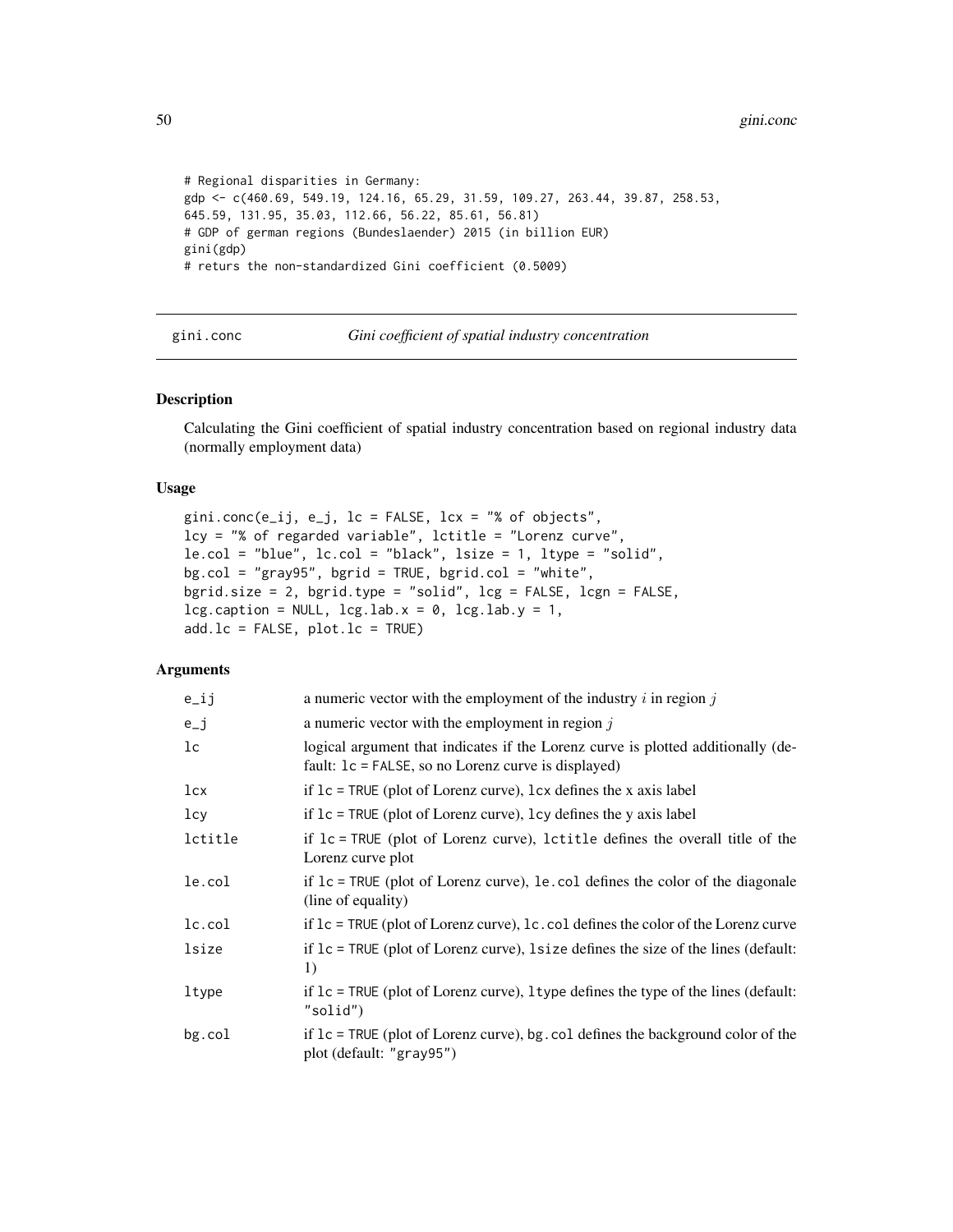gini.conc 51

| bgrid           | if $lc$ = TRUE (plot of Lorenz curve), the logical argument bgrid defines if a grid<br>is shown in the plot                                                                                          |
|-----------------|------------------------------------------------------------------------------------------------------------------------------------------------------------------------------------------------------|
| bgrid.col       | if $lc$ = TRUE (plot of Lorenz curve) and bgrid = TRUE (background grid), bgrid.col<br>defines the color of the background grid (default: "white")                                                   |
| bgrid.size      | if $lc$ = TRUE (plot of Lorenz curve) and bgrid = TRUE (background grid), bgrid.size<br>defines the size of the background grid (default: 2)                                                         |
| bgrid.type      | if $lc$ = TRUE (plot of Lorenz curve) and bgrid = TRUE (background grid), bgrid.type<br>defines the type of lines of the background grid (default: "solid")                                          |
| lcg             | if $lc$ = TRUE (plot of Lorenz curve), the logical argument $lc$ g defines if the non-<br>standardized Gini coefficient is displayed in the Lorenz curve plot                                        |
| lcgn            | if $lc$ = TRUE (plot of Lorenz curve), the logical argument lcgn defines if the<br>standardized Gini coefficient is displayed in the Lorenz curve plot                                               |
| lcg.caption     | if lcg = TRUE (displaying the Gini coefficient in the plot), lcg. caption speci-<br>fies the caption above the coefficients                                                                          |
| $leg.$ lab. $x$ | if $leg = TRUE$ (displaying the Gini coefficient in the plot), $leg$ . lab. x specifies<br>the x coordinate of the label                                                                             |
| $leg.$ lab.y    | if $leg = TRUE$ (displaying the Gini coefficient in the plot), $leg$ . lab. y specifies<br>the y coordinate of the label                                                                             |
| add.lc          | if $lc$ = TRUE (plot of Lorenz curve), add. lc specifies if a new Lorenz curve is<br>plotted (add. 1c = "FALSE") or the plot is added to an existing Lorenz curve plot<br>$(\text{add}.lc = "TRUE")$ |
| plot.lc         | logical argument that indicates if the Lorenz curve itself is plotted (if plot.lc<br>= FALSE, only the line of equality is plotted))                                                                 |

# Details

The *Gini coefficient of spatial industry concentration*  $(G_i)$  is a special spatial modification of the Gini coefficient of inequality (see the function gini()). It represents the rate of spatial concentration of the industry i referring to j regions (e.g. cities, counties, states). The coefficient  $G_i$  varies between 0 (perfect distribution, respectively no concentration) and 1 (complete concentration in one region). Optionally a Lorenz curve is plotted (if lc = TRUE).

# Value

A single numeric value ( $0 < G_i < 1$ )

#### Author(s)

Thomas Wieland

#### References

Farhauer, O./Kroell, A. (2013): "Standorttheorien: Regional- und Stadtoekonomik in Theorie und Praxis". Wiesbaden : Springer.

Nakamura, R./Morrison Paul, C. J. (2009): "Measuring agglomeration". In: Capello, R./Nijkamp, P. (eds.): *Handbook of Regional Growth and Development Theories*. Cheltenham: Elgar. p. 305- 328.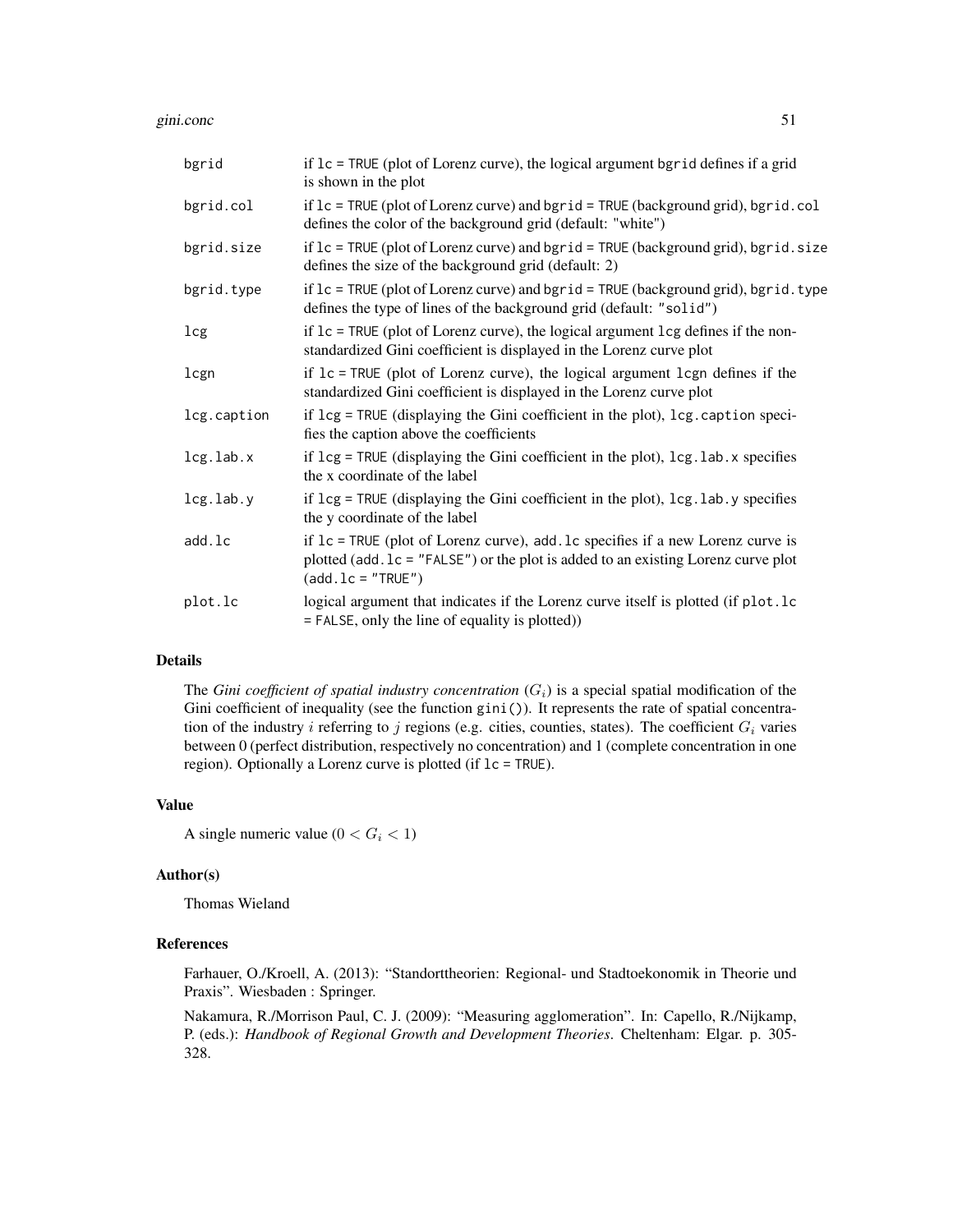## See Also

[gini](#page-45-0), [gini.spec](#page-51-0)

#### Examples

```
# Example from Farhauer/Kroell (2013):
E_ij <- c(500,500,1000,7000,1000)
# employment of the industry in five regions
E_j <- c(20000,15000,20000,40000,5000)
# employment in the five regions
gini.conc (E_ij, E_j)
# Returns the Gini coefficient of industry concentration (0.4068966)
data(G.regions.emp)
# Concentration of construction industry in Germany
# based on 16 German regions (Bundeslaender) for the year 2008
construction2008 <- G.regions.emp[(G.regions.emp$industry == "Baugewerbe (F)" |
G.regions.emp$industry == "Insgesamt") & G.regions.emp$year == "2008",]
# only data for construction industry (Baugewerbe) and all-over (Insgesamt)
# for the 16 German regions in the year 2008
construction2008 <- construction2008[construction2008$region != "Insgesamt",]
# delete all-over data for all industries
gini.conc(construction2008[construction2008$industry=="Baugewerbe (F)",]$emp,
construction2008[construction2008$industry=="Insgesamt",]$emp)
# Concentration of financial industry in Germany 2008 vs. 2014
# based on 16 German regions (Bundeslaender) for 2008 and 2014
finance2008 <- G.regions.emp[(G.regions.emp$industry ==
"Erbringung von Finanz- und Vers.leistungen (K)" |
G.regions.emp$industry == "Insgesamt") & G.regions.emp$year == "2008",]
finance2008 <- finance2008[finance2008$region != "Insgesamt",]
# delete all-over data for all industries
gini.conc(finance2008[finance2008$industry ==
"Erbringung von Finanz- und Vers.leistungen (K)",]$emp,
finance2008[finance2008$industry=="Insgesamt",]$emp)
finance2014 <- G.regions.emp[(G.regions.emp$industry ==
"Erbringung von Finanz- und Vers.leistungen (K)" | G.regions.emp$industry ==
"Insgesamt") & G.regions.emp$year == "2014", ]finance2014 <- finance2014[finance2014$region != "Insgesamt",]
# delete all-over data for all industries
gini.conc(finance2014[finance2014$industry ==
"Erbringung von Finanz- und Vers.leistungen (K)",]$emp,
finance2014[finance2014$industry=="Insgesamt",]$emp)
```
<span id="page-51-0"></span>gini.spec *Gini coefficient of regional specialization*

#### **Description**

Calculating the Gini coefficient of regional specialization based on regional industry data (normally employment data)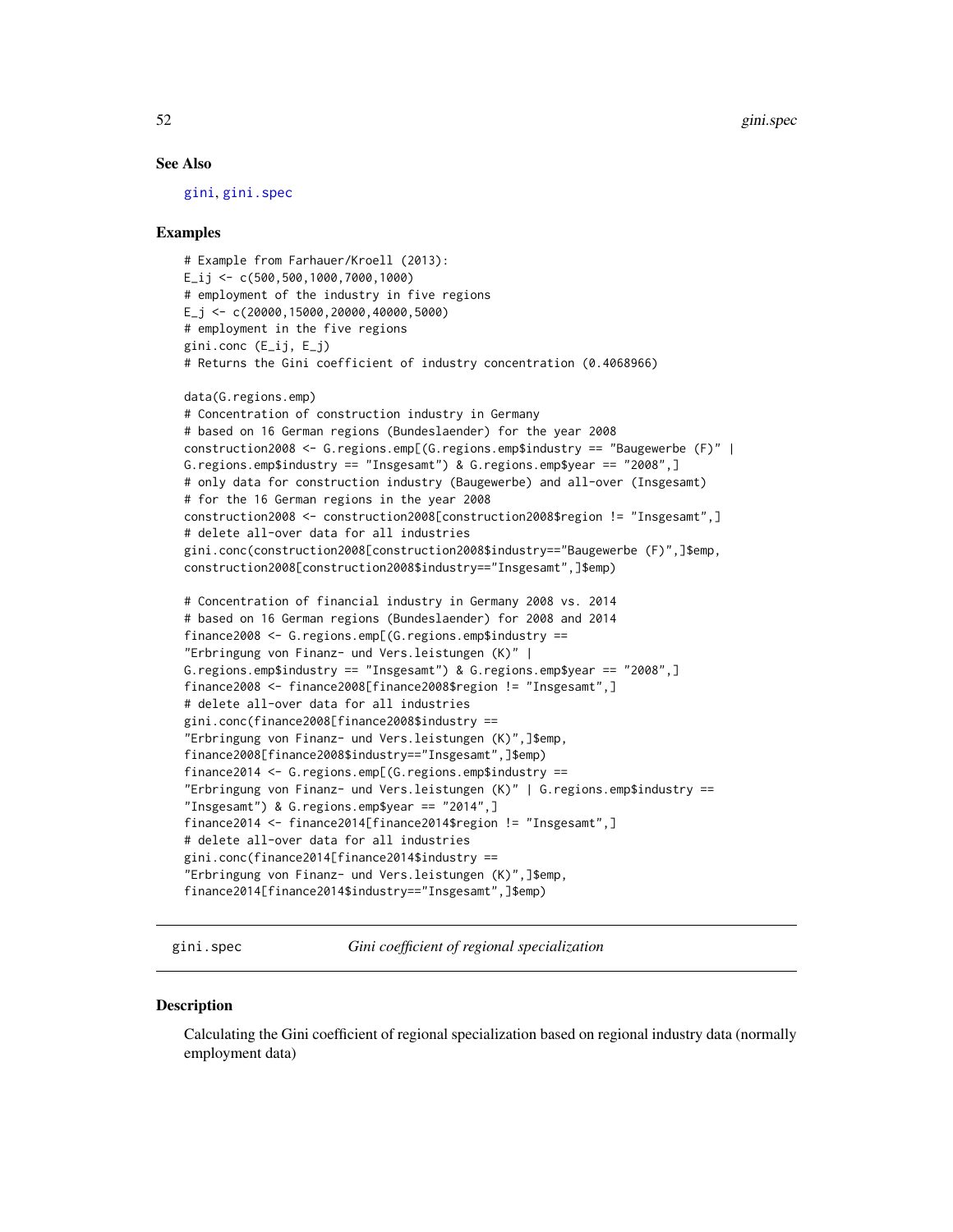#### gini.spec 53

# Usage

```
gini.spec(e_ij, e_i, lc = FALSE, lcx = "% of objects",
lcy = "% of regarded variable", lctitle = "Lorenz curve",
le.col = "blue", lc.col = "black", lsize = 1, ltype = "solid",
bg.col = "gray95", bgrid = TRUE, bgrid.col = "white",
bgrid.size = 2, bgrid.type = "solid", lcg = FALSE, lcgn = FALSE,
leg.caption = NULL, <math>leg.lab.x = 0, <math>leg.lab.y = 1</math>,add.lc = FALSE, plot.lc = TRUE)
```
# Arguments

| $e$ _ij        | a numeric vector with the employment of the industries $i$ in region $j$                                                                                    |
|----------------|-------------------------------------------------------------------------------------------------------------------------------------------------------------|
| $e_i$          | a numeric vector with the employment in the industries $i$                                                                                                  |
| 1 <sup>c</sup> | logical argument that indicates if the Lorenz curve is plotted additionally (de-<br>fault: 1c = FALSE, so no Lorenz curve is displayed)                     |
| 1cx            | if $lc$ = TRUE (plot of Lorenz curve), $lcx$ defines the x axis label                                                                                       |
| 1cy            | if $lc$ = TRUE (plot of Lorenz curve), lcy defines the y axis label                                                                                         |
| lctitle        | if $lc$ = TRUE (plot of Lorenz curve), lctitle defines the overall title of the<br>Lorenz curve plot                                                        |
| le.col         | if $lc$ = TRUE (plot of Lorenz curve), le.col defines the color of the diagonale<br>(line of equality)                                                      |
| lc.col         | if $lc$ = TRUE (plot of Lorenz curve), lc. col defines the color of the Lorenz curve                                                                        |
| lsize          | if $lc$ = TRUE (plot of Lorenz curve), 1 size defines the size of the lines (default:<br>1)                                                                 |
| ltype          | if $lc$ = TRUE (plot of Lorenz curve), 1 type defines the type of the lines (default:<br>"solid")                                                           |
| bg.col         | if $lc$ = TRUE (plot of Lorenz curve), bg. col defines the background color of the<br>plot (default: "gray95")                                              |
| bgrid          | if $lc$ = TRUE (plot of Lorenz curve), the logical argument bgrid defines if a grid<br>is shown in the plot                                                 |
| bgrid.col      | if $lc$ = TRUE (plot of Lorenz curve) and bgrid = TRUE (background grid), bgrid.col<br>defines the color of the background grid (default: "white")          |
| bgrid.size     | if lc = TRUE (plot of Lorenz curve) and bgrid = TRUE (background grid), bgrid.size<br>defines the size of the background grid (default: 2)                  |
| bgrid.type     | if $lc$ = TRUE (plot of Lorenz curve) and bgrid = TRUE (background grid), bgrid.type<br>defines the type of lines of the background grid (default: "solid") |
| lcg            | if $lc$ = TRUE (plot of Lorenz curve), the logical argument lcg defines if the non-<br>standardized Gini coefficient is displayed in the Lorenz curve plot  |
| lcgn           | if $lc$ = TRUE (plot of Lorenz curve), the logical argument lcgn defines if the<br>standardized Gini coefficient is displayed in the Lorenz curve plot      |
| lcg.caption    | if lcg = TRUE (displaying the Gini coefficient in the plot), lcg. caption speci-<br>fies the caption above the coefficients                                 |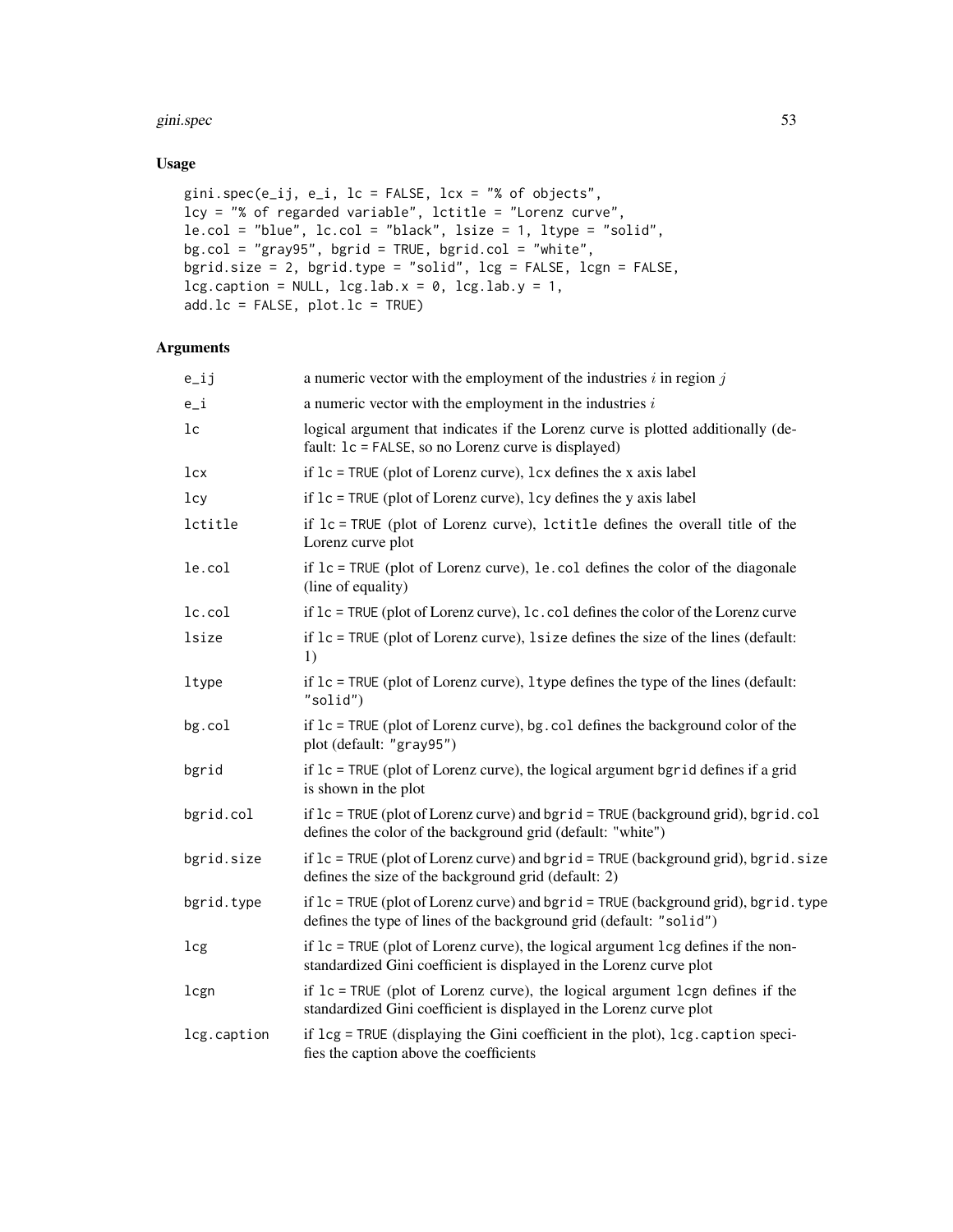| lcg.lab.x | if $leg = TRUE$ (displaying the Gini coefficient in the plot), $leg$ . lab. x specifies<br>the x coordinate of the label                                                                                           |
|-----------|--------------------------------------------------------------------------------------------------------------------------------------------------------------------------------------------------------------------|
| lcg.lab.v | if $\log$ = TRUE (displaying the Gini coefficient in the plot), $\log$ lab y specifies<br>the y coordinate of the label                                                                                            |
| add.lc    | if $lc$ = TRUE (plot of Lorenz curve), add $lc$ specifies if a new Lorenz curve is<br>plotted (add. $lc = "FALSE")$ or the plot is added to an existing Lorenz curve plot<br>$(\text{add}. \, \text{lc} = "TRUE")$ |
| plot.lc   | logical argument that indicates if the Lorenz curve itself is plotted (if plot. lc<br>$=$ FALSE, only the line of equality is plotted)                                                                             |

## Details

The *Gini coefficient of regional specialization*  $(G_i)$  is a special spatial modification of the *Gini coefficient* of inequality (see the function gini()). It represents the degree of regional specialization of the region j referring to i industries. The coefficient  $G_j$  varies between 0 (no specialization) and 1 (complete specialization). Optionally a Lorenz curve is plotted (if lc = TRUE).

### Value

A single numeric value  $(0 < G<sub>j</sub> < 1)$ 

### Author(s)

Thomas Wieland

#### References

Farhauer, O./Kroell, A. (2013): "Standorttheorien: Regional- und Stadtoekonomik in Theorie und Praxis". Wiesbaden : Springer.

Nakamura, R./Morrison Paul, C. J. (2009): "Measuring agglomeration". In: Capello, R./Nijkamp, P. (eds.): *Handbook of Regional Growth and Development Theories*. Cheltenham: Elgar. p. 305- 328.

#### See Also

[gini](#page-45-0), [gini.conc](#page-49-0)

### Examples

```
# Example from Farhauer/Kroell (2013):
E_ij <- c(700,600,500,10000,40000)
# employment of five industries in the region
E_i <- c(30000,15000,10000,60000,50000)
# over-all employment in the five industries
gini.spec (E_ij, E_i)
# Returns the Gini coefficient of regional specialization (0.6222222)
# Example Freiburg
data(Freiburg)
```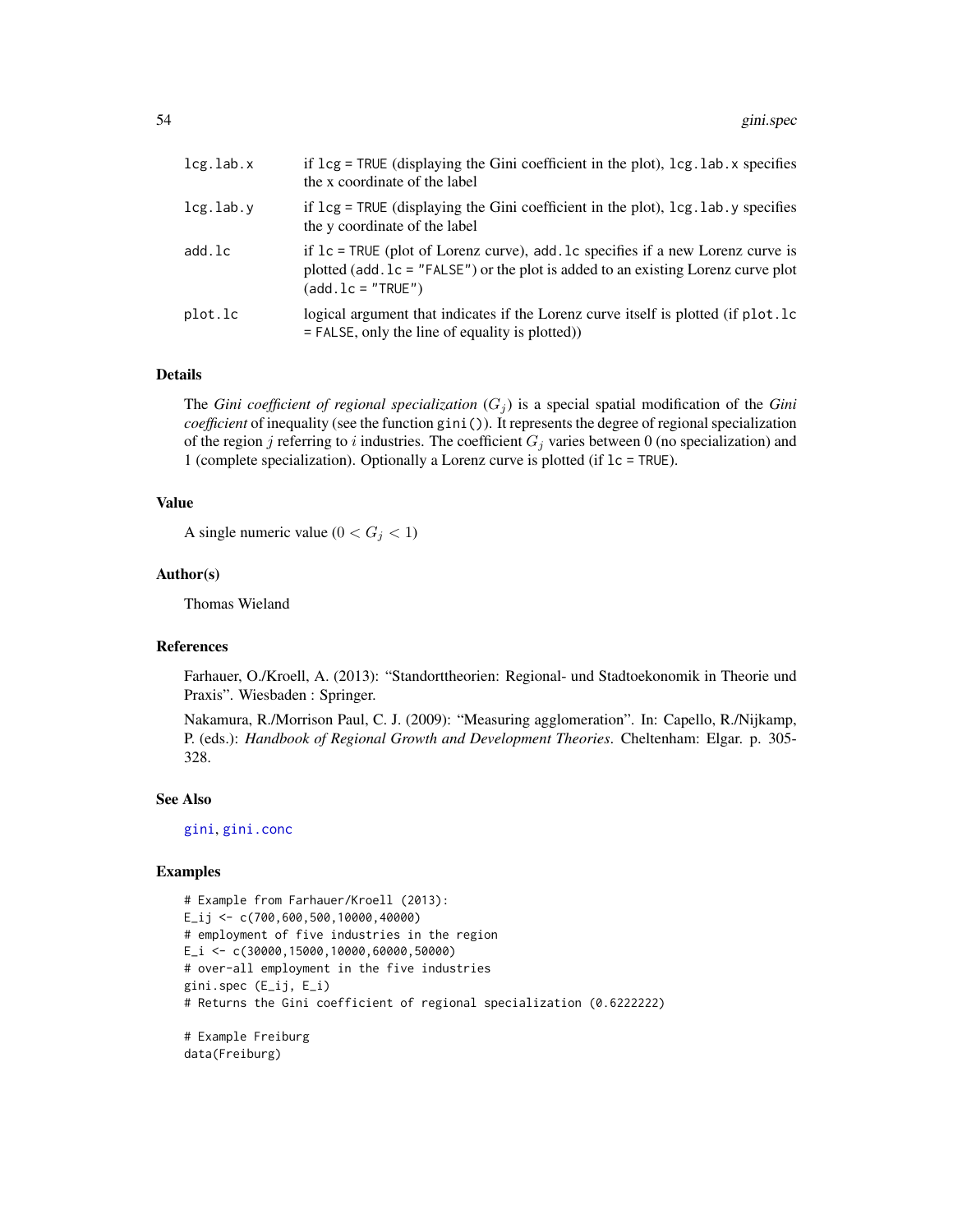#### gini2 55

```
# Loads the data
E_ij <- Freiburg$e_Freiburg2014
# industry-specific employment in Freiburg 2014
E_i <- Freiburg$e_Germany2014
# industry-specific employment in Germany 2014
gini.spec (E_ij, E_i)
# Returns the Gini coefficient of regional specialization (0.2089009)
# Example Goettingen
data(Goettingen)
# Loads the data
gini.spec(Goettingen$Goettingen2017[2:16], Goettingen$BRD2017[2:16])
# Returns the Gini coefficient of regional specialization 2017 (0.359852)
```
gini2 *Gini coefficient*

#### **Description**

Calculating the Gini coefficient of inequality (or concentration), standardized and non-standardized, and optionally plotting the Lorenz curve

### Usage

```
gini2(x, weighting = NULL, coefnorm = FALSE, na.rm = TRUE)
```
### **Arguments**

| $\mathsf{x}$ | A numeric vector (e.g. dataset of regional incomes)                                                                                                                                                                  |
|--------------|----------------------------------------------------------------------------------------------------------------------------------------------------------------------------------------------------------------------|
| weighting    | A numeric vector containing the weighting data (e.g. regional population)                                                                                                                                            |
| coefnorm     | logical argument that indicates if the function output is the non-standardized or<br>the standardized Gini coefficient (default: coefnorm = FALSE, which means the<br>non-standardized Gini coefficient is returned) |
| na.rm        | logical argument that indicates whether NA values should be excluded before<br>computing results                                                                                                                     |

# Details

The *Gini coefficient* (Gini 1912) is a popular measure of statistical dispersion, especially used for analyzing inequality or concentration. In an economic-geographical context, the Gini coefficient is frequently used to analyse the concentration/inequality of income or wealth within countries (Aoyama et al. 2011). Other areas of application are analyzing regional disparities (Lessmann 2005, Nakamura 2008) and concentration in markets (sales turnover of competing firms).

The *Gini coefficient* (G) varies between 0 (no inequality/concentration) and 1 (complete inequality/concentration). This function calculates G. As there are several ways to calculate the *Gini coefficient*, this function uses the formula given in Doersam (2004). Because the maximum of  $G$  is not equal to 1, also a standardized coefficient  $(G<sub>*</sub>)$  with a maximum equal to 1 can be calculated alternatively. If a Gini coefficient for aggregated data (e.g. income classes with averaged incomes) or the Gini coefficient has to be weighted, use a weighting vector (e.g. size of the income classes).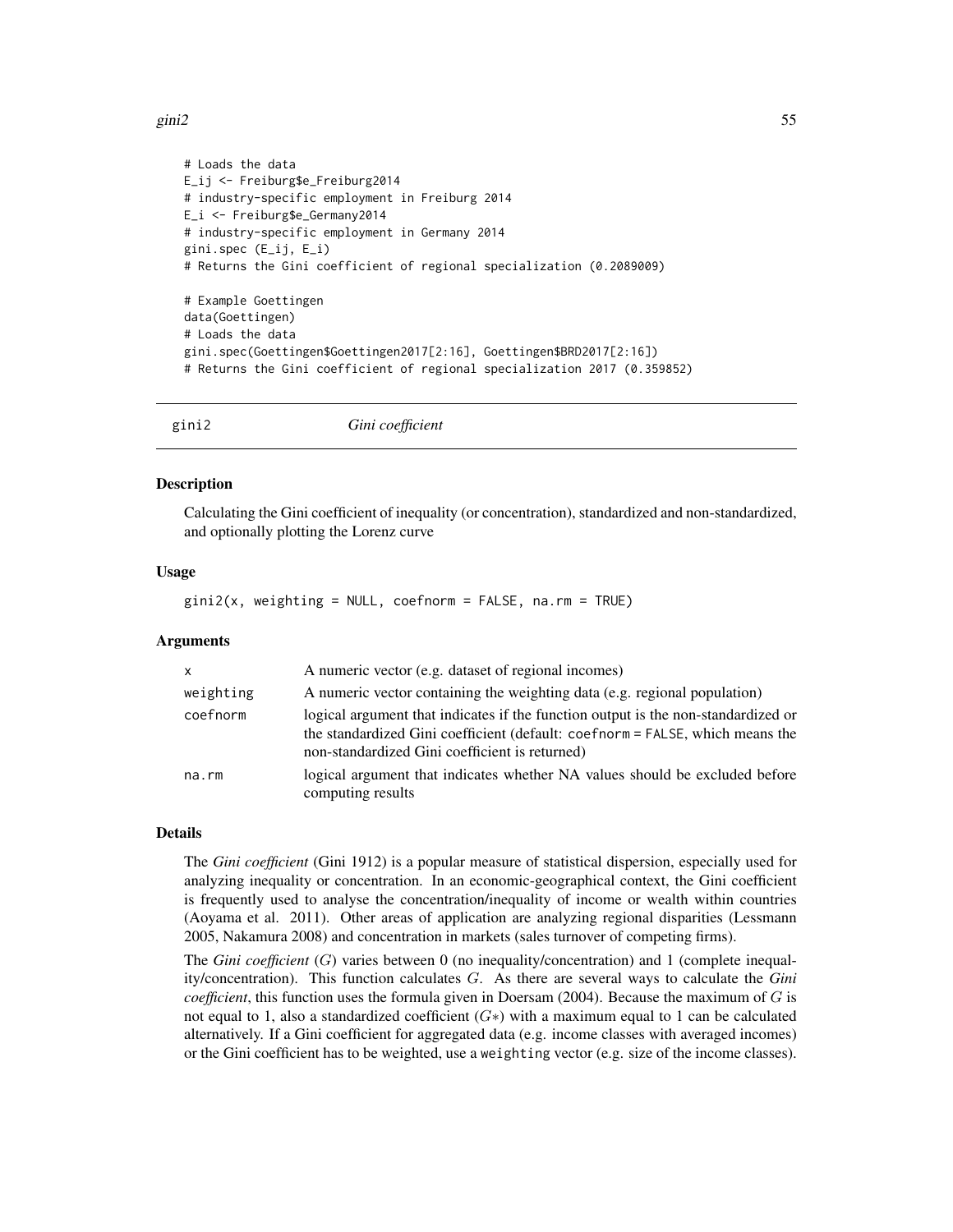#### Value

A single numeric value of the *Gini coefficient* (0 < G < 1) or the *standardized Gini coefficient* (0 < G∗ < 1) and, optionally, a plot of the *Lorenz curve*.

## Author(s)

Thomas Wieland

### References

Aoyama, Y./Murphy, J. T./Hanson, S. (2011): "Key Concepts in Economic Geography". London : SAGE.

Bahrenberg, G./Giese, E./Mevenkamp, N./Nipper, J. (2010): "Statistische Methoden in der Geographie. Band 1: Univariate und bivariate Statistik". Stuttgart: Borntraeger.

Cerlani, L./Verme, P. (2012): "The origins of the Gini index: extracts from Variabilita e Mutabilita (1912) by Corrado Gini". In: *The Journal of Economic Inequality*, 10, 3, p. 421-443.

Doersam, P. (2004): "Wirtschaftsstatistik anschaulich dargestellt". Heidenau : PD-Verlag.

Gini, C. (1912): "Variabilita e Mutabilita". Contributo allo Studio delle Distribuzioni e delle Relazioni Statistiche. Bologna : Cuppini.

Lessmann, C. (2005): "Regionale Disparitaeten in Deutschland und ausgesuchten OECD-Staaten im Vergleich". *ifo Dresden berichtet*, 3/2005. [https://www.cesifo-group.de/DocDL/ifodb\\_](https://www.cesifo-group.de/DocDL/ifodb_2005_3_25-33.pdf) [2005\\_3\\_25-33.pdf](https://www.cesifo-group.de/DocDL/ifodb_2005_3_25-33.pdf).

Lorenz, M. O. (1905): "Methods of Measuring the Concentration of Wealth". In: *Publications of the American Statistical Association*, 9, 70, p. 209-219.

Nakamura, R. (2008): "Agglomeration Effects on Regional Economic Disparities: A Comparison between the UK and Japan". In: *Urban Studies*, 45, 9, p. 1947-1971.

Roberts, T. (2014): "When Bigger Is Better: A Critique of the Herfindahl-Hirschman Index's Use to Evaluate Mergers in Network Industries". In: *Pace Law Review*, 34, 2, p. 894-946.

#### See Also

[cv](#page-18-0), [gini.conc](#page-49-0), [gini.spec](#page-51-0), [herf](#page-64-0), [hoover](#page-66-0)

### Examples

```
# Market concentration (example from Doersam 2004):
sales <- c(20,50,20,10)
# sales turnover of four car manufacturing companies
gini (sales, lc = TRUE, lcx = "percentage of companies", lcy = "percentrage of sales",
lctitle = "Lorenz curve of sales", lcg = TRUE, lcgn = TRUE)
# returs the non-standardized Gini coefficient (0.3) and
# plots the Lorenz curve with user-defined title and labels
gini (sales, coefnorm = TRUE)
# returns the standardized Gini coefficient (0.4)
```

```
# Income classes (example from Doersam 2004):
income <- c(500, 1500, 2500, 4000, 7500, 15000)
```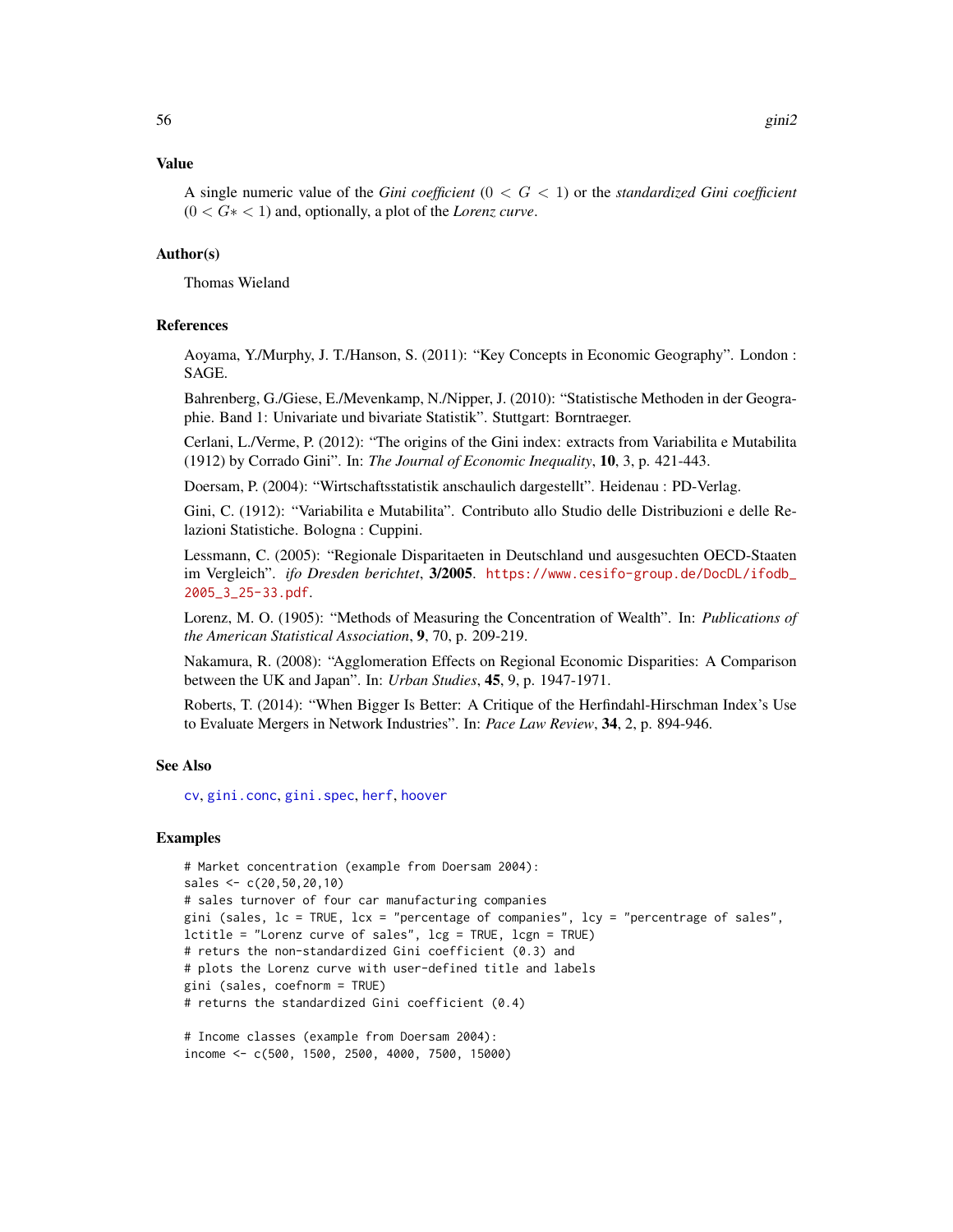#### Goettingen 57

```
# average income of 6 income classes
sizeofclass <- c(1000, 1200, 1600, 400, 200, 600)
# size of income classes
gini (income, weighting = sizeofclass)
# returns the non-standardized Gini coefficient (0.5278)
# Market concentration in automotive industry
data(Automotive)
gini(Automotive$Turnover2008, lsize=1, lc=TRUE, le.col = "black",
lc.col = "orange", lcx = "Shares of companies", lcy = "Shares of turnover / cars",
lctitle = "Automotive industry: market concentration",
leg = TRUE, leg = TRUE, leg \cdot caption = "Turnover 2008.", leg \cdot lab \cdot x = 0, leg \cdot lab \cdot y = 1)# Gini coefficient and Lorenz curve for turnover 2008
gini(Automotive$Turnover2013, lsize=1, lc = TRUE, add.lc = TRUE, lc.col = "red",
leg = TRUE, leg = TRUE, leg, leg</math># Adding Gini coefficient and Lorenz curve for turnover 2013
gini(Automotive$Quantity2014_car, lsize=1, lc = TRUE, add.lc = TRUE, lc.col = "blue",
leg = TRUE, leg = TRUE, leg.caption = "Cars 2014:", leg.lab.x = 0, leg.lab.y = 0.7)# Adding Gini coefficient and Lorenz curve for cars 2014
# Regional disparities in Germany:
gdp <- c(460.69, 549.19, 124.16, 65.29, 31.59, 109.27, 263.44, 39.87, 258.53,
645.59, 131.95, 35.03, 112.66, 56.22, 85.61, 56.81)
# GDP of german regions (Bundeslaender) 2015 (in billion EUR)
gini(gdp)
```
# returs the non-standardized Gini coefficient (0.5009)

Goettingen *Employment data for Goettingen and Germany 2008-2017*

#### Description

This dataset contains the employees in 15 economic sections (German Classification of Economic Activities WZ2008) for the city Goettingen and Germany regarding the years 2008-2017 (date: 30 June each year).

#### Usage

data("Goettingen")

### Format

A data frame with 16 observations on the following 22 variables.

- WZ2008\_Code a factor containing the code of the industry (15 economic sections from the German Classification of Economic Activities WZ2008 + total employees), in German language
- WZ2008\_Name a factor containing the name of the industry (15 economic sections from the German Classification of Economic Activities WZ2008 + total employees), in German language

Goettingen2008 industry employees in the city of Goettingen 2008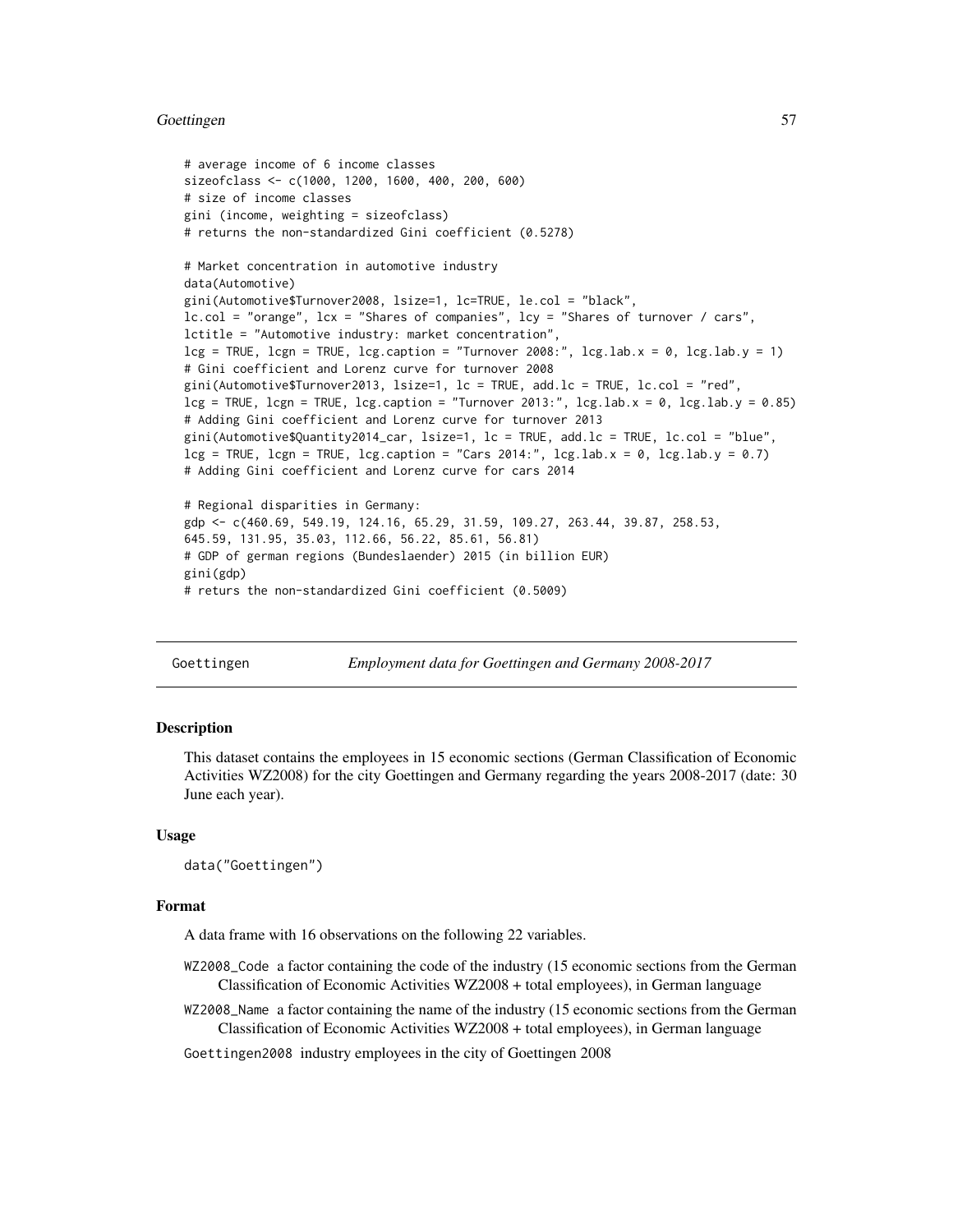Goettingen2009 industry employees in the city of Goettingen 2009 Goettingen2010 industry employees in the city of Goettingen 2010 Goettingen2011 industry employees in the city of Goettingen 2011 Goettingen2012 industry employees in the city of Goettingen 2012 Goettingen2013 industry employees in the city of Goettingen 2013 Goettingen2014 industry employees in the city of Goettingen 2014 Goettingen2015 industry employees in the city of Goettingen 2015 Goettingen2016 industry employees in the city of Goettingen 2016 Goettingen2017 industry employees in the city of Goettingen 2017 BRD2008 industry employees in Germany 2008 BRD2009 industry employees in Germany 2009 BRD2010 industry employees in Germany 2010 BRD2011 industry employees in Germany 2011 BRD2012 industry employees in Germany 2012 BRD2013 industry employees in Germany 2013 BRD2014 industry employees in Germany 2014 BRD2015 industry employees in Germany 2015 BRD2016 industry employees in Germany 2016 BRD2017 industry employees in Germany 2017

### Source

Bundesagentur fuer Arbeit (2018): "Beschaeftigungsstatistik, Beschaeftigte nach Wirtschaftszweigen (WZ 2008) (Zeitreihe Quartalszahlen) in Deutschland". [http://statistik.arbeitsagentur.](http://statistik.arbeitsagentur.de/Navigation/Statistik/Statistik-nach-Themen/Beschaeftigung/Beschaeftigung-Nav.html) [de/Navigation/Statistik/Statistik-nach-Themen/Beschaeftigung/Beschaeftigung-Nav](http://statistik.arbeitsagentur.de/Navigation/Statistik/Statistik-nach-Themen/Beschaeftigung/Beschaeftigung-Nav.html). [html](http://statistik.arbeitsagentur.de/Navigation/Statistik/Statistik-nach-Themen/Beschaeftigung/Beschaeftigung-Nav.html) (accessed October 10, 2018). Own postprocessing (filtering and aggregation).

Stadt Goettingen - Referat Statistik und Wahlen (2008): "Stadt Goettingen: Beschaeftigte nach Wirtschaftsbereichen und Wirtschaftsabschnitten 1980 bis 2018. Table: IS 071.20". [https://](https://duva-stg-extern.kdgoe.de/Informationsportal/Dateien/071.20-2018.pdf) [duva-stg-extern.kdgoe.de/Informationsportal/Dateien/071.20-2018.pdf](https://duva-stg-extern.kdgoe.de/Informationsportal/Dateien/071.20-2018.pdf) (accessed November 21, 2019).

### References

Bundesagentur fuer Arbeit (2018): "Beschaeftigungsstatistik, Beschaeftigte nach Wirtschaftszweigen (WZ 2008) (Zeitreihe Quartalszahlen) in Deutschland". [http://statistik.arbeitsagentur.](http://statistik.arbeitsagentur.de/Navigation/Statistik/Statistik-nach-Themen/Beschaeftigung/Beschaeftigung-Nav.html) [de/Navigation/Statistik/Statistik-nach-Themen/Beschaeftigung/Beschaeftigung-Nav](http://statistik.arbeitsagentur.de/Navigation/Statistik/Statistik-nach-Themen/Beschaeftigung/Beschaeftigung-Nav.html). [html](http://statistik.arbeitsagentur.de/Navigation/Statistik/Statistik-nach-Themen/Beschaeftigung/Beschaeftigung-Nav.html) (accessed October 10, 2018).

Federal Statistical Office Germany (2008): "Classification of Economic Activities, Edition 2008 (WZ 2008)". [https://www.klassifikationsserver.de/klassService/jsp/common/url.jsf?](https://www.klassifikationsserver.de/klassService/jsp/common/url.jsf?variant=wz2008&lang=EN) [variant=wz2008&lang=EN](https://www.klassifikationsserver.de/klassService/jsp/common/url.jsf?variant=wz2008&lang=EN) (accessed June 07, 2019).

Stadt Goettingen - Referat Statistik und Wahlen (2008): "Stadt Goettingen: Beschaeftigte nach Wirtschaftsbereichen und Wirtschaftsabschnitten 1980 bis 2018. Table: IS 071.20". [https://](https://duva-stg-extern.kdgoe.de/Informationsportal/Dateien/071.20-2018.pdf) [duva-stg-extern.kdgoe.de/Informationsportal/Dateien/071.20-2018.pdf](https://duva-stg-extern.kdgoe.de/Informationsportal/Dateien/071.20-2018.pdf) (accessed November 21, 2019).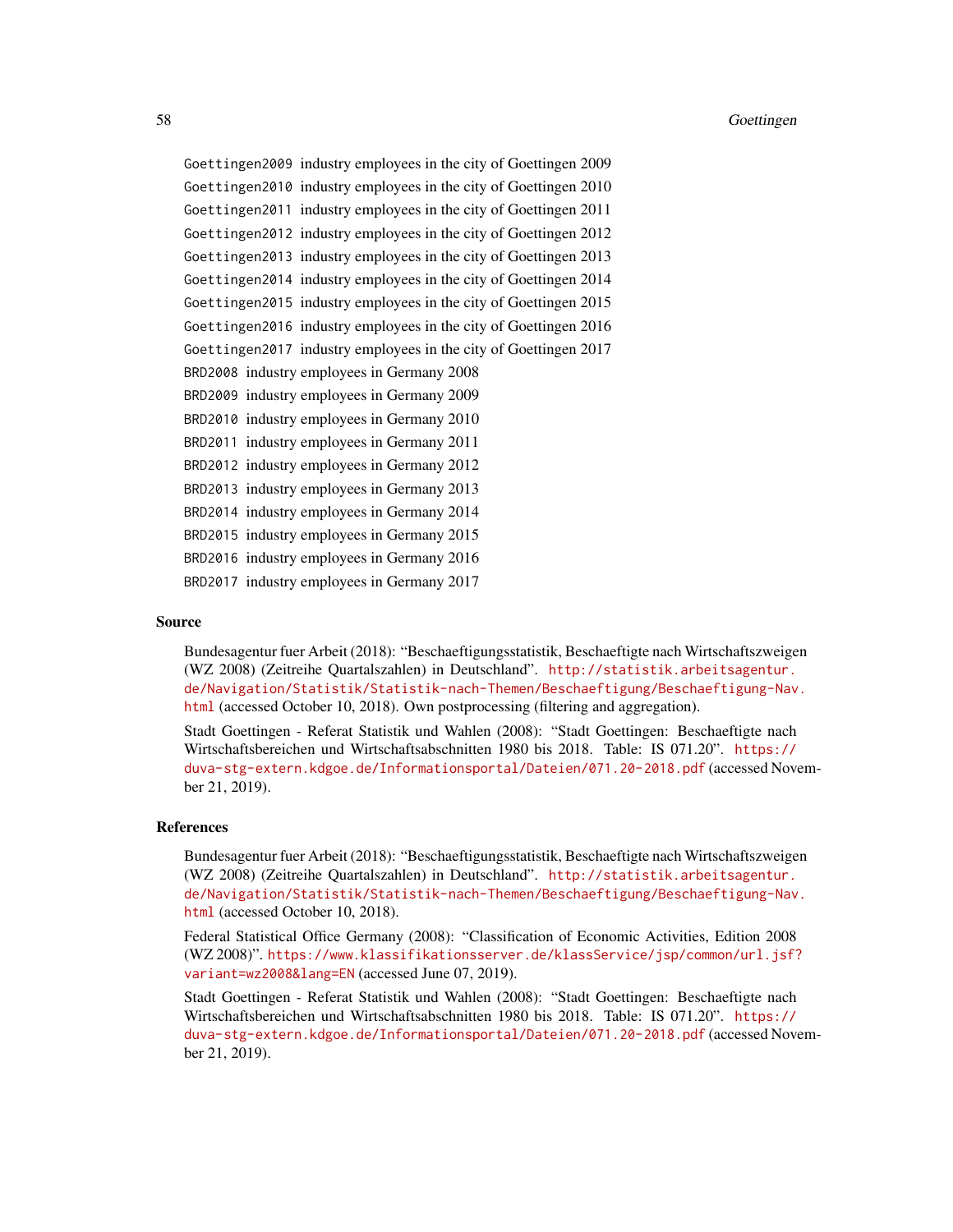# GoettingenHealth1 59

### Examples

data(Goettingen)

```
# Location quotients for Goettingen 2017:
locq (Goettingen$Goettingen2017[2:16], Goettingen$Goettingen2017[1],
Goettingen$BRD2017[2:16], Goettingen$BRD2017[1])
# Gini coefficient of regional specialization 2017:
gini.spec(Goettingen$Goettingen2017[2:16], Goettingen$BRD2017[2:16])
# Krugman coefficient of regional specialization 2017:
krugman.spec(Goettingen$Goettingen2017[2:16], Goettingen$BRD2017[2:16])
```
GoettingenHealth1 *Healthcare providers in South Lower Saxony*

### Description

Dataset with healthcare providers (general practitioners, psychotherapists, pharmacies) in two German counties (Goettingen and Northeim)

## Usage

```
data("GoettingenHealth1")
```
#### Format

A data frame with 617 observations on the following 5 variables.

location a numeric vector with unique IDs of the healthcare providers

lat Latitude

lon Longitude

- type Type of healthcare provider: general practitioners (phyh\_gen), psychotherapists (psych) or pharmacies (pharm)
- district a numeric vector containing the IDs of the district the specific provider is located in

# Source

Wieland T./Dittrich, C. (2016): "Bestands- und Erreichbarkeitsanalyse regionaler Gesundheitseinrichtungen in der Gesundheitsregion Goettingn". Research report, Georg-August-Universitaet Goeottingen, Geographisches Institut, Abteilung Humangeographie. [http://webdoc.sub.gwdg.de/](http://webdoc.sub.gwdg.de/pub/mon/2016/3-wieland.pdf) [pub/mon/2016/3-wieland.pdf](http://webdoc.sub.gwdg.de/pub/mon/2016/3-wieland.pdf).

### References

Wieland T./Dittrich, C. (2016): "Bestands- und Erreichbarkeitsanalyse regionaler Gesundheitseinrichtungen in der Gesundheitsregion Goettingn". Research report, Georg-August-Universitaet Goeottingen, Geographisches Institut, Abteilung Humangeographie. [http://webdoc.sub.gwdg.de/](http://webdoc.sub.gwdg.de/pub/mon/2016/3-wieland.pdf) [pub/mon/2016/3-wieland.pdf](http://webdoc.sub.gwdg.de/pub/mon/2016/3-wieland.pdf).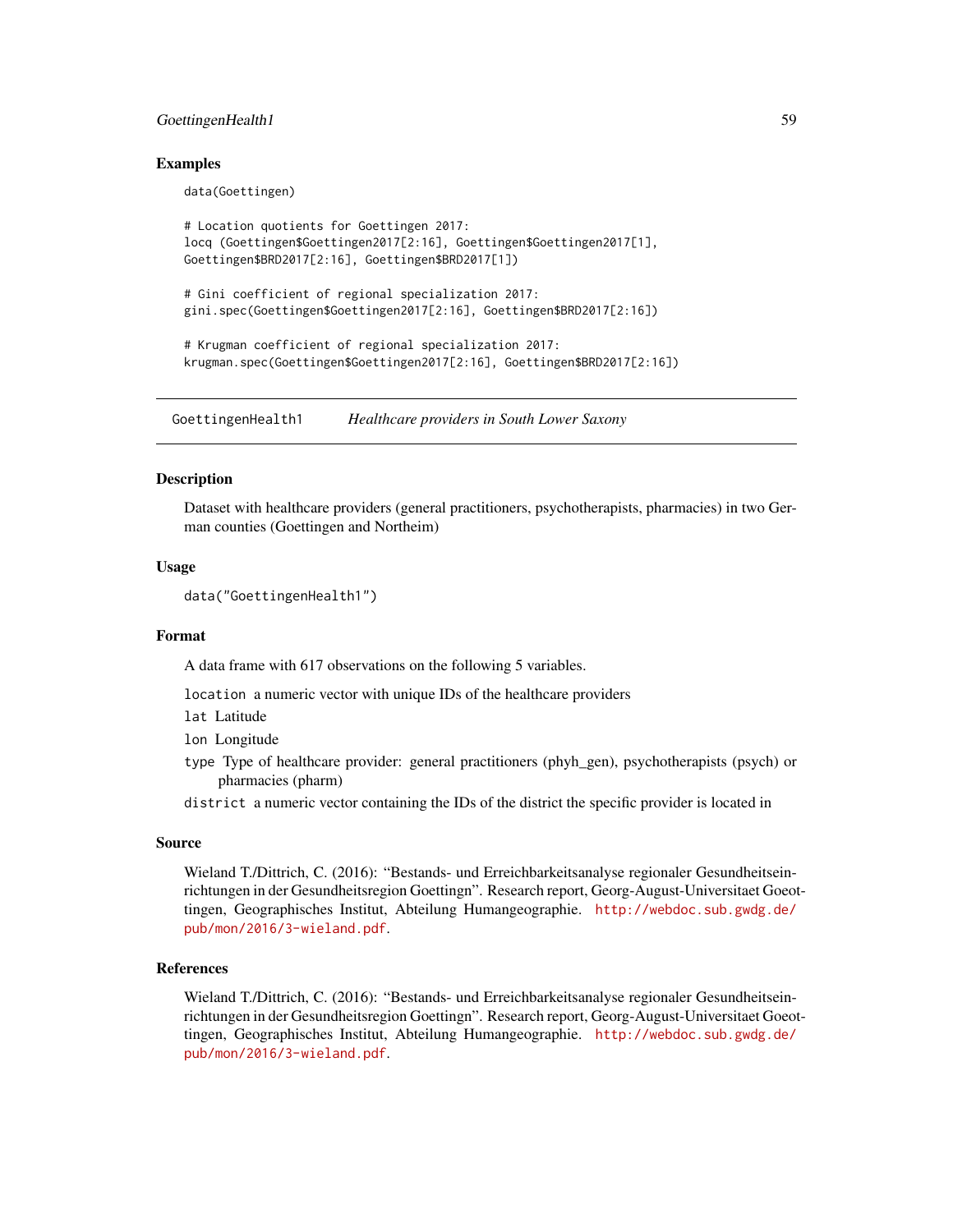## Examples

```
## Not run:
data(GoettingenHealth1)
# general practitioners, psychotherapists and pharmacies
area_goe <- 1753000000
# area of Landkreis Goettingen (sqm)
area_nom <- 1267000000
# area of Landkreis Northeim (sqm)
area_gn <- area_goe+area_nom
sqrt(area_gn/pi)
# this takes some seconds
ripley(GoettingenHealth1[GoettingenHealth1$type == "phys_gen",],
"location", "lat", "lon", area = area_gn, t.max = 30000, t.sep = 300)
ripley(GoettingenHealth1[GoettingenHealth1$type == "pharm",],
"location", "lat", "lon", area = area_gn, t.max = 30000, t.sep = 300)
ripley(GoettingenHealth1[GoettingenHealth1$type == "psych",],
"location", "lat", "lon", area = area_gn, t.max = 30000, t.sep = 300)
## End(Not run)
```
GoettingenHealth2 *Healthcare provision in South Lower Saxony*

### Description

Dataset with districts in two German counties (Goettingen and Northeim) and the corresponding healthcare providers (general practitioners, psychotherapists, pharmacies) and population size

# Usage

```
data("GoettingenHealth2")
```
## Format

A data frame with 420 observations on the following 7 variables.

district a numeric vector containing the IDs of the district

pop no. of inhabitants

lat Latitude

lon Longitude

phys\_gen no. of general practitioners

psych no. of psychotherapists

pharm no. of pharmacies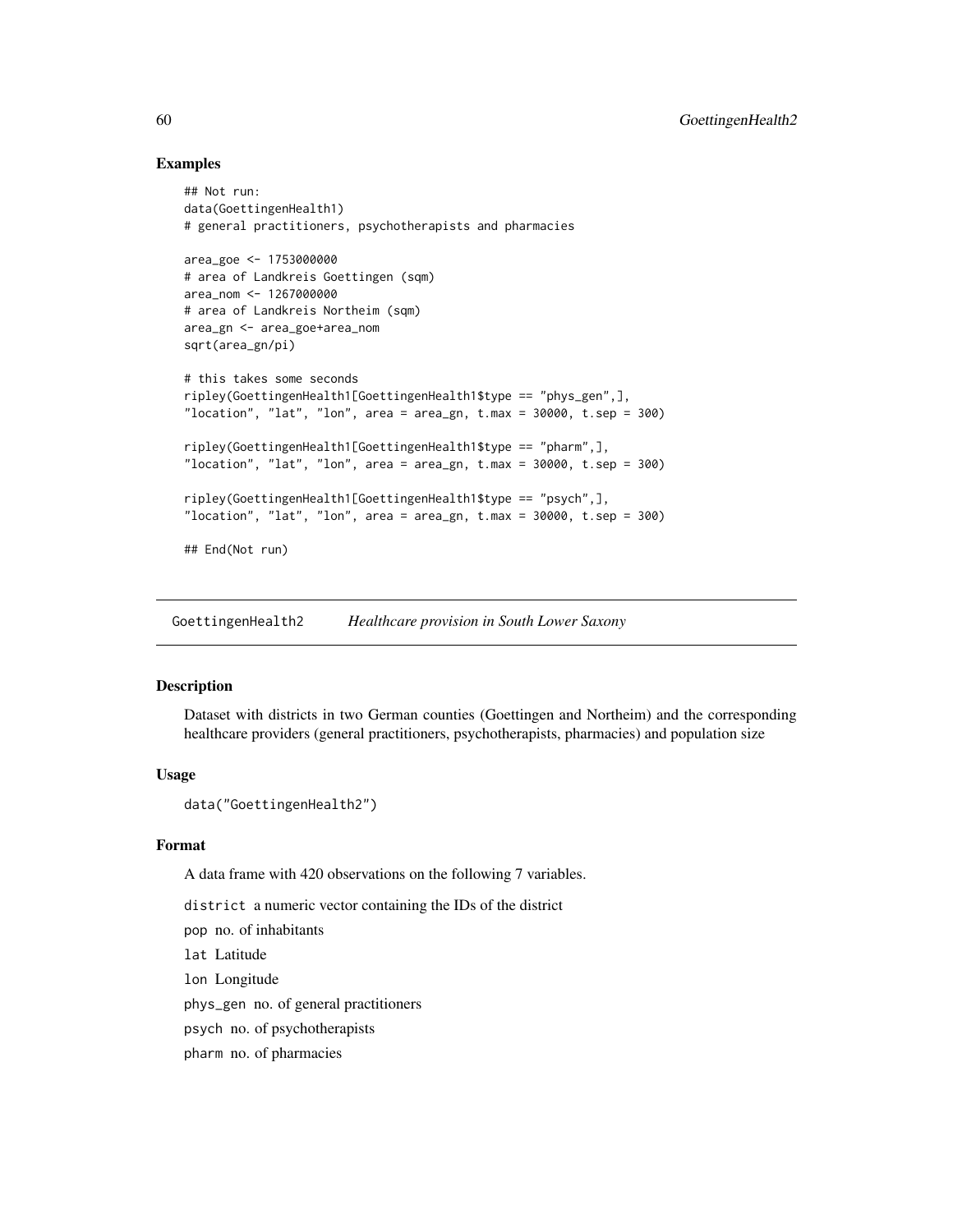#### growth 61

### Source

Wieland T./Dittrich, C. (2016): "Bestands- und Erreichbarkeitsanalyse regionaler Gesundheitseinrichtungen in der Gesundheitsregion Goettingn". Research report, Georg-August-Universitaet Goeottingen, Geographisches Institut, Abteilung Humangeographie. [http://webdoc.sub.gwdg.de/](http://webdoc.sub.gwdg.de/pub/mon/2016/3-wieland.pdf) [pub/mon/2016/3-wieland.pdf](http://webdoc.sub.gwdg.de/pub/mon/2016/3-wieland.pdf).

# References

Wieland T./Dittrich, C. (2016): "Bestands- und Erreichbarkeitsanalyse regionaler Gesundheitseinrichtungen in der Gesundheitsregion Goettingn". Research report, Georg-August-Universitaet Goeottingen, Geographisches Institut, Abteilung Humangeographie. [http://webdoc.sub.gwdg.de/](http://webdoc.sub.gwdg.de/pub/mon/2016/3-wieland.pdf) [pub/mon/2016/3-wieland.pdf](http://webdoc.sub.gwdg.de/pub/mon/2016/3-wieland.pdf).

#### Examples

```
data(GoettingenHealth2)
# districts with healthcare providers and population size
```
williamson((GoettingenHealth2\$phys\_gen/GoettingenHealth2\$pop), GoettingenHealth2\$pop)

growth *Growth rates*

#### Description

This function calculates the growth from two input numeric vectors

#### Usage

```
growth(val1, val2, growth.type = "growth",
output = "rate", rate.perc = FALSE, log.rate = FALSE,
factor.mean = "mean", time.periods = NULL)
```
# Arguments

| val1         | First numeric vector (e.g. employment at time $t$ )                                                                               |
|--------------|-----------------------------------------------------------------------------------------------------------------------------------|
| val2         | Second numeric vector (e.g. employment at time t) or data frame for times $t+1$ ,<br>$t+2, t+3, \ldots, t+n$                      |
| growth.type  | Type of growth value that has to be calculated (absolute values or growth rate)                                                   |
| output       | Type of output in the case of several years: growth rate (default: output $=$<br>" $rate"$ ) or annual values (output = "annual") |
| rate.perc    | Logical argument that indicates whether growth rates are expressed in percent<br>or not                                           |
| log.rate     | Logical argument that indicates whether growth rates are logged or not                                                            |
| factor.mean  | If growth factors are returned: arithmetic mean (factor mean = "mean") or ge-<br>ometric mean (factor.mean = "geom")              |
| time.periods | No. of regarded time periods (for average growth rates)                                                                           |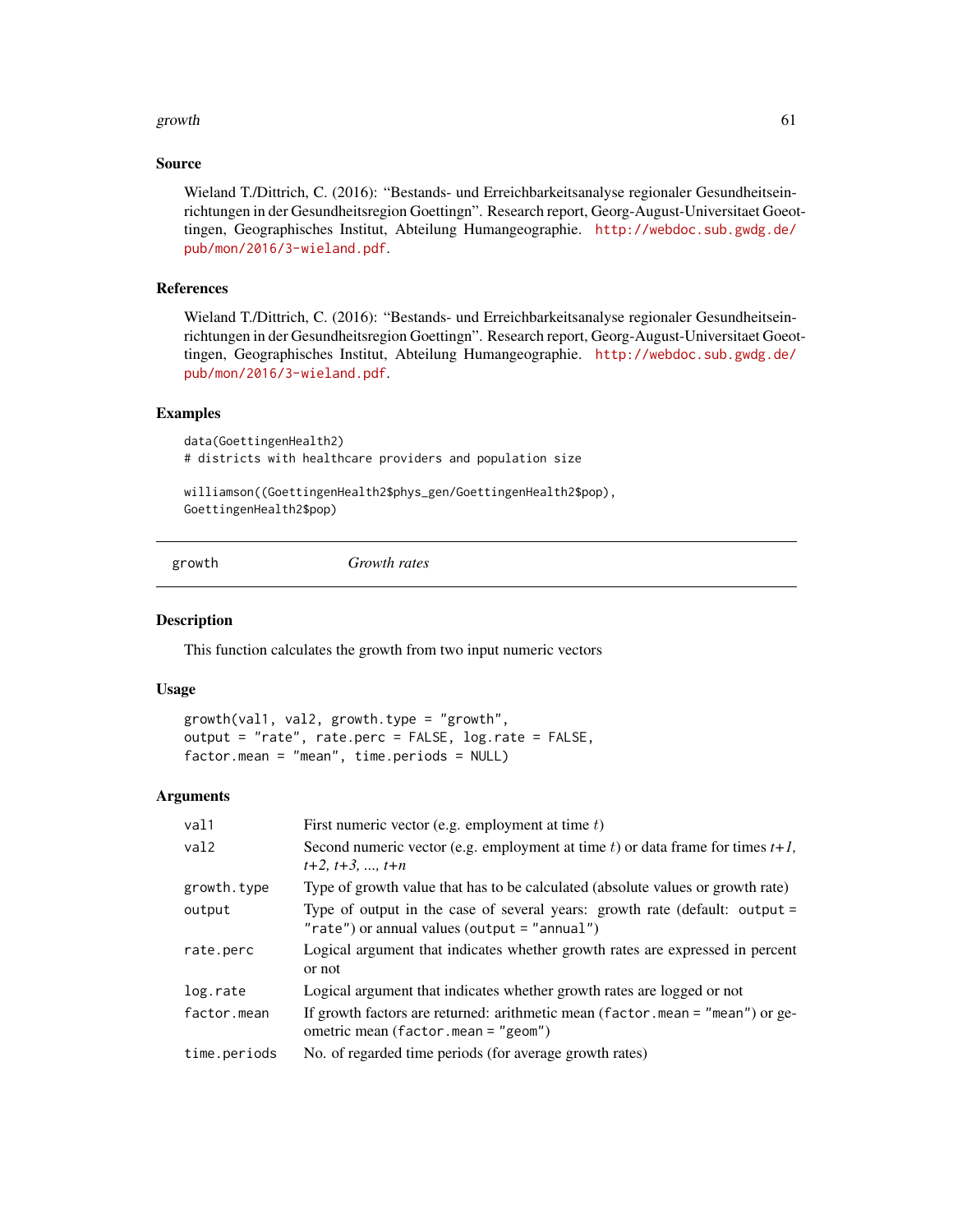## Value

A numeric vector containing the growth rates in the same order as stated

## Author(s)

Thomas Wieland

# Examples

```
# Example from Farhauer/Kroell (2013):
region_A_t <- c(90,20,10,60)
region_A_t1 <- c(100,40,10,55)
# data for region A (time t and t+1)
nation_X_t <- c(400,150,150,400)
nation_X_t1 <- c(440,210,135,480)
# data for the national economy (time t and t+1)
growth(region_A_t, region_A_t1)
data(Freiburg)
# Loads the data
growth(Freiburg$e_Freiburg2008, Freiburg$e_Freiburg2014, growth.type = "rate")
# Industry-specific growth rates for Freiburg 2008 to 2014
```
hansen *Hansen accessibility*

#### **Description**

Calculating the Hansen accessibility for given origins and destinations

#### Usage

```
hansen(od_dataset, origins, destinations, attrac, dist, gamma = 1, lambda = -2,
atype = "pow", dtype = "pow", gamma2 = NULL, lambda2 = NULL, dist_const = \theta,
dist_max = NULL, extract_local = FALSE, accnorm = FALSE, check_df = TRUE,
print.results = TRUE)
```
#### Arguments

| od_dataset   | an interaction matrix which is a data. frame containing the origins, destina-<br>tions, the distances between them and a size variable for the opportunities of the<br>destinations |
|--------------|-------------------------------------------------------------------------------------------------------------------------------------------------------------------------------------|
| origins      | the column in the interaction matrix od_dataset containing the origins                                                                                                              |
| destinations | the column in the interaction matrix od_dataset containing the destinations                                                                                                         |
| attrac       | the column in the interaction matrix od dataset containing the "attractivity"<br>variable of the destinations (e.g. no. of opportunities)                                           |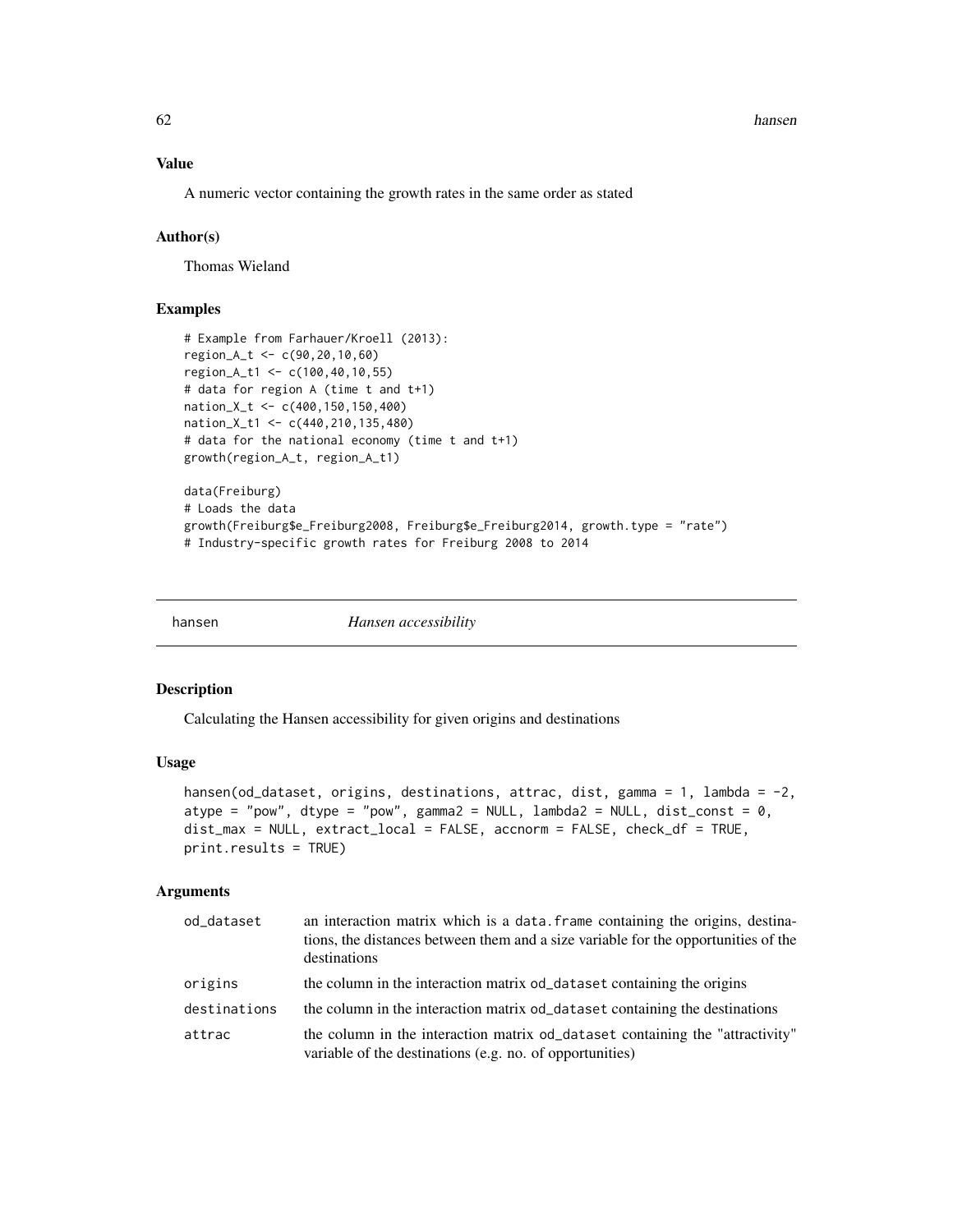#### hansen 63 besteht is a state of the state of the state of the state of the state of the state of the state of the state of the state of the state of the state of the state of the state of the state of the state of the stat

| dist          | the column in the interaction matrix od_dataset containing the transport costs<br>(e.g. travelling time, distance)                                                                   |
|---------------|--------------------------------------------------------------------------------------------------------------------------------------------------------------------------------------|
| gamma         | a single numeric value for the exponential weighting $(\gamma)$ of size (default: 1)                                                                                                 |
| lambda        | a single numeric value for the exponential weighting $(\lambda)$ of distance (transport<br>costs, default: -2)                                                                       |
| atype         | Type of attractivity weighting function: atype = "pow" (power function), atype<br>= "exp" (exponential function) or atype = "logistic" (default: atype = "pow")                      |
| dtype         | Type of distance weighting function: $\text{dtype} = \text{"pow"}$ (power function), $\text{dtype} =$<br>"exp" (exponential function) or dtype = "logistic" (default: dtype = "pow") |
| gamma2        | if atype = "logistic" a second $\gamma$ parameter is needed                                                                                                                          |
| lambda2       | if dtype = "logistic" a second $\lambda$ parameter is needed                                                                                                                         |
| dist_const    | a numeric value of a constant to be added to the transport costs $(e.g. 1)$                                                                                                          |
| dist_max      | a numeric value of a maximal value of transport costs for the opportunities to<br>be recognized                                                                                      |
| extract_local | logical argument that indicates if the start points should be included in the anal-<br>ysis or not (if $i = j$ ). Default value: extract_local = FALSE                               |
| accnorm       | logical argument that indicates if the Hansen accessibility should be standard-<br>ized                                                                                              |
| check_df      | logical argument that indicates if the given dataset is checked for correct input,<br>only for internal use, should not be deselected (default: TRUE)                                |
| print.results | logical argument that indicates if the results are shown (default: TRUE)                                                                                                             |

### Details

Accessibility and the inhibiting effect of transport costs on spatial interactions belong to the key concepts of economic geography (Aoyama et al. 2011). The *Hansen accessibility* (Hansen 1959) can be regarded as a *potential model* of *spatial interaction* that describes accessibility as the sum of all opportunities O in the regions j,  $O_j$ , weighted by distance or other types of transport costs from the origins, *i*, to them,  $d_{ij}$ :  $A_i = \sum_j O_j f(d_{ij})$ . The distance/travel time is weighted by a distance decay function  $(f(d_{ij}))$  to reflect the disutility (opportunity costs) of distance. From a microeconomic perspective, the accessibility of a region or zone can be seen as the sum of all utilities of every opportunity outgoing from given starting points, given an utility function containing the opportunities (utility) and transport costs (disutility) (Orpana/Lampinen 2003). As the accessibility model originally comes from urban land use theory, it can also be used to model spatial concentration/agglomeration, e.g. to quantify the rate of agglomeration of retail locations (Orpana/Lampinen 2003, Wieland 2015).

Originally the weighting function of distance is not explicitly stated and the "attractivities" (e.g. size of the activity at the destinations) is not weighted. These specifications are relaxed is this function, so both variables can be weighted by a power, exponential or logistic function. If accnorm = TRUE, the *Hansen accessibility* is standardized by weighting the non-standardized values by the sum of all opportunities without regarding transport costs; the standardized *Hansen accessibility* has a range between 0 and 1.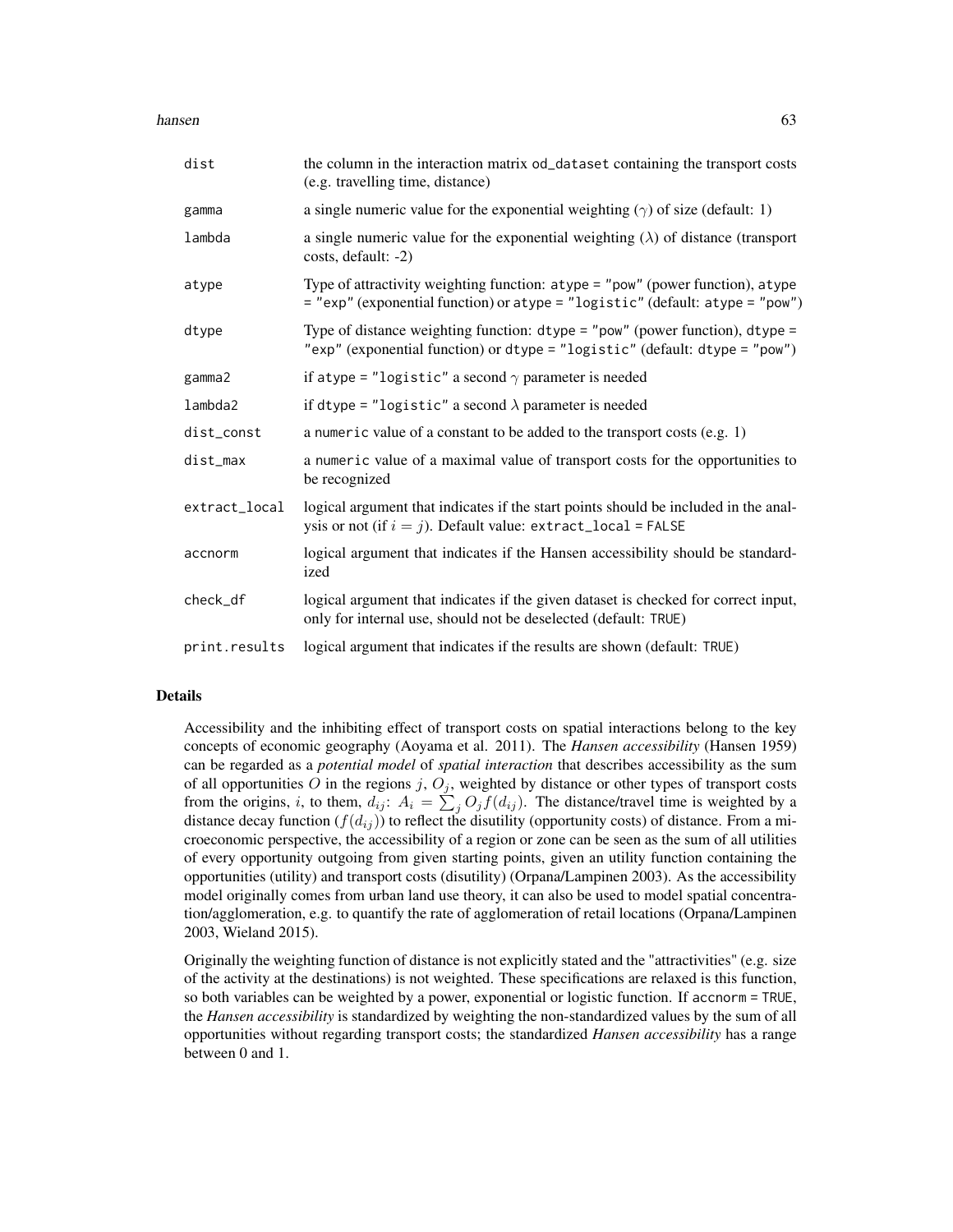64 hansen

#### Value

A list containing the following objects:

| origins | A data frame containing the origins                                                                                     |
|---------|-------------------------------------------------------------------------------------------------------------------------|
|         | accessibility A data frame containing the calculated accessibility values (optional: standard-<br>ized accessibilities) |

### Author(s)

Thomas Wieland

### References

Aoyama, Y./Murphy, J. T./Hanson, S. (2011): "Key Concepts in Economic Geography". London : SAGE.

Hansen, W. G. (1959): "How Accessibility Shapes Land Use". In: *Journal of the American Institute of Planners*, 25, 2, p. 73-76.

Orpana, T./Lampinen, J. (2003): "Building spatial choice models from aggregate data". In: *Journal of Regional Science*, 43, 2, p. 319-347.

Wieland, T. (2015): "Raeumliches Einkaufsverhalten und Standortpolitik im Einzelhandel unter Beruecksichtigung von Agglomerationseffekten. Theoretische Erklaerungsansaetze, modellanalytische Zugaenge und eine empirisch-oekonometrische Marktgebietsanalyse anhand eines Fallbeispiels aus dem laendlichen Raum Ostwestfalens/Suedniedersachsens". *Geographische Handelsforschung*, 23. 289 pages. Mannheim : MetaGIS.

### See Also

[converse](#page-14-0), [dist.calc](#page-24-0), [dist.mat](#page-25-0), [dist.buf](#page-22-0), [huff](#page-70-0), [reilly](#page-100-0)

# Examples

```
# Example from Levy/Weitz (2009):
# Data for the existing and the new location
locations <- c("Existing Store", "New Store")
S_j <- c(5000, 10000)
location_data <- data.frame(locations, S_j)
# Data for the two communities (Rock Creek and Oak Hammock)
communities <- c("Rock Creek", "Oak Hammock")
C_i <- C(5000000, 3000000)community_data <- data.frame(communities, C_i)
# Combining location and submarket data in the interaction matrix
interactionmatrix <- merge (community_data, location_data)
# Adding driving time:
interactionmatrix[1,5] <- 10
interactionmatrix[2,5] <- 5
interactionmatrix[3,5] <- 5
interactionmatrix[4,5] <- 15
colnames(interactionmatrix) <- c("communities", "C_i", "locations", "S_j", "d_ij")
shoppingcenters1 <- interactionmatrix
```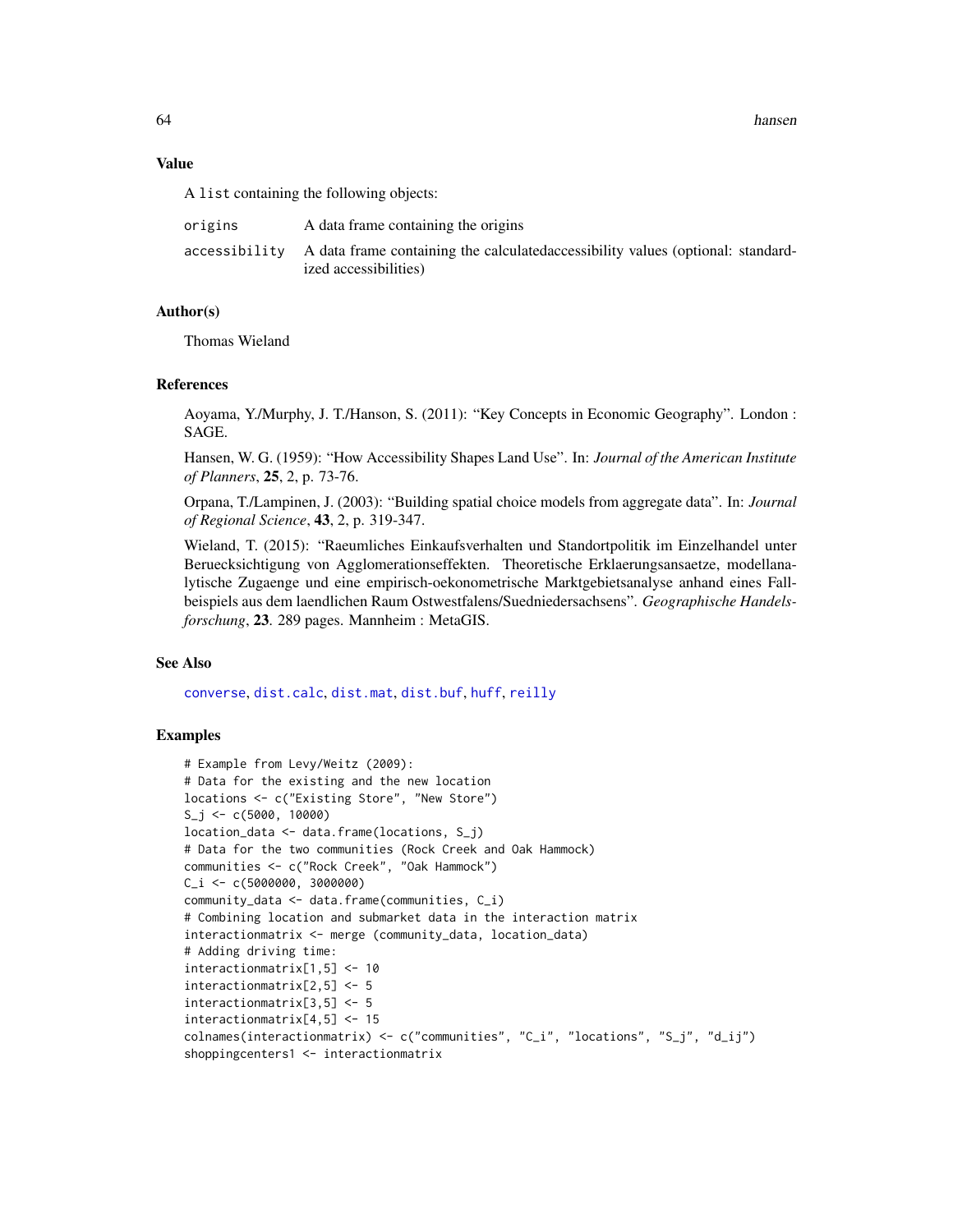```
huff_shares <- huff(shoppingcenters1, "communities", "locations", "S_j", "d_ij")
# Market shares of the new location:
huff_shares$ijmatrix[huff_shares$ijmatrix$locations == "New Store",]
# Hansen accessibility for Oak Hammock and Rock Creek:
hansen (huff_shares$ijmatrix, "communities", "locations", "S_j", "d_ij")
```
# <span id="page-64-0"></span>herf *Herfindahl-Hirschman coefficient*

## Description

Calculating the Herfindahl-Hirschman coefficient of concentration, standardized and non-standardized

#### Usage

herf(x, coefnorm = FALSE, output = "HHI", na.rm = TRUE)

### Arguments

| $\mathsf{x}$ | A numeric vector (e.g. dataset of sales turnover or size of firms)                                                                                                                                                                                  |
|--------------|-----------------------------------------------------------------------------------------------------------------------------------------------------------------------------------------------------------------------------------------------------|
| coefnorm     | logical argument that indicates if the function output is the non-standardized or<br>the standardized Herfindahl-Hirschman coefficient (default: coefnorm = FALSE,<br>that means the non-standardized Herfindahl-Hirschman coefficient is returned) |
| output       | argument to state the output. If output $=$ "HHI" (default), the Herfindahl-Hirschman<br>coefficient is returned (standardized or non-standardized). If output = "eq", the<br>Herfindahl-Hirschman coefficient equivalent number is returned        |
| na.rm        | logical argument that indicates whether NA values should be excluded before<br>computing results                                                                                                                                                    |

### Details

The *Herfindahl-Hirschman coefficient* is a popular measure of statistical dispersion, especially used for analyzing concentration in markets, regarding sales turnovers or sizes of  $n$  competing firms in an industry. This indicator is especially used as a measure of market power and distortions of competition in the governmental competition policy (Roberts 2014). But the coefficient is also utilized as a measure of geographic concentration of industries (Lessmann 2005, Nakamura/Morrison Paul 2009).

The coefficient (*HHI*) varies between  $\frac{1}{n}$  (parity resp. no concentration) and 1 (complete concentration). Because the minimum of  $HHI$  is not equal to 0, also a standardized coefficient ( $HHI*$ ) with a minimum equal to 0 can be calculated alternatively. The *equivalent number* (which is the inverse of the *Herfindahl-Hirschman coefficient*) reflects the theoretical number of economic objects (normally firms) where a calculated coefficient is  $\frac{1}{n}$ , which means parity (Doersam 2004). In a regional context, the inverse of HHI is also used as a measure of diversity (Duranton/Puga 2000).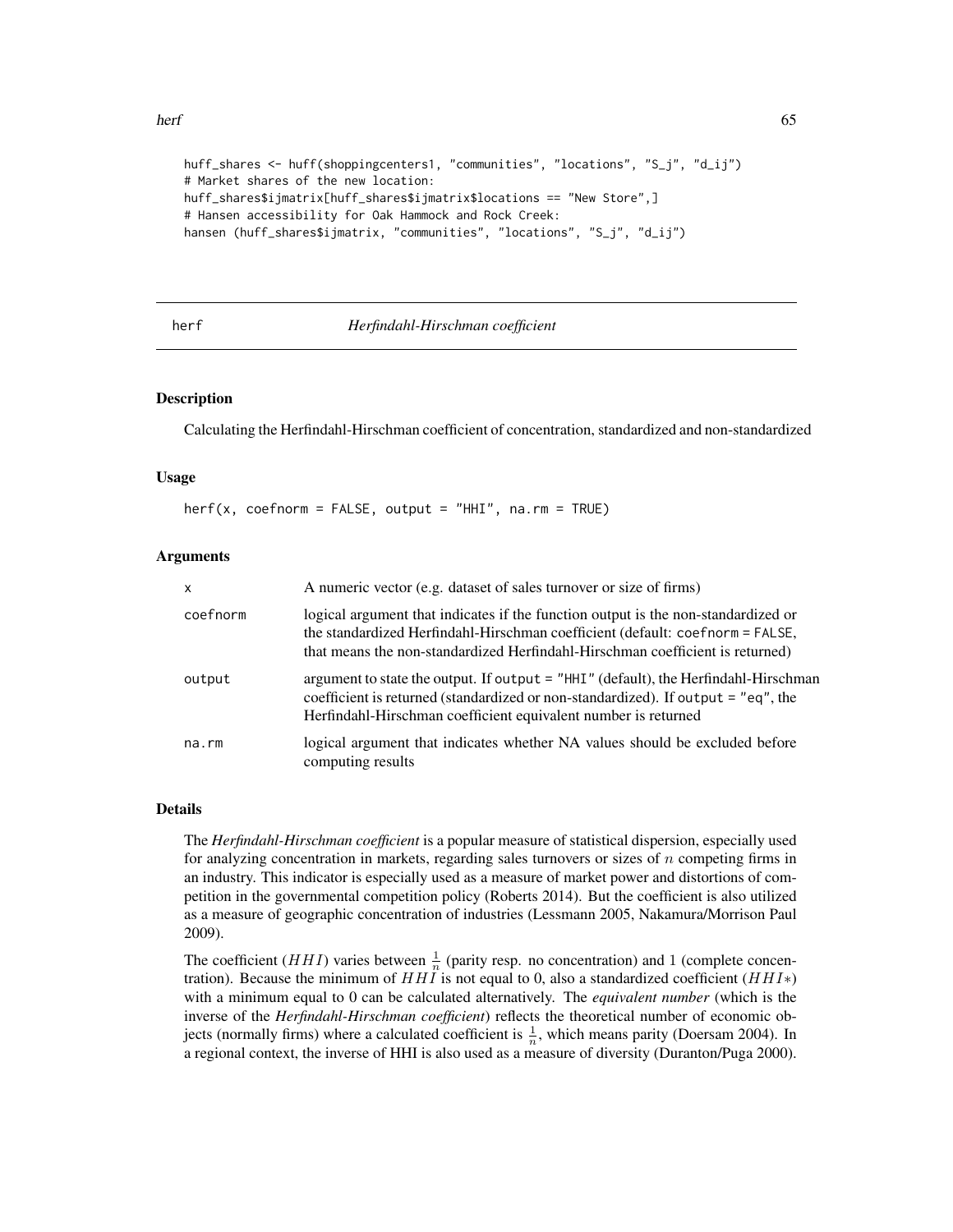### Value

A single numeric value of the *Herfindahl-Hirschman coefficient* ( $\frac{1}{n}$  <  $HHI$  < 1) or the *standardized Herfindahl-Hirschman coefficient* (0 < HHI∗ < 1) or the *Herfindahl-Hirschman coefficient equivalent number* ( $H_{eq}$  >= 1).

#### Author(s)

Thomas Wieland

### References

Doersam, P. (2004): "Wirtschaftsstatistik anschaulich dargestellt". Heidenau : PD-Verlag.

Duranton, G./Puga, D. (2000): "Diversity and Specialisation in Cities: Why, Where and When Does it Matter?". In: *Urban Studies*, 37, 3, p. 533-555.

Lessmann, C. (2005): "Regionale Disparitaeten in Deutschland und ausgesuchten OECD-Staaten im Vergleich". *ifo Dresden berichtet*, 3/2005. [https://www.cesifo-group.de/DocDL/ifodb\\_](https://www.cesifo-group.de/DocDL/ifodb_2005_3_25-33.pdf) [2005\\_3\\_25-33.pdf](https://www.cesifo-group.de/DocDL/ifodb_2005_3_25-33.pdf).

Nakamura, R./Morrison Paul, C. J. (2009): "Measuring agglomeration". In: Capello, R./Nijkamp, P. (eds.): *Handbook of Regional Growth and Development Theories*. Cheltenham: Elgar. p. 305- 328.

Roberts, T. (2014): "When Bigger Is Better: A Critique of the Herfindahl-Hirschman Index's Use to Evaluate Mergers in Network Industries". In: *Pace Law Review*, 34, 2, p. 894-946.

#### See Also

# [cv](#page-18-0), [gini](#page-45-0)

## Examples

```
# Example from Doersam (2004):
sales <- c(20,50,20,10)
# sales turnover of four car manufacturing companies
herf(sales)
# returns the non-standardized HHI (0.34)
herf(sales, coefnorm=TRUE)
# returns the standardized HHI (0.12)
herf(sales, output = "eq")
# returns the HHI equivalent number (2.94)
# Regional disparities in Germany:
gdp <- c(460.69, 549.19, 124.16, 65.29, 31.59, 109.27, 263.44, 39.87, 258.53,
```

```
645.59, 131.95, 35.03, 112.66, 56.22, 85.61, 56.81)
# GDP of german regions 2015 (in billion EUR)
herf(gdp)
```

```
# returns the HHI (0.125)
```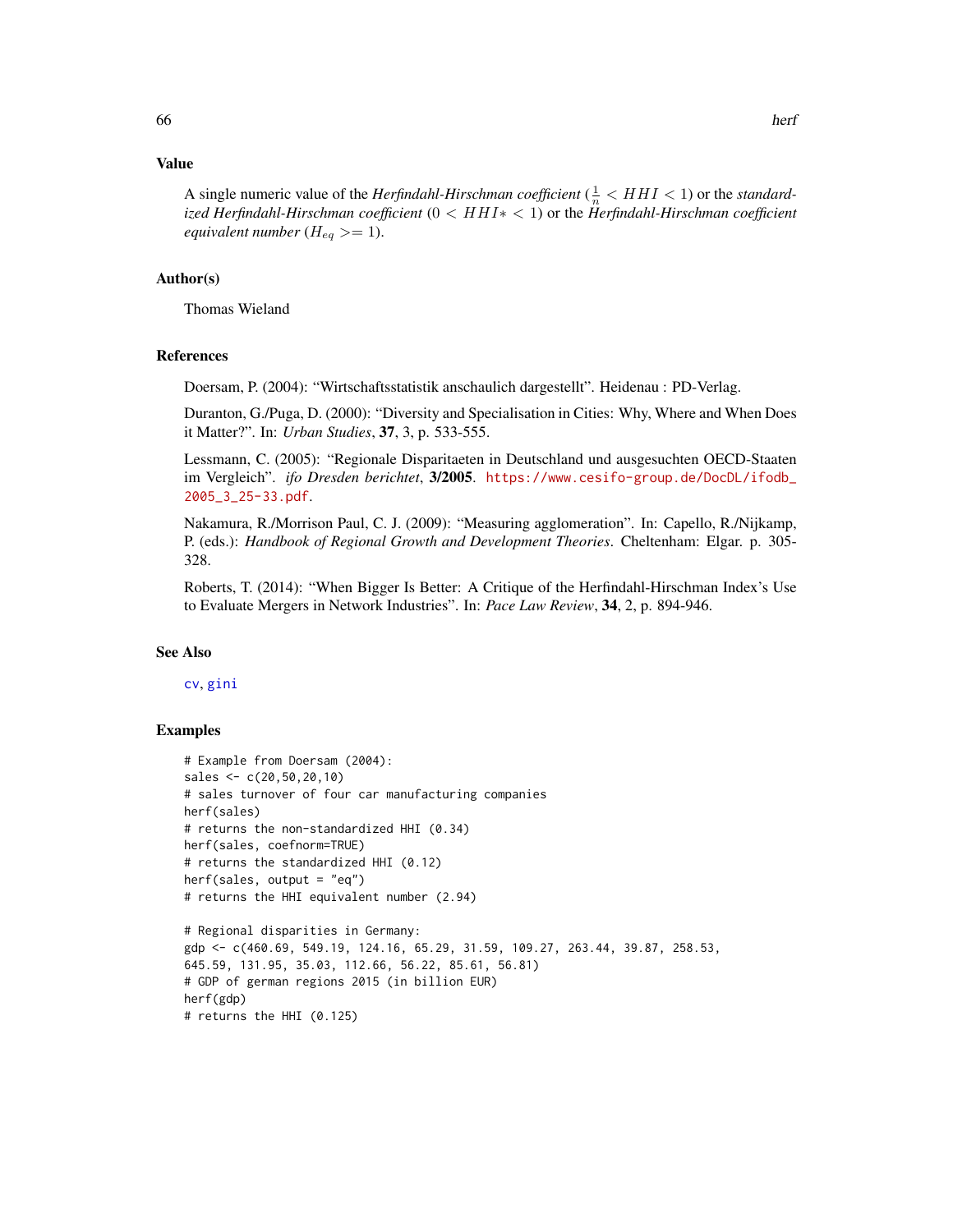<span id="page-66-0"></span>

#### Description

Calculating the Hoover Concentration Index with respect to regional income (e.g. GDP) and population

# Usage

```
hoover(x, ref = NULL, weighting = NULL, output = "HC", na.rm = TRUE)
```
### Arguments

| $\mathsf{x}$ | A numeric vector (dataset of regional income, e.g. GDP)                                                                                                    |
|--------------|------------------------------------------------------------------------------------------------------------------------------------------------------------|
| ref          | A numeric vector containing the reference distribution for the Hoover Index,<br>e.g. population. If reg = NULL, the reference distribution is set to $1/n$ |
| weighting    | A numeric containing the weightings for the Hoover Index, e.g. population                                                                                  |
| output       | Default option is the output of the Hoover Index. If output = "data", the cor-<br>responding data table is returned instead                                |
| na.rm        | logical argument that indicates whether NA values should be excluded before<br>computing results                                                           |

# Details

The *Hoover Concentration Index* (CI) measures the economic concentration of income across space by comparing the share of income (e.g. GDP - Gross Domestic Product) with the share of population. The index varies between 0 (no inequality/concentration) and 1 (complete inequality/concentration). It can be used for economic inequality and/or regional disparities (Huang/Leung 2009).

# Value

A single numeric value of the *Hoover Concentration Index* (0 < CI < 1).

#### Author(s)

Thomas Wieland

#### References

Bahrenberg, G./Giese, E./Mevenkamp, N./Nipper, J. (2010): "Statistische Methoden in der Geographie. Band 1: Univariate und bivariate Statistik". Stuttgart: Borntraeger.

Huang, Y./Leung, Y. (2009): "Measuring Regional Inequality: A Comparison of Coefficient of Variation and Hoover Concentration Index". In: In: *The Open Geography Journal*, 2, p. 25-34.

Portnov, B.A./Felsenstein, D. (2010): "On the suitability of income inequality measures for regional analysis: Some evidence from simulation analysis and bootstrapping tests". In: *Socio-Economic Planning Sciences*, 44, 4, p. 212-219.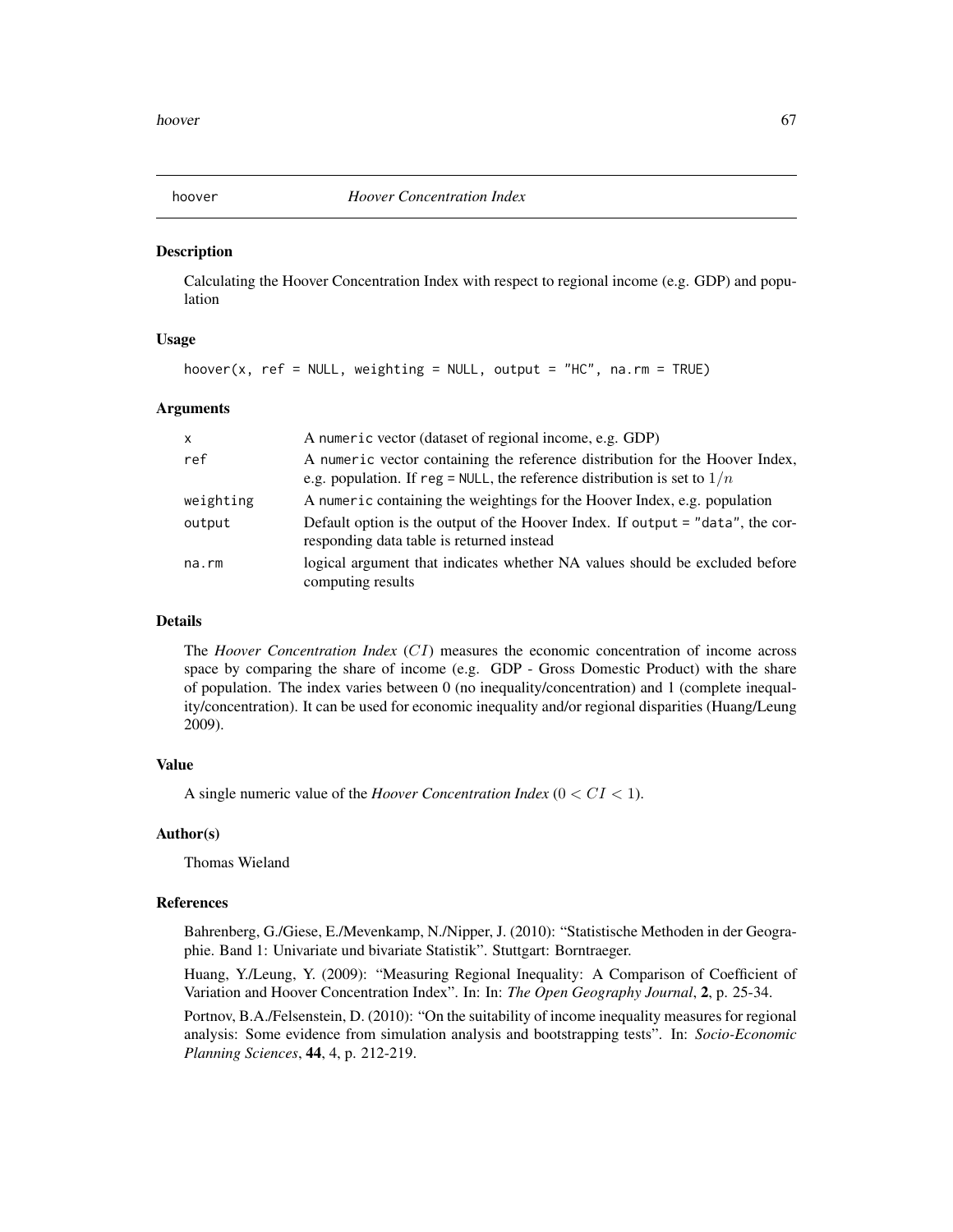# See Also

[cv](#page-18-0), [gini](#page-45-0), [herf](#page-64-0), [theil](#page-127-0), [atkinson](#page-3-0), [coulter](#page-15-0), [disp](#page-21-0)

### Examples

```
# Regional disparities in Germany:
gdp <- c(460.69, 549.19, 124.16, 65.29, 31.59, 109.27, 263.44, 39.87, 258.53,
645.59, 131.95, 35.03, 112.66, 56.22, 85.61, 56.81)
# GDP of german regions 2015 (in billion EUR)
pop <- pop <- c(10879618, 12843514, 3520031, 2484826, 671489, 1787408, 6176172,
1612362, 7926599, 17865516, 4052803, 995597, 4084851, 2245470, 2858714, 2170714)
# population of german regions 2015
hoover(gdp, pop)
```
<span id="page-67-0"></span>howard.cl *Howard-Newman-Tarp colocation index*

#### Description

Calculating the colocation index (CL) by Howard, Newman and Tarp for two industries

# Usage

```
howard.cl(k, industry, region, industry1, industry2, e_k = NULL)
```
# Arguments

| k         | a vector containing the IDs/names of firms $k$        |
|-----------|-------------------------------------------------------|
| industry  | a vector containing the IDs/names of the industries i |
| region    | a vector containing the IDs/names of the regions $j$  |
| industry1 | Regarded industry 1 (out of the industry vector)      |
| industry2 | Regarded industry 2 (out of the industry vector)      |
| e k       | Employment of firm $k$                                |

# Details

The Howard-Newman-Tarp colocation index  $(CL)$  is standardized  $(0 \leq CL \leq 1)$ . Processing time depends on the number of firms.

# Value

A single value of CL

#### Author(s)

Thomas Wieland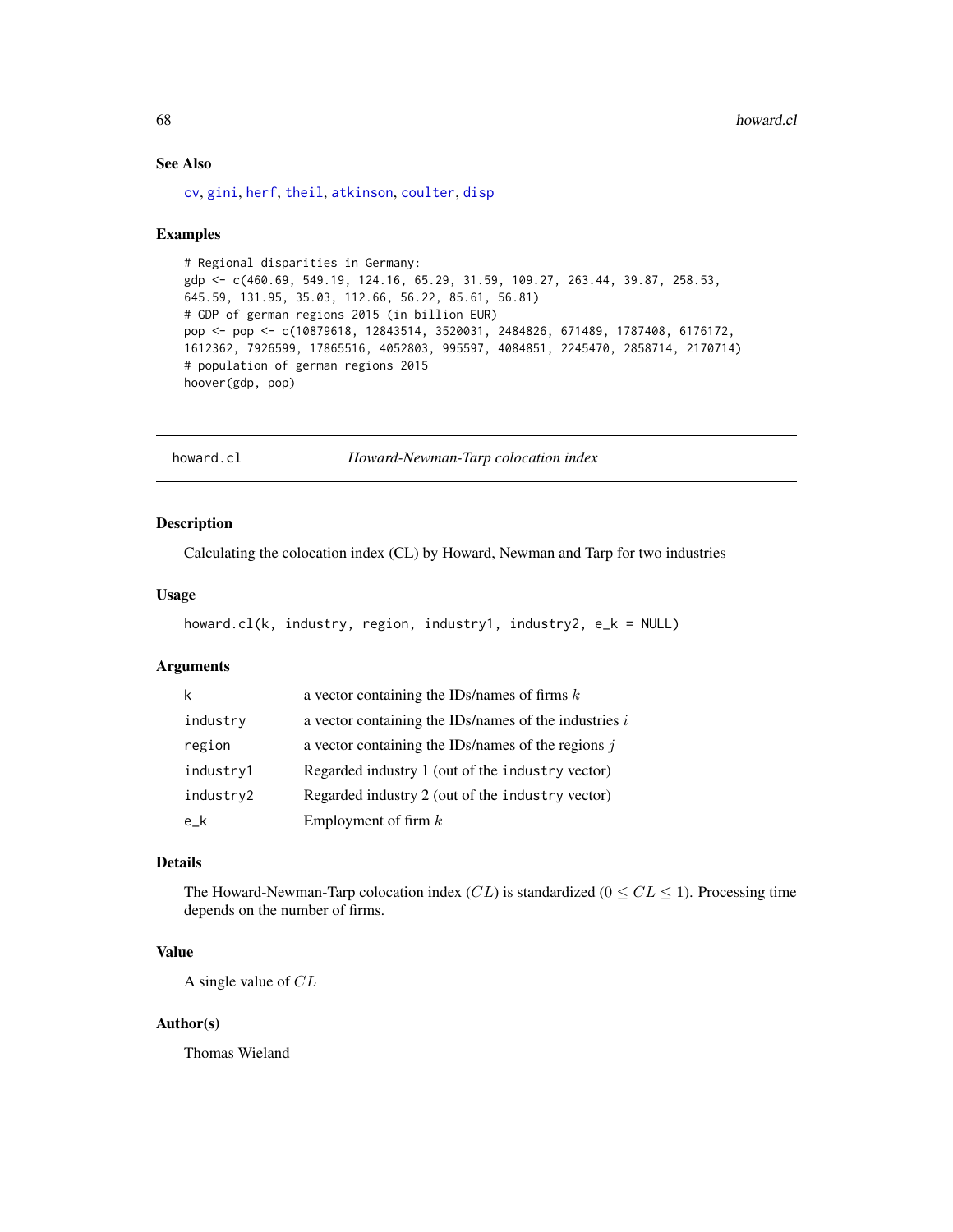#### howard.xcl 69

### References

Howard, E./Newman, C./Tarp, F. (2016): "Measuring industry coagglomeration and identifying the driving forces". In: *Journal of Economic Geography*, 16, 5, p. 1055-1078.

#### See Also

[howard.xcl](#page-68-0), [howard.xcl2](#page-69-0), [ellison.c](#page-29-0), [ellison.c2](#page-30-0)

## Examples

```
# example from Howard et al. (2016):
firms <-1:6industries <- c("A", "B", "A", "B", "A", "B")
locations <- c("X", "X", "X", "Y", "Y", "X")
howard.cl(firms, industries, locations, industry1 = "A",
industry2 = "B")
```
<span id="page-68-0"></span>howard.xcl *Howard-Newman-Tarp excess colocation (XCL) index*

# Description

Calculating the excess colocation (XCL) index by Howard, Newman and Tarp for two industries

### Usage

```
howard.xcl(k, industry, region, industry1, industry2, no.samples = 50, e_k = NULL)
```
# Arguments

| k          | a vector containing the IDs/names of firms $k$                             |
|------------|----------------------------------------------------------------------------|
| industry   | a vector containing the IDs/names of the industries $i$                    |
| region     | a vector containing the IDs/names of the regions $j$                       |
| industry1  | Regarded industry 1 (out of the industry vector)                           |
| industry2  | Regarded industry 2 (out of the industry vector)                           |
| no.samples | Number of samples for the counterfactual firm allocation via bootstrapping |
| $e_{-}k$   | Employment of firm $k$                                                     |

### Details

The Howard-Newman-Tarp excess colocation index ( $XCL$ ) is standardized ( $-1 \le CL \le 1$ ). The rationale behind is that the CL index (see howard.cl) is compared to a counterfactual (random) location pattern which is constructed via bootstrapping. Processing time depends on the number of firms and the number of samples.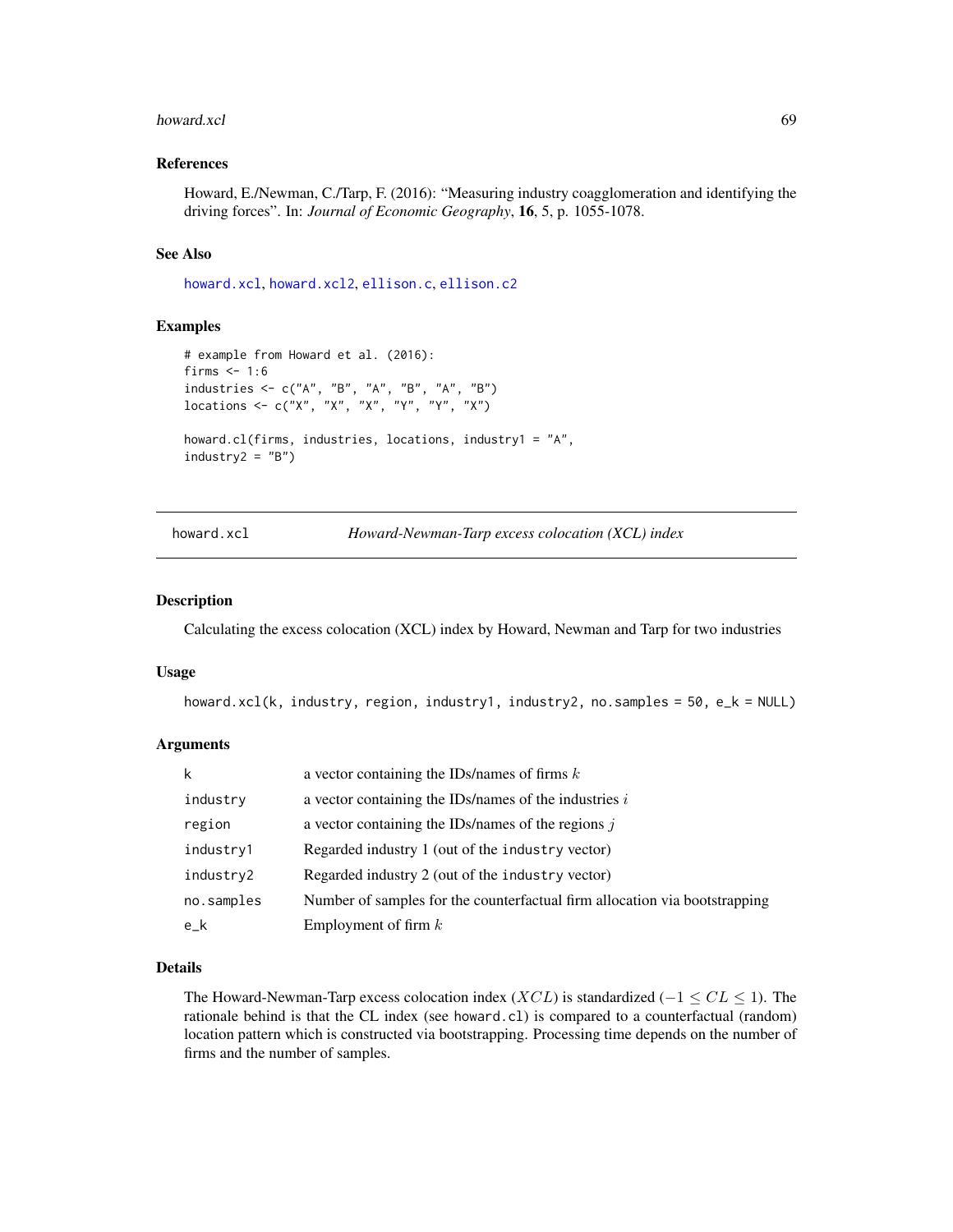# Value

A single value of  $XCL$ 

# Author(s)

Thomas Wieland

# References

Howard, E./Newman, C./Tarp, F. (2016): "Measuring industry coagglomeration and identifying the driving forces". In: *Journal of Economic Geography*, 16, 5, p. 1055-1078.

# See Also

[howard.cl](#page-67-0), [howard.xcl2](#page-69-0), [ellison.c](#page-29-0), [ellison.c2](#page-30-0)

## Examples

```
# example from Howard et al. (2016):
firms <-1:6industries <- c("A", "B", "A", "B", "A", "B")
locations <- c("X", "X", "X", "Y", "Y", "X")
howard.xcl(firms, industries, locations, industry1 = "A",
industry2 = "B")
```
<span id="page-69-0"></span>howard.xcl2 *Howard-Newman-Tarp excess colocation (XCL) index*

### Description

Calculating the excess colocation (XCL) index by Howard, Newman and Tarp for a given number of industries

# Usage

```
howard.xcl2(k, industry, region, print.results = TRUE)
```
#### **Arguments**

| k        | a vector containing the IDs/names of firms $k$                                                  |
|----------|-------------------------------------------------------------------------------------------------|
| industry | a vector containing the IDs/names of the industries $i$                                         |
| region   | a vector containing the IDs/names of the regions $\dot{\mathbf{i}}$                             |
|          | print. results logical argument that indicates whether the calculated values are printed or not |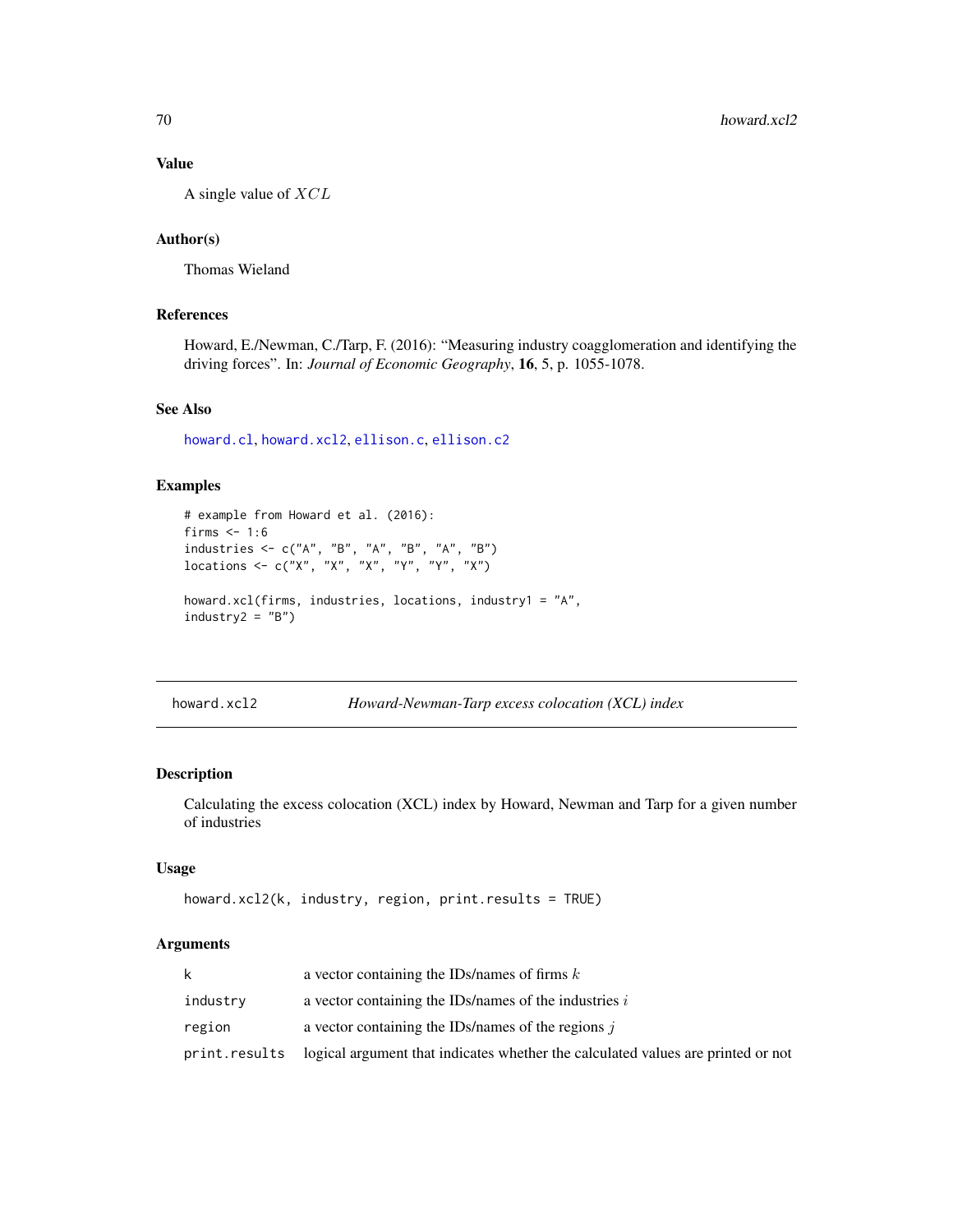### huff **71**

# Details

The Howard-Newman-Tarp excess colocation index ( $XCL$ ) is standardized ( $-1 \le CL \le 1$ ). The rationale behind is that the CL index (see howard.cl) is compared to a counterfactual (random) location pattern which is constructed via bootstrapping. Processing time depends on the number of firms and the number of samples. This function takes a while even for a relatively small number of industries!

# Value

A matrix with  $I$  rows (one for each industry-industry combination) containing the  $XCL$  values

### Author(s)

Thomas Wieland

## References

Howard, E./Newman, C./Tarp, F. (2016): "Measuring industry coagglomeration and identifying the driving forces". In: *Journal of Economic Geography*, 16, 5, p. 1055-1078.

### See Also

[howard.cl](#page-67-0), [howard.xcl2](#page-69-0), [ellison.c](#page-29-0), [ellison.c2](#page-30-0)

#### Examples

```
## Not run:
# example data from Farhauer/Kroell (2014):
data (FK2014_EGC)
howard.xcl2 (FK2014_EGC$firm, FK2014_EGC$industry,
FK2014_EGC$region)
# this may take a while!
```
## End(Not run)

<span id="page-70-0"></span>huff *Huff model*

# Description

Calculating market areas using the probabilistic market area model by Huff

### Usage

```
huff(huffdataset, origins, locations, attrac, dist, gamma = 1, lambda = -2,
atype = "pow", dtype = "pow", gamma2 = NULL, lambda2 = NULL,localmarket_dataset = NULL, origin_id = NULL, localmarket = NULL,
check_df = TRUE)
```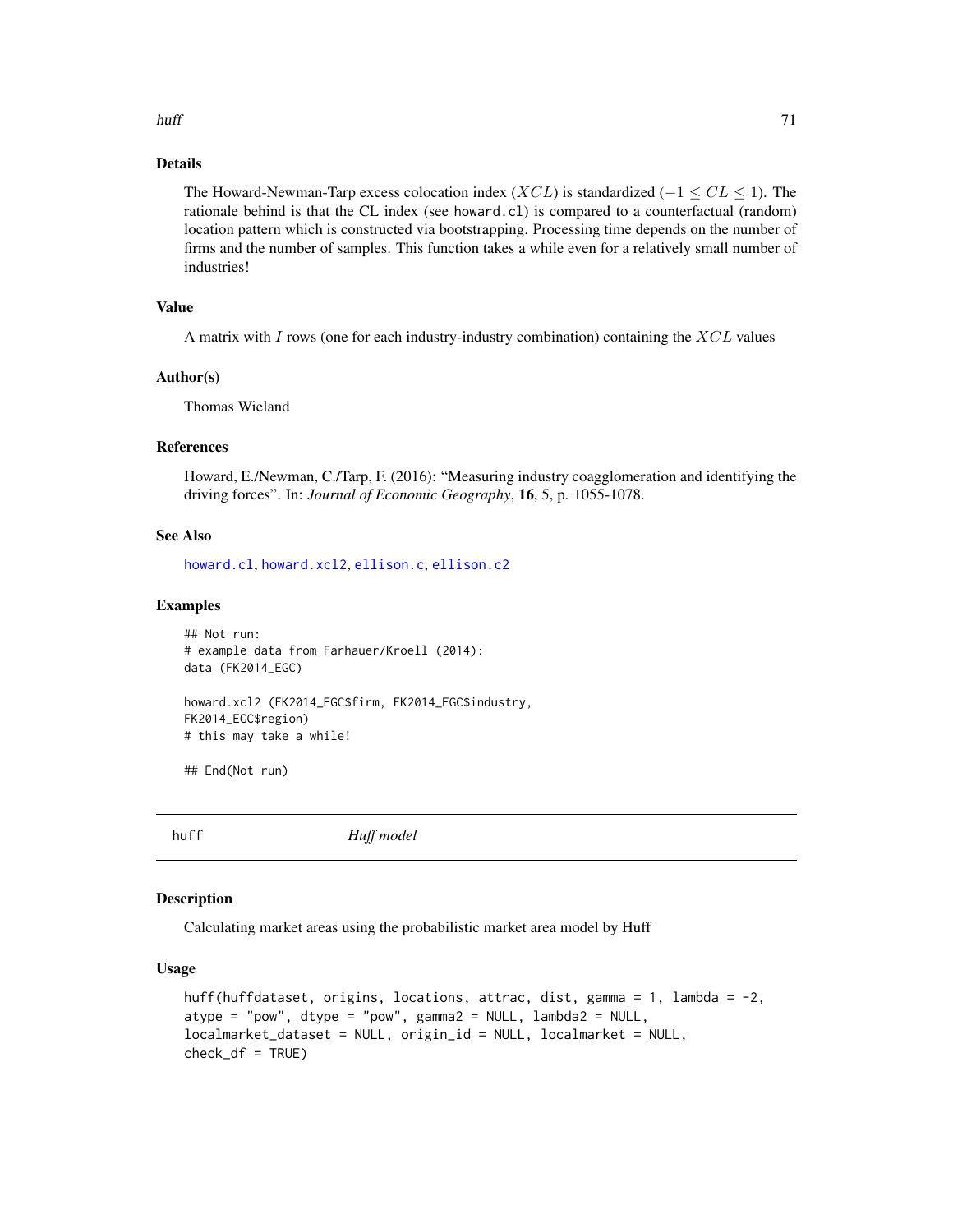| huffdataset         | an interaction matrix which is a data. frame containing the origins, locations<br>and the explanatory variables                                                 |
|---------------------|-----------------------------------------------------------------------------------------------------------------------------------------------------------------|
| origins             | the column in the interaction matrix huffdataset containing the origins (e.g.<br>ZIP codes)                                                                     |
| locations           | the column in the interaction matrix huffdataset containing the locations (e.g.<br>store codes)                                                                 |
| attrac              | the column in the interaction matrix huffdataset containing the attractivity<br>variable (e.g. sales area)                                                      |
| dist                | the column in the interaction matrix huffdataset containing the transport costs<br>(e.g. travelling time)                                                       |
| gamma               | a single numeric value for the exponential weighting of size (default: 1)                                                                                       |
| lambda              | a single numeric value for the exponential weighting of distance (transport costs,<br>$default: -2)$                                                            |
| atype               | Type of attractivity weighting function: atype = "pow" (power function), atype<br>= "exp" (exponential function) or atype = "logistic" (default: atype = "pow") |
| dtype               | Type of distance weighting function: $dtype = "pow"$ (power function), $dtype =$<br>"exp" (exponential function) or dtype = "logistic" (default: dtype = "pow") |
| gamma2              | if atype = "logistic" a second $\gamma$ parameter is needed                                                                                                     |
| lambda2             | if dtype = "logistic" a second $\lambda$ parameter is needed                                                                                                    |
| localmarket_dataset |                                                                                                                                                                 |
|                     | if output = "total", a data. frame is needed which contains data about the<br>origins                                                                           |
| origin_id           | the ID variable of the origins in localmarket_dataset                                                                                                           |
| localmarket         | the customer/purchasing power potential of the origins in localmarket_dataset                                                                                   |
| check_df            | logical argument that indicates if the given dataset is checked for correct input,<br>only for internal use, should not be deselected (default: TRUE)           |

#### Details

The *Huff Model* (Huff 1962, 1963, 1964) is the most popular *spatial interaction model* for retailing and services and belongs to the family of *probabilistic market area models*. The basic idea of the model is that consumer decisions are not deterministic but probabilistic, so the decision of customers for a shopping location in a competitive environment cannot be predicted exactly. The results of the model are probabilities for these decisions, which can be interpreted as market shares of the regarded locations (j) in the customer origins (i),  $p_{ij}$ , which can be regarded as an equilibrium solution with logically consistent market shares  $(0 \lt p_{ij} \lt 1, \sum_{j=1}^n p_{ij} = 1)$ . From a theoretical perspective, the model is based on an utility function with two explanatory variables ("attractivity" of the locations, transport costs between origins and locations), which are weighted by an exponent:  $U_{ij} = A_j^{\gamma} d_{ij}^{-\lambda}$ . This specification is relaxed is this case, so both variables can be weighted by a power, exponential or logistic function.

This function computes the market shares from a given interaction matrix and given weighting parameters. The function returns an estimated interaction matrix. If local market information about the origins (e.g. purchasing power, population size etc.) is stated, the location total turnovers are filed in another data. frame. Note that each attractivity or distance value must be greater than zero.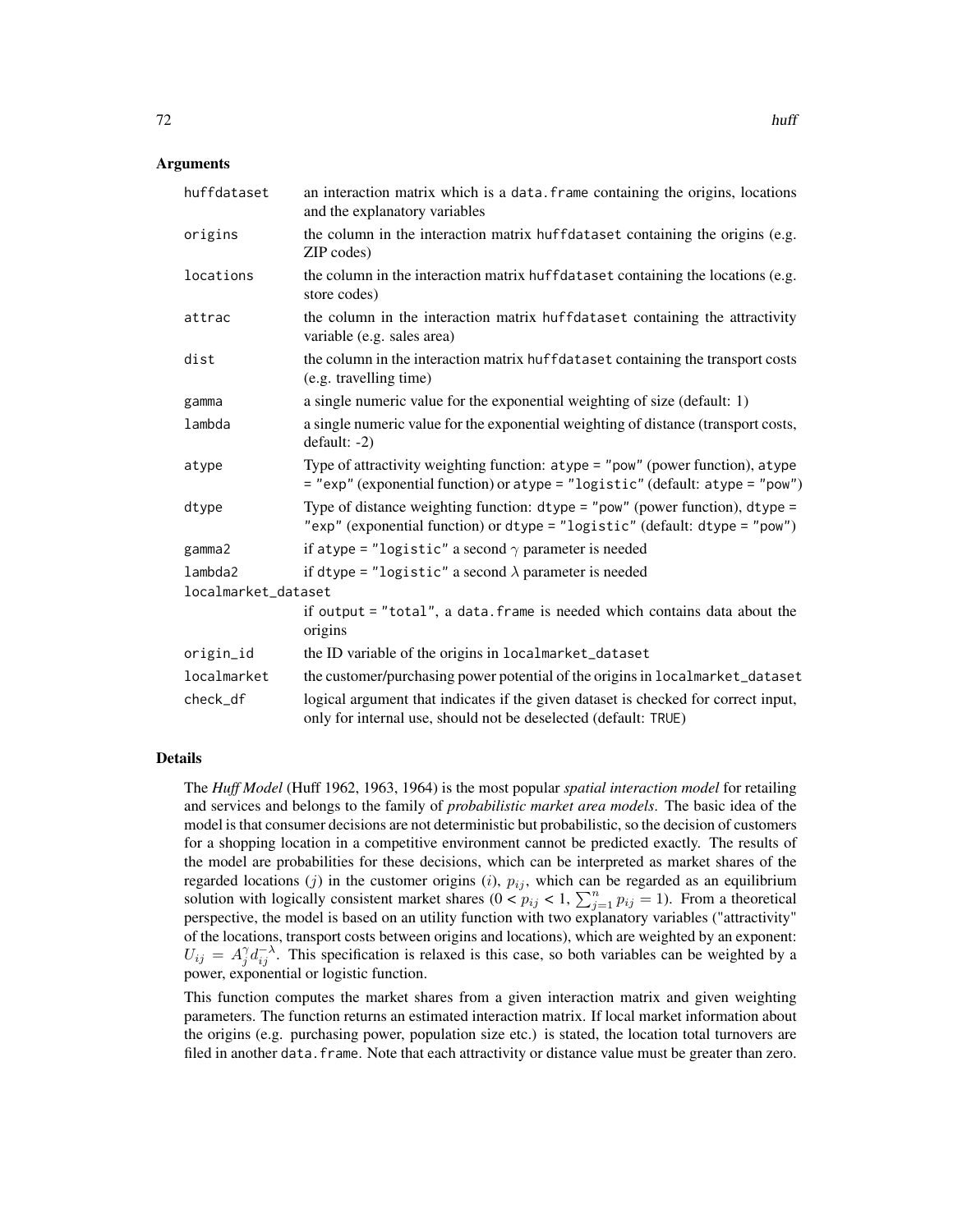## huff **13**

# Value

A list containing the following objects:

| huffmat | A data frame containing the Huff interaction matrix                                    |
|---------|----------------------------------------------------------------------------------------|
| totals  | If total turnovers are estimated: a data frame containing the total values (turnovers) |
|         | of each location                                                                       |

# Note

This function contains code from the authors' package MCI.

## Author(s)

Thomas Wieland

#### References

Berman, B. R./Evans, J. R. (2012): "Retail Management: A Strategic Approach". 12th edition. Bosten : Pearson.

Huff, D. L. (1962): "Determination of Intra-Urban Retail Trade Areas". Los Angeles : University of California.

Huff, D. L. (1963): "A Probabilistic Analysis of Shopping Center Trade Areas". In: *Land Economics*, 39, 1, p. 81-90.

Huff, D. L. (1964): "Defining and Estimating a Trading Area". In: *Journal of Marketing*, 28, 4, p. 34-38.

Levy, M./Weitz, B. A. (2012): "Retailing management". 8th edition. New York : McGraw-Hill Irwin.

Loeffler, G. (1998): "Market areas - a methodological reflection on their boundaries". In: *GeoJournal*, 45, 4, p. 265-272.

Wieland, T. (2015): "Nahversorgung im Kontext raumoekonomischer Entwicklungen im Lebensmitteleinzelhandel - Konzeption und Durchfuehrung einer GIS-gestuetzten Analyse der Strukturen des Lebensmitteleinzelhandels und der Nahversorgung in Freiburg im Breisgau". Projektbericht. Goettingen : GOEDOC, Dokumenten- und Publikationsserver der Georg-August-Universitaet Goettingen. <http://webdoc.sub.gwdg.de/pub/mon/2015/5-wieland.pdf>

## See Also

[converse](#page-14-0), [reilly](#page-100-0), [hansen](#page-61-0)

## Examples

# Example from Levy/Weitz (2009):

# Data for the existing and the new location locations <- c("Existing Store", "New Store") S\_j <- c(5000, 10000) location\_data <- data.frame(locations, S\_j)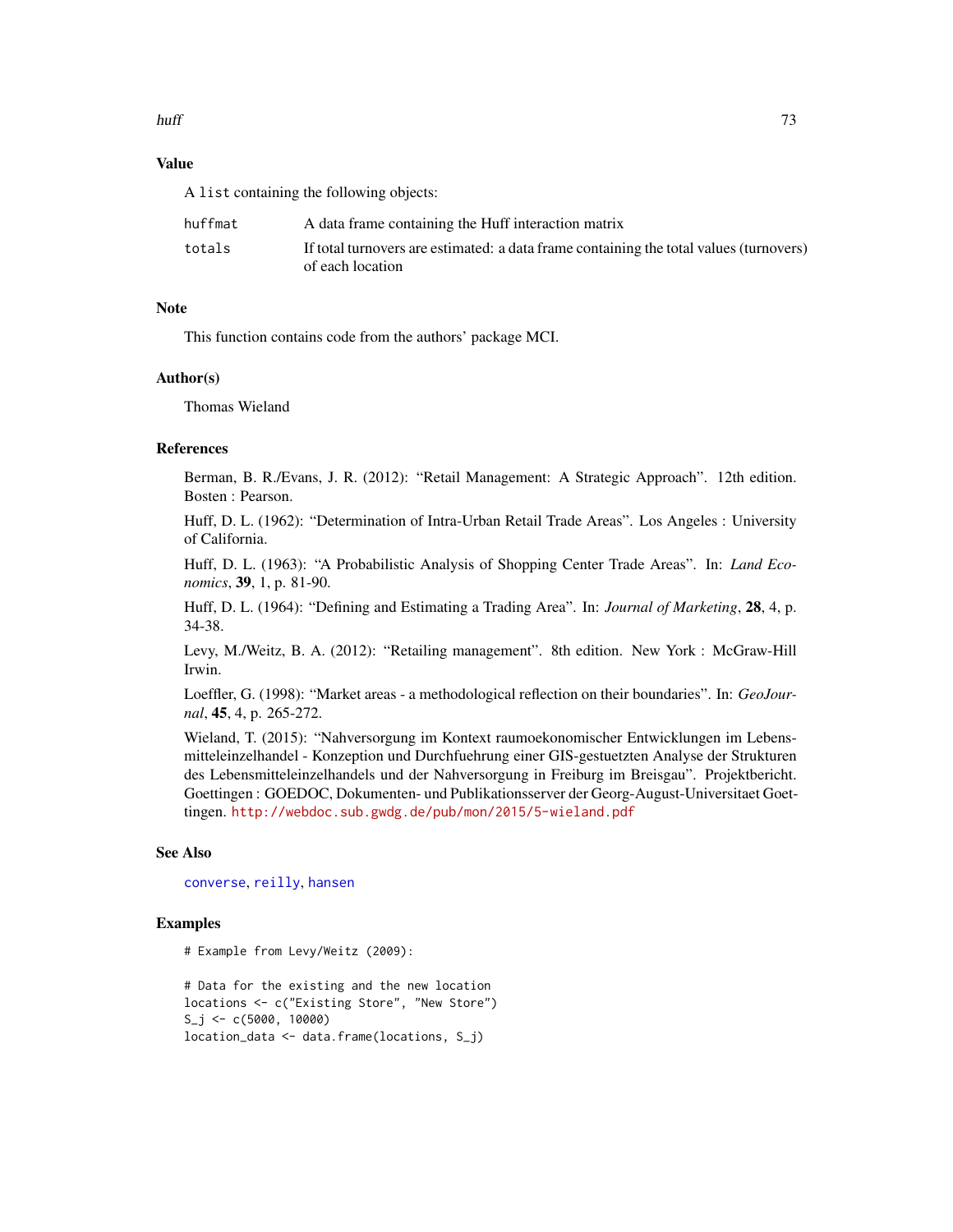```
# Data for the two communities (Rock Creek and Oak Hammock)
communities <- c("Rock Creek", "Oak Hammock")
C_i <- c(5000000, 3000000)
community_data <- data.frame(communities, C_i)
# Combining location and submarket data in the interaction matrix
interactionmatrix <- merge (communities, location_data)
# Adding driving time:
interactionmatrix[1,4] <- 10
interactionmatrix[2,4] <- 5
interactionmatrix[3,4] <- 5
interactionmatrix[4,4] <- 15
colnames(interactionmatrix) <- c("communities", "locations", "S_j", "d_ij")
huff_shares <- huff(interactionmatrix, "communities", "locations", "S_j", "d_ij")
huff_shares
# Market shares of the new location:
huff_shares$ijmatrix[huff_shares$ijmatrix$locations == "New Store",]
huff_all <- huff(interactionmatrix, "communities", "locations", "S_j", "d_ij",
local market_dataset = community_data, origin_id = "communities", localmarket = "C_i")huff_all
huff_all$totals
```
<span id="page-73-0"></span>

| krugman.conc | Krugman coefficient of spatial industry concentration for two indus- |
|--------------|----------------------------------------------------------------------|
|              | tries                                                                |

# Description

Calculating the Krugman coefficient for the spatial concentration of two industries based on regional industry data (normally employment data)

## Usage

krugman.conc(e\_ij, e\_uj)

| e_ij | a numeric vector with the employment of the industry $i$ in regions $j$ |
|------|-------------------------------------------------------------------------|
| e_uj | a numeric vector with the employment of the industry $u$ in region $j$  |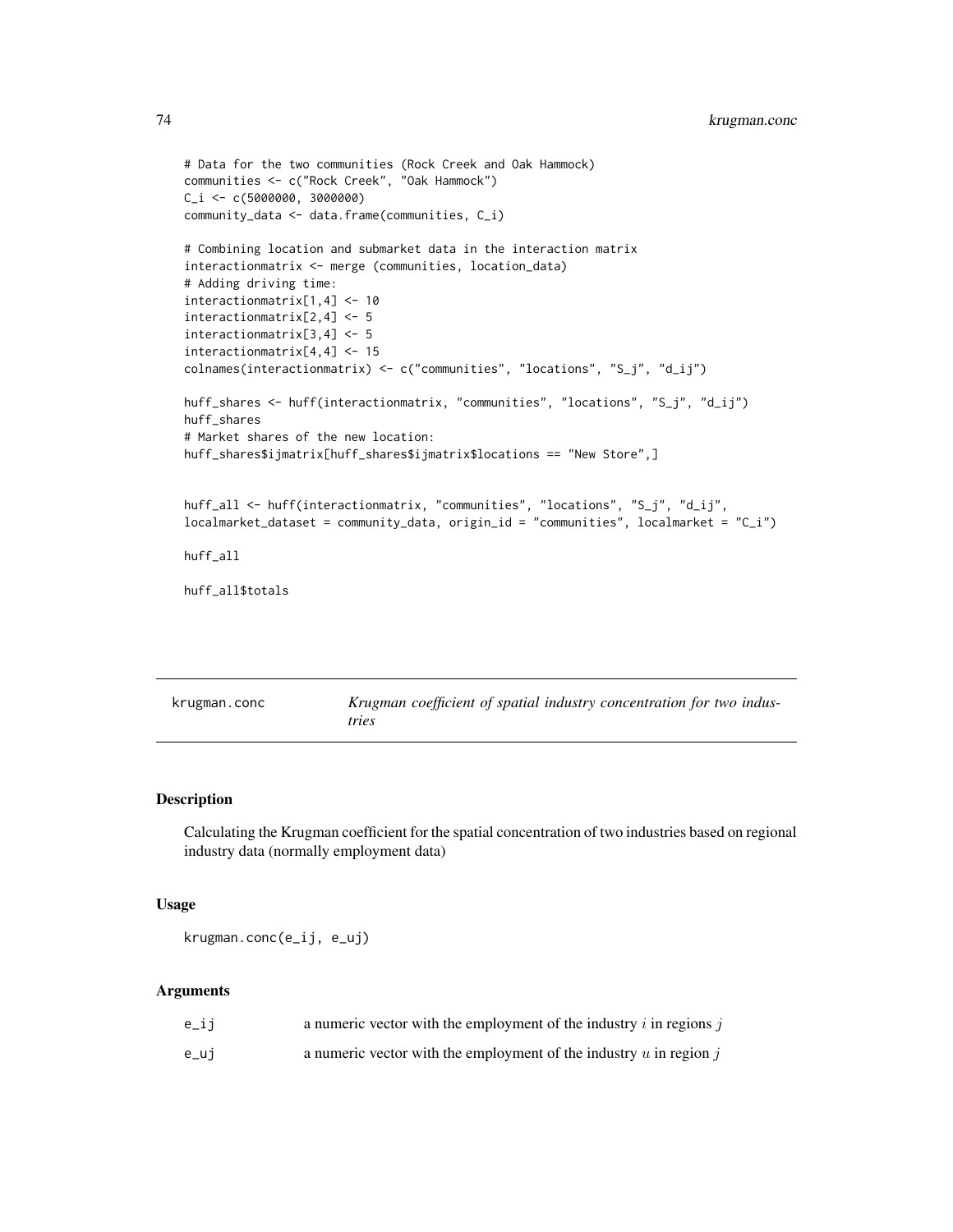#### krugman.conc2 75

## Details

The *Krugman coefficient of industry concentration*  $(K_{iu})$  is a measure for the dissimilarity of the spatial structure of two industries ( $i$  and  $u$ ) regarding the employment in the  $j$  regions. The coefficient  $K_{iu}$  varies between 0 (no concentration/same structure) and 2 (maximum difference, that means a complete other spatial structure of the industry compared to the others). The calculation is based on the formulae in Farhauer/Kroell (2013).

## Value

A single numeric value  $(0 < K_{iu} < 2)$ 

#### Author(s)

Thomas Wieland

#### References

Farhauer, O./Kroell, A. (2013): "Standorttheorien: Regional- und Stadtoekonomik in Theorie und Praxis". Wiesbaden : Springer.

Nakamura, R./Morrison Paul, C. J. (2009): "Measuring agglomeration". In: Capello, R./Nijkamp, P. (eds.): *Handbook of Regional Growth and Development Theories*. Cheltenham: Elgar. p. 305- 328.

## See Also

[gini.conc](#page-49-0), [gini.spec](#page-51-0), [krugman.conc2](#page-74-0), [krugman.spec](#page-76-0), [krugman.spec2](#page-77-0), [locq](#page-82-0)

#### Examples

```
E_ij <- c(4388, 37489, 129423, 60941)
E_{uj} < -E_{jj}/2krugman.conc(E_ij, E_uj)
# exactly the same structure (= no concentration)
```
<span id="page-74-0"></span>

| krugman.conc2 | Krugman coefficient of spatial industry concentration for more than |
|---------------|---------------------------------------------------------------------|
|               | <i>two industries</i>                                               |

## Description

Calculating the Krugman coefficient for the spatial concentration of an industry based on regional industry data (normally employment data) compared with a vector of other industries

## Usage

krugman.conc2(e\_ij, e\_uj)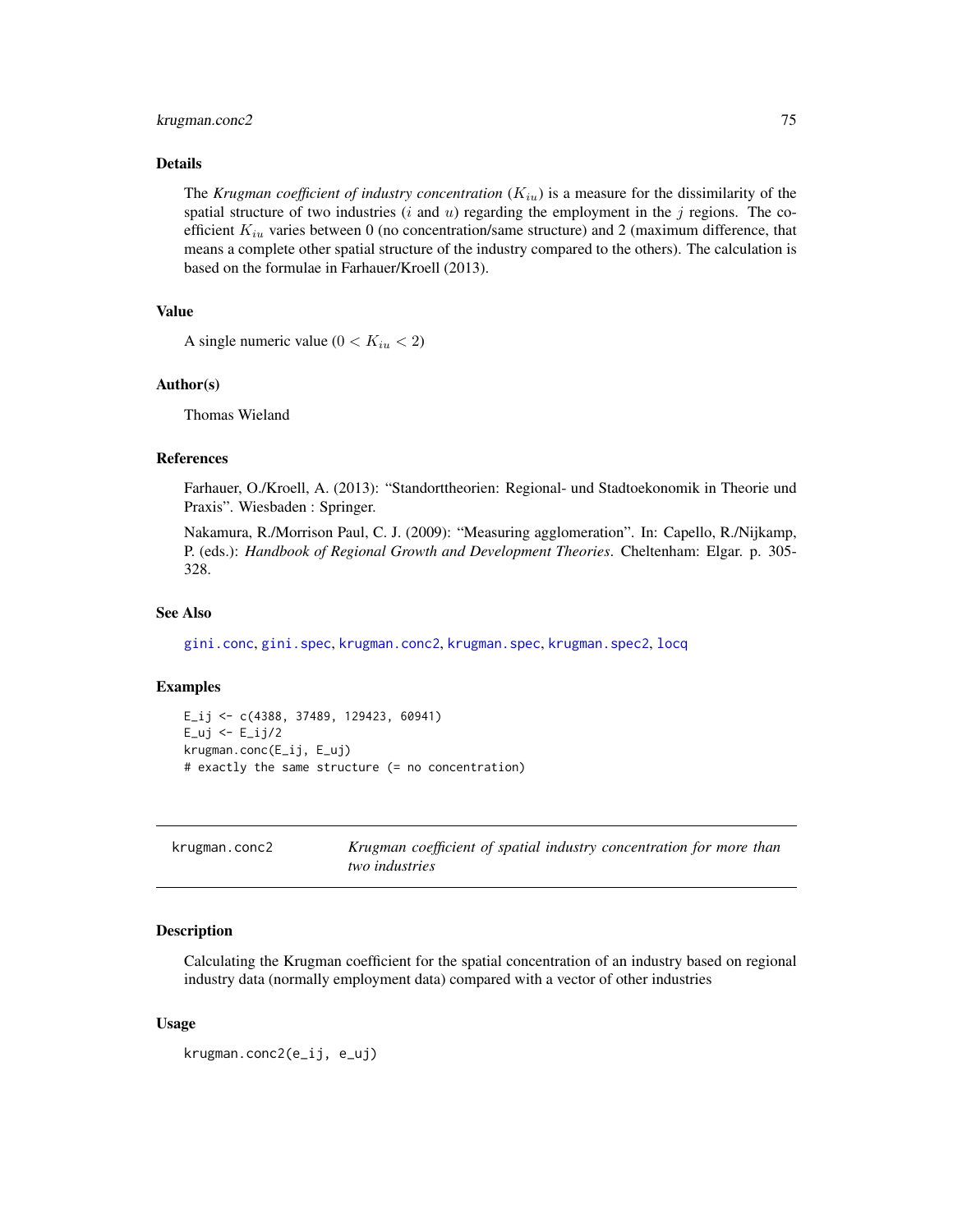76 krugman.conc2

#### Arguments

| e_ij | a numeric vector with the employment of the industry $i$ in regions $j$ |
|------|-------------------------------------------------------------------------|
| e_uj | a data frame with the employment of the industry $u$ in $j$ regions     |

## Details

The *Krugman coefficient of industry concentration*  $(K_i)$  is a measure for the dissimilarity of the spatial structure of one industry  $(i)$  compared to several others  $(u)$  regarding the employment in the j regions. The coefficient  $K_{iu}$  varies between 0 (no concentration/same structure) and 2 (maximum difference, that means a complete other spatial structure of the industry compared to the others). The calculation is based on the formulae in Farhauer/Kroell (2013).

# Value

A single numeric value  $(0 < K<sub>i</sub> < 2)$ 

## Author(s)

Thomas Wieland

## **References**

Farhauer, O./Kroell, A. (2013): "Standorttheorien: Regional- und Stadtoekonomik in Theorie und Praxis". Wiesbaden : Springer.

Nakamura, R./Morrison Paul, C. J. (2009): "Measuring agglomeration". In: Capello, R./Nijkamp, P. (eds.): *Handbook of Regional Growth and Development Theories*. Cheltenham: Elgar. p. 305- 328.

# See Also

[gini.conc](#page-49-0), [gini.spec](#page-51-0), [krugman.conc](#page-73-0), [krugman.spec](#page-76-0), [krugman.spec2](#page-77-0), [locq](#page-82-0)

#### Examples

```
# Example from Farhauer/Kroell (2013):
Chemie <- c(20000,11000,31000,8000,20000)
Sozialwesen <- c(40000,10000,25000,9000,16000)
Elektronik <- c(10000,11000,14000,14000,13000)
Holz <- c(7000,7500,11000,1500,36000)
Bergbau <- c(4320, 7811, 3900, 2300, 47560)
# five industries
industries <- data.frame(Chemie, Sozialwesen, Elektronik, Holz)
# data frame with all comparison industries
krugman.conc2(Bergbau, industries)
# returns the Krugman coefficient for the concentration
# of the mining industry (Bergbau) compared to
# chemistry (Chemie), social services (Sozialwesen),
# electronics (Elektronik) and wood industry (Holz)
# 0.8619
```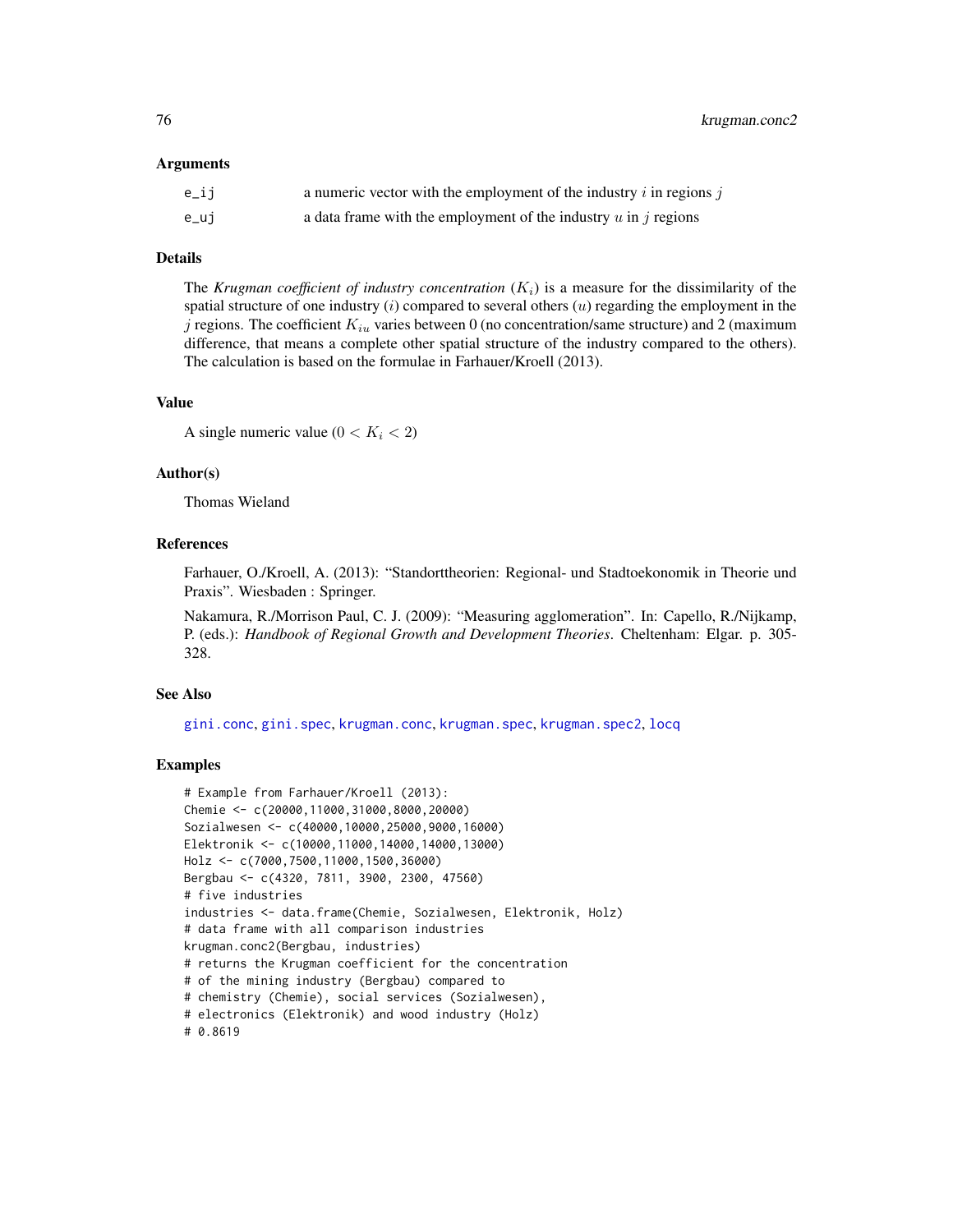<span id="page-76-0"></span>

## Description

Calculating the Krugman coefficient for the specialization of two regions based on regional industry data (normally employment data)

## Usage

krugman.spec(e\_ij, e\_il)

# Arguments

| e_ii | a numeric vector with the employment of the industries $i$ in region $j$ |
|------|--------------------------------------------------------------------------|
| e il | a numeric vector with the employment of the industries $i$ in region $l$ |

# Details

The *Krugman coefficient of regional specialization*  $(K_{jl})$  is a measure for the dissimilarity of the industrial structure of two regions  $(j \text{ and } l)$  regarding the employment in the i industries in these regions. The coefficient  $K_{jl}$  varies between 0 (no specialization/same structure) and 2 (maximum difference, that means there is no single industry localized in both regions). The calculation is based on the formulae in Farhauer/Kroell (2013).

## Value

A single numeric value  $(0 < K_{jl} < 2)$ 

#### Author(s)

Thomas Wieland

## References

Farhauer, O./Kroell, A. (2013): "Standorttheorien: Regional- und Stadtoekonomik in Theorie und Praxis". Wiesbaden : Springer.

Nakamura, R./Morrison Paul, C. J. (2009): "Measuring agglomeration". In: Capello, R./Nijkamp, P. (eds.): *Handbook of Regional Growth and Development Theories*. Cheltenham: Elgar. p. 305- 328.

## See Also

[gini.conc](#page-49-0), [gini.spec](#page-51-0), [krugman.conc](#page-73-0), [krugman.conc2](#page-74-0), [krugman.spec2](#page-77-0), [locq](#page-82-0)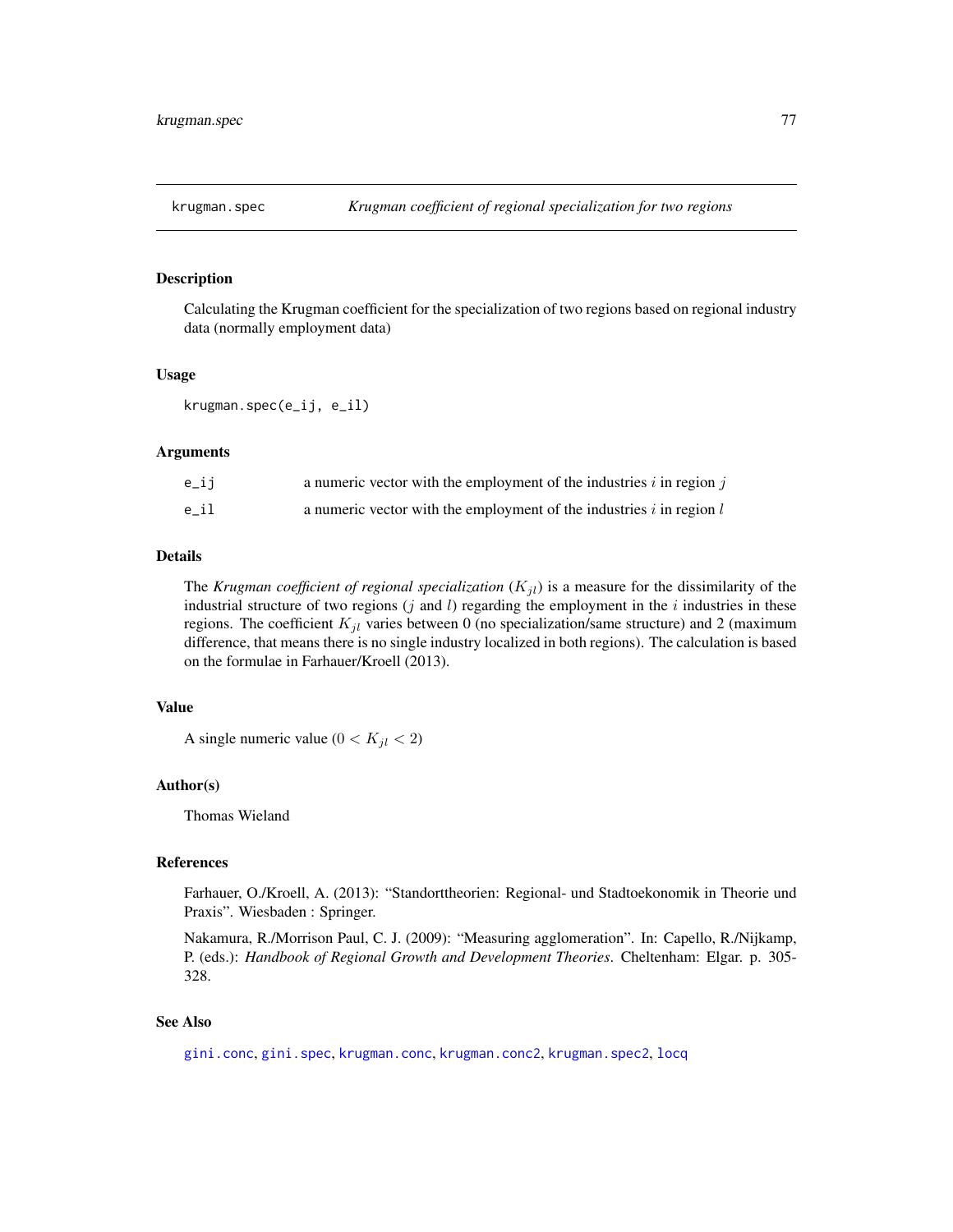## Examples

```
# Example from Farhauer/Kroell (2013), modified:
E_{ij} <- c(20,10,70,0,0)
# employment of five industries in region j
E_i1 < -c(0,0,0,60,40)# employment of five industries in region l
krugman.spec(E_ij, E_il)
# results the specialization coefficient (2)
# Example Goettingen:
data(Goettingen)
krugman.spec(Goettingen$Goettingen2017[2:16], Goettingen$BRD2017[2:16])
# Returns the Krugman coefficient of regional specialization 2017 (0.4508469)
```
<span id="page-77-0"></span>krugman.spec2 *Krugman coefficient of regional specialization for more than two regions*

## **Description**

Calculating the Krugman coefficient for the specialization of one region based on regional industry data (normally employment data) compared with a vector of other regions

#### Usage

```
krugman.spec2(e_ij, e_il)
```
## Arguments

| e_ij | a numeric vector with the employment of the industries $i$ in region $j$ |
|------|--------------------------------------------------------------------------|
| e il | a data frame with the employment of the industries $i$ in $l$ regions    |

#### Details

The *Krugman coefficient of regional specialization*  $(K_{jl})$  is a measure for the dissimilarity of the industrial structure of regions  $(j$  and other regions,  $l$ ) regarding the employment in the  $i$  industries in these regions. The coefficient  $K_{jl}$  varies between 0 (no specialization/same structure) and 2 (maximum difference, that means there is no single industry localized in both regions).

## Value

A single numeric value  $(0 < K_{il} < 2)$ 

## Author(s)

Thomas Wieland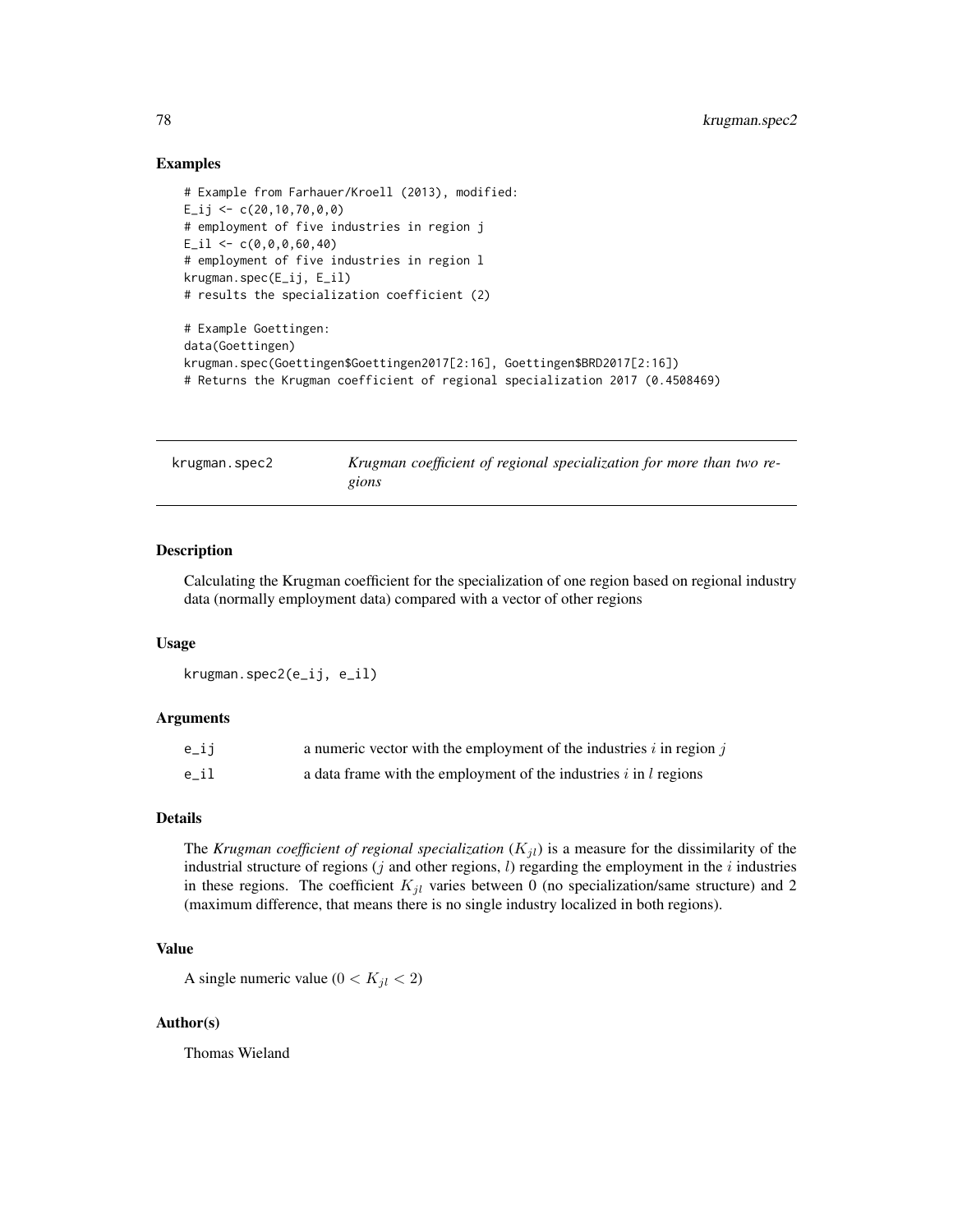# litzenberger 79

## References

Farhauer, O./Kroell, A. (2013): "Standorttheorien: Regional- und Stadtoekonomik in Theorie und Praxis". Wiesbaden : Springer.

Nakamura, R./Morrison Paul, C. J. (2009): "Measuring agglomeration". In: Capello, R./Nijkamp, P. (eds.): *Handbook of Regional Growth and Development Theories*. Cheltenham: Elgar. p. 305- 328.

## See Also

[gini.conc](#page-49-0), [gini.spec](#page-51-0), [krugman.spec](#page-76-0), [krugman.conc](#page-73-0), [krugman.conc2](#page-74-0), [locq](#page-82-0)

# Examples

```
# Example from Farhauer/Kroell (2013):
Sweden <- c(45000, 15000, 32000, 10000, 30000)
Norway <- c(35000, 12000, 30000, 8000, 22000)
Denmark <- c(40000, 10000, 25000, 9000, 18000)
Finland <- c(30000, 11000, 18000, 3000, 13000)
Island <- c(40000, 6000, 11000, 2000, 12000)
# industry jobs in five industries for five countries
countries <- data.frame(Norway, Denmark, Finland, Island)
# data frame with all comparison countries
krugman.spec2(Sweden, countries)
# returns the Krugman coefficient for the specialization
# of sweden compared to Norway, Denmark, Finland and Island
# 0.1595
```
<span id="page-78-0"></span>litzenberger *Litzenberger-Sternberg Cluster Index*

# Description

Calculating the *Cluster Index* by Litzenberger and Sternberg

#### Usage

```
litzenberger(e_ij, e_i, a_j, a, p_j, p, b_ij, b_i)
```

| e_ij | a single numeric value with the employment of industry $i$ in region $j$    |
|------|-----------------------------------------------------------------------------|
| e_i  | a single numeric value with the over-all employment in industry $i$         |
| a_j  | a single numeric value of the area of region j                              |
| a    | a single numeric value of the total area                                    |
| p_j  | a single numeric value of the population of region j                        |
| p    | a single numeric value of the total population                              |
| b_ij | a single numeric value of the number of firms of industry $i$ in region $j$ |
| b_i  | a single numeric value of the total number of firms of industry $i$         |
|      |                                                                             |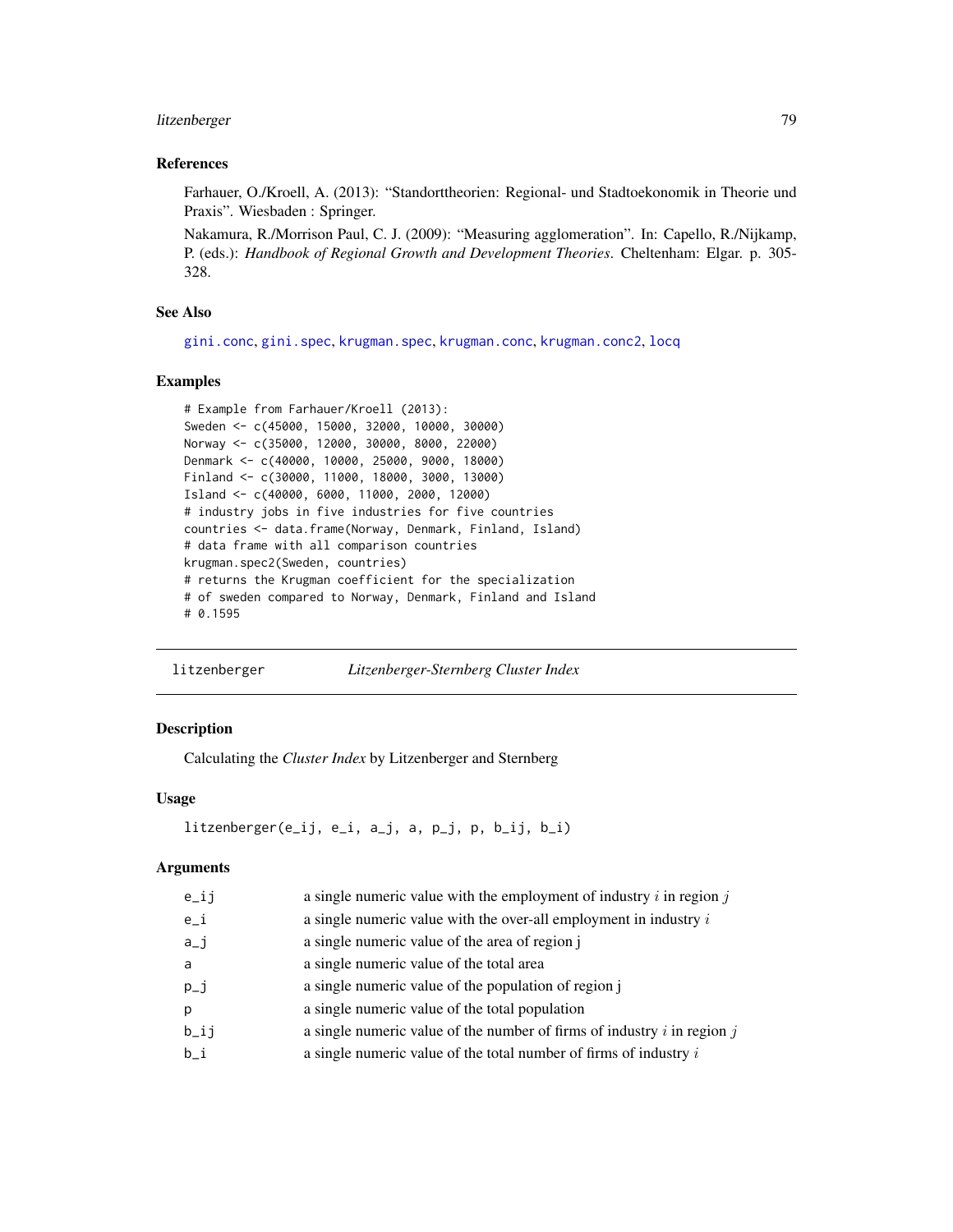The Litzenberger-Sternberg Cluster Index is not standardized and depends on the number of regarded industries and regions.

# Value

```
A single numeric value of (CI).
```
## Author(s)

Thomas Wieland

## References

Farhauer, O./Kroell, A. (2014): "Standorttheorien: Regional- und Stadtoekonomik in Theorie und Praxis". Wiesbaden : Springer.

Hoffmann J./Hirsch, S./Simons, J. (2017): "Identification of spatial agglomerations in the German food processing industry". In: *Papers in Regional Science*, 96, 1, p. 139-162.

Litzenberger, T./Sternberg, R. (2006): "Der Clusterindex - eine Methodik zur Identifizierung regionaler Cluster am Beispiel deutscher Industriebranchen". In: *Geographische Zeitschrift*, 94, 2, p. 209-224.

# See Also

[litzenberger2](#page-79-0), [gini.conc](#page-49-0), [gini.spec](#page-51-0), [locq](#page-82-0), [locq2](#page-86-0), [ellison.a](#page-27-0), [ellison.a2](#page-28-0), [ellison.c](#page-29-0), [ellison.c2](#page-30-0)

## Examples

```
# Example from Farhauer/Kroell (2014):
litzenberger(e_i = 1743, e_i = 5740, a_i = 50,a = 576, p_j = 488, p = 4621, b_i = 35, b_i = 53# 21.87491
```
<span id="page-79-0"></span>litzenberger2 *Litzenberger-Sternberg Cluster Index*

## Description

Calculating the *Cluster Index* by Litzenberger and Sternberg for a given number of I industries and  $J$  regions

#### Usage

```
litzenberger2(e_ij, industry.id, region.id, a_j, p_j, b_ij,
CI.output = "mat", na.rm = TRUE)
```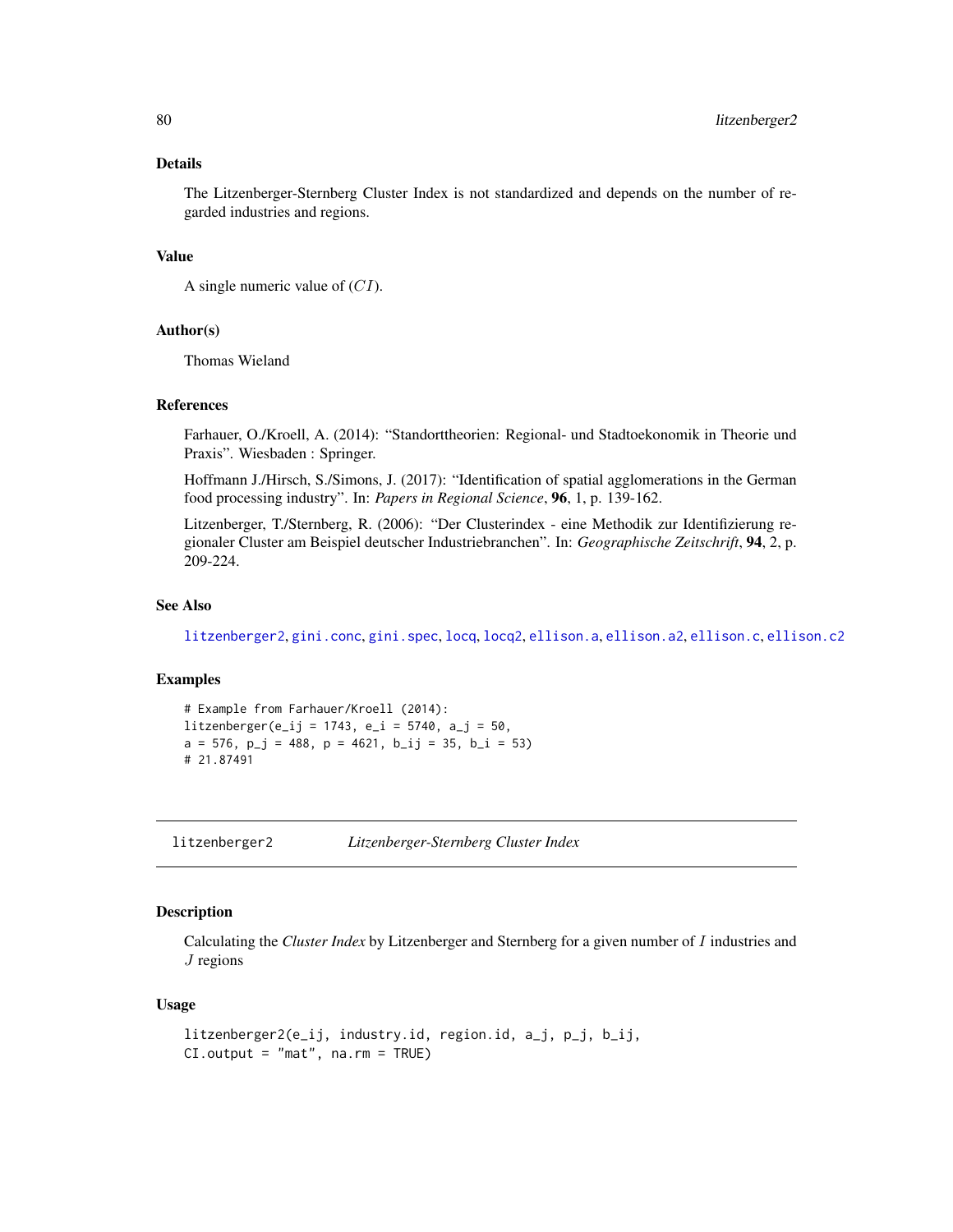# litzenberger2 81

## **Arguments**

| $e$ _ij     | a vector with the employment of industry $i$ in region $j$                                        |
|-------------|---------------------------------------------------------------------------------------------------|
| industry.id | a vector containing the IDs of the industries $i$                                                 |
| region.id   | a vector containing the IDs of the regions $j$                                                    |
| $a_i$       | a vector containing the areas of the regions $j$                                                  |
| $p_i$       | a vector containing the populations of the regions $j$                                            |
| $b$ _ij     | a vector containing the numbers of firms of industry $i$ in region $j$                            |
| CI.output   | Type of output: matrix (default: $CI$ . output = "mat") or data frame $(Cl$ . output<br>$=$ "df") |
| na.rm       | logical argument that indicates whether NA values should be excluded before<br>computing results  |

# Details

The Litzenberger-Sternberg Cluster Index is not standardized and depends on the number of regarded industries and regions.

#### Value

A matrix or data frame containing  $IxJ$  values of  $CI$ 

#### Author(s)

Thomas Wieland

# References

Farhauer, O./Kroell, A. (2014): "Standorttheorien: Regional- und Stadtoekonomik in Theorie und Praxis". Wiesbaden : Springer.

Hoffmann J./Hirsch, S./Simons, J. (2017): "Identification of spatial agglomerations in the German food processing industry". In: *Papers in Regional Science*, 96, 1, p. 139-162.

Litzenberger, T./Sternberg, R. (2006): "Der Clusterindex - eine Methodik zur Identifizierung regionaler Cluster am Beispiel deutscher Industriebranchen". In: *Geographische Zeitschrift*, 94, 2, p. 209-224.

## See Also

[litzenberger](#page-78-0), [gini.conc](#page-49-0), [gini.spec](#page-51-0), [locq](#page-82-0), [locq2](#page-86-0), [ellison.a](#page-27-0), [ellison.a2](#page-28-0), [ellison.c](#page-29-0), [ellison.c2](#page-30-0)

### Examples

```
data (G.regions.industries)
```

```
lss <- litzenberger2(G.regions.industries$emp_all,
G.regions.industries$ind_code, G.regions.industries$region_code,
G.regions.industries$area_sqkm, G.regions.industries$pop,
G.regions.industries$firms, CI.output = "df")
```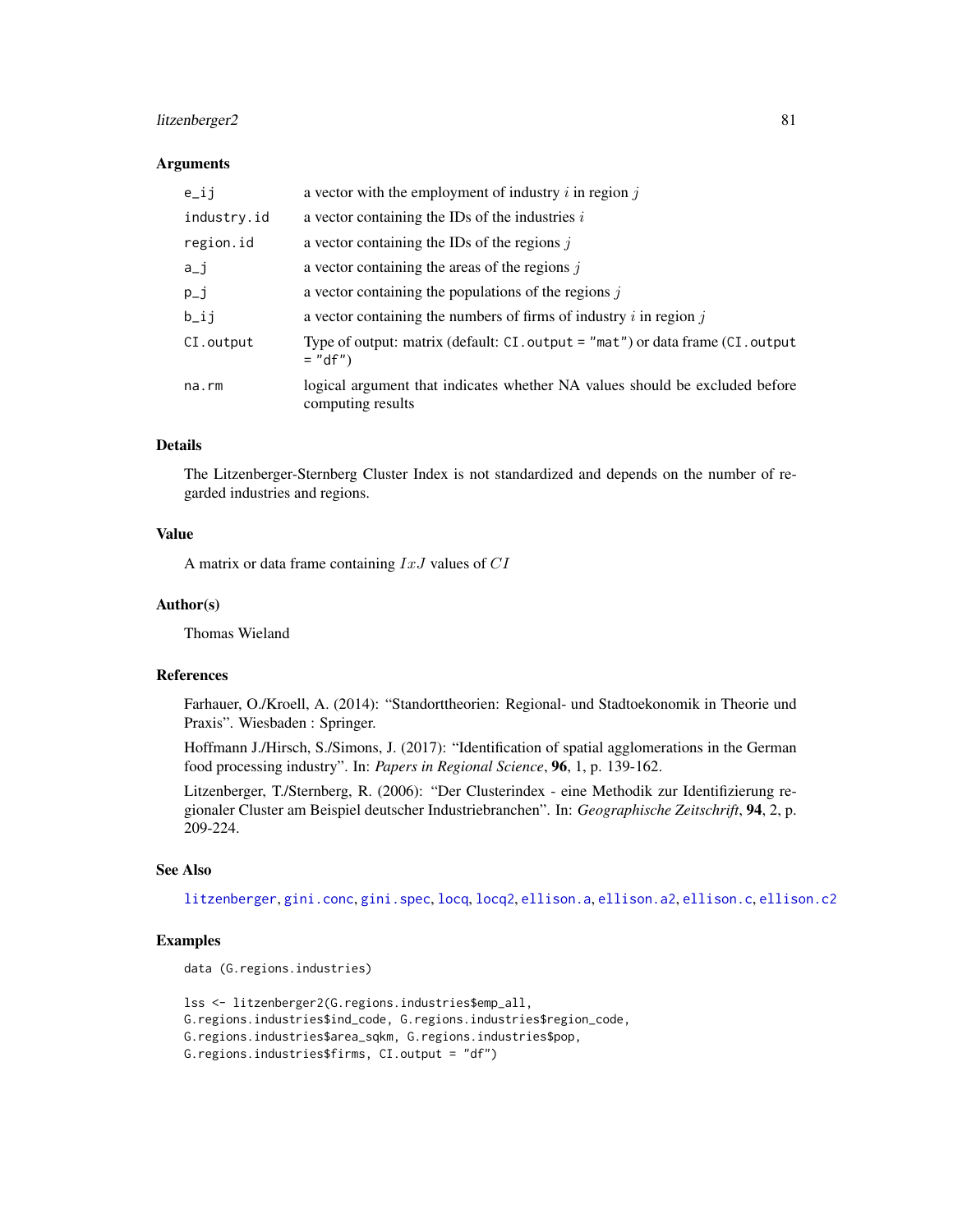82 lm.beta

```
# output as data frame
lss_sort <- lss[order(lss$CI, decreasing = TRUE),]
# Sort decreasing by size of CI
lss_sort[1:5,]
```
# lm.beta *Beta regression coefficients*

## Description

Calculating the standardized (beta) regression coefficients of linear models

#### Usage

lm.beta(linmod, dummy.na = TRUE)

## Arguments

| linmod   | A 1m object (linear regression model) with more than one independent variable                                                                                                                   |
|----------|-------------------------------------------------------------------------------------------------------------------------------------------------------------------------------------------------|
| dummy.na | logical argument that indicates if dummy variables should be ignored when cal-<br>culating the beta weights (default: TRUE). Note that beta weights of dummy<br>variables do not make any sense |

# Details

Standardized coefficients (beta coefficients) show how many standard deviations a dependent variable will change when the regarded independent variable is increased by a standard deviation. The  $\beta$  values are used in multiple linear regression models to compare the real effect (power) of the independent variables when they are measured in different units. Note that  $\beta$  values do not make any sense for dummy variables since they cannot change by a standard deviation.

## Value

A list containing all independent variables and the corresponding standardized coefficients.

## Author(s)

Thomas Wieland

## References

Backhaus, K./Erichson, B./Plinke, W./Weiber, R. (2016): "Multivariate Analysemethoden: Eine anwendungsorientierte Einfuehrung". Berlin: Springer.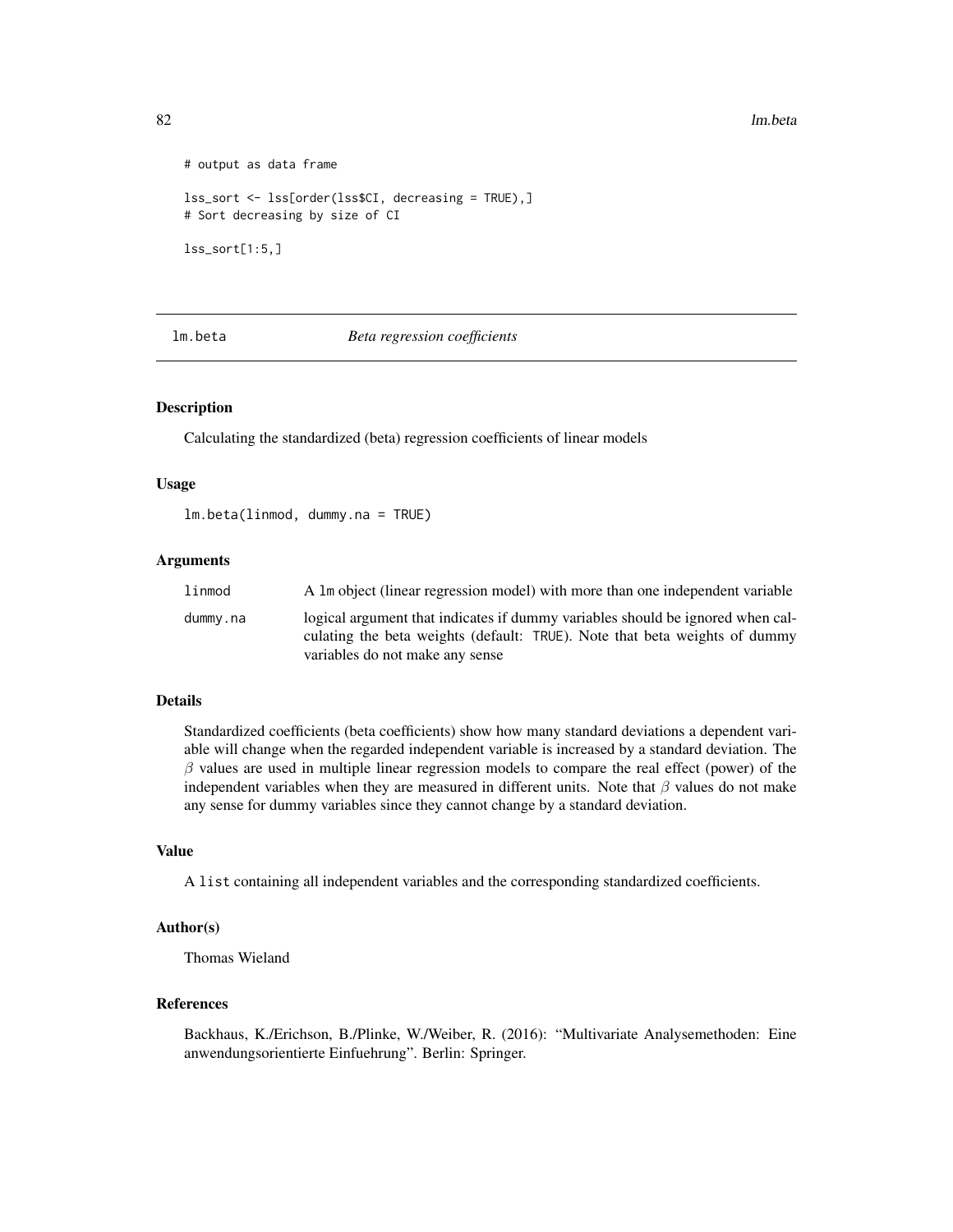#### locq 83

# Examples

```
x1 <- runif(100)
x2 < - runif(100)
# random values for two independent variables (x1, x2)
y <- runif(100)
# random values for the dependent variable (y)
testmodel <- lm(y~x1+x2)
# OLS regression
summary(testmodel)
# summary
lm.beta(testmodel)
# beta coefficients
```
<span id="page-82-0"></span>locq *Location quotient*

# Description

Calculating the *location quotient* (a.k.a. *Hoover-Balassa quotient*)

# Usage

```
locq(e_i, i, e_j, e_i, e_i, i, d) industry.names = NULL, plot.results = FALSE,
LQ.method = "m", plot.title = "Localization quotients",
bar.col = "lightblue", line.col = "red", arg.size = 1)
```

| $e$ _ij      | a single numeric value or vector with the employment of industry/industries $i$ in<br>region $j$                          |
|--------------|---------------------------------------------------------------------------------------------------------------------------|
| $e_{-}j$     | a single numeric value with the over-all employment in region $j$                                                         |
| $e_i$        | a single numeric value or vector with the over-all employment in industry/industries<br>i                                 |
| e            | a single numeric value with the over-all employment in all regions                                                        |
|              | industry names Industry names (e.g. from the relevant statistical classification of economic ac-<br>tivities)             |
| plot.results | Logical argument that indicates if the results have to be plotted (only available<br>if $i > 1$                           |
| LQ.method    | Indicates whether the multiplicative (default: $LQ$ . method = "m") or the additive<br>$LQ$ (LQ method = "m") is computed |
| plot.title   | If $plot. results = TRUE: Plot title$                                                                                     |
| bar.col      | If $plot. results = TRUE: Bar colour$                                                                                     |
| line.col     | If $plot. results = TRUE: LQ1-line colour$                                                                                |
| arg.size     | If $plot. results = TRUE: Size of industry names in bar plot$                                                             |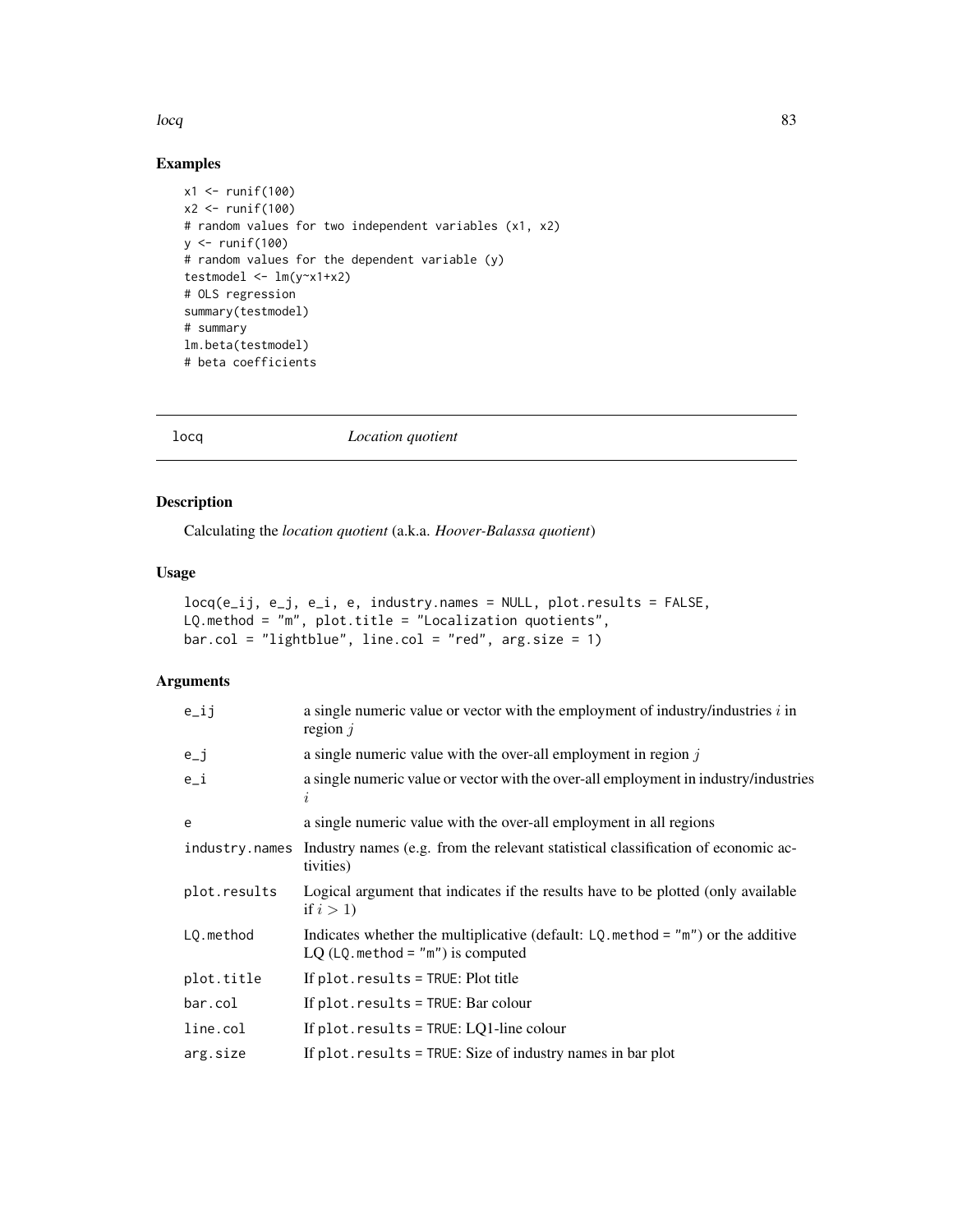The *location quotient* is a simple measure for the concentration of an industry (i) in a region (j) and is also the mathematical basis for other related indicators in regional economics (e.g.  $gini.com()$ ). The function returns the value  $LQ$  which is equal to 1 if the concentration of the regarded industry is exactly the same as the over-all concentration (that means, it is proportionally represented in region j). If the value of  $LQ$  is smaller (bigger) than 1, the industry is underrepresented (overrepresented). The function checks the input values for errors (i.e. if employment in a region is bigger than over-all employment).

## Value

A single numeric value of  $(LQ)$  or a matrix with respect to all i industries. Optional: plot.

#### Author(s)

Thomas Wieland

## References

Farhauer, O./Kroell, A. (2013): "Standorttheorien: Regional- und Stadtoekonomik in Theorie und Praxis". Wiesbaden : Springer.

Hoen A.R./Oosterhaven, J. (2006): "On the measure of comparative advantage". In: *The Annals of Regional Science*, 40, 3, p. 677-691.

Nakamura, R./Morrison Paul, C. J. (2009): "Measuring agglomeration". In: Capello, R./Nijkamp, P. (eds.): *Handbook of Regional Growth and Development Theories*. Cheltenham: Elgar. p. 305- 328.

O'Donoghue, D./Gleave, B. (2004): "A Note on Methods for Measuring Industrial Agglomeration". In: *Regional Studies*, 38, 4, p. 419-427.

Tian, Z. (2013): "Measuring agglomeration using the standardized location quotient with a bootstrap method". In: *Journal of Regional Analysis and Policy*, 43, 2, p. 186-197.

# See Also

[gini.conc](#page-49-0), [gini.spec](#page-51-0), [locq2](#page-86-0)

## Examples

```
# Example from Farhauer/Kroell (2013):
locq (1714, 79006, 879213, 15593224)
# returns the location quotient (0.3847623)
# Location quotients for Goettingen 2017:
data(Goettingen)
locq (Goettingen$Goettingen2017[2:16], Goettingen$Goettingen2017[1],
```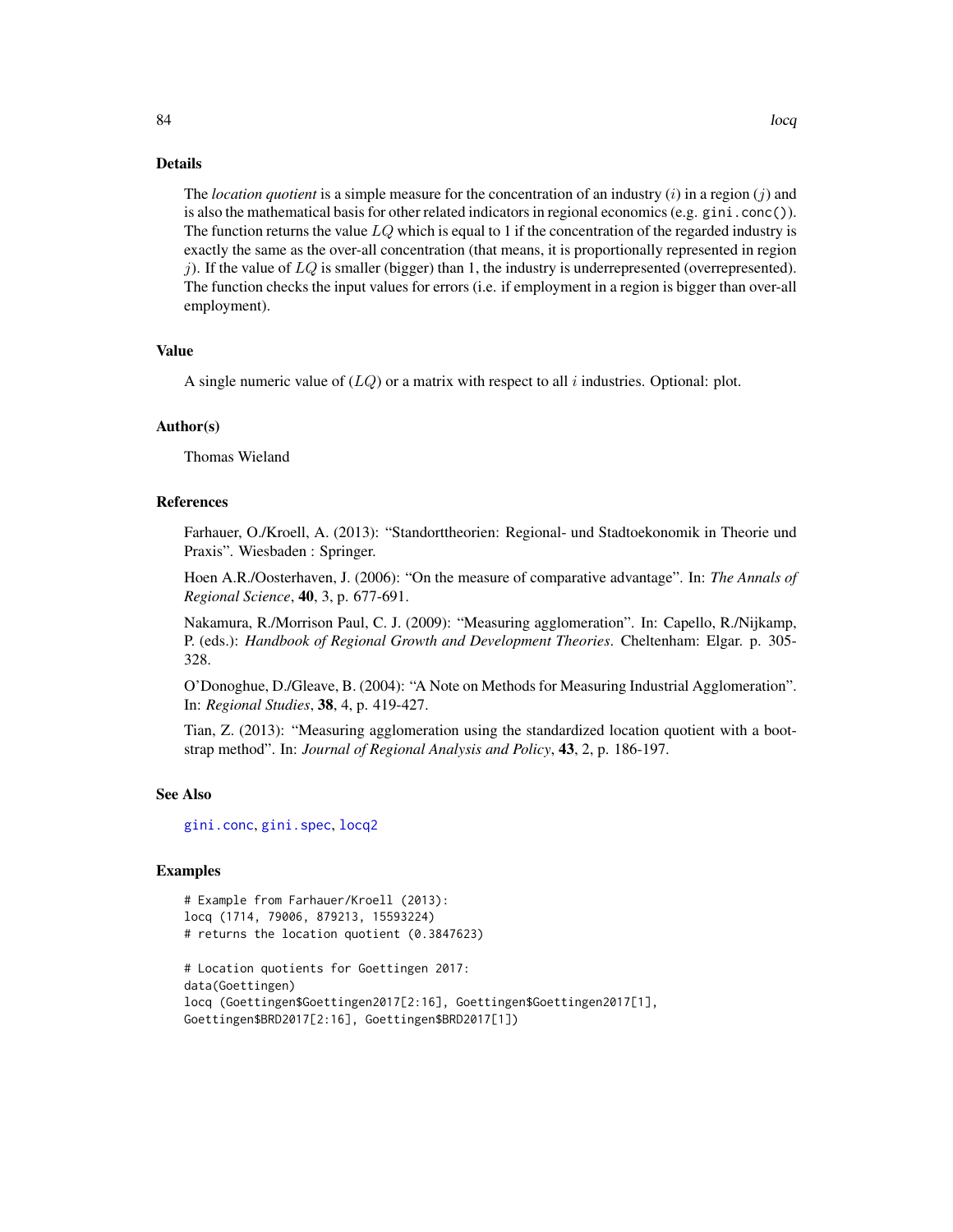## Description

Portfolio matrix plot comparing two numeric vectors (here: specialization and growth)

# Usage

```
locq.growth(e_ij1, e_ij2, e_i1, e_i2, industry.names = NULL,
y.\exists x \in "r",psize, psize.factor = 10, time.periods = NULL,
pmx = "Regional specialization", pmy = "Regional growth",
pmtitle = "Portfolio matrix", pcol = NULL, pcol.border = NULL,
leg = FALSE, leg.fsize = 1, leg,col = NULL,leg.x = 0, leg.y = y=min*1.5,
bg.col = "gray95", bgrid = TRUE, bgrid.col = "white",
bgrid.size = 2, bgrid.type = "solid",
seg.x = 1, seg.y = 0)
```

| $e$ _ij1     | a numeric vector with $i$ values containing the employment in $i$ industries in<br>region $j$ at time 1                                                                                                                                                                                      |
|--------------|----------------------------------------------------------------------------------------------------------------------------------------------------------------------------------------------------------------------------------------------------------------------------------------------|
| $e$ _ij2     | a numeric vector with $i$ values containing the employment in $i$ industries in<br>region $j$ at time 2                                                                                                                                                                                      |
| $e$ _i1      | a numeric vector with $i$ values containing the total employment in $i$ industries at<br>time 1                                                                                                                                                                                              |
| $e_i$        | a numeric vector with $i$ values containing the total employment in $i$ industries at<br>time 2                                                                                                                                                                                              |
|              | industry names Industry names (e.g. from the relevant statistical classification of economic ac-<br>tivities)                                                                                                                                                                                |
| y.axis       | Declares which values shall be plotted on the Y axis: If y .axis = " $r$ ", the Y<br>axis shows the <i>regional</i> growth. If $y \cdot axis = "n"$ , the Y axis shows the <i>national</i><br>growth. To set both growths in ratio, choose y.axis = "rn" (regional vs. na-<br>tional growth) |
| psize        | Point size in the portfolio matrix plot (mostly the absolute values of employment<br>in i industries in region j at time 2)                                                                                                                                                                  |
| psize.factor | Enlargement factor for the points in the plot                                                                                                                                                                                                                                                |
| time.periods | No. of regarded time periods (for average growth rates)                                                                                                                                                                                                                                      |
| pmx          | Name of the X axis in the plot                                                                                                                                                                                                                                                               |
| pmy          | Name of the Y axis in the plot                                                                                                                                                                                                                                                               |
| pmtitle      | Plot title                                                                                                                                                                                                                                                                                   |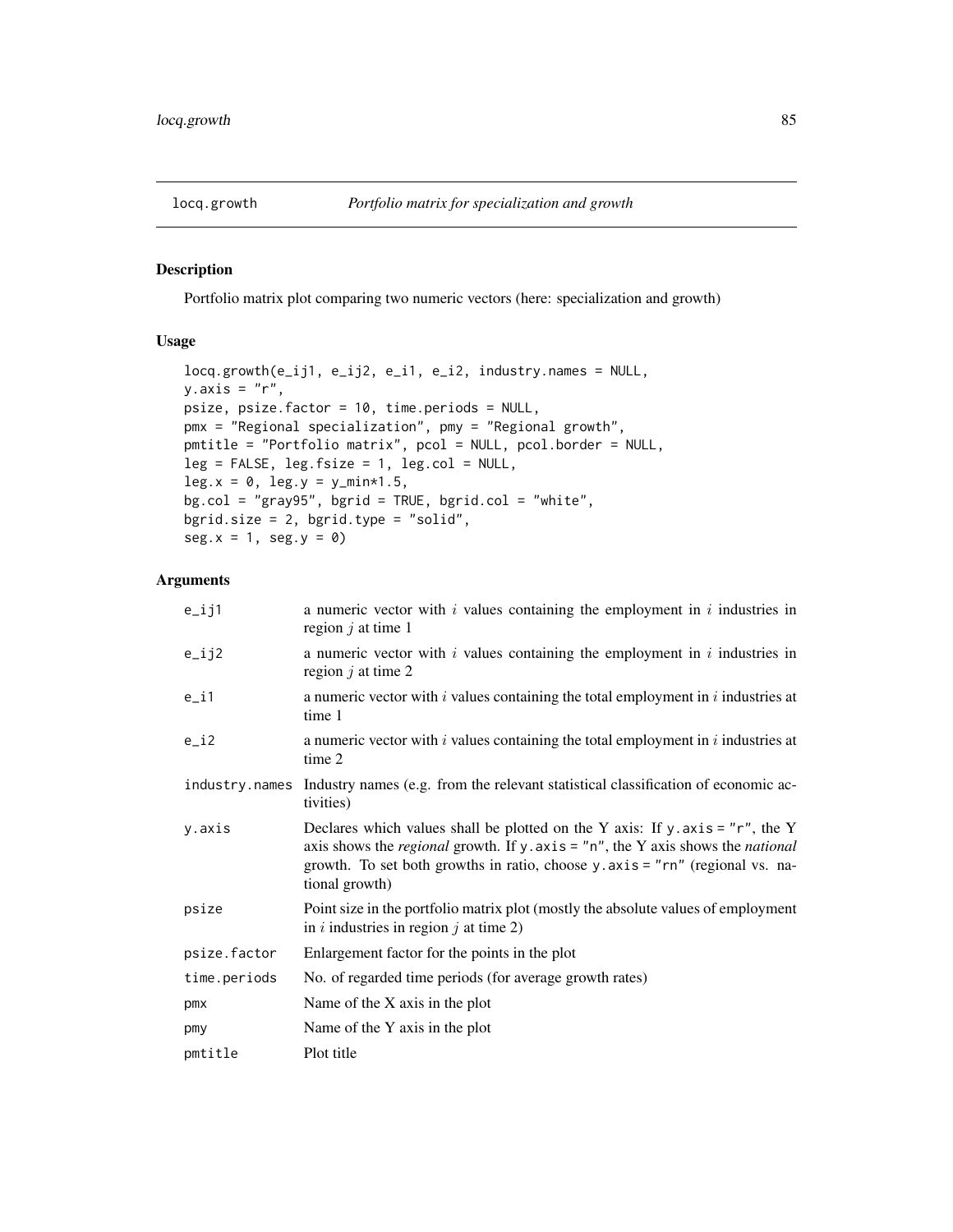| pcol        | Industry-specific point colors                                          |
|-------------|-------------------------------------------------------------------------|
| pcol.border | Color of point border                                                   |
| leg         | Logical argument that indicates if a legend has to be added to the plot |
| leg.fsize   | If $leg = TRUE$ : Font size in the plot legend                          |
| leg.col     | No. of columns in the plot legend                                       |
| leg.x       | If $leg = TRUE: X coordinate$ of the legend                             |
| leg.y       | If $leg = TRUE$ : Y coordinate of the legend                            |
| $bg$ .col   | Background color                                                        |
| bgrid       | Logical argument that indicates if a grid has to be added to the plot   |
| bgrid.col   | If bgrid = $TRUE$ : Color of the grid                                   |
| bgrid.size  | If bgrid = $TRUE$ : Size of the grid                                    |
| bgrid.type  | If bgrid = $TRUE$ : Type of the grid                                    |
| seg.x       | X coordinate of segmentation of the plot                                |
| seg.y       | Y coordinate of segmentation of the plot                                |

The *portfolio matrix* is a graphic tool displaying the development of one variable compared to another variable. The plot shows the regarded variable on the  $x$  axis and a variable with which it is confronted on the y axis while the graph is divided in four quadrants. Originally, the *portfolio matrix* was developed by the *Boston Consulting Group* to analyze the performance of product lines in marketing, also known as the *growth-share matrix*. The quadrants show the performace of the regarded objects (stars, cash cows, question marks, dogs) (Henderson 1973). But the *portfolio matrix* can also be used to analyze/illustrate the world market integration of a region or a national economy by confronting e.g. the increase in world market share  $(x \text{ axis})$  and the world trade growth (y axis) (Baker et al. 2002). Another option is to analyze/illustrate the economic performance of a region (Howard 2007). E.g. it is possible to confront the growth of industries in a region with the all-over growth of these industries in the national economy.

This function is a special case of portfolio matrix, showing the regional specialization on the X axis instead of the regional growth (which can be plotted on the Y axis).

## Value

A portfolio matrix plot.

Invisible: a list containing the following items:

portfolio.data

|        | The data related to the plot             |
|--------|------------------------------------------|
| locq   | The localization quotients for each year |
| growth | The growth values for each industry      |

## Author(s)

Thomas Wieland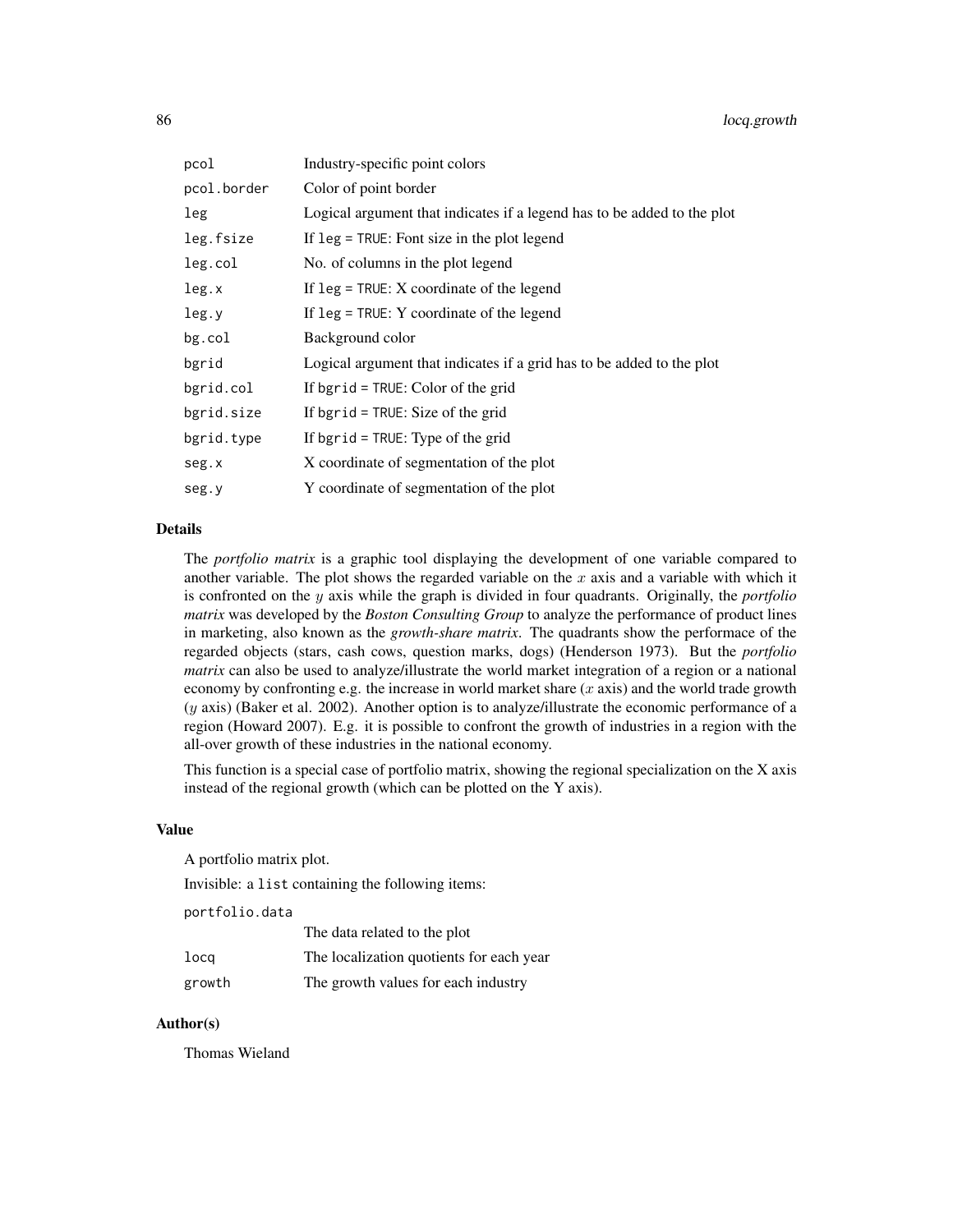#### $\log$ 2 87

## References

Baker, P./von Kirchbach, F./Mimouni, M./Pasteels, J.-M. (2002): "Analytical tools for enhancing the participation of developing countries in the Multilateral Trading System in the context of the Doha Development Agenda". In: *Aussenwirtschaft*, 57, 3, p. 343-372.

Howard, D. (2007): "A regional economic performance matrix - an aid to regional economic policy development". In: *Journal of Economic and Social Policy*, 11, 2, Art. 4.

Henderson, B. D. (1973): "The Experience Curve - Reviewed, IV. The Growth Share Matrix or The Product Portfolio". The Boston Consulting Group (BCG).

## See Also

[locq](#page-82-0), [portfolio](#page-93-0), [shift](#page-106-0), [shiftd](#page-110-0), [shifti](#page-113-0)

## Examples

```
data(Goettingen)
# Loads employment data for Goettingen and Germany (2008-2017)
```

```
locq.growth(Goettingen$Goettingen2008[2:16], Goettingen$Goettingen2017[2:16],
Goettingen$BRD2008[2:16], Goettingen$BRD2017[2:16],
psize = Goettingen$Goettingen2017[2:16],
industry.names = Goettingen$WA_WZ2008[2:16], pcol.border = "grey",
leg = TRUE, leg.fsize = 0.4, leg.x = -0.2)
```
<span id="page-86-0"></span>locq2 *Location quotient*

# Description

Calculating the *location quotient* (a.k.a. *Hoover-Balassa quotient*) for a given number of I industries and J regions

#### Usage

```
locq2(e_ij, industry.id, region.id, LQ.norm = "none",
LQ.output = "mat", na.rm = TRUE)
```

| e_ij        | a vector with the employment of industry $i$ in region $j$                                                                                                                                     |
|-------------|------------------------------------------------------------------------------------------------------------------------------------------------------------------------------------------------|
| industry.id | a vector containing the IDs of the industries $i$                                                                                                                                              |
| region.id   | a vector containing the IDs of the regions $j$                                                                                                                                                 |
| LO.norm     | Type of normalization of the location quotients: no normalization (default: LQ, norm<br>$=$ "none"), z values (LQ. norm = "0G") or z values of logged location quotients<br>$(LQ. norm = "T")$ |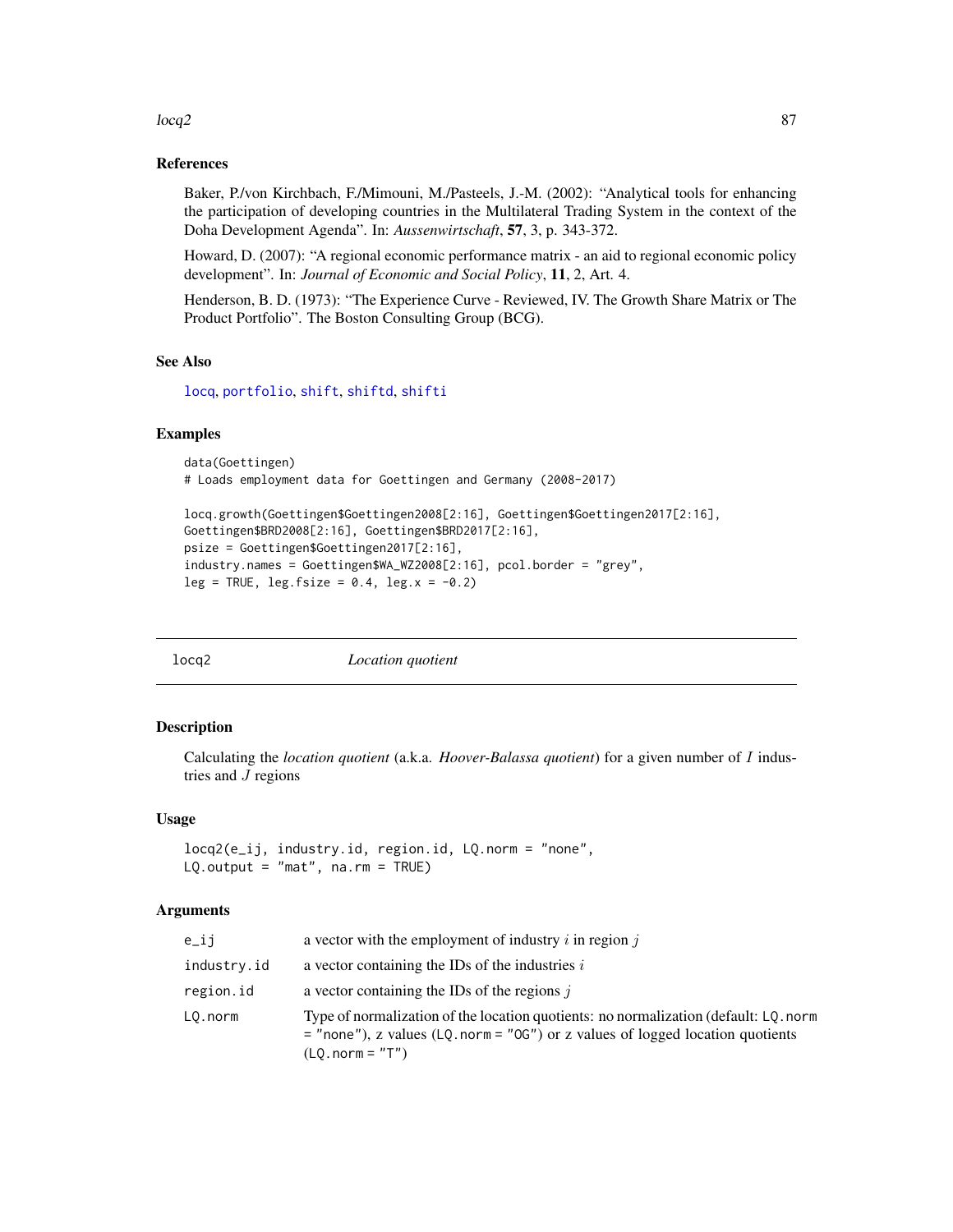$88$  locq2

| LQ.output | Type of output: matrix (default: $CI$ output = "mat") or data frame ( $CI$ output<br>$=$ "df")   |
|-----------|--------------------------------------------------------------------------------------------------|
| na.rm     | logical argument that indicates whether NA values should be excluded before<br>computing results |

# Details

The *location quotient* is a simple measure for the concentration of an industry  $(i)$  in a region  $(j)$  and is also the mathematical basis for other related indicators in regional economics (e.g. gini.conc()). The function returns the value  $LQ$  which is equal to 1 if the concentration of the regarded industry is exactly the same as the over-all concentration (that means, it is proportionally represented in region j). If the value of  $LQ$  is smaller (bigger) than 1, the industry is underrepresented (overrepresented). The function checks the input values for errors (i.e. if employment in a region is bigger than over-all employment).

Two types of normalization are available: z values of the location quotients (O'Donoghue/Gleave 2004) or z values of logged location quotients (Tian 2013).

## Value

A matrix or data frame containing  $IxJ$  values of  $LQ$ 

#### Author(s)

Thomas Wieland

#### References

Farhauer, O./Kroell, A. (2014): "Standorttheorien: Regional- und Stadtoekonomik in Theorie und Praxis". Wiesbaden : Springer.

Hoen A.R./Oosterhaven, J. (2006): "On the measure of comparative advantage". In: *The Annals of Regional Science*, 40, 3, p. 677-691.

Nakamura, R./Morrison Paul, C. J. (2009): "Measuring agglomeration". In: Capello, R./Nijkamp, P. (eds.): *Handbook of Regional Growth and Development Theories*. Cheltenham: Elgar. p. 305- 328.

O'Donoghue, D./Gleave, B. (2004): "A Note on Methods for Measuring Industrial Agglomeration". In: *Regional Studies*, 38, 4, p. 419-427.

Tian, Z. (2013): "Measuring agglomeration using the standardized location quotient with a bootstrap method". In: *Journal of Regional Analysis and Policy*, 43, 2, p. 186-197.

# See Also

[litzenberger](#page-78-0), [gini.conc](#page-49-0), [gini.spec](#page-51-0), [locq](#page-82-0), [hoover](#page-66-0), [ellison.a](#page-27-0), [ellison.a2](#page-28-0), [ellison.c](#page-29-0), [ellison.c2](#page-30-0)

# Examples

data (G.regions.industries)

lqs <- locq2(e\_ij = G.regions.industries\$emp\_all,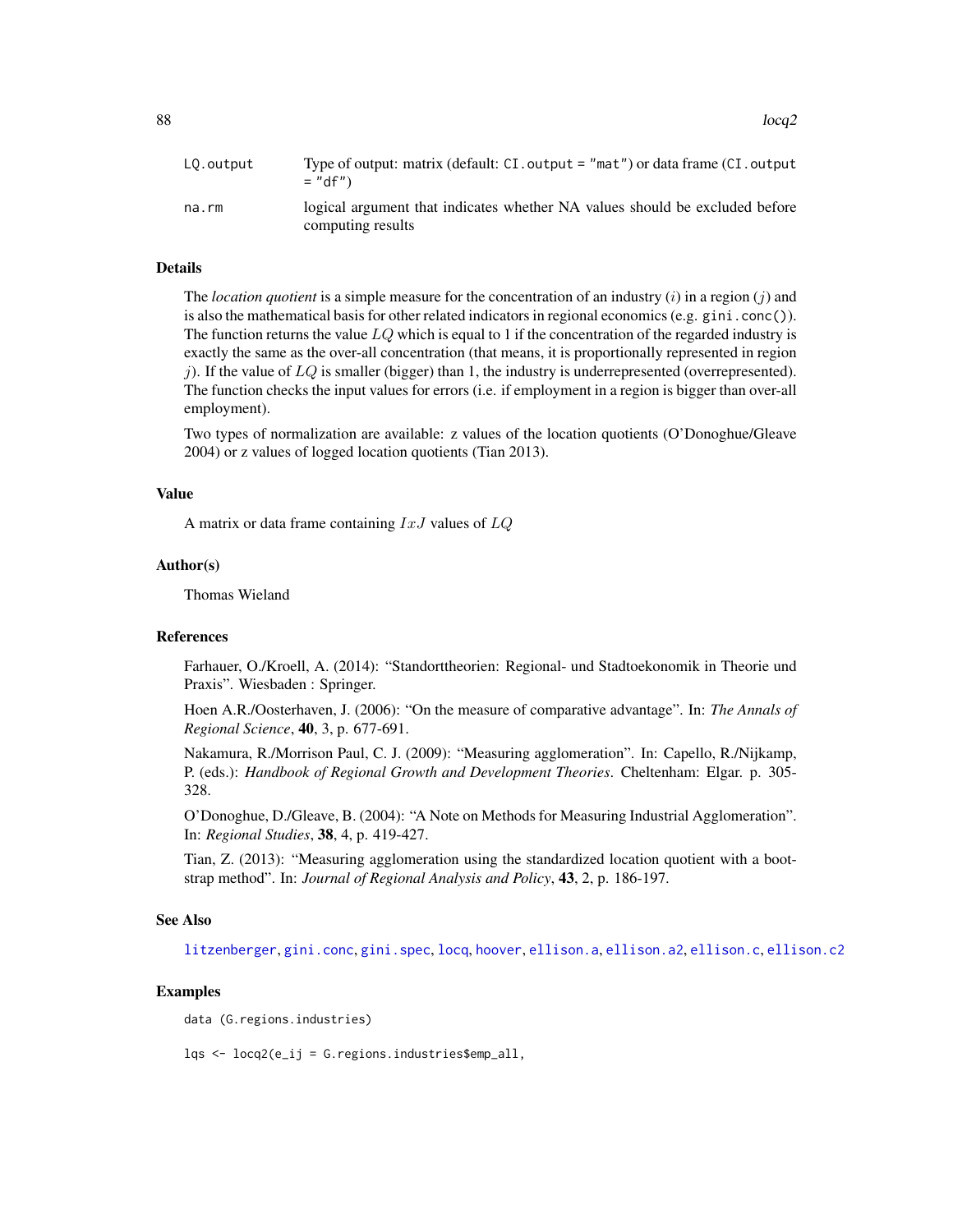#### lorenz and the set of the set of the set of the set of the set of the set of the set of the set of the set of the set of the set of the set of the set of the set of the set of the set of the set of the set of the set of th

```
G.regions.industries$ind_code, G.regions.industries$region_code,
LQ.output = "df")# output as data frame
lqs_sort <- lqs[order(lqs$LQ, decreasing = TRUE),]
# Sort decreasing by size of LQ
lqs_sort[1:5,]
```
lorenz *Lorenz curve*

## Description

Calculating and plotting the Lorenz curve

# Usage

```
lorenz(x, weighting = NULL, z = NULL, na.rm = TRUE,lcx = "% of objects", \n  lcy = "% of regarded variable",lctitle = "Lorenz curve", le.col = "blue", lc.col = "black",
lsize = 1.5, ltype = "solid", bg,col = "gray95", bgrid = TRUE,bgrid.col = "white", bgrid.size = 2, bgrid.type = "solid",
leg = FALSE, leg = FALSE, leg.caption = NULL, leg.lab.x = 0,leg.lab.y = 1, add.lc = FALSE, plot.lc = TRUE)
```

| A numeric vector (e.g. dataset of household income, sales turnover or supply)                                                              |
|--------------------------------------------------------------------------------------------------------------------------------------------|
| A numeric vector containing the weighting data (e.g. size of income classes<br>when calculating a Lorenz curve for aggregated income data) |
| A numeric vector for (optionally) comparing the cumulative distribution                                                                    |
| logical argument that indicates whether NA values should be excluded before<br>computing results                                           |
| defines the x axis label                                                                                                                   |
| defines the y axis label                                                                                                                   |
| defines the overall title of the Lorenz curve plot                                                                                         |
| defines the color of the diagonale (line of equality)                                                                                      |
| defines the color of the Lorenz curve                                                                                                      |
| defines the size of the lines (default: 1)                                                                                                 |
| defines the type of the lines (default: "solid")                                                                                           |
| defines the background color of the plot (default: "gray95")                                                                               |
| logical argument that indicates if a grid is shown in the plot                                                                             |
|                                                                                                                                            |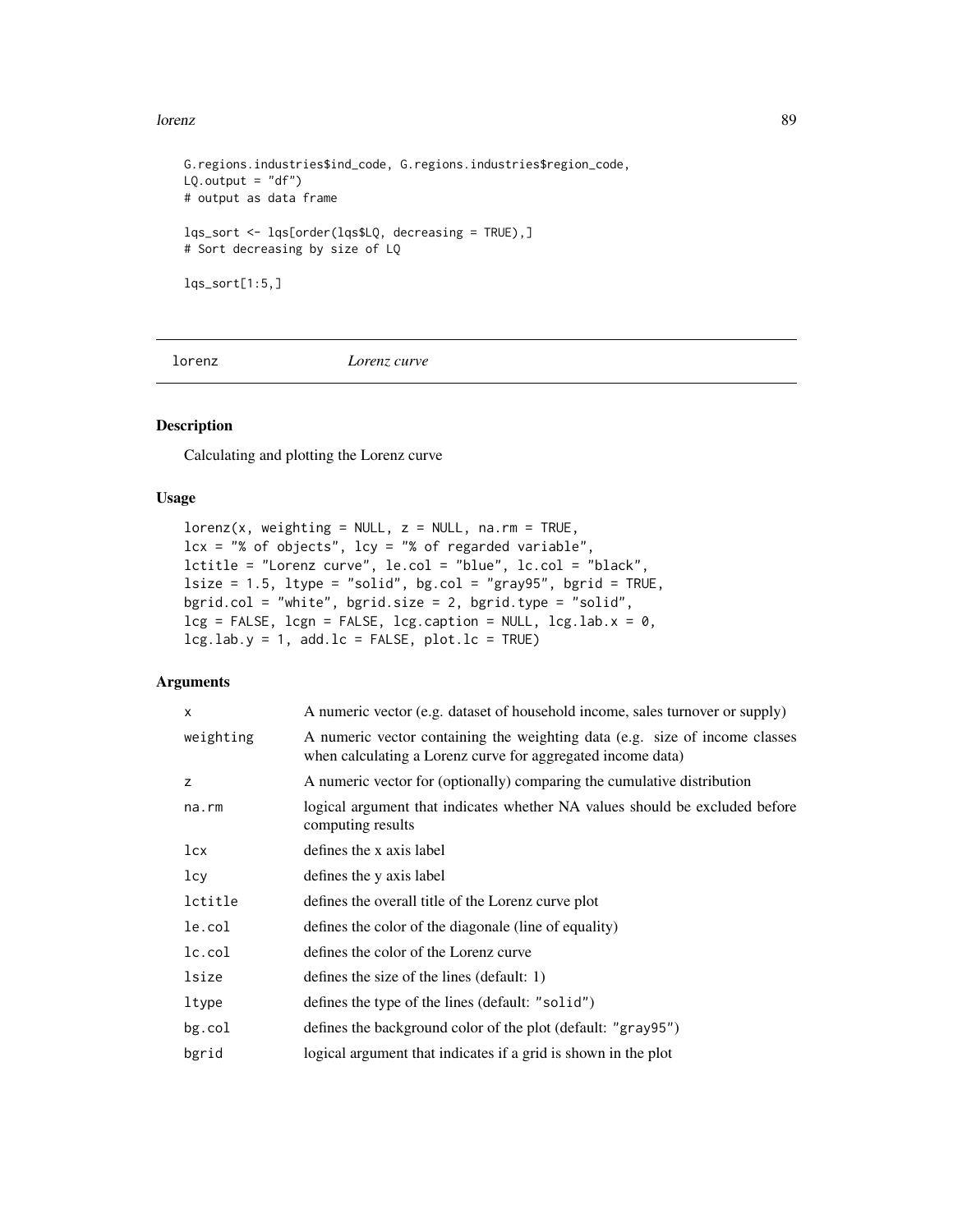| bgrid.col       | if bgrid = TRUE (background grid), bgrid.col defines the color of the back-<br>ground grid (default: "white")                                              |
|-----------------|------------------------------------------------------------------------------------------------------------------------------------------------------------|
| bgrid.size      | if bgrid = TRUE (background grid), bgrid.size defines the size of the back-<br>ground grid (default: 2)                                                    |
| bgrid.type      | if bgrid = TRUE (background grid), bgrid. type defines the type of lines of the<br>background grid (default: "solid")                                      |
| lcg             | logical argument that indicates if the non-standardized Gini coefficient is dis-<br>played in the Lorenz curve plot                                        |
| lcgn            | logical argument that indicates if the standardized Gini coefficient is displayed<br>in the Lorenz curve plot                                              |
| lcg.caption     | specifies the caption above the coefficients                                                                                                               |
| $leg.$ lab. $x$ | specifies the x coordinate of the label                                                                                                                    |
| lcg.lab.y       | specifies the y coordinate of the label                                                                                                                    |
| add.lc          | specifies if a new Lorenz curve is plotted $(\text{add}.lc = "FALSE")$ or the plot is<br>added to an existing Lorenz curve plot $(\text{add}.lc = "TRUE")$ |
| plot.lc         | logical argument that indicates if the Lorenz curve itself is plotted (if plot.lc<br>$=$ FALSE, only the line of equality is plotted)                      |

The *Gini coefficient* (Gini 1912) is a popular measure of statistical dispersion, especially used for analyzing inequality or concentration. The *Lorenz curve* (Lorenz 1905), though developed independently, can be regarded as a graphical representation of the degree of inequality/concentration calculated by the *Gini coefficient* (G) and can also be used for additional interpretations of it. In an economic-geographical context, these methods are frequently used to analyse the concentration/inequality of income or wealth within countries (Aoyama et al. 2011). Other areas of application are analyzing regional disparities (Lessmann 2005, Nakamura 2008) and concentration in markets (sales turnover of competing firms) which makes Gini and Lorenz part of economic statistics in general (Doersam 2004, Roberts 2014).

The *Gini coefficient* (G) varies between 0 (no inequality/concentration) and 1 (complete inequality/concentration). The *Lorenz curve* displays the deviations of the empirical distribution from a perfectly equal distribution as the difference between two graphs (the distribution curve and a diagonal line of perfect equality). This function calculates G and plots the *Lorenz curve* optionally. As there are several ways to calculate the *Gini coefficient*, this function uses the formula given in Doersam (2004). Because the maximum of G is not equal to 1, also a standardized coefficient  $(G*)$  with a maximum equal to 1 can be calculated alternatively. If a Lorenz curve for aggregated data (e.g. income classes with averaged incomes) or the Lorenz curve has to be weighted, use a weighting vector (e.g. size of the income classes).

# Value

A plot of the *Lorenz curve*.

## Author(s)

Thomas Wieland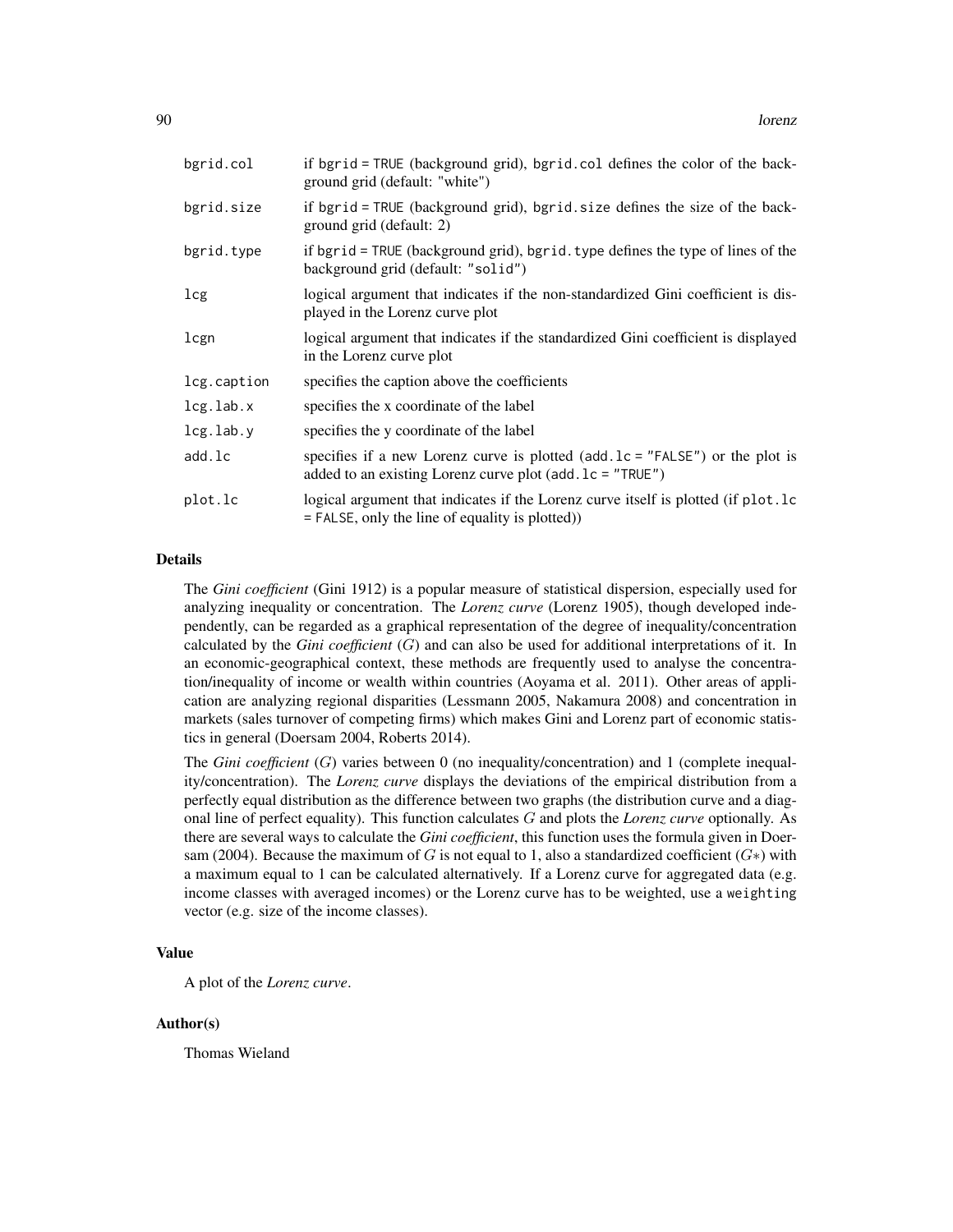#### lorenz 91

#### References

Aoyama, Y./Murphy, J. T./Hanson, S. (2011): "Key Concepts in Economic Geography". London : SAGE.

Bahrenberg, G./Giese, E./Mevenkamp, N./Nipper, J. (2010): "Statistische Methoden in der Geographie. Band 1: Univariate und bivariate Statistik". Stuttgart: Borntraeger.

Cerlani, L./Verme, P. (2012): "The origins of the Gini index: extracts from Variabilita e Mutabilita (1912) by Corrado Gini". In: *The Journal of Economic Inequality*, 10, 3, p. 421-443.

Doersam, P. (2004): "Wirtschaftsstatistik anschaulich dargestellt". Heidenau : PD-Verlag.

Gini, C. (1912): "Variabilita e Mutabilita". Contributo allo Studio delle Distribuzioni e delle Relazioni Statistiche. Bologna : Cuppini.

Lessmann, C. (2005): "Regionale Disparitaeten in Deutschland und ausgesuchten OECD-Staaten im Vergleich". *ifo Dresden berichtet*, 3/2005. [https://www.cesifo-group.de/DocDL/ifodb\\_](https://www.cesifo-group.de/DocDL/ifodb_2005_3_25-33.pdf) [2005\\_3\\_25-33.pdf](https://www.cesifo-group.de/DocDL/ifodb_2005_3_25-33.pdf).

Lorenz, M. O. (1905): "Methods of Measuring the Concentration of Wealth". In: *Publications of the American Statistical Association*, 9, 70, p. 209-219.

Nakamura, R. (2008): "Agglomeration Effects on Regional Economic Disparities: A Comparison between the UK and Japan". In: *Urban Studies*, 45, 9, p. 1947-1971.

Roberts, T. (2014): "When Bigger Is Better: A Critique of the Herfindahl-Hirschman Index's Use to Evaluate Mergers in Network Industries". In: *Pace Law Review*, 34, 2, p. 894-946.

## See Also

[cv](#page-18-0), [gini.conc](#page-49-0), [gini.spec](#page-51-0), [herf](#page-64-0), [hoover](#page-66-0)

## Examples

```
# Market concentration (example from Doersam 2004):
sales <- c(20,50,20,10)
# sales turnover of four car manufacturing companies
lorenz (sales, lcx = "percentage of companies", lcy = "percentrage of sales",
lctitle = "Lorenz curve of sales", lcg = TRUE, lcgn = TRUE)
# plots the Lorenz curve with user-defined title and labels
# including Gini coefficent
```

```
# Income classes (example from Doersam 2004):
income <- c(500, 1500, 2500, 4000, 7500, 15000)
# average income of 6 income classes
sizeofclass <- c(1000, 1200, 1600, 400, 200, 600)
# size of income classes
lorenz (income, weighting = sizeofclass, lcg = TRUE, lcgn = TRUE)
# plots the Lorenz curve with user-defined title and labels
# including Gini coefficent
```

```
# Regional disparities in Germany:
gdp <- c(460.69, 549.19, 124.16, 65.29, 31.59, 109.27, 263.44, 39.87, 258.53,
645.59, 131.95, 35.03, 112.66, 56.22, 85.61, 56.81)
# GDP of german regions 2015 (in billion EUR)
lorenz (gdp, lcg = TRUE, lcgn = TRUE)
```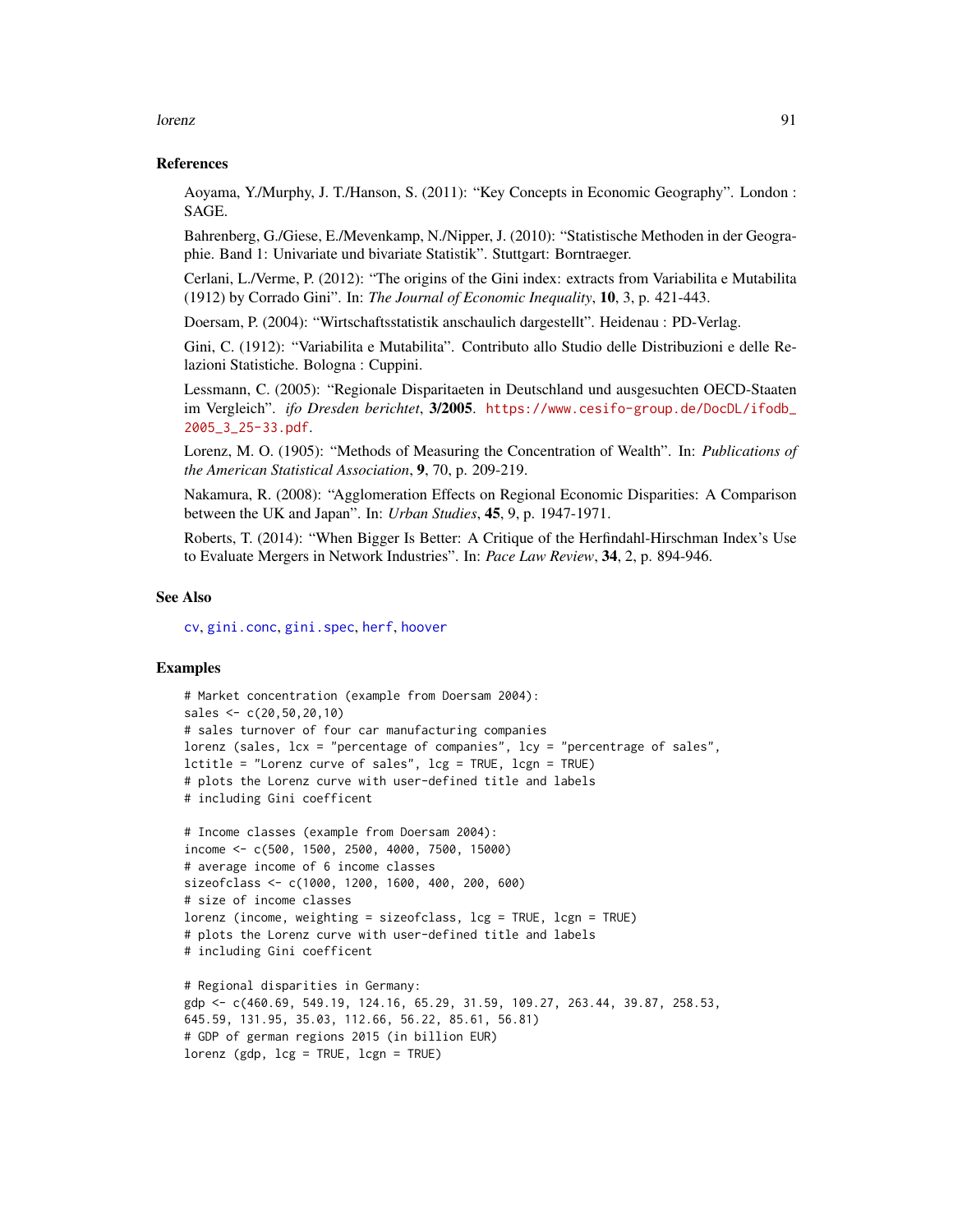92 mean2

# plots the Lorenz curve with user-defined title and labels

# including Gini coefficent

<span id="page-91-0"></span>

mean2 *Calculation of mean (extended)*

# Description

Calculating the arithmetic mean, weighted or non-weighted, or the geometric mean

# Usage

```
mean2(x, weighting = NULL, output = "mean", na.rm = TRUE)
```
## Arguments

| <b>X</b>  | a numeric vector                                                                                                                |
|-----------|---------------------------------------------------------------------------------------------------------------------------------|
| weighting | a numeric vector containing weighting data to compute the weighted arithmetic<br>mean (instead of the non-weighted)             |
| output    | argument to specify the output (output $=$ "mean" returns the arithmetic mean,<br>$output = "geom"$ returns the geometric mean) |
| na.rm     | logical argument that whether NA values should be extracted or not                                                              |

# Details

This function uses the formula for the weighted arithmetic mean from Sheret (1984).

# Value

Single numeric value. If output = "mean" and weighting is specified, the function returns a weighted arithmetic mean. If output = "geom", the geometric mean is returned.

## Author(s)

Thomas Wieland

## References

Bahrenberg, G./Giese, E./Mevenkamp, N./Nipper, J. (2010): "Statistische Methoden in der Geographie. Band 1: Univariate und bivariate Statistik". Stuttgart: Borntraeger.

Sheret, M. (1984): "The Coefficient of Variation: Weighting Considerations". In: *Social Indicators Research*, 15, 3, p. 289-295.

## See Also

[sd2](#page-104-0)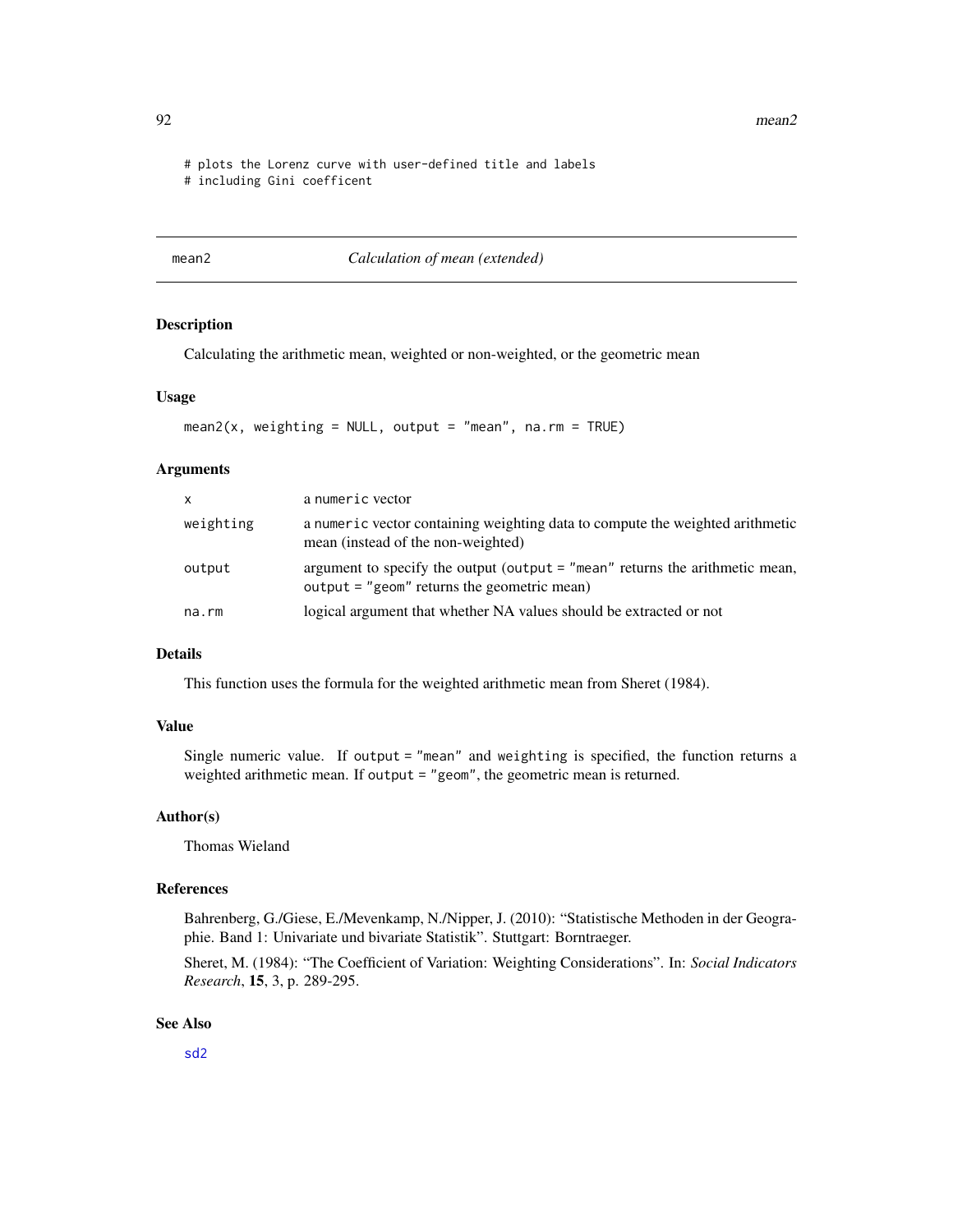mssd 93

## Examples

```
avector <- c(5, 17, 84, 55, 39)
mean(avector)
mean2(avector)
wvector <- c(9, 757, 44, 18, 682)
mean2 (avector, weighting = wvector)
mean2 (avector, output = "geom")
```
mssd *Mean square successive difference*

# Description

Calculating the mean square successive difference

## Usage

mssd (x)

# Arguments

x a numeric vector arranged in chronological order

# Details

The *mean square successive difference*,  $\delta^2$ , is a dimensionless measure of variability over time (von Neumann et al. 1941). It can be used for assessing the volatility of a variable with respect to different subjects/groups.

#### Value

Single numeric value (the *mean square successive difference*,  $\delta^2$ ).

## Author(s)

Thomas Wieland

## References

Von Neumann, J./Kent, R. H./Bellinson, H. R./Hart, B. I. (1941): "The mean square successive difference". In: *The Annals of Mathematical Statistics*, 12, 2, p. 153-162.

# See Also

[var2](#page-129-0), [sd2](#page-104-0), [cv](#page-18-0)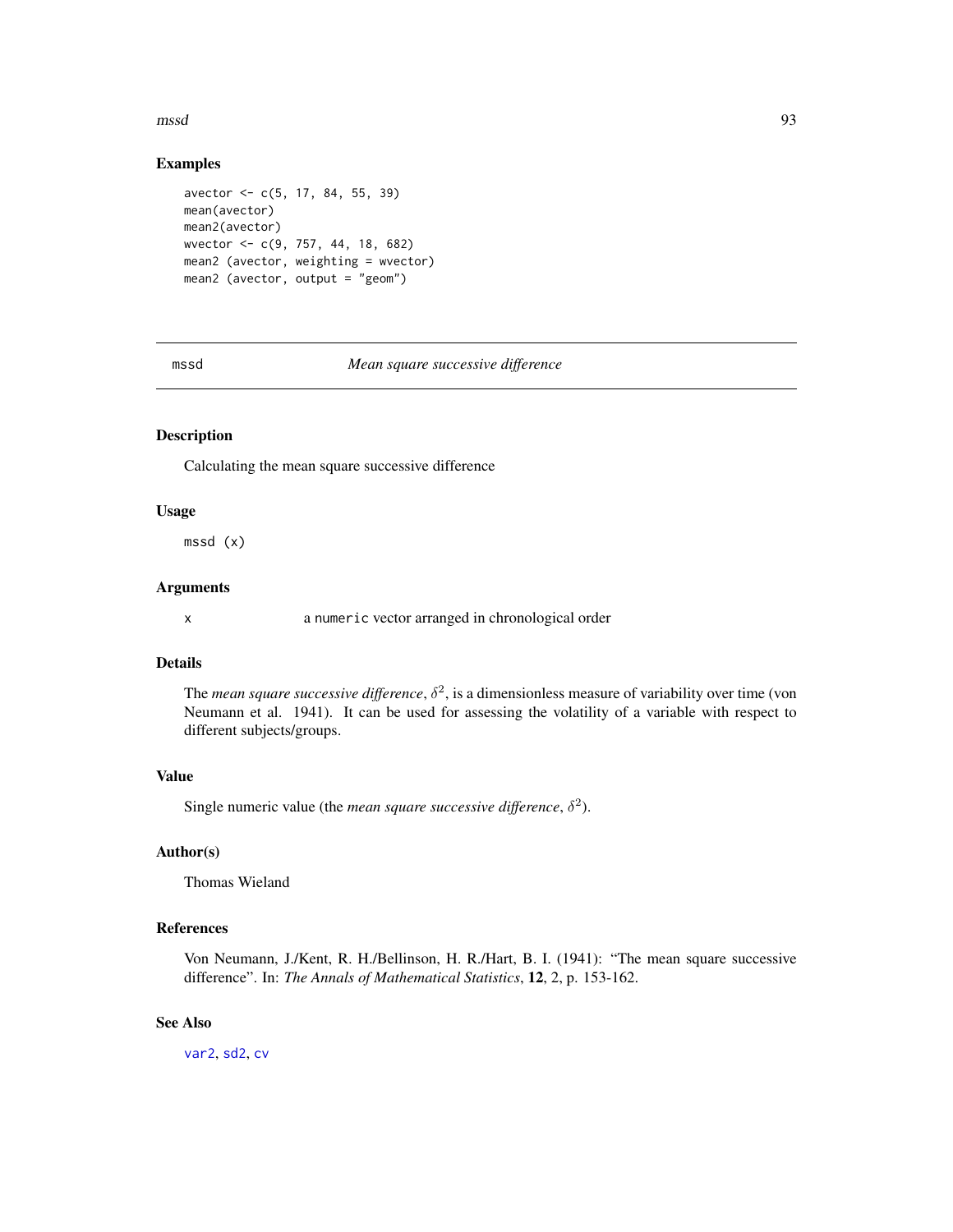## Examples

```
data1 <- c(10,10,10,20,20,20,30,30,30)
# stable growth
data2 <- c(20,10,30,10,30,20,30,20,10)
# high variability
# Means:
mean2(data1)
mean2(data2)
# Same means
# Standard deviation:
sd2(data1)
sd2(data2)
# Coefficient of variation:
cv(data1)
cv(data2)
# Measures of statistical dispersion are equal
mssd(data1)
mssd(data2)
# high differences in variability
```
<span id="page-93-0"></span>portfolio *Portfolio matrix*

#### Description

Portfolio matrix plot comparing two numeric vectors

#### Usage

```
portfolio(e_ij1, e_ij2, e_i1, e_i2, industry.names = NULL,
psize, psize.factor = 10, time.periods = NULL,
pmx = "Regional growth", pmy = "National growth",
pmtitle = "Portfolio matrix", pcol = NULL, pcol.border = NULL,
leg = FALSE, leg.fsize = 1, leg,col = NULL,leg.x = -max_val, leg.y = -max_val*1.5,bg.col = "gray95", bgrid = TRUE, bgrid.co1 = "white",bgrid.size = 2, bgrid.type = "solid",
seg.x = 0, seg.y = 0)
```

| e_ij1 | a numeric vector with $i$ values containing the employment in $i$ industries in<br>region $i$ at time 1 |
|-------|---------------------------------------------------------------------------------------------------------|
| e_ij2 | a numeric vector with $i$ values containing the employment in $i$ industries in<br>region $i$ at time 2 |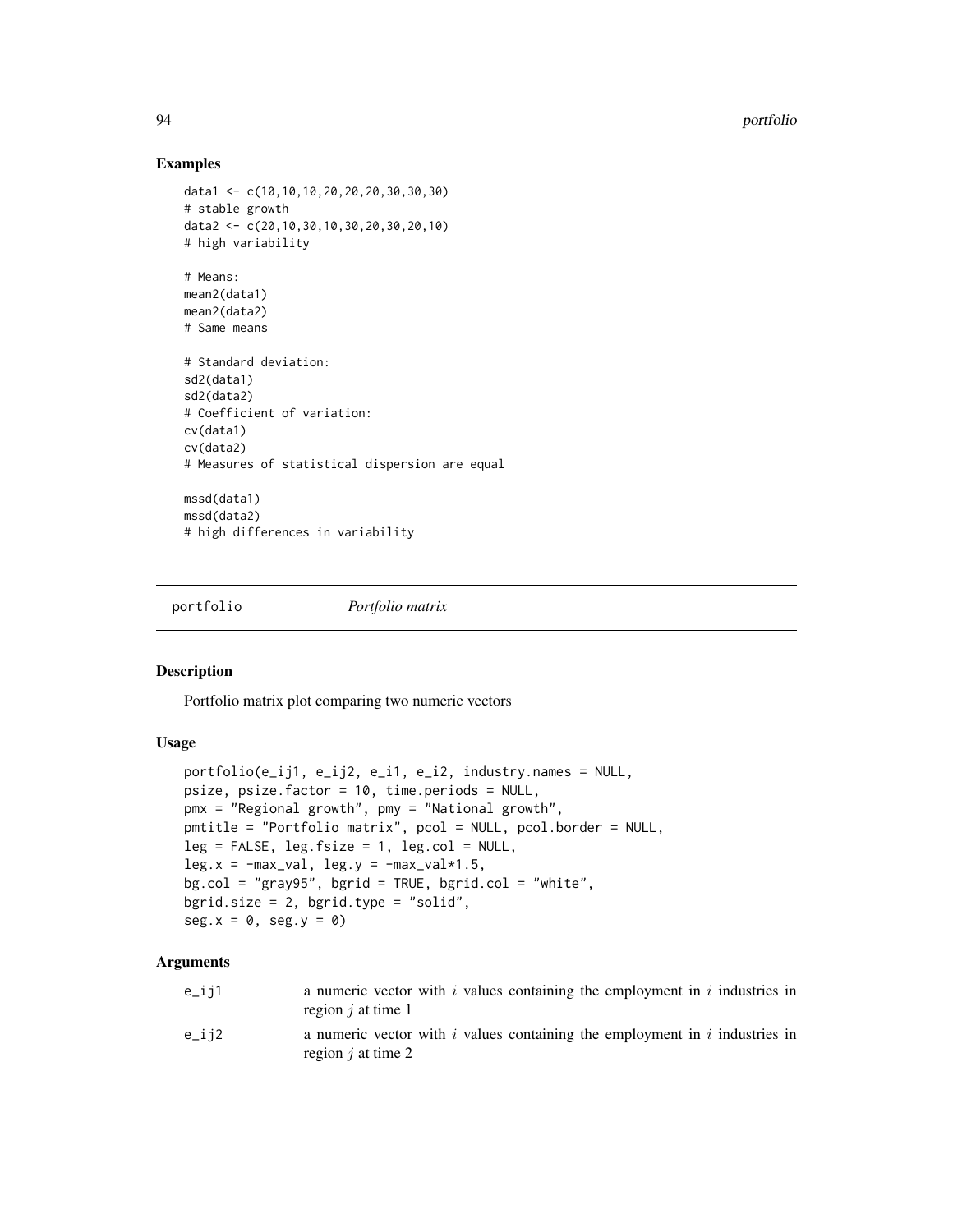| $e_i$          | a numeric vector with $i$ values containing the total employment in $i$ industries at<br>time 1                                 |
|----------------|---------------------------------------------------------------------------------------------------------------------------------|
| $e_i$          | a numeric vector with $i$ values containing the total employment in $i$ industries at<br>time 2                                 |
| industry.names | Industry names (e.g. from the relevant statistical classification of economic ac-<br>tivities)                                  |
| psize          | Point size in the portfolio matrix plot (mostly the absolute values of employment<br>in $i$ industries in region $j$ at time 2) |
| psize.factor   | Enlargement factor for the points in the plot                                                                                   |
| time.periods   | No. of regarded time periods (for average growth rates)                                                                         |
| pmx            | Name of the X axis in the plot                                                                                                  |
| pmy            | Name of the Y axis in the plot                                                                                                  |
| pmtitle        | Plot title                                                                                                                      |
| pcol           | Industry-specific point colors                                                                                                  |
| pcol.border    | Color of point border                                                                                                           |
| leg            | Logical argument that indicates if a legend has to be added to the plot                                                         |
| leg.fsize      | If $leg = TRUE$ : Font size in the plot legend                                                                                  |
| leg.col        | No. of columns in the legend                                                                                                    |
| leg.x          | If $leg = TRUE: X coordinate of the legend$                                                                                     |
| leg.y          | If $leg = TRUE$ : Y coordinate of the legend                                                                                    |
| bg.col         | Background color                                                                                                                |
| bgrid          | Logical argument that indicates if a grid has to be added to the plot                                                           |
| bgrid.col      | If bgrid = TRUE: Color of the grid                                                                                              |
| bgrid.size     | If bgrid = TRUE: Size of the grid                                                                                               |
| bgrid.type     | If bgrid = $TRUE$ : Type of the grid                                                                                            |
| seg.x          | X coordinate of segmentation of the plot                                                                                        |
| seg.y          | Y coordinate of segmentation of the plot                                                                                        |

The *portfolio matrix* is a graphic tool displaying the development of one variable compared to another variable. The plot shows the regarded variable on the  $x$  axis and a variable with which it is confronted on the y axis while the graph is divided in four quadrants. Originally, the *portfolio matrix* was developed by the *Boston Consulting Group* to analyze the performance of product lines in marketing, also known as the *growth-share matrix*. The quadrants show the performace of the regarded objects (stars, cash cows, question marks, dogs) (Henderson 1973). But the *portfolio matrix* can also be used to analyze/illustrate the world market integration of a region or a national economy by confronting e.g. the increase in world market share  $(x \text{ axis})$  and the world trade growth (y axis) (Baker et al. 2002). Another option is to analyze/illustrate the economic performance of a region (Howard 2007). E.g. it is possible to confront the growth of industries in a region with the all-over growth of these industries in the national economy.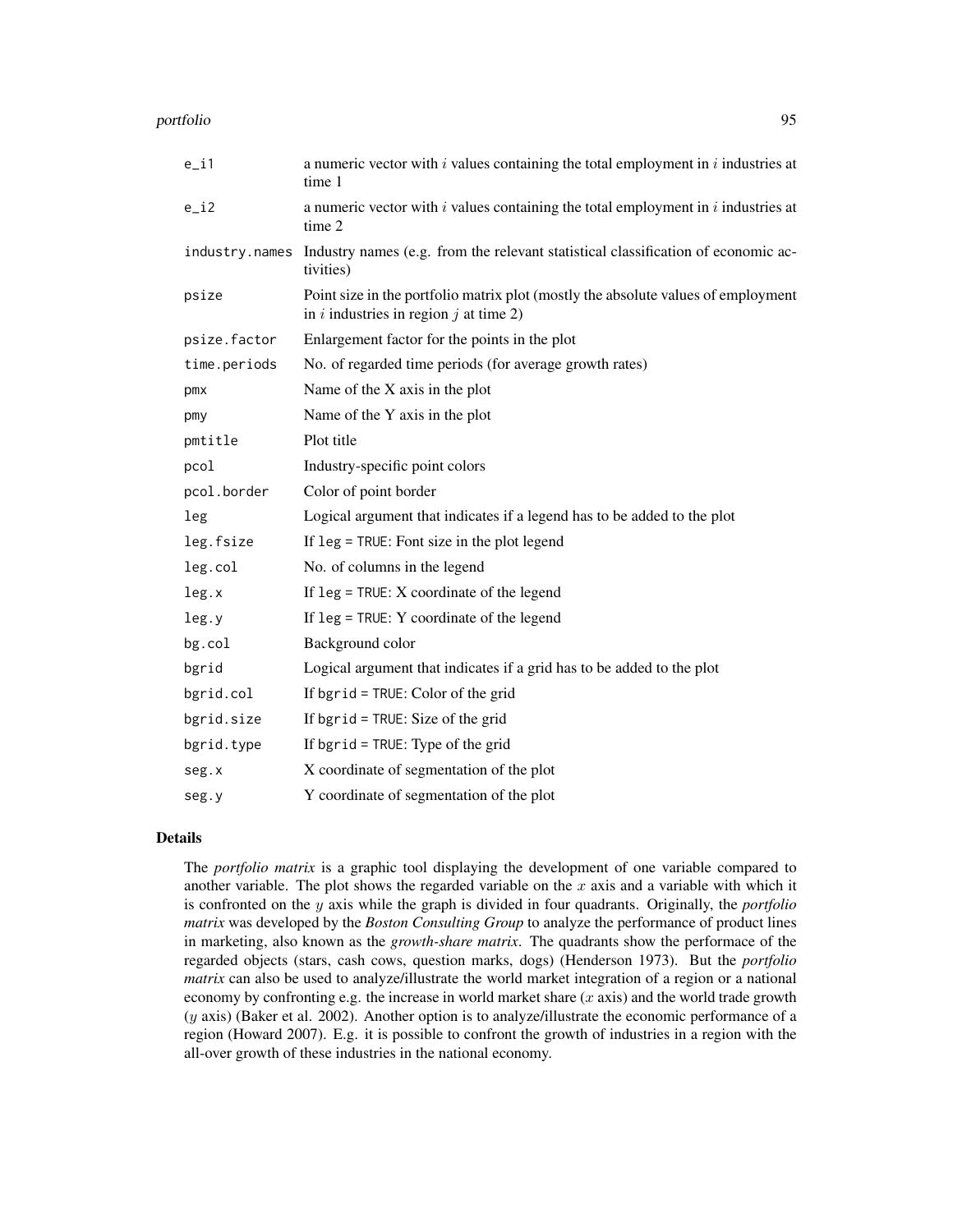# Value

A portfolio matrix plot and a data frame containing the related data (invisible).

## Author(s)

Thomas Wieland

## References

Baker, P./von Kirchbach, F./Mimouni, M./Pasteels, J.-M. (2002): "Analytical tools for enhancing the participation of developing countries in the Multilateral Trading System in the context of the Doha Development Agenda". In: *Aussenwirtschaft*, 57, 3, p. 343-372.

Howard, D. (2007): "A regional economic performance matrix - an aid to regional economic policy development". In: *Journal of Economic and Social Policy*, 11, 2, Art. 4.

Henderson, B. D. (1973): "The Experience Curve - Reviewed, IV. The Growth Share Matrix or The Product Portfolio". The Boston Consulting Group (BCG).

#### See Also

[shift](#page-106-0), [shiftd](#page-110-0), [shifti](#page-113-0)

#### Examples

```
data(Freiburg)
# Loads employment data for Freiburg and Germany (2008 and 2014)
```

```
portfolio(Freiburg$e_Freiburg2008, Freiburg$e_Freiburg2014,
Freiburg$e_Germany2008, Freiburg$e_Germany2014,
industry.names = Freiburg$industry, Freiburg$e_Freiburg2014, psize.factor = 12,
pmx = "Freiburg", pmy = "Deutschland", pmtitle = "Freiburg und BRD",
pcol = Freiburg$color, leg = TRUE, leg.fsize = 0.6, bgrid = TRUE, leg.y = -0.17)
```
<span id="page-95-0"></span>

| ۰. | ٠<br>. .<br>×<br>$-$ | ٠<br>٠ |
|----|----------------------|--------|
|    |                      |        |

rca *Analysis of regional beta and sigma convergence*

## Description

This function provides the analysis of absolute and conditional regional economic beta convergence and sigma convergence for cross-sectional data. Beta convergence can be estimated using an OLS or NLS technique. Sigma convergence can be analyzed using ANOVA or trend regression.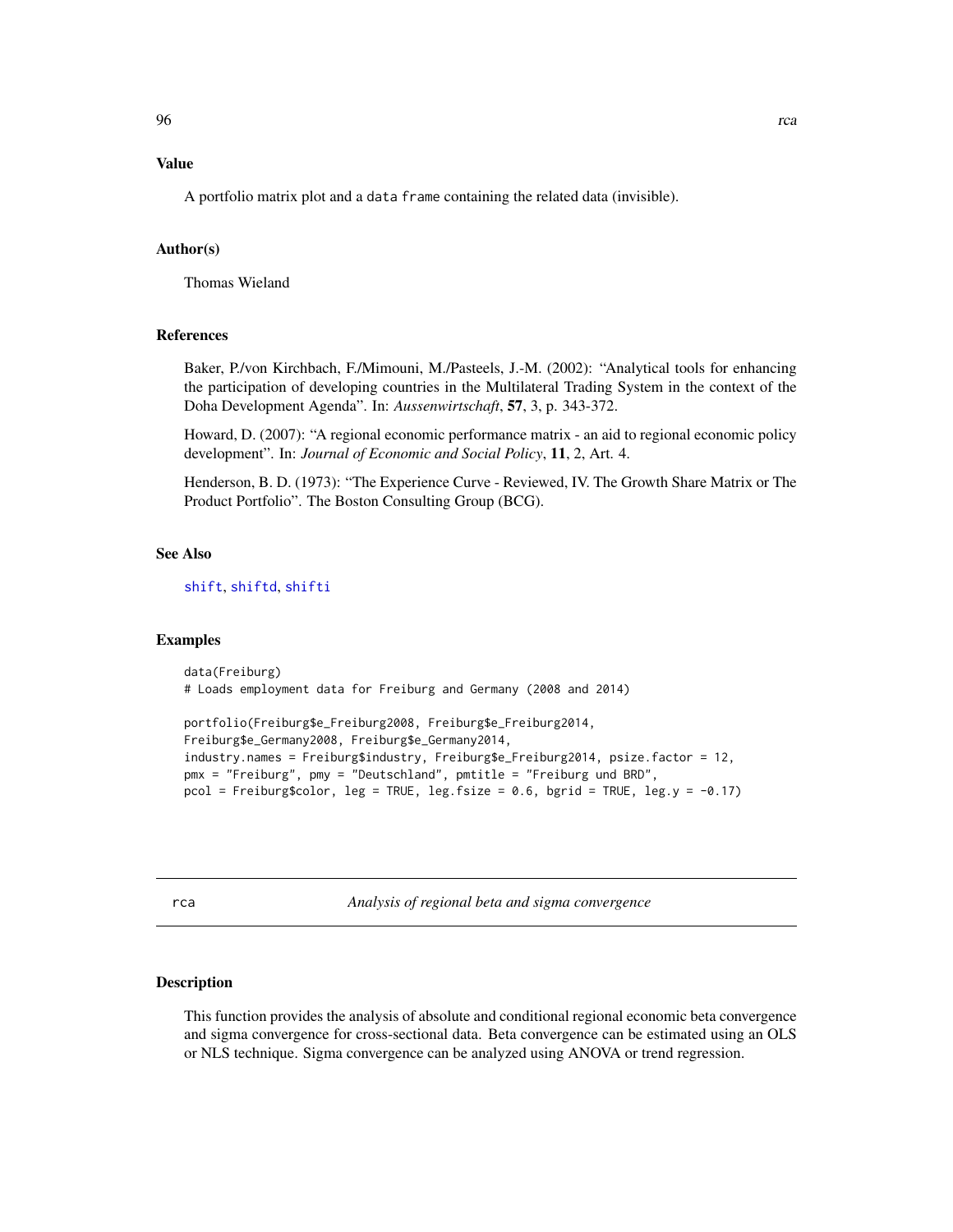# Usage

```
rca(gdp1, time1, gdp2, time2,
conditions = NULL, conditions.formula = NULL, conditions.startval = NULL,
beta.estimate = "ols", beta.plot = FALSE, beta.plotPSize = 1, beta.plotPCol = "black",
beta.plotLine = FALSE, beta.plotLineCol = "red", beta.plotX = "Ln (initial)",
beta.plotY = "Ln (growth)", beta.plotTitle = "Beta convergence", beta.bgCol = "gray95",
beta.bgrid = TRUE, beta.bgridCol = "white", beta.bgridSize = 2, beta.bgridType = "solid",
sigma.type = "anova", sigma.measure = "sd", sigma.log = TRUE, sigma.weighting = NULL,
sigma.issample = FALSE, sigma.plot = FALSE, sigma.plotLSize = 1,
sigma.plotLineCol = "black", sigma.plotRLine = FALSE, sigma.plotRLineCol = "blue",
sigma.Ymin = 0, sigma.plotX = "Time", sigma.plotY = "Variation",
sigma.plotTitle = "Sigma convergence", sigma.bgCol = "gray95", sigma.bgrid = TRUE,
sigma.bgridCol = "white", sigma.bgridSize = 2, sigma.bgridType = "solid")
```

| gdp1                | A numeric vector containing the GDP per capita (or another economic variable)<br>at time $t$                                                                                                                            |  |
|---------------------|-------------------------------------------------------------------------------------------------------------------------------------------------------------------------------------------------------------------------|--|
| time1               | A single value of time $t$ (= the initial year)                                                                                                                                                                         |  |
| gdp2                | A numeric vector containing the GDP per capita (or another economic variable)<br>at time $t+1$ or a data frame containing the GDPs per capita (or another economic<br>variable) at time $t+1$ , $t+2$ , $t+3$ , , $t+n$ |  |
| time2               | A single value of time $t+1$ or $t_n$ , respectively                                                                                                                                                                    |  |
| conditions          | A data frame containing the conditions for conditional beta convergence                                                                                                                                                 |  |
| conditions.formula  |                                                                                                                                                                                                                         |  |
|                     | If beta.estimate = "nls": A formula for the functional linkage of the condi-<br>tions in the case of conditional beta convergence                                                                                       |  |
| conditions.startval |                                                                                                                                                                                                                         |  |
|                     | If beta. estimate $=$ "nls": Starting values for the parameters of the conditions<br>in the case of conditional beta convergence                                                                                        |  |
| beta.estimate       | Beta estimate via ordinary least squares (OLS) or nonlinear least squares (NLS).<br>Default: beta.estimate = "ols"                                                                                                      |  |
| beta.plot           | Boolean argument that indicates if a plot of beta convergence has to be created                                                                                                                                         |  |
|                     | beta.plotPSize If beta.plot = TRUE: Point size in the beta convergence plot                                                                                                                                             |  |
| beta.plotPCol       | If beta.plot = $TRUE$ : Point color in the beta convergence plot                                                                                                                                                        |  |
| beta.plotLine       | If beta. plot = TRUE: Logical argument that indicates if a regression line has to<br>be added to the plot                                                                                                               |  |
| beta.plotLineCol    |                                                                                                                                                                                                                         |  |
|                     | If beta.plot = TRUE and beta.plotLine = TRUE: Line color of regression line                                                                                                                                             |  |
| beta.plotX          | If beta.plot = $TRUE:$ Name of the X axis                                                                                                                                                                               |  |
| beta.plotY          | If beta.plot = $TRUE$ : Name of the Y axis                                                                                                                                                                              |  |
|                     | beta.plotTitle If beta.plot = TRUE: Plot title                                                                                                                                                                          |  |
| beta.bgCol          | If beta.plot = TRUE: Plot background color                                                                                                                                                                              |  |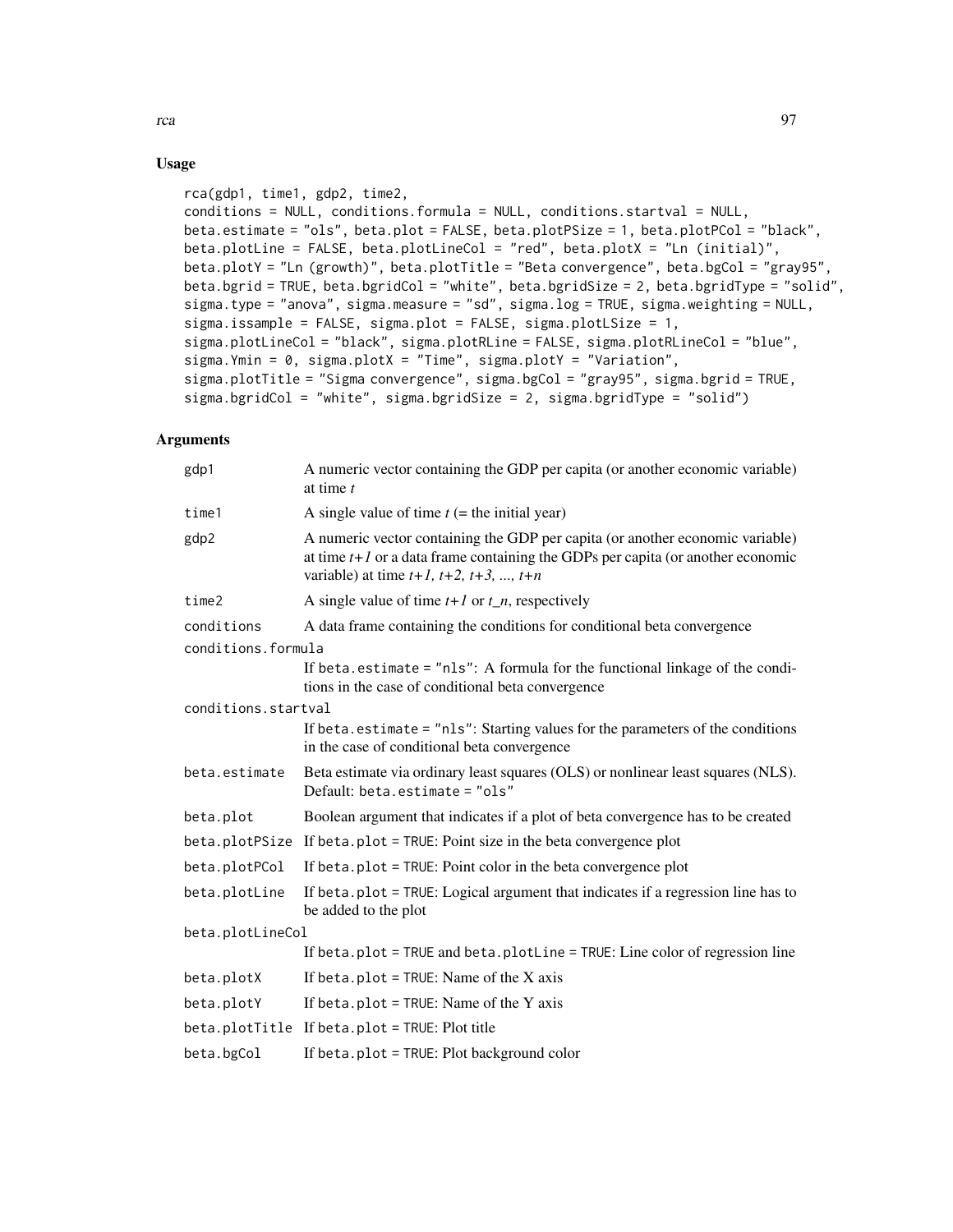| beta.bgrid         | If beta.plot = TRUE: Logical argument that indicates if the plot contains a grid                                                                                                                                                                                      |  |
|--------------------|-----------------------------------------------------------------------------------------------------------------------------------------------------------------------------------------------------------------------------------------------------------------------|--|
| beta.bgridCol      | If beta.plot = TRUE and beta.bgrid = TRUE: Color of the grid                                                                                                                                                                                                          |  |
|                    | beta.bgridSize If beta.plot = TRUE and beta.bgrid = TRUE: Size of the grid                                                                                                                                                                                            |  |
|                    | beta.bgridType If beta.plot = TRUE and beta.bgrid = TRUE: Type of the grid                                                                                                                                                                                            |  |
| sigma.type         | Estimating sigma convergence via ANOVA (two years) or trend regression (more<br>than two years). Default: sigma.type = "anova"                                                                                                                                        |  |
| sigma.measure      | argument that indicates how the sigma convergence should be measured. The<br>default is output = "sd", which means that the standard deviation is used. If<br>output = "var" or output = "cv", the variance or the coefficient of variation is<br>used, respectively. |  |
| sigma.log          | Logical argument. Per default (sigma.log = TRUE), also in the sigma conver-<br>gence analysis, the economic variables are transformed by natural logarithm. If<br>the original values should be used, state sigma. log = FALSE                                        |  |
| sigma.weighting    |                                                                                                                                                                                                                                                                       |  |
|                    | If the measure of statistical dispersion in the sigma convergence analysis (coeffi-<br>cient of variation or standard deviation) should be weighted, a weighting vector<br>has to be stated                                                                           |  |
|                    | sigma. is sample Logical argument that indicates if the dataset is a sample or the population (de-<br>fault: is. sample = FALSE, so the denominator of variance is $n$ )                                                                                              |  |
| sigma.plot         | Logical argument that indicates if a plot of sigma convergence has to be created                                                                                                                                                                                      |  |
| sigma.plotLSize    |                                                                                                                                                                                                                                                                       |  |
|                    | If sigma.plot = TRUE: Line size of the sigma convergence plot                                                                                                                                                                                                         |  |
| sigma.plotLineCol  | If sigma.plot = TRUE: Line color of the sigma convergence plot                                                                                                                                                                                                        |  |
| sigma.plotRLine    |                                                                                                                                                                                                                                                                       |  |
|                    | If sigma.plot = TRUE: Logical argument that indicates if a regression line has<br>to be added to the plot                                                                                                                                                             |  |
| sigma.plotRLineCol |                                                                                                                                                                                                                                                                       |  |
|                    | If sigma.plot = TRUE and sigma.plotRLine = TRUE: Color of the regression<br>line                                                                                                                                                                                      |  |
| sigma. Ymin        | If sigma. plot = TRUE: start value of the Y axis in the plot                                                                                                                                                                                                          |  |
| sigma.plotX        | If sigma. $plot = TRUE$ : Name of the X axis                                                                                                                                                                                                                          |  |
| sigma.plotY        | If sigma.plot = $TRUE$ : Name of the Y axis                                                                                                                                                                                                                           |  |
| sigma.plotTitle    |                                                                                                                                                                                                                                                                       |  |
|                    | If sigma.plot = $TRUE$ : Title of the plot                                                                                                                                                                                                                            |  |
| sigma.bgCol        | If sigma.plot = TRUE: Plot background color                                                                                                                                                                                                                           |  |
| sigma.bgrid        | If sigma.plot = TRUE: Logical argument that indicates if the plot contains a grid                                                                                                                                                                                     |  |
|                    | sigma.bgridCol If sigma.plot = TRUE and sigma.bgrid = TRUE: Color of the grid                                                                                                                                                                                         |  |
| sigma.bgridSize    |                                                                                                                                                                                                                                                                       |  |
| sigma.bgridType    | If sigma.plot = TRUE and sigma.bgrid = TRUE: Size of the grid                                                                                                                                                                                                         |  |
|                    | If sigma.plot = TRUE and sigma.bgrid = TRUE: Type of the grid                                                                                                                                                                                                         |  |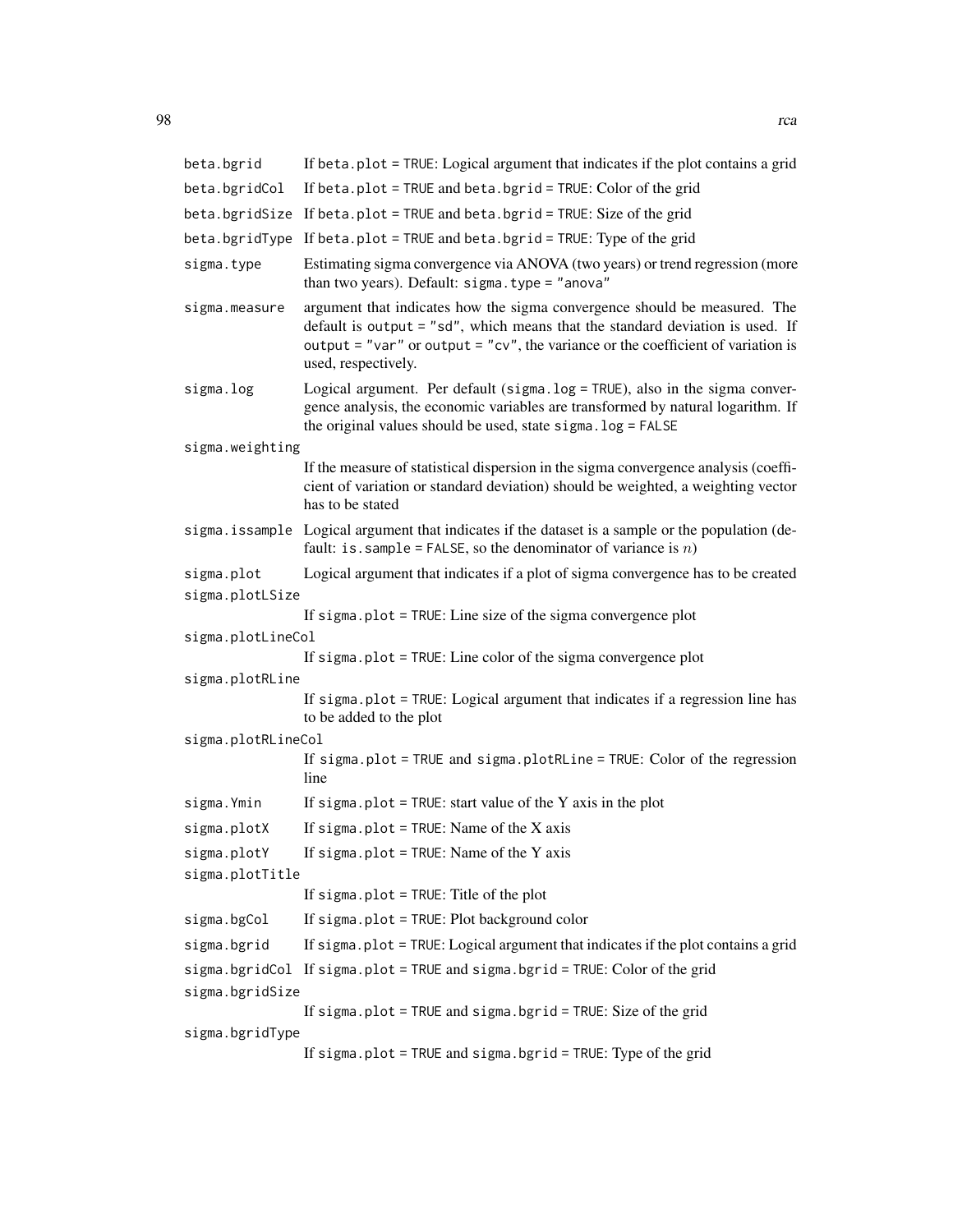From the regional economic perspective (in particular the neoclassical growth theory), regional disparities are expected to decline. This *convergence* can have different meanings: *Sigma convergence* (σ) means a harmonization of regional economic output or income over time, while *beta convergence*  $(\beta)$  means a decline of dispersion because poor regions have a stronger economic growth than rich regions (Capello/Nijkamp 2009). Regardless of the theoretical assumptions of a harmonization in reality, the related analytical framework allows to analyze both types of convergence for cross-sectional data (GDP p.c. or another economic variable,  $y$ , for i regions and two points in time, t and  $t + T$ ), or one starting point (t) and the average growth within the following n years  $(t + 1, t + 2, ..., t + n)$ , respectively. Beta convergence can be calculated either in a linearized OLS regression model or in a nonlinear regression model. When no other variables are integrated in this model, it is called *absolute* beta convergence. Implementing other region-related variables (conditions) into the model leads to *conditional* beta convergence. If there is beta convergence  $(\beta < 0)$ , it is possible to calculate the *speed of convergence*,  $\lambda$ , and the so-called *Half-Life H*, while the latter is the time taken to reduce the disparities by one half (Allington/McCombie 2007, Goecke/Huether 2016). There is *sigma convergence*, when the dispersion of the variable  $(\sigma)$ , e.g. calculated as standard deviation or coefficient of variation, reduces from t to  $t + T$ . This can be measured using ANOVA for two years or trend regression with respect to several years (Furceri 2005, Goecke/Huether 2016).

The rca function is a wrapper for the functions betaconv.ols, betaconv.nls, sigmaconv and sigmaconv.t. This function calculates (absolute and/or conditional) beta convergence and sigma convergence. Regional disparities are measured by the standard deviation (or variance, coefficient of variation) for all GDPs per capita (or another economic variable) for the given years. Beta convergence is estimated either using ordinary least squares (OLS) or nonlinear least squares (NLS). If the beta coefficient is negative (using OLS) or positive (using NLS), there is beta convergence. Sigma convergence is analyzed either using an analysis of variance (ANOVA) for these deviation measures (year 1 divided by year 2, F-statistic) or a trend regression (F-statistic, t-statistic). In the former case, if  $\sigma_t 1/\sigma_t 2 > 0$ , there is sigma convergence. In the latter case, if the slope of the trend regression is negative, there is sigma convergence.

#### Value

A list containing the following objects:

| betacony  | A list containing the following objects:                                                                                                                        |
|-----------|-----------------------------------------------------------------------------------------------------------------------------------------------------------------|
| regdata   | A data frame containing the regression data, including the $ln$ -transformed eco-<br>nomic variables                                                            |
| tinterval | The time interval                                                                                                                                               |
| abeta     | A list containing the estimates of the absolute beta convergence regression model,<br>including lambda and half-life                                            |
| cbeta     | If conditions are stated: a list containing the estimates of the conditional beta<br>convergence regression model, including lambda and half-life               |
| sigmaconv | A list containing the following objects:                                                                                                                        |
| sigmaconv | A matrix containing either the standard deviations, their quotient and the results<br>of the significance test (F-statistic) or the results of trend regression |

rca established a structure of the control of the control of the control of the control of the control of the control of the control of the control of the control of the control of the control of the control of the control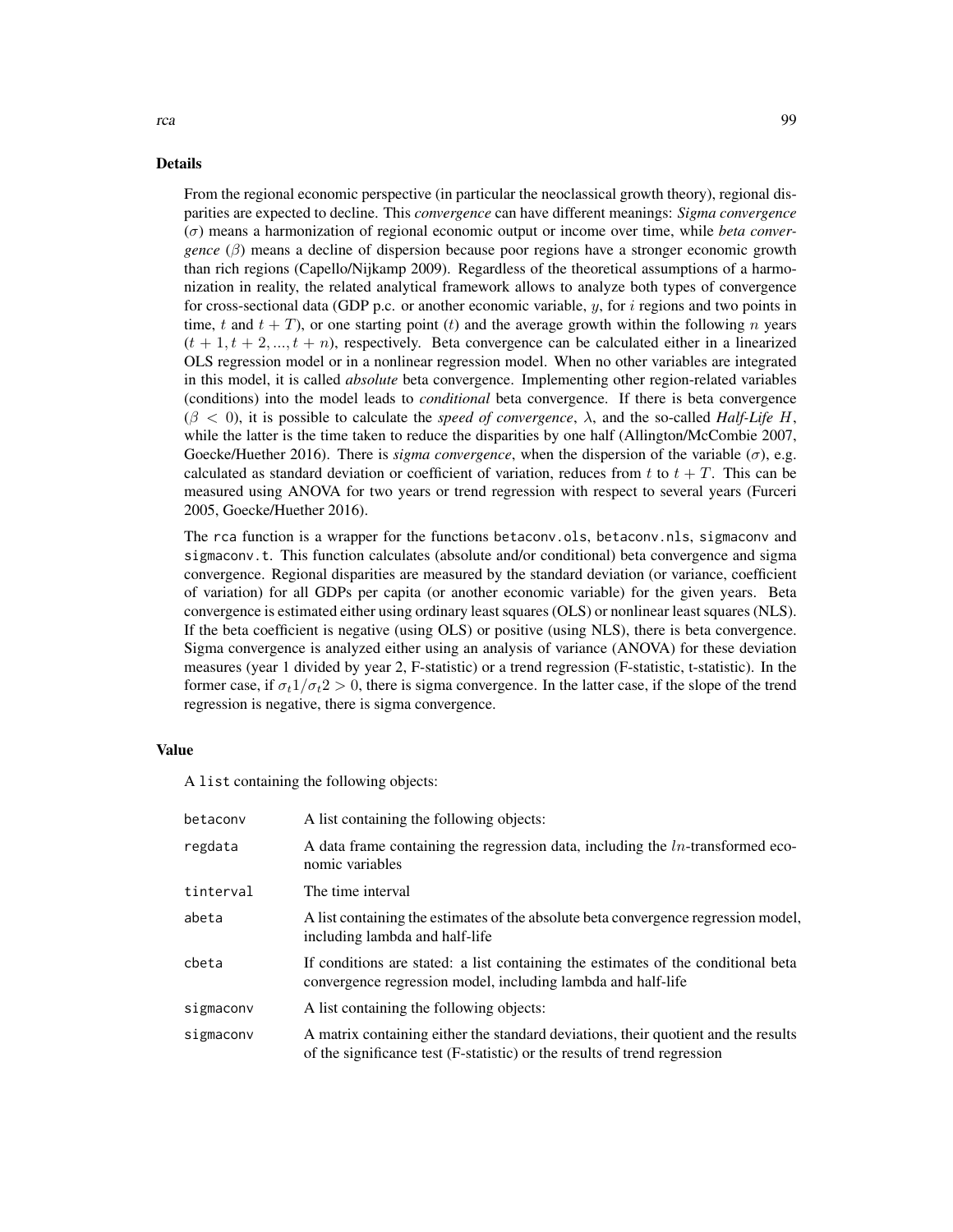# Author(s)

Thomas Wieland

#### References

Allington, N. F. B./McCombie, J. S. L. (2007): "Economic growth and beta-convergence in the East European Transition Economies". In: Arestis, P./Baddely, M./McCombie, J. S. L. (eds.): *Economic Growth. New Directions in Theory and Policy*. Cheltenham: Elgar. p. 200-222.

Capello, R./Nijkamp, P. (2009): "Introduction: regional growth and development theories in the twenty-first century - recent theoretical advances and future challenges". In: Capello, R./Nijkamp, P. (eds.): *Handbook of Regional Growth and Development Theories*. Cheltenham: Elgar. p. 1-16.

Dapena, A. D./Vazquez, E. F./Morollon, F. R. (2016): "The role of spatial scale in regional convergence: the effect of MAUP in the estimation of beta-convergence equations". In: *The Annals of Regional Science*, 56, 2, p. 473-489.

Furceri, D. (2005): "Beta and sigma-convergence: A mathematical relation of causality". In: *Economics Letters*, 89, 2, p. 212-215.

Goecke, H./Huether, M. (2016): "Regional Convergence in Europe". In: *Intereconomics*, 51, 3, p. 165-171.

Young, A. T./Higgins, M. J./Levy, D. (2008): "Sigma Convergence versus Beta Convergence: Evidence from U.S. County-Level Data". In: *Journal of Money, Credit and Banking*, 40, 5, p. 1083- 1093.

## See Also

[betaconv.ols](#page-8-0), [betaconv.nls](#page-5-0), [betaconv.speed](#page-11-0), [sigmaconv](#page-120-0), [sigmaconv.t](#page-123-0), [cv](#page-18-0), [sd2](#page-104-0), [var2](#page-129-0)

## Examples

```
data (G.counties.gdp)
# Loading GDP data for Germany (counties = Landkreise)
```

```
rca (G.counties.gdp$gdppc2010, 2010, G.counties.gdp$gdppc2011, 2011,
conditions = NULL, beta.plot = TRUE)
# Two years, no conditions (Absolute beta convergence)
```

```
regionaldummies <- to.dummy(G.counties.gdp$regional)
# Creating dummy variables for West/East
G.counties.gdp$West <- regionaldummies[,2]
G.counties.gdp$East <- regionaldummies[,1]
# Adding dummy variables to data
```

```
rca (G.counties.gdp$gdppc2010, 2010, G.counties.gdp$gdppc2011, 2011,
conditions = G.counties.gdp[c(70,71)])
# Two years, with conditions
# (Absolute and conditional beta convergence)
```

```
converg1 <- rca (G.counties.gdp$gdppc2010, 2010, G.counties.gdp$gdppc2011, 2011,
conditions = G.counties.gdp[c(70,71)])
```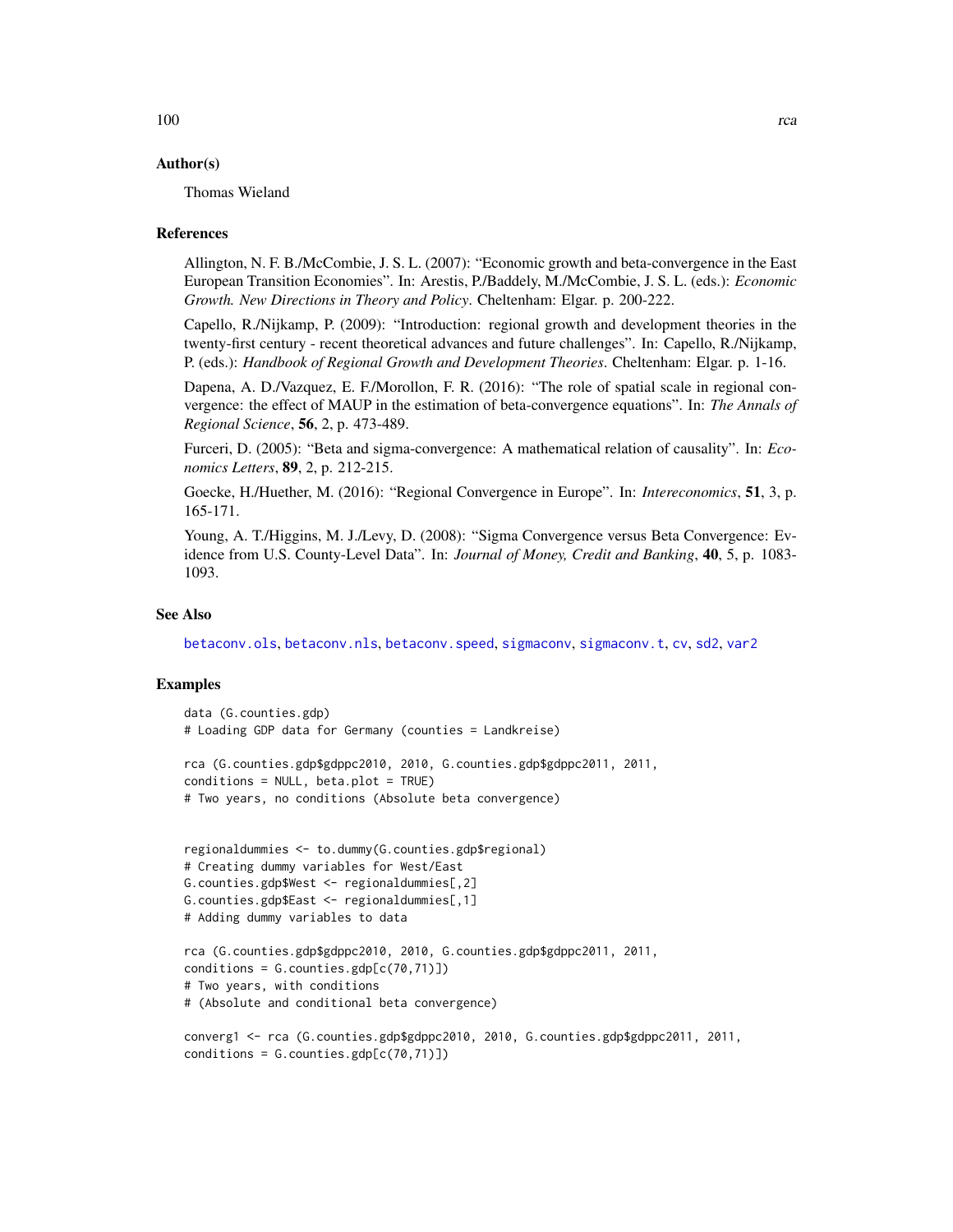#### reilly the contract of the contract of the contract of the contract of the contract of the contract of the contract of the contract of the contract of the contract of the contract of the contract of the contract of the con

```
# Store results in object
converg1$betaconv$abeta
# Addressing estimates for the conditional beta model
rca (G.counties.gdp$gdppc2010, 2010, G.counties.gdp[65:68], 2014, conditions = NULL,
sigma.type = "trend", beta.plot = TRUE, sigma.plot = TRUE)
# Five years, no conditions (Absolute beta convergence)
# with plots for both beta and sigma convergence
```

```
reilly Law of retail gravitation by Reilly
```
#### **Description**

Calculating the proportion of sales from an intermediate town between two cities or retail locations

#### Usage

reilly(P\_a, P\_b, D\_a, D\_b, gamma = 1, lambda = 2, relation = NULL)

## Arguments

| $P_a$    | a single numeric value of attractivity/population size of location/city $a$                                                                                                                      |
|----------|--------------------------------------------------------------------------------------------------------------------------------------------------------------------------------------------------|
| $P_b$    | a single numeric value of attractivity/population size of location/city $b$                                                                                                                      |
| $D_a$    | a single numeric value of the distance from the intermediate town to location/city<br>$\alpha$                                                                                                   |
| D b      | a single numeric value of the distance from the intermediate town to location/city<br>b                                                                                                          |
| gamma    | a single numeric value for the exponential weighting of size (default: 1)                                                                                                                        |
| lambda   | a single numeric value for the exponential weighting of distance (transport costs,<br>$default: -2)$                                                                                             |
| relation | a single numeric value containing the relation of trade between cities/locations $a$<br>and $b$ (only needed if the distance decay parameters has to be estimated instead<br>of the sales flows) |

#### Details

The *law of retail gravitation* by Reilly (1929, 1931) was the first *spatial interaction model* for retailing and services. This "law" states that two cities/locations attract customers from an intermediate town proportionally to the attractivity/population size of the two cities/locations and in inverse proportion to the squares of the transport costs (e.g. distance, travelling time) from these two locations to the intermediate town. But both variables can be weighted by exponents. The distance exponent can also be derived from empirical data (if an empirical relation is stated). The *breaking point formula* by Converse (1949) is a separate transformation of Reilly's law (see the function converse). The models by Reilly and Converse are simple *spatial interaction models* and are considered as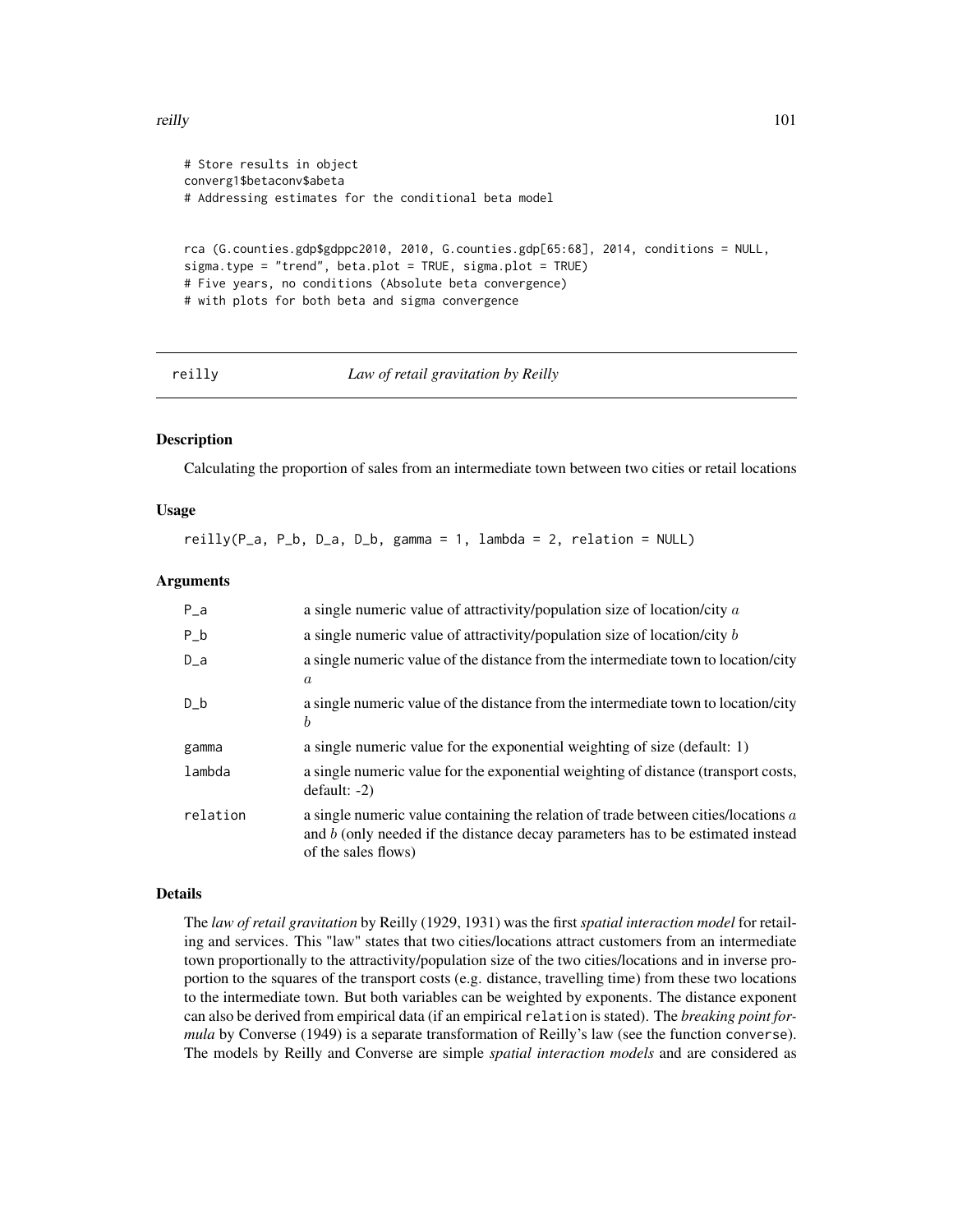*deterministic market area models* due to their exact allocation of demand origins to locations. A probabilistic approach including a theoretical framework was developed by Huff (1962) (see the function huff).

## Value

If no relation is stated, a list with three values:

| relation AB | relation of trade between cities/locations $a$ and $b$ |
|-------------|--------------------------------------------------------|
| prop_A      | proportion of city/location $\alpha$                   |
| prop_B      | proportion of city/location $b$                        |

If a relation is stated instead of weighting parameters, a single numeric value containing the estimated distance decay parameter.

## Author(s)

Thomas Wieland

## References

Berman, B. R./Evans, J. R. (2012): "Retail Management: A Strategic Approach". 12th edition. Bosten : Pearson.

Converse, P. D. (1949): "New Laws of Retail Gravitation". In: *Journal of Marketing*, 14, 3, p. 379-384.

Huff, D. L. (1962): "Determination of Intra-Urban Retail Trade Areas". Los Angeles : University of California.

Levy, M./Weitz, B. A. (2012): "Retailing management". 8th edition. New York : McGraw-Hill Irwin.

Loeffler, G. (1998): "Market areas - a methodological reflection on their boundaries". In: *GeoJournal*, 45, 4, p. 265-272

Reilly, W. J. (1929): "Methods for the Study of Retail Relationships". *Studies in Marketing*, 4. Austin : Bureau of Business Research, The University of Texas.

Reilly, W. J. (1931): "The Law of Retail Gravitation". New York.

## See Also

[huff](#page-70-0), [converse](#page-14-0)

# Examples

```
# Example from Converse (1949):
reilly (39851, 37366, 27, 25)
# two cities (pop. size 39.851 and 37.366)
# with distances of 27 and 25 miles to intermediate town
myresults <- reilly (39851, 37366, 27, 25)
myresults$prop_A
# proportion of location a
```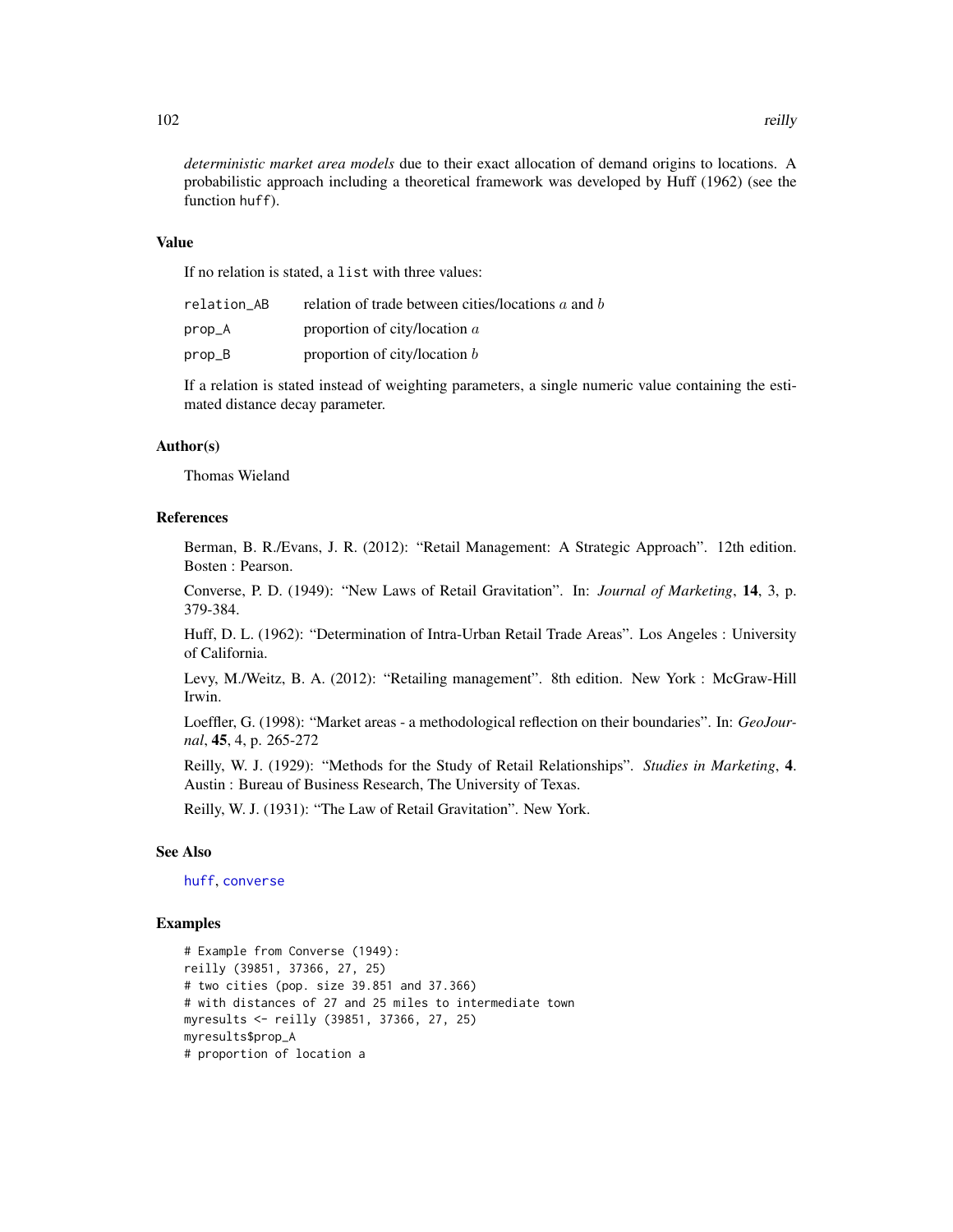#### ripley that the contract of the contract of the contract of the contract of the contract of the contract of the contract of the contract of the contract of the contract of the contract of the contract of the contract of th

```
# Distance decay parameter for the given sales relation:
reilly (39851, 37366, 27, 25, gamma = 1, lambda = NULL, relation = 0.9143555)
# returns 2
```
## ripley *Ripley's K*

# Description

Analyzing point clustering with Ripley's K function

# Usage

```
ripley(loc_df, loc_id, loc_lat, loc_lon,
area, t.max, t.sep = 10, K.local = FALSE,
ci.boot = FALSE, ci.alpha = 0.05, ciboot.samples = 100,
progmsg = FALSE, K.plot = TRUE, Kplot.func = "K",
plot.title = "Ripley's K", plotX = "t",
plotY = paste(Kplot.func, "Observed vs. expected"),
lcol.exp = "blue", lcolemp = "red", lsize.exp = 1,ltype.exp = "solid", lsize.emp = 1, ltype.emp = "solid",
bg.col = "gray95", bgrid = TRUE, bgrid.col = "white",
bgrid.size = 2, bgrid.type = "solid")
```

| $loc_d$ f  | A data frame containing the points                                                                                                           |
|------------|----------------------------------------------------------------------------------------------------------------------------------------------|
| loc_id     | Column containing the IDs of the points in the data frame loc_df                                                                             |
| loc_lat    | Column containing the latitudes of the points in the data frame loc_df                                                                       |
| $loc\_lon$ | Column containing the longitudes of the points in the data frame loc_df                                                                      |
| area       | Total area of the regarded region                                                                                                            |
| t.max      | Maximum distance                                                                                                                             |
| t.sep      | Number of distance intervals                                                                                                                 |
| K.local    | Logical arguments that indicates whether local K values are computed or not                                                                  |
| ci.boot    | Logical arguments that indicates whether bootstrap confidence intervals are com-<br>puted or not                                             |
| ci.alpha   | Significance level of the bootstrap confidence intervals                                                                                     |
|            | ciboot.samples No. of bootstrap samples                                                                                                      |
| progmsg    | Logical argument: Printing progress messages or not                                                                                          |
| K.plot     | Logical argument: Plot K function or not                                                                                                     |
| Kplot.func | Which function has to be plotted? K function (Kp1ot. func = $"K"$ ), L function<br>$(Kplot. func = "L")$ or H function $(Kplot. func = "H")$ |
| plot.title | If K, $plot = TRUE$ : Plot title                                                                                                             |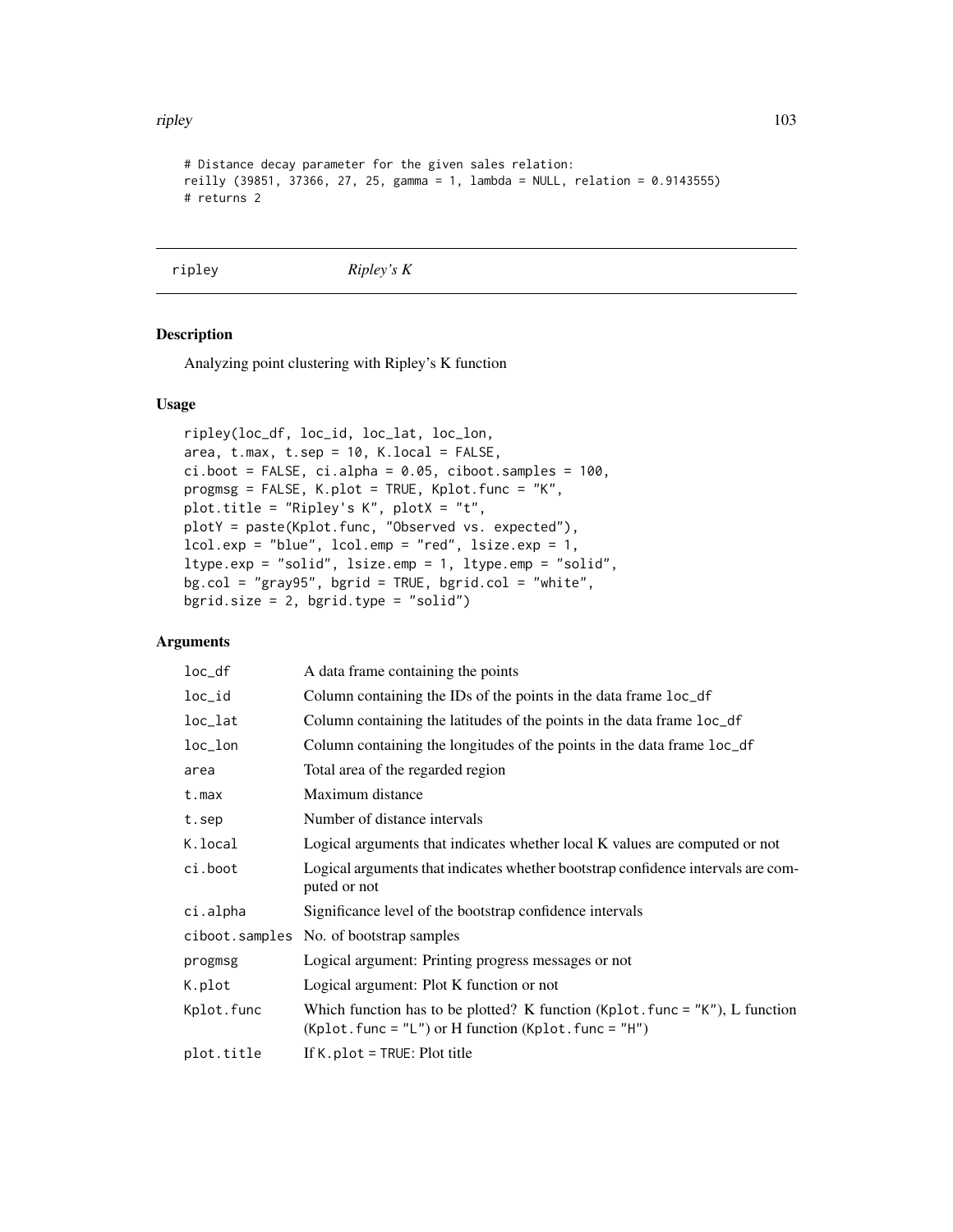| plotX      | If K. plot = TRUE: name of the X axis                                                                                                                       |
|------------|-------------------------------------------------------------------------------------------------------------------------------------------------------------|
| plotY      | If K. plot = TRUE: name of the Y axis                                                                                                                       |
| lcol.exp   | If $K$ . plot = TRUE: color of the line representing the expected values                                                                                    |
| lcol.emp   | If $K$ , plot = TRUE: color of the line representing the empirical values                                                                                   |
| lsize.exp  | If $K$ . plot = TRUE: size of the line representing the expected values                                                                                     |
| lsize.emp  | If $K$ . plot = TRUE: size of the line representing the empirical values                                                                                    |
| ltype.exp  | If $K$ . plot = TRUE: type of the line representing the expected values                                                                                     |
| ltype.emp  | If K, plot $=$ TRUE: type of the line representing the empirical values                                                                                     |
| $bg$ .col  | if $1c = TRUE$ (plot of Lorenz curve), bg. col defines the background color of the<br>plot (default: "gray95")                                              |
| bgrid      | if $1c = TRUE$ (plot of Lorenz curve), the logical argument bgrid defines if a grid<br>is shown in the plot                                                 |
| bgrid.col  | if $lc$ = TRUE (plot of Lorenz curve) and bgrid = TRUE (background grid), bgrid.col<br>defines the color of the background grid (default: "white")          |
| bgrid.size | if $lc$ = TRUE (plot of Lorenz curve) and bgrid = TRUE (background grid), bgrid.size<br>defines the size of the background grid (default: 2)                |
| bgrid.type | if $lc$ = TRUE (plot of Lorenz curve) and bgrid = TRUE (background grid), bgrid.type<br>defines the type of lines of the background grid (default: "solid") |

Calculating and plotting of the K function and its derivations (L function, H function) and, optionally, bootstrap confidence intervals.

# Value

The function returns a list containing:

|          | A data, frame containing the K/L/H/t values                         |
|----------|---------------------------------------------------------------------|
| K local  | A data. frame containing the local K values (if stated)             |
| local_ci | A data. frame containing the local confidence intervals (if stated) |

# Author(s)

Thomas Wieland

## References

Kiskowski, M.A./Hancock, J. F./Kenworthy, A. (2009): "On the Use of Ripley's K-function and its Derivatives to Analyze Domain Size". In: *Biophysical Journal*, 97, 4, p. 1095-1103.

Krider, R. E./Putler, R. S. (2013): "Which Birds of a Feather Flock Together? Clustering and Avoidance Patterns of Similar Retail Outlets". In: *Geographical Analysis*, 45, 2, p. 123-149.

# See Also

[dist](#page-0-0), [dist.buf](#page-22-0), [dist.mat](#page-25-0)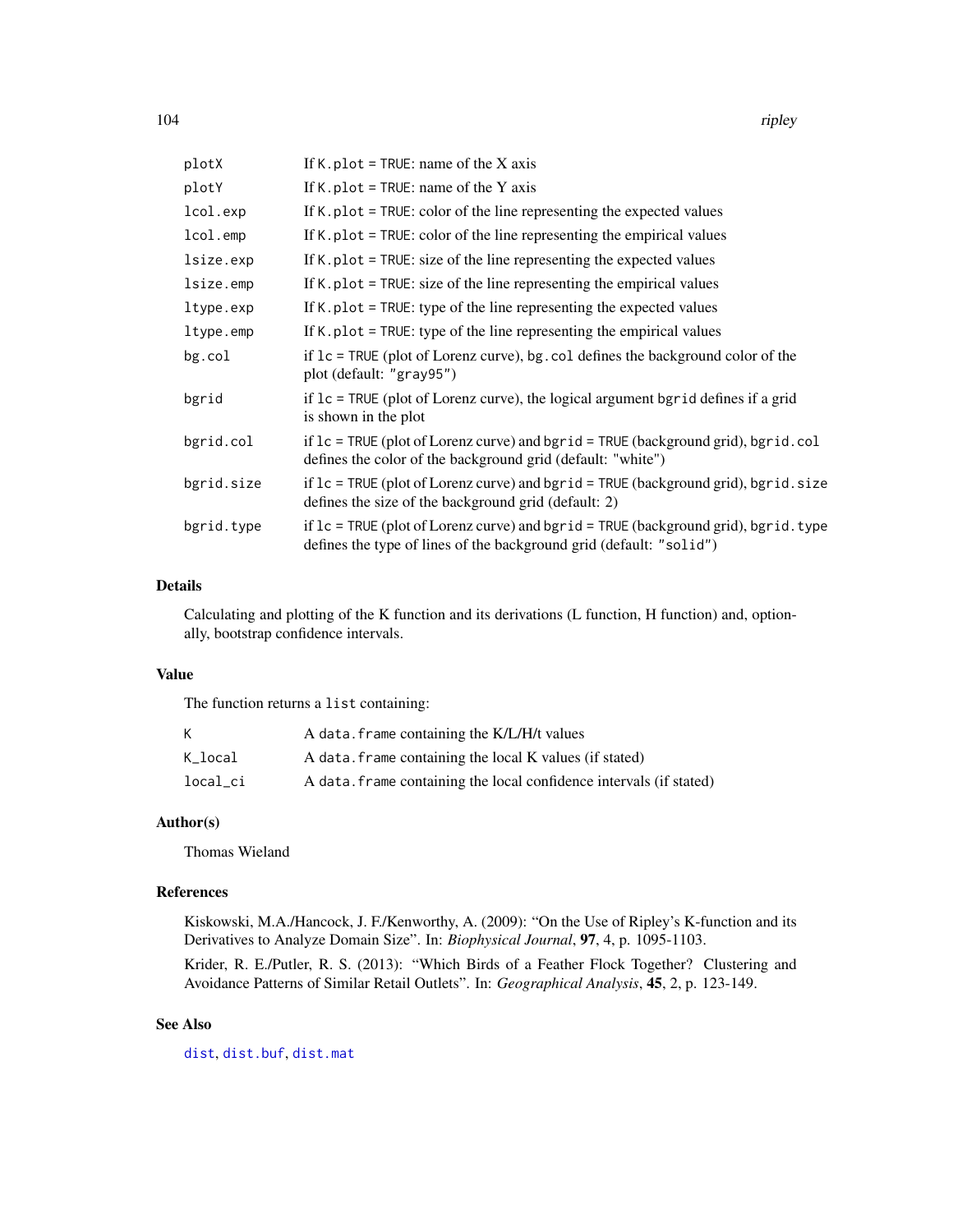# Examples

```
## Not run:
data(GoettingenHealth1)
# general practitioners, psychotherapists and pharmacies
area_goe <- 1753000000
# area of Landkreis Goettingen (sqm)
area_nom <- 1267000000
# area of Landkreis Northeim (sqm)
area_gn <- area_goe+area_nom
sqrt(area_gn/pi)
# this takes some seconds
ripley(GoettingenHealth1[GoettingenHealth1$type == "phys_gen",],
"location", "lat", "lon", area = area_gn, t.max = 30000, t.sep = 300)
ripley(GoettingenHealth1[GoettingenHealth1$type == "pharm",],
"location", "lat", "lon", area = area_gn, t.max = 30000, t.sep = 300)
ripley(GoettingenHealth1[GoettingenHealth1$type == "psych",],
"location", "lat", "lon", area = area_gn, t.max = 30000, t.sep = 300)
## End(Not run)
```
<span id="page-104-0"></span>

sd2 *Standard deviation (extended)*

## Description

Calculating the standard deviation (sd), weighted or non-weighted, for samples or populations

#### Usage

```
sd2 (x, is.sample = TRUE, weighting = NULL, wmean = FALSE, na.rm = TRUE)
```
#### Arguments

| $\boldsymbol{\mathsf{x}}$ | a numeric vector                                                                                                                                          |
|---------------------------|-----------------------------------------------------------------------------------------------------------------------------------------------------------|
| is.sample                 | logical argument that indicates if the dataset is a sample or the population (de-<br>fault: is sample = TRUE, so the denominator of variance is $n - 1$ ) |
| weighting                 | a numeric vector containing weighting data to compute the weighted standard<br>deviation (instead of the non-weighted sd)                                 |
| wmean                     | logical argument that indicates if the weighted mean is used when calculating<br>the weighted standard deviation                                          |
| na.rm                     | logical argument that whether NA values should be extracted or not                                                                                        |

 $sd2$  105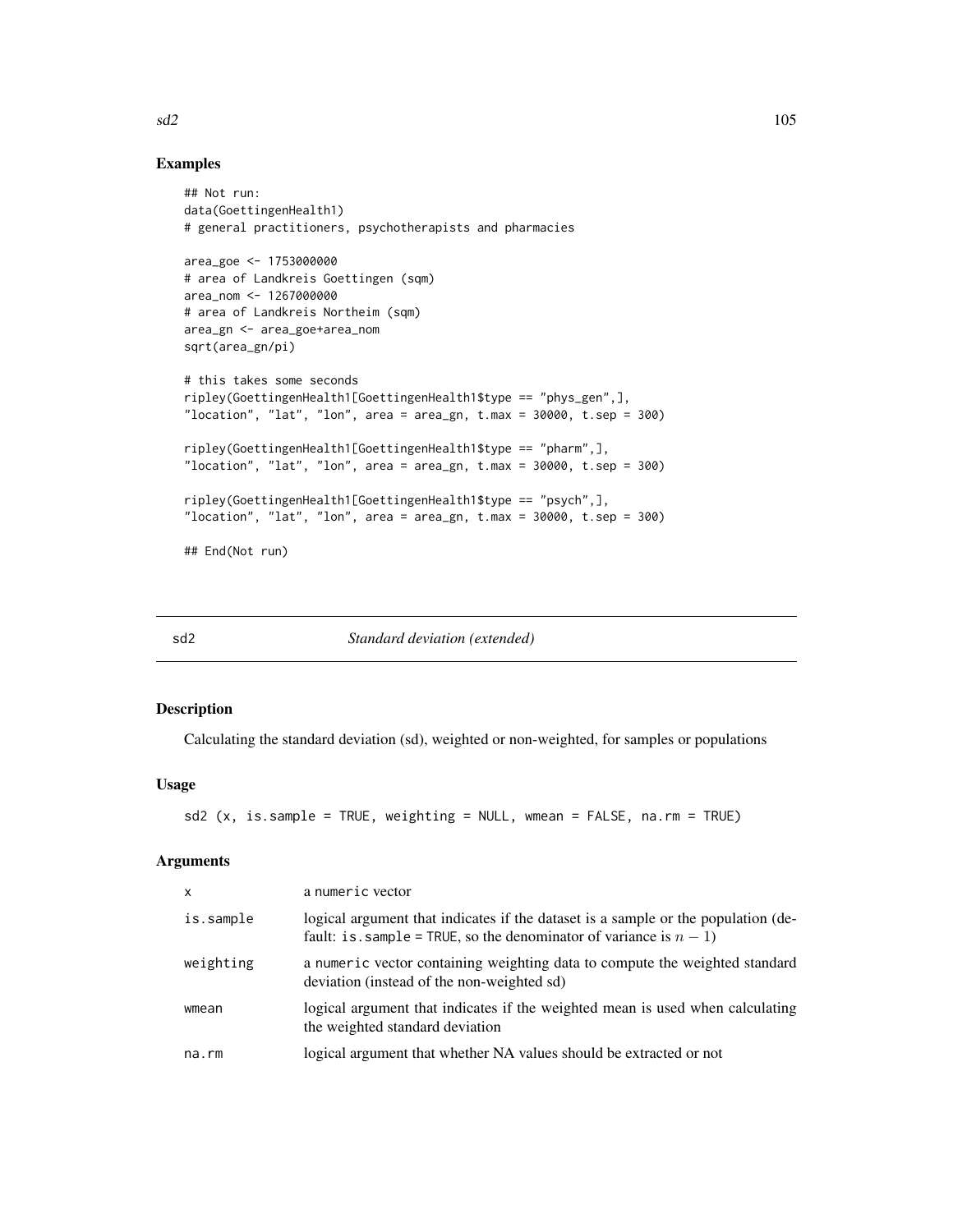The function calculates the *standard deviation*. Unlike the R base sd function, the sd2 function allows to choose if the data is treated as sample (denominator of variance is  $n - 1$ )) or not (denominator of variance is  $n$ ))

From a regional economic perspective, the sd is closely linked to the concept of *sigma convergence*  $(\sigma)$  which means a harmonization of regional economic output or income over time, while the other type of convergence, *beta convergence* (β), means a decline of dispersion because poor regions have a stronger growth than rich regions (Capello/Nijkamp 2009). The sd allows to summarize regional disparities (e.g. disparities in regional GDP per capita) in one indicator. The coefficient of variation (see the function cv) is more frequently used for this purpose (e.g. Lessmann 2005, Huang/Leung 2009, Siljak 2015). But the sd can also be used for any other types of disparities or dispersion, such as disparities in supply (e.g. density of physicians or grocery stores).

The standard deviation can be weighted by using a second weighting vector. As there is more than one way to weight measures of statistical dispersion, this function uses the formula for the weighted sd ( $\sigma_w$ ) from Sheret (1984). The vector x is automatically treated as a sample (such as in the base sd function), so the denominator of variance is  $n - 1$ , if it is not, set is. sample = FALSE.

## Value

Single numeric value. If weighting is specified, the function returns a weighted standard deviation (optionally using a weighted arithmetic mean if wmean = TRUE).

#### Author(s)

Thomas Wieland

# References

Bahrenberg, G./Giese, E./Mevenkamp, N./Nipper, J. (2010): "Statistische Methoden in der Geographie. Band 1: Univariate und bivariate Statistik". Stuttgart: Borntraeger.

Capello, R./Nijkamp, P. (2009): "Introduction: regional growth and development theories in the twenty-first century - recent theoretical advances and future challenges". In: Capello, R./Nijkamp, P. (eds.): *Handbook of Regional Growth and Development Theories*. Cheltenham: Elgar. p. 1-16.

Lessmann, C. (2005): "Regionale Disparitaeten in Deutschland und ausgesuchten OECD-Staaten im Vergleich". *ifo Dresden berichtet*, 3/2005. [https://www.cesifo-group.de/DocDL/ifodb\\_](https://www.cesifo-group.de/DocDL/ifodb_2005_3_25-33.pdf) [2005\\_3\\_25-33.pdf](https://www.cesifo-group.de/DocDL/ifodb_2005_3_25-33.pdf).

Huang, Y./Leung, Y. (2009): "Measuring Regional Inequality: A Comparison of Coefficient of Variation and Hoover Concentration Index". In: *The Open Geography Journal*, 2, p. 25-34.

Sheret, M. (1984): "The Coefficient of Variation: Weighting Considerations". In: *Social Indicators Research*, 15, 3, p. 289-295.

Siljak, D. (2015): "Real Economic Convergence in Western Europe from 1995 to 2013". In: *International Journal of Business and Economic Development*, 3, 3, p. 56-67.

## See Also

[gini](#page-45-0), [herf](#page-64-0), [hoover](#page-66-0), [mean2](#page-91-0), [rca](#page-95-0)

#### $106$  sd2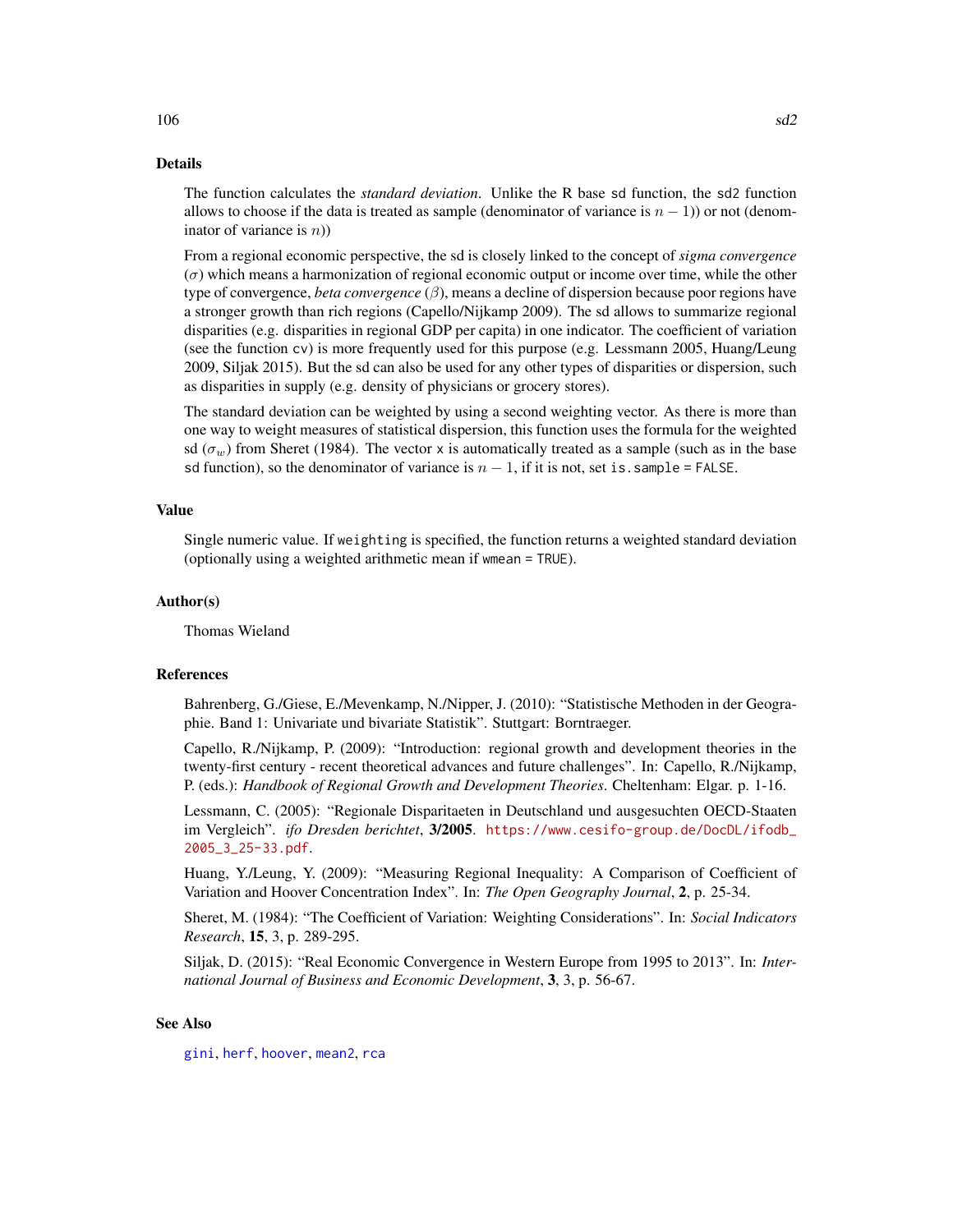## shift 107

# Examples

```
# Regional disparities / sigma convergence in Germany
data(G.counties.gdp)
# GDP per capita for German counties (Landkreise)
sd_gdppc <- apply (G.counties.gdp[54:68], MARGIN = 2, FUN = sd2)# Calculating standard deviation for the years 2000-2014
years <- 2000:2014
# vector of years (2000-2014)
plot(years, sd_gdppc, "l", ylim = c(\theta, 15000), xlab = "Year",
ylab = "SD of GDP per capita")
# Plot sd over time
```
<span id="page-106-0"></span>shift *Shift-share analysis*

# Description

Analyzing regional growth with the shift-share analysis

## Usage

```
shift(e_ij1, e_ij2, e_i1, e_i2, industry.names = NULL,
shift.method = "Dunn", print.results = TRUE, plot.results = FALSE,
plot.colours = NULL, plot.title = NULL, plot.portfolio = FALSE, ...)
```

| $e$ _ij1       | a numeric vector with $i$ values containing the employment in $i$ industries in<br>region $j$ at time 1                |
|----------------|------------------------------------------------------------------------------------------------------------------------|
| $e$ _ $i$ j2   | a numeric vector with $i$ values containing the employment in $i$ industries in<br>region $j$ at time 2                |
| $e$ _i1        | a numeric vector with $i$ values containing the total employment in $i$ industries at<br>time 1                        |
| $e_i$          | a numeric vector with $i$ values containing the total employment in $i$ industries at<br>time 2                        |
| industry.names | Industry names (e.g. from the relevant statistical classification of economic ac-<br>tivities)                         |
| shift.method   | Method of shift-share-analysis to be used ("Dunn", "Esteban", "Gerfin") (de-<br>fault: $shift.method = "Dunn")$        |
| print.results  | Logical argument that indicates if the function shows the results or not                                               |
| plot.results   | Logical argument that indicates if the results have to be plotted                                                      |
| plot.colours   | If plot.results = TRUE: Plot colours                                                                                   |
| plot.title     | If $plot. results = TRUE: Plot title$                                                                                  |
|                | plot portfolio Logical argument that indicates if the results have to be plotted in a portfolio<br>matrix additionally |
| $\ddots$       | Additional arguments for the portfolio plot (see the function portfolio)                                               |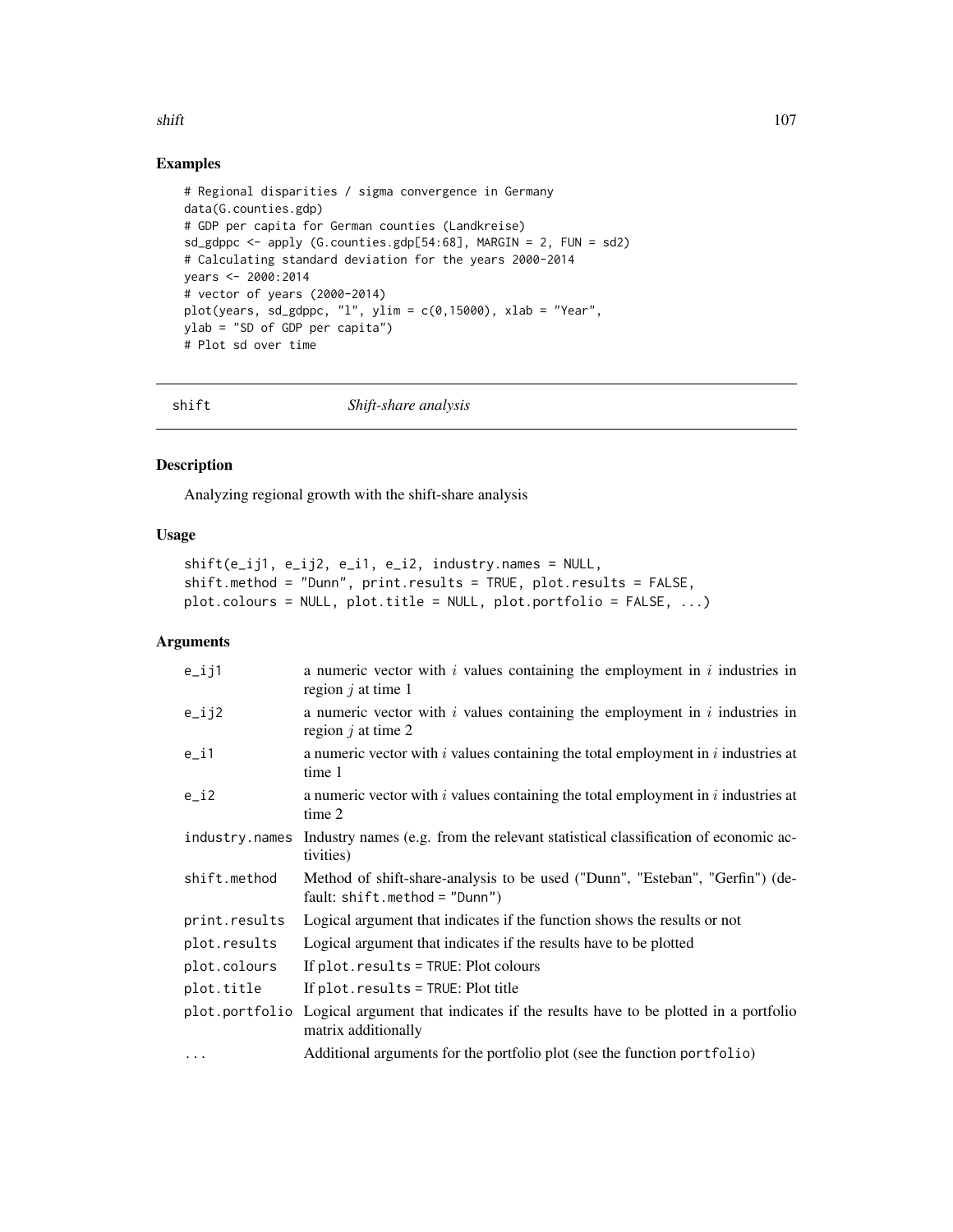The *shift-share analysis* (Dunn 1960) adresses the regional growth (or decline) regarding the overall development in the national economy. The aim of this analysis model is to identify which parts of the regional economic development can be traced back to national trends, effects of the regional industry structure and (positive) regional factors. The growth (or decline) of regional employment consists of three factors:  $l_{t+1}-l_t = nps+nds+nts$ , where l is the employment in the region at time t and t + 1, respectively, and nps is the *net proportionality shift*, nds is the *net differential shift* and

dynamic shift-share analysis (Barff/Knight 1988) or the extension by Esteban-Marquillas (1972). As there is more than one way to calculate a Dunn-type *shift-share analysis* and the terms are not used consequently in the regional economic literature, this function and the documentation use the formulae and terms given in Farhauer/Kroell (2013). If shift.method = "Dunn", this function calculates the *net proportionality shift* (nps), the *net differential shift* (nds) and the *net total shift* (nts) where the last one represents the residuum of (positive) regional factors.

nts is the *net total shift*. Other variants are e.g. the shift-share method by Gerfin (Index method), the

This function calculates a shift-share analysis for two years.

#### Value

A list containing the following objects:

| components | A matrix containing the shift-share components related to the chosen method |
|------------|-----------------------------------------------------------------------------|
| growth     | A matrix containing the industry-specific growth values                     |
| method     | The chosen method, e.g. "Dunn"                                              |

## Author(s)

Thomas Wieland

## References

Arcelus, F. J. (1984): "An Extension of Shift-Share Analysis". In: In: *Growth and Change*, 15, 1, p. 3-8.

Barff, R. A./Knight, P. L. (1988): "Dynamic Shift-Share Analysis". In: *Growth and Change*, 19, 2, p. 1-10.

Casler, S. D. (1989): "A Theoretical Context for Shift and Share Analysis". In: *Regional Studies*, 23, 1, p. 43-48.

Dunn, E. S. Jr. (1960): "A statistical and analytical technique for regional analysis". In: *Papers and Proceedings of the Regional Science Association*, 6, p. 97-112.

Esteban-Marquillas, J. M. (1972): "Shift- and share analysis revisited". In: *Regional and Urban Economics*, 2, 3, p. 249-261.

Farhauer, O./Kroell, A. (2013): "Standorttheorien: Regional- und Stadtoekonomik in Theorie und Praxis". Wiesbaden : Springer.

Gerfin, H. (1964): "Gesamtwirtschaftliches Wachstum und regionale Entwicklung". In: *Kyklos*, 17, 4, p. 565-593.

Schoenebeck, C. (1996): "Wirtschaftsstruktur und Regionalentwicklung: Theoretische und empirische Befunde fuer die Bundesrepublik Deutschland". *Dortmunder Beitraege zur Raumplanung*, 75. Dortmund.

108 shift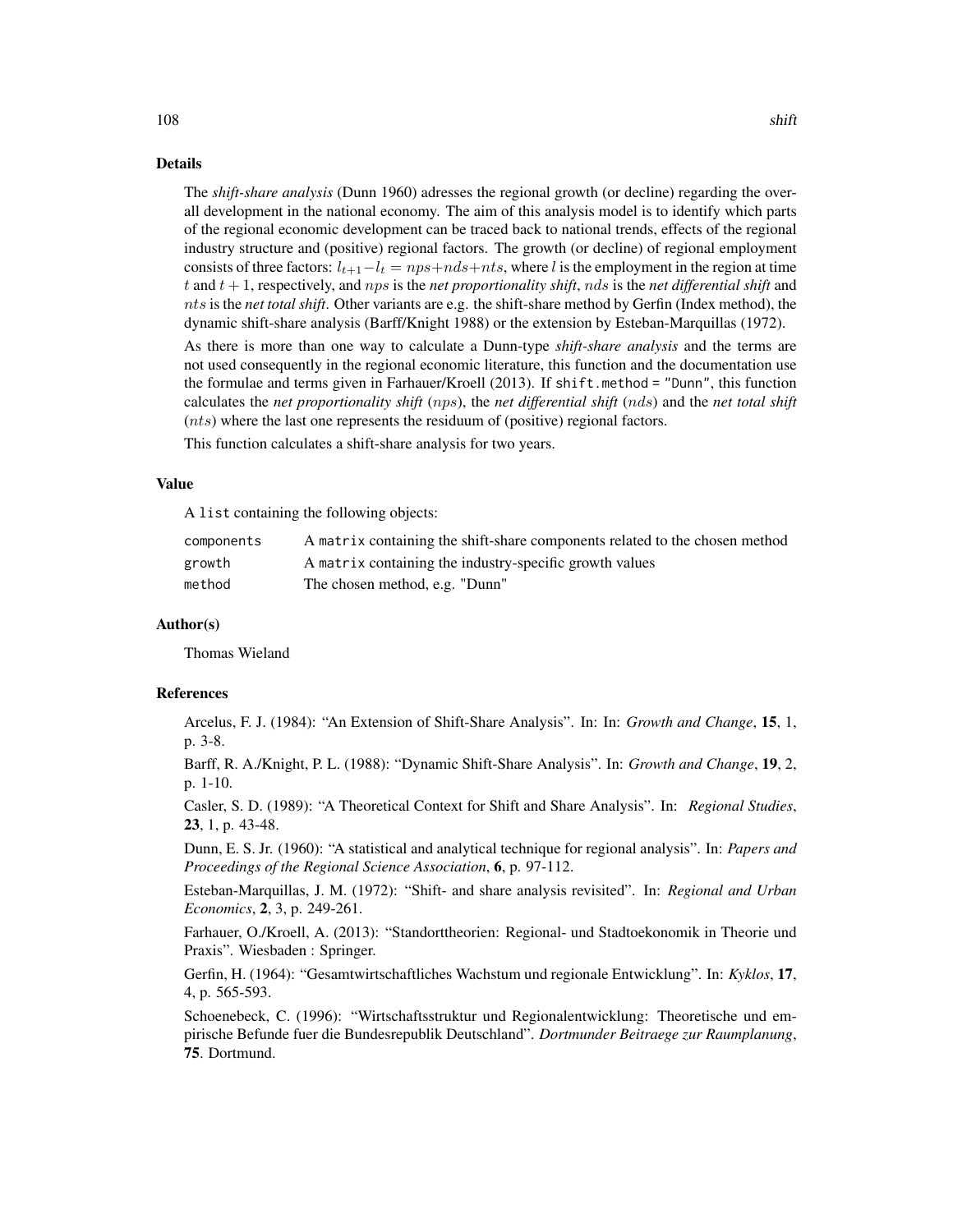# <span id="page-108-1"></span>shift.growth 109

# See Also

[portfolio](#page-93-0), [shiftd](#page-110-0), [shifti](#page-113-0), , [shift.growth](#page-108-0)

#### Examples

```
# Example from Farhauer/Kroell (2013):
region_A_t <- c(90,20,10,60)
region_A_t1 <- c(100,40,10,55)
# data for region A (time t and t+1)
nation_X_t <- c(400,150,150,400)
nation_X_t1 <- c(440,210,135,480)
# data for the national economy (time t and t+1)
resultsA <- shift(region_A_t, region_A_t1, nation_X_t, nation_X_t1)
# results for region A
region_B_t <- c(60,30,30,40)
region_B_t1 <- c(85,55,40,35)
# data for region B (time t and t+1)
resultsB <- shift(region_B_t, region_B_t1, nation_X_t, nation_X_t1)
# results for region B
region_C_t <- c(250,100,110,300)
region_C_t1 <- c(255,115,85,390)
# data for region C (time t and t+1)
resultsC <- shift(region_C_t, region_C_t1, nation_X_t, nation_X_t1)
# results for region C
# Example Freiburg dataset
data(Freiburg)
# Loads the data
shift(Freiburg$e_Freiburg2008, Freiburg$e_Freiburg2014, Freiburg$e_Germany2008,
Freiburg$e_Germany2014)
# results for Freiburg and Germany (2008 vs. 2014)
```
<span id="page-108-0"></span>shift.growth *Growth rates for shift-share analysis*

#### Description

This function calculates industry-specific growth rates which are part of the shift-share analysis

#### Usage

```
shift.growth(e_ij1, e_ij2, e_i1, e_i2, time.periods = NULL,
industry.names = NULL)
```
#### Arguments

e\_ij1 a numeric vector with i values containing the employment in i industries in region  $j$  at time 1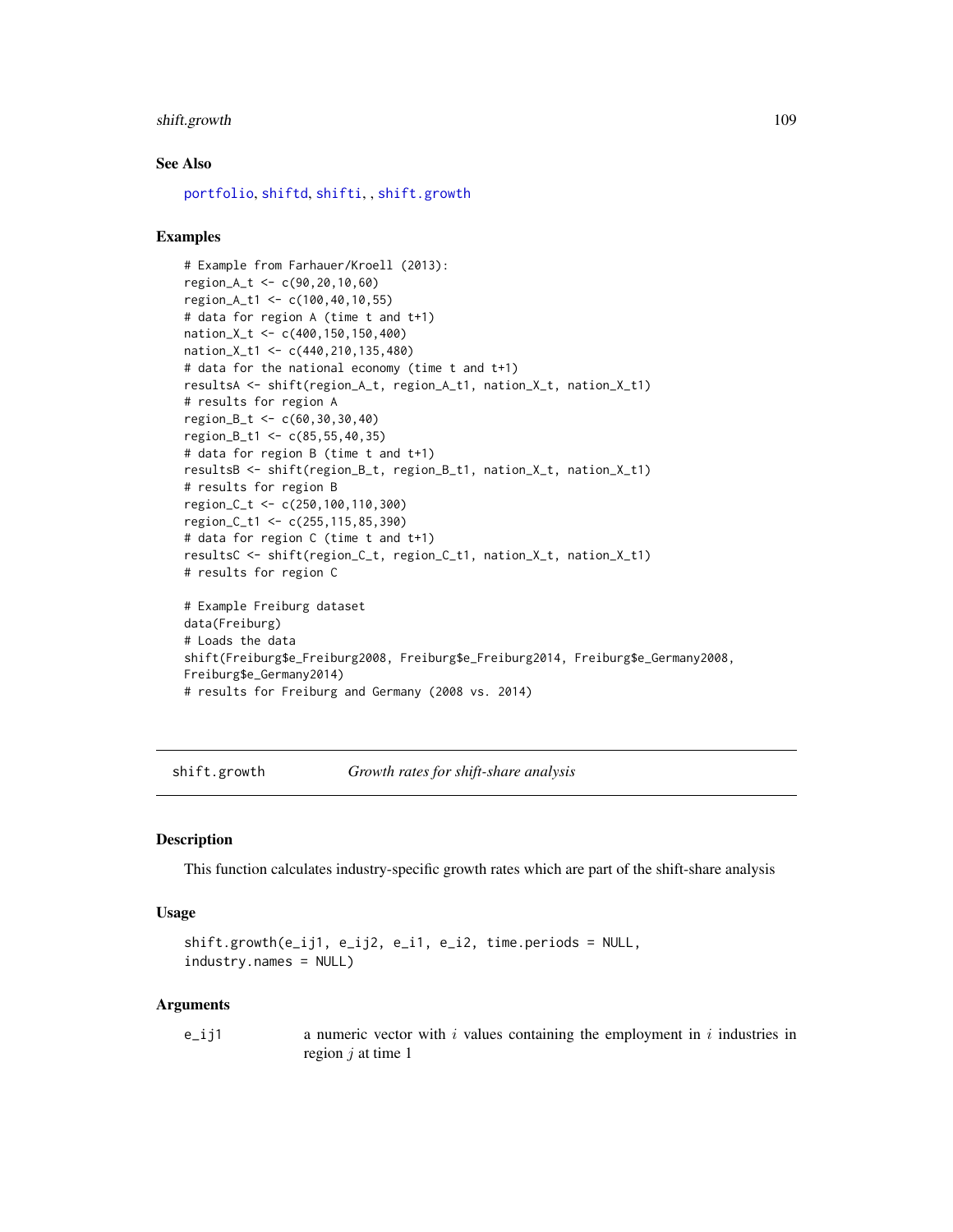| e_ij2        | a numeric vector with $i$ values containing the employment in $i$ industries in<br>region $j$ at time 2       |
|--------------|---------------------------------------------------------------------------------------------------------------|
| e_i1         | a numeric vector with $i$ values containing the total employment in $i$ industries at<br>time 1               |
| e i2         | a numeric vector with $i$ values containing the total employment in $i$ industries at<br>time 2               |
| time.periods | No. of regarded time periods (for average growth rates)                                                       |
|              | industry names Industry names (e.g. from the relevant statistical classification of economic ac-<br>tivities) |

#### Details

The *shift-share analysis* (Dunn 1960) adresses the regional growth (or decline) regarding the overall development in the national economy. The aim of this analysis model is to identify which parts of the regional economic development can be traced back to national trends, effects of the regional industry structure and (positive) regional factors. The growth (or decline) of regional employment consists of three factors:  $l_{t+1} - l_t = nps + nds + nts$ , where l is the employment in the region at time  $t$  and  $t + 1$ , respectively, and  $nps$  is the *net proportionality shift*,  $nds$  is the *net differential shift* and nts is the *net total shift*. Other variants are e.g. the shift-share method by Gerfin (Index method) and the dynamic shift-share analysis (Barff/Knight 1988).

As there is more than one way to calculate a Dunn-type *shift-share analysis* and the terms are not used consequently in the regional economic literature, this function and the documentation use the formulae and terms given in Farhauer/Kroell (2013). If shift.method = "Dunn", this function calculates the *net proportionality shift* (nps), the *net differential shift* (nds) and the *net total shift*  $(nts)$  where the last one represents the residuum of (positive) regional factors.

This function calculates industry-specific growth rates which are part of a shift-share analysis.

#### Value

A matrix containing the industry-specific growth values

#### Author(s)

Thomas Wieland

#### References

Arcelus, F. J. (1984): "An Extension of Shift-Share Analysis". In: In: *Growth and Change*, 15, 1, p. 3-8.

Barff, R. A./Knight, P. L. (1988): "Dynamic Shift-Share Analysis". In: *Growth and Change*, 19, 2, p. 1-10.

Casler, S. D. (1989): "A Theoretical Context for Shift and Share Analysis". In: *Regional Studies*, 23, 1, p. 43-48.

Dunn, E. S. Jr. (1960): "A statistical and analytical technique for regional analysis". In: *Papers and Proceedings of the Regional Science Association*, 6, p. 97-112.

Esteban-Marquillas, J. M. (1972): "Shift- and share analysis revisited". In: *Regional and Urban Economics*, 2, 3, p. 249-261.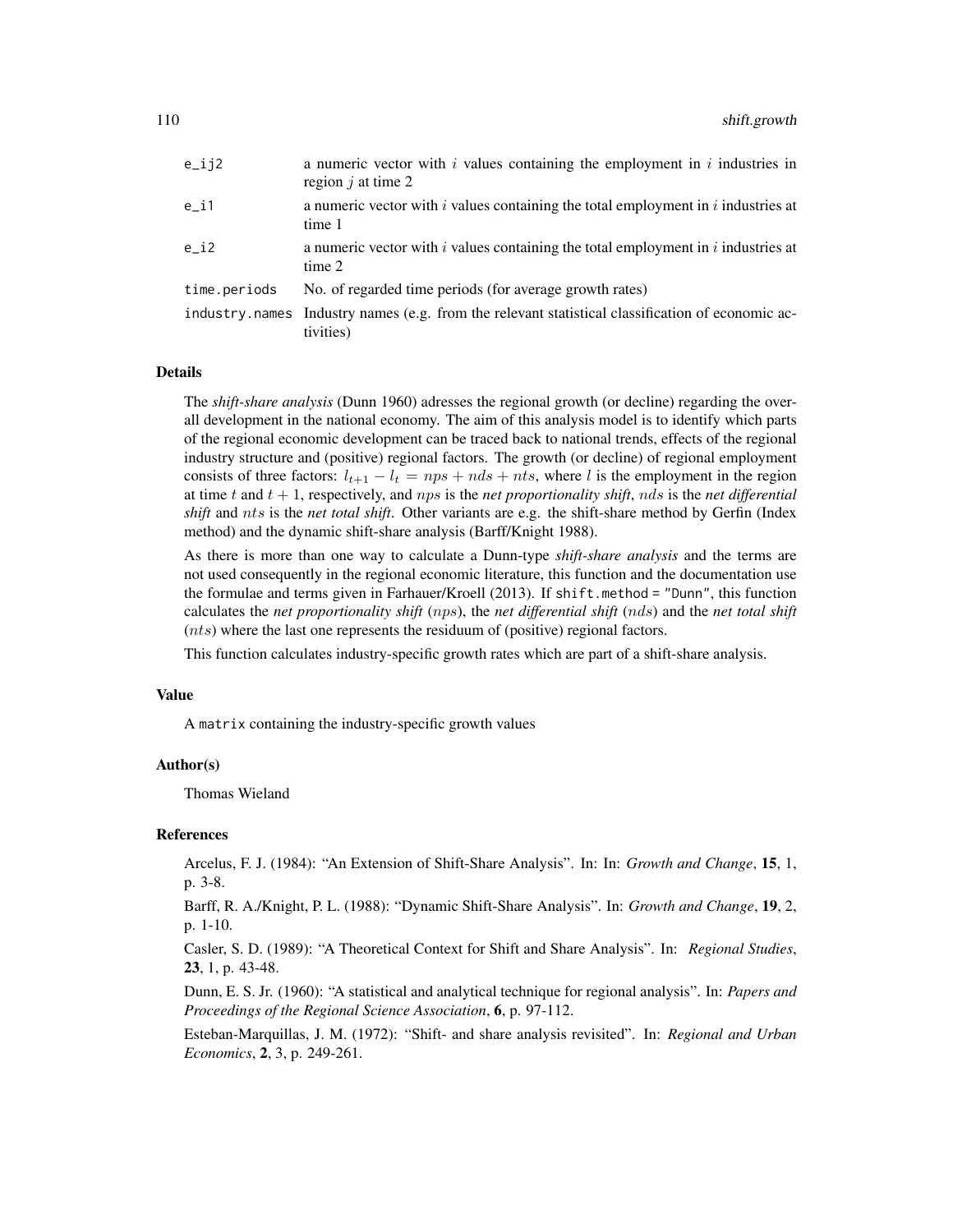#### <span id="page-110-1"></span>shiftd 111

Farhauer, O./Kroell, A. (2013): "Standorttheorien: Regional- und Stadtoekonomik in Theorie und Praxis". Wiesbaden : Springer.

Gerfin, H. (1964): "Gesamtwirtschaftliches Wachstum und regionale Entwicklung". In: *Kyklos*, 17, 4, p. 565-593.

Goschin, Z. (2014): "Regional growth in Romania after its accession to EU: a shift-share analysis approach". In: *Procedia Economics and Finance*, 15, p. 169-175.

Schoenebeck, C. (1996): "Wirtschaftsstruktur und Regionalentwicklung: Theoretische und empirische Befunde fuer die Bundesrepublik Deutschland". *Dortmunder Beitraege zur Raumplanung*, 75. Dortmund.

# See Also

[portfolio](#page-93-0), [shift](#page-106-0), [shiftd](#page-110-0), [shifti](#page-113-0)

# Examples

```
# Example from Farhauer/Kroell (2013):
region_A_t <- c(90,20,10,60)
region_A_t1 <- c(100,40,10,55)
# data for region A (time t and t+1)
nation_X_t <- c(400,150,150,400)
nation_X_t1 <- c(440,210,135,480)
# data for the national economy (time t and t+1)
shift.growth(region_A_t, region_A_t1, nation_X_t, nation_X_t1)
```
<span id="page-110-0"></span>

shiftd *Dynamic shift-share analysis*

### Description

Analyzing regional growth with the dynamic shift-share analysis

#### Usage

```
shiftd(e_ij1, e_ij2, e_i1, e_i2, time1, time2,
industry.names = NULL, shift.method = "Dunn",
gerfin.shifts = "mean", print.results = TRUE,
plot.results = FALSE, plot.colours = NULL, plot.title = NULL,
plot.portfolio = FALSE, ...)
```
# Arguments

| e_ij1 | a numeric vector with i values containing the employment in i industries in<br>region $i$ at time 1                                                |
|-------|----------------------------------------------------------------------------------------------------------------------------------------------------|
| e_ij2 | a numeric data frame or matrix with i rows containing the employment in $i$<br>industries in region j and t columns, representing $t(t > 1)$ years |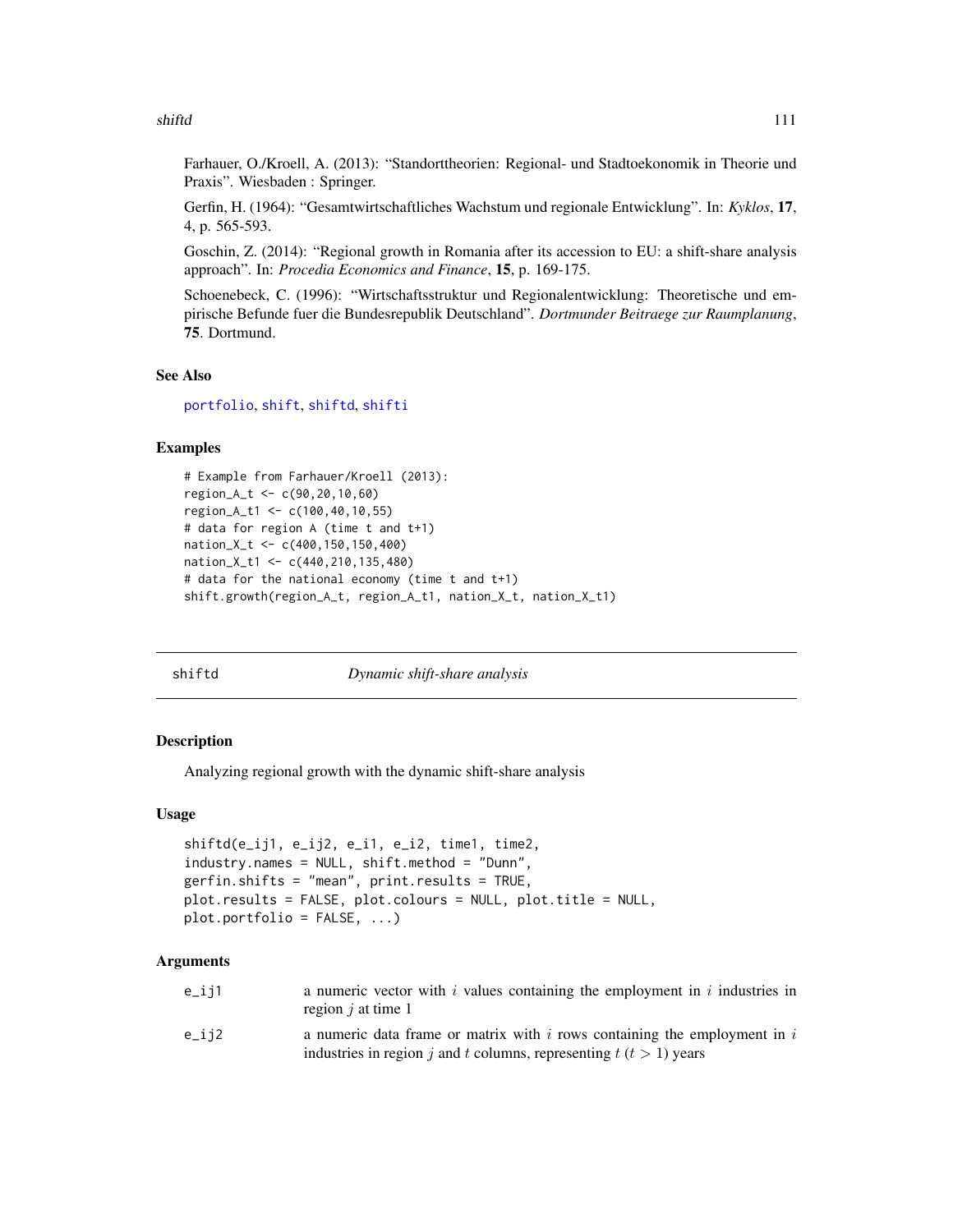| $e_i$         | a numeric vector with $i$ values containing the total employment in $i$ industries at<br>time 1                                                   |
|---------------|---------------------------------------------------------------------------------------------------------------------------------------------------|
| $e_i$         | a numeric data frame or matrix with $i$ rows containing the total employment in<br>i industries and t columns, representing $t$ ( $t > 1$ ) years |
| time1         | Initial year                                                                                                                                      |
| time2         | Final year                                                                                                                                        |
|               | industry names Industry names (e.g. from the relevant statistical classification of economic ac-<br>tivities)                                     |
| shift.method  | Method of shift-share-analysis to be used ("Dunn", "Gerfin") (default: shift.method<br>$=$ "Dunn")                                                |
| gerfin.shifts | If shift method = "Gerfin": Logical argument that indicates if the shifts are<br>calculated as sums or as means (default: $gerfin = "mean")$      |
| print.results | Logical argument that indicates if the function shows the results or not                                                                          |
| plot.results  | Logical argument that indicates if the results have to be plotted                                                                                 |
| plot.colours  | If plot.results = TRUE: Plot colours                                                                                                              |
| plot.title    | If $plot. results = TRUE: Plot title$                                                                                                             |
|               | plot portfolio Logical argument that indicates if the results have to be plotted in a portfolio<br>matrix additionally                            |
| $\cdots$      | Additional arguments for the portfolio plot (see the function portfolio)                                                                          |

# Details

The *shift-share analysis* (Dunn 1960) adresses the regional growth (or decline) regarding the overall development in the national economy. The aim of this analysis model is to identify which parts of the regional economic development can be traced back to national trends, effects of the regional industry structure and (positive) regional factors. The growth (or decline) of regional employment consists of three factors:  $l_{t+1} - l_t = nps + nds + nts$ , where l is the employment in the region at time  $t$  and  $t + 1$ , respectively, and  $nps$  is the *net proportionality shift*, *nds* is the *net differential shift* and nts is the *net total shift*. Other variants are e.g. the shift-share method by Gerfin (Index method) and the dynamic shift-share analysis (Barff/Knight 1988).

As there is more than one way to calculate a Dunn-type *shift-share analysis* and the terms are not used consequently in the regional economic literature, this function and the documentation use the formulae and terms given in Farhauer/Kroell (2013). If shift.method = "Dunn", this function calculates the *net proportionality shift* (nps), the *net differential shift* (nds) and the *net total shift* (nts) where the last one represents the residuum of (positive) regional factors.

This function calculates a dynamic shift-share analysis for at least two years.

#### Value

A list containing the following objects:

| components      | A matrix containing the shift-share components related to the chosen method |
|-----------------|-----------------------------------------------------------------------------|
| components.year |                                                                             |
|                 | A matrix containing the shift-share components for each year                |
| growth          | A matrix containing the industry-specific growth values                     |
| method          | The chosen method, e.g. "Dunn"                                              |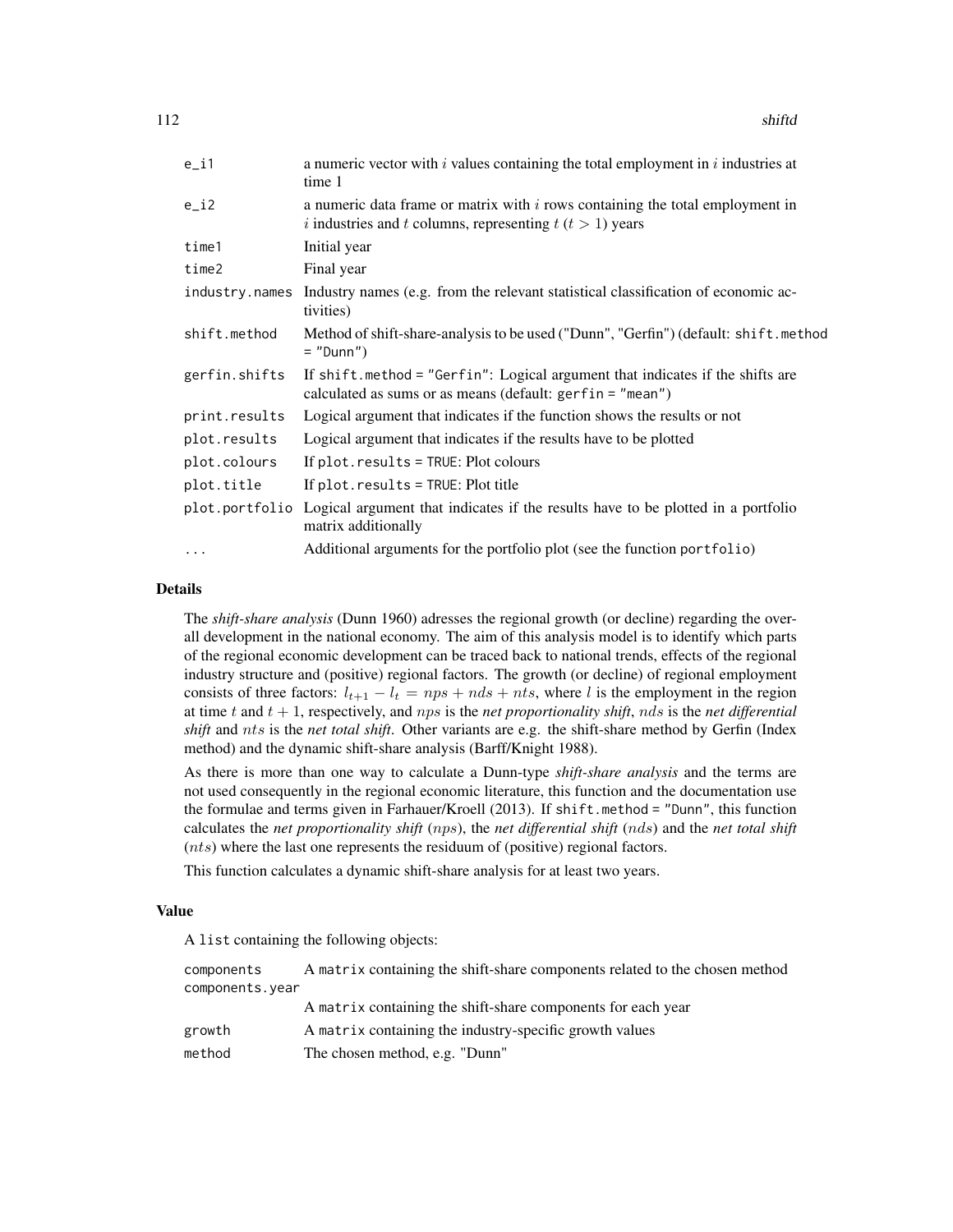<span id="page-112-0"></span>shiftd 113

# Author(s)

Thomas Wieland

#### References

Arcelus, F. J. (1984): "An Extension of Shift-Share Analysis". In: In: *Growth and Change*, 15, 1, p. 3-8.

Barff, R. A./Knight, P. L. (1988): "Dynamic Shift-Share Analysis". In: *Growth and Change*, 19, 2, p. 1-10.

Casler, S. D. (1989): "A Theoretical Context for Shift and Share Analysis". In: *Regional Studies*, 23, 1, p. 43-48.

Dunn, E. S. Jr. (1960): "A statistical and analytical technique for regional analysis". In: *Papers and Proceedings of the Regional Science Association*, 6, p. 97-112.

Esteban-Marquillas, J. M. (1972): "Shift- and share analysis revisited". In: *Regional and Urban Economics*, 2, 3, p. 249-261.

Farhauer, O./Kroell, A. (2013): "Standorttheorien: Regional- und Stadtoekonomik in Theorie und Praxis". Wiesbaden : Springer.

Gerfin, H. (1964): "Gesamtwirtschaftliches Wachstum und regionale Entwicklung". In: *Kyklos*, 17, 4, p. 565-593.

Schoenebeck, C. (1996): "Wirtschaftsstruktur und Regionalentwicklung: Theoretische und empirische Befunde fuer die Bundesrepublik Deutschland". *Dortmunder Beitraege zur Raumplanung*, 75. Dortmund.

#### See Also

[portfolio](#page-93-0), [shift](#page-106-0), [shifti](#page-113-0), [shift.growth](#page-108-0)

#### Examples

```
# Example from Farhauer/Kroell (2013), extended:
region_A_t <- c(90,20,10,60)
region_A_t1 <- c(100,40,10,55)
region_A_t2 <- c(105,45,15,60)
# data for region A (time t and t+1)
nation_X_t <- c(400,150,150,400)
nation_X_t1 <- c(440,210,135,480)
nation_X_t2 <- c(460,230,155,500)
# data for the national economy (time t and t+1)
shiftd(region_A_t, data.frame(region_A_t1, region_A_t2), nation_X_t,
data.frame(nation_X_t1, nation_X_t2), time1 = 2000, time2 = 2002,
plot.results = TRUE, plot.portfolio = TRUE, psize = region_A_t1)
data(Goettingen)
shiftd(Goettingen$Goettingen2008[2:16], Goettingen[2:16,3:11],
Goettingen$BRD2008[2:16], Goettingen[2:16,13:21],
time1 = 2008, time2 = 2017, industry.names = Goettingen$WA_WZ2008[2:16],
shift.method = "Dunn")
```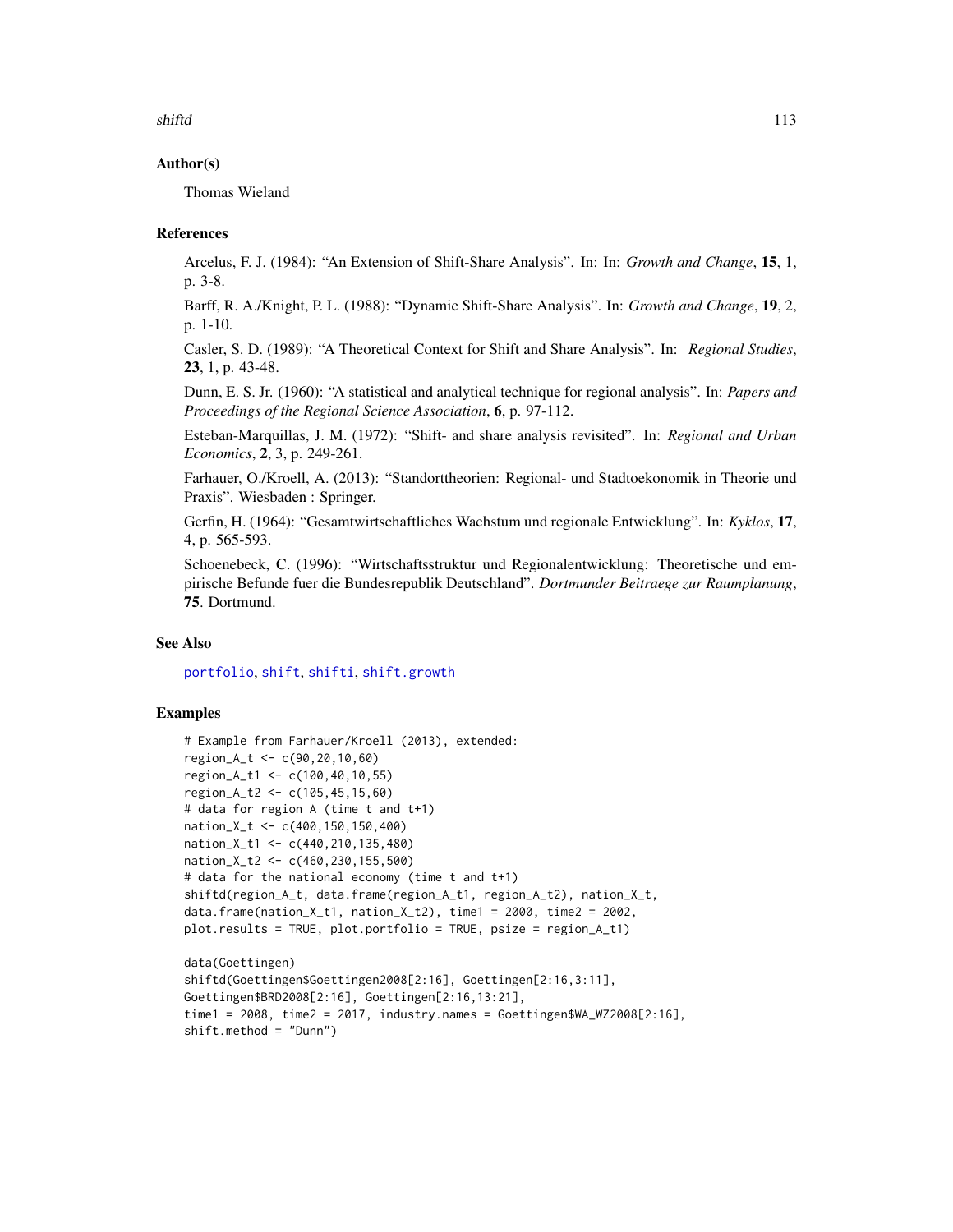#### <span id="page-113-1"></span><span id="page-113-0"></span>Description

Analyzing industry-specific regional growth with the shift-share analysis

# Usage

```
shifti(e_ij1, e_ij2, e_i1, e_i2, industry.names = NULL,
shift.method = "Dunn", print.results = TRUE, plot.results = FALSE,
plot.colours = NULL, plot.title = NULL, plot.portfolio = FALSE, ...)
```
#### Arguments

| $e$ _ij1       | a numeric vector with $i$ values containing the employment in $i$ industries in<br>region $j$ at time 1                |
|----------------|------------------------------------------------------------------------------------------------------------------------|
| $e$ _ $i$ j2   | a numeric vector with $i$ values containing the employment in $i$ industries in<br>region $j$ at time 2                |
| $e_i$          | a numeric vector with $i$ values containing the total employment in $i$ industries at<br>time 1                        |
| $e_i$          | a numeric vector with $i$ values containing the total employment in $i$ industries at<br>time 2                        |
| industry.names | Industry names (e.g. from the relevant statistical classification of economic ac-<br>tivities)                         |
| shift.method   | Method of shift-share-analysis to be used ("Dunn", "Gerfin") (default: shift.method<br>$=$ "Dunn")                     |
| print.results  | Logical argument that indicates if the function shows the results or not                                               |
| plot.results   | Logical argument that indicates if the results have to be plotted                                                      |
| plot.colours   | If plot.results = TRUE: Plot colours                                                                                   |
| plot.title     | If $plot. results = TRUE: Plot title$                                                                                  |
|                | plot portfolio Logical argument that indicates if the results have to be plotted in a portfolio<br>matrix additionally |
| $\cdots$       | Additional arguments for the portfolio plot (see the function portfolio)                                               |

#### Details

The *shift-share analysis* (Dunn 1960) adresses the regional growth (or decline) regarding the overall development in the national economy. The aim of this analysis model is to identify which parts of the regional economic development can be traced back to national trends, effects of the regional industry structure and (positive) regional factors. The growth (or decline) of regional employment consists of three factors:  $l_{t+1} - l_t = nps + nds + nts$ , where l is the employment in the region at time  $t$  and  $t + 1$ , respectively, and  $nps$  is the *net proportionality shift*, *nds* is the *net differential*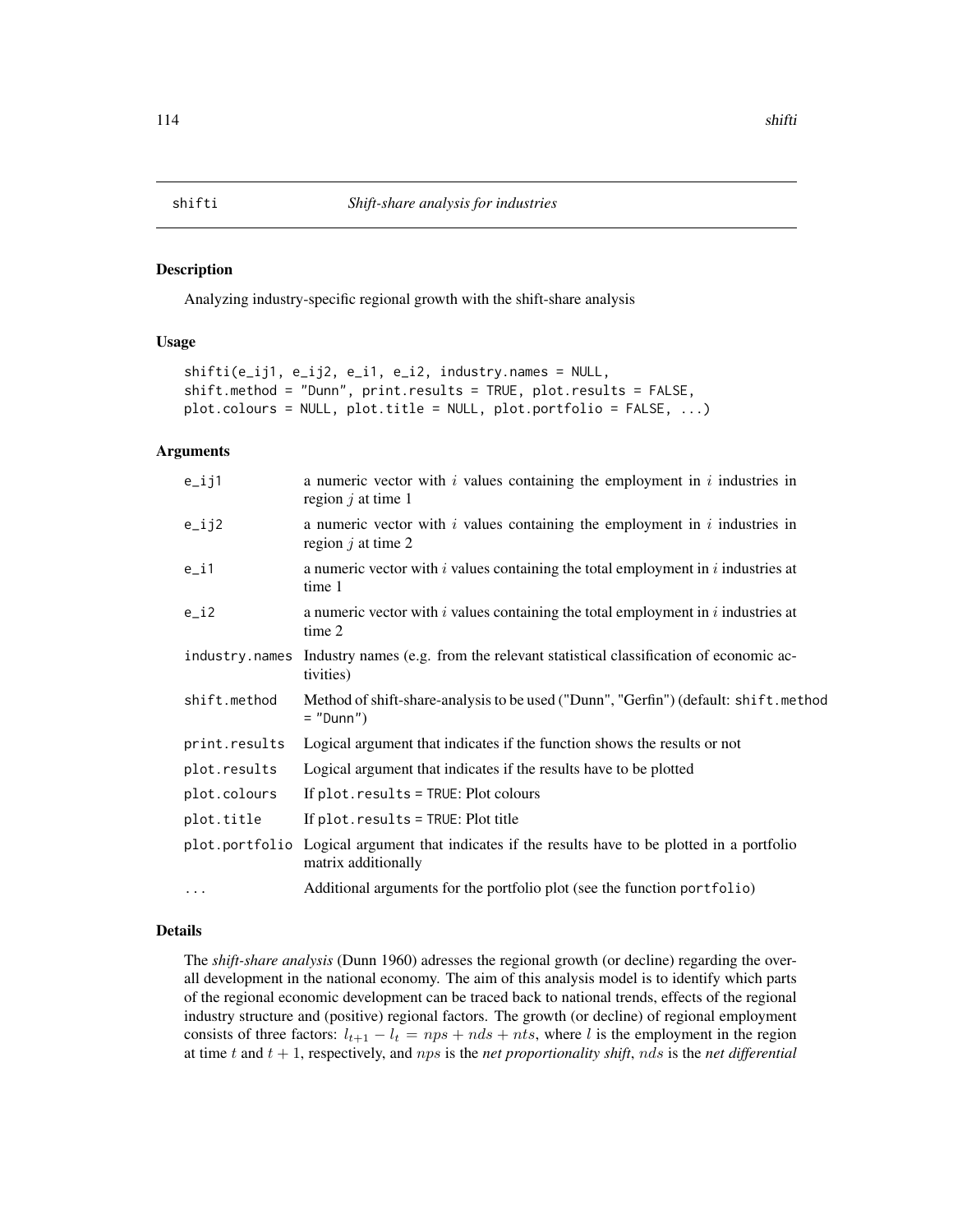#### <span id="page-114-0"></span>shifti and the state of the state of the state of the state of the state of the state of the state of the state of the state of the state of the state of the state of the state of the state of the state of the state of the

*shift* and nts is the *net total shift*. Other variants are e.g. the shift-share method by Gerfin (Index method) and the dynamic shift-share analysis (Barff/Knight 1988).

As there is more than one way to calculate a Dunn-type *shift-share analysis* and the terms are not used consequently in the regional economic literature, this function and the documentation use the formulae and terms given in Farhauer/Kroell (2013). If shift.method = "Dunn", this function calculates the *net proportionality shift* (nps), the *net differential shift* (nds) and the *net total shift* (nts) where the last one represents the residuum of (positive) regional factors.

This function calculates a shift-share analysis for at least two years and results industry-specific shift-share components.

#### Value

A list containing the following objects:

| A matrix containing the shift-share components related to the chosen method |  |  |
|-----------------------------------------------------------------------------|--|--|
| components.industry                                                         |  |  |
| A matrix containing the shift-share components for each industry            |  |  |
| A matrix containing the industry-specific growth values                     |  |  |
| The chosen method, e.g. "Dunn"                                              |  |  |
|                                                                             |  |  |

# Author(s)

Thomas Wieland

#### References

Arcelus, F. J. (1984): "An Extension of Shift-Share Analysis". In: In: *Growth and Change*, 15, 1, p. 3-8.

Barff, R. A./Knight, P. L. (1988): "Dynamic Shift-Share Analysis". In: *Growth and Change*, 19, 2, p. 1-10.

Casler, S. D. (1989): "A Theoretical Context for Shift and Share Analysis". In: *Regional Studies*, 23, 1, p. 43-48.

Dunn, E. S. Jr. (1960): "A statistical and analytical technique for regional analysis". In: *Papers and Proceedings of the Regional Science Association*, 6, p. 97-112.

Esteban-Marquillas, J. M. (1972): "Shift- and share analysis revisited". In: *Regional and Urban Economics*, 2, 3, p. 249-261.

Farhauer, O./Kroell, A. (2013): "Standorttheorien: Regional- und Stadtoekonomik in Theorie und Praxis". Wiesbaden : Springer.

Gerfin, H. (1964): "Gesamtwirtschaftliches Wachstum und regionale Entwicklung". In: *Kyklos*, 17, 4, p. 565-593.

Schoenebeck, C. (1996): "Wirtschaftsstruktur und Regionalentwicklung: Theoretische und empirische Befunde fuer die Bundesrepublik Deutschland". *Dortmunder Beitraege zur Raumplanung*, 75. Dortmund.

# See Also

[portfolio](#page-93-0), [shift](#page-106-0), [shifti](#page-113-0), [shift.growth](#page-108-0)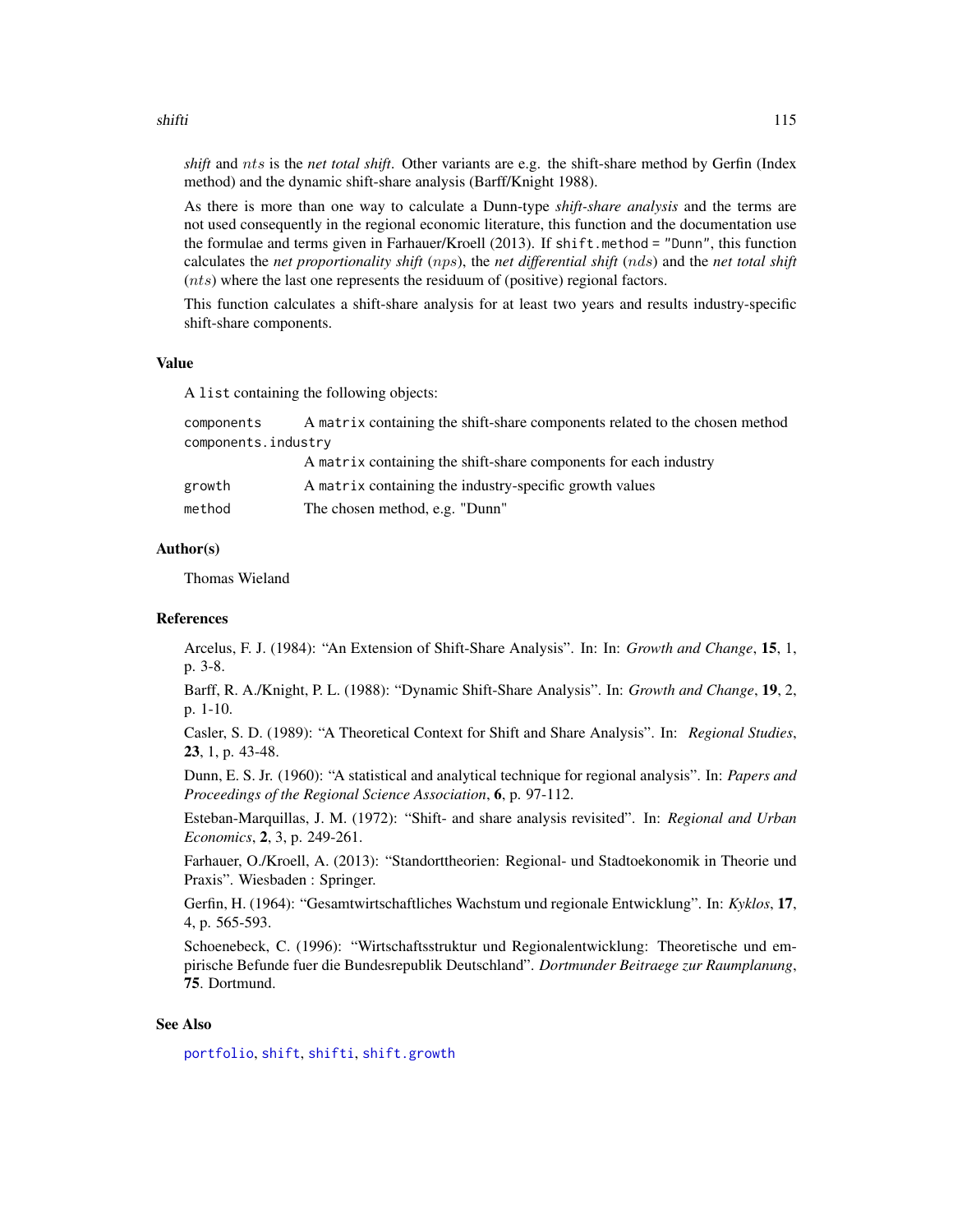# Examples

```
# Example from Farhauer/Kroell (2013):
region_A_t <- c(90,20,10,60)
region_A_t1 <- c(100,40,10,55)
# data for region A (time t and t+1)
nation_X_t <- c(400,150,150,400)
nation_X_t1 <- c(440,210,135,480)
# data for the national economy (time t and t+1)
shifti(region_A_t, region_A_t1, nation_X_t, nation_X_t1,
plot.results = TRUE, plot.portfolio = TRUE, psize = region_A_t1)
```
shiftid *Dynamic shift-share analysis for industries*

# Description

Analyzing industry-specific regional growth with the dynamic shift-share analysis

# Usage

```
shiftid(e_ij1, e_ij2, e_i1, e_i2, time1, time2,
industry.names = NULL, shift.method = "Dunn",
gerfin.shifts = "mean", print.results = TRUE,
plot.results = FALSE, plot.colours = NULL, plot.title = NULL,
plot.portfolio = FALSE, ...)
```
# Arguments

| $e$ _ij1      | a numeric vector with $i$ values containing the employment in $i$ industries in<br>region $j$ at time 1                                                    |
|---------------|------------------------------------------------------------------------------------------------------------------------------------------------------------|
| $e$ _ $i$ j2  | a numeric data frame or matrix with $i$ rows containing the employment in $i$<br>industries in region j and t columns, representing $t$ ( $t > 1$ ) years  |
| $e_i$ i 1     | a numeric vector with $i$ values containing the total employment in $i$ industries at<br>time 1                                                            |
| $e_i$         | a numeric data frame or matrix with $i$ rows containing the total employment in<br><i>i</i> industries and <i>t</i> columns, representing $t(t > 1)$ years |
| time1         | Initial year                                                                                                                                               |
| time2         | Final year                                                                                                                                                 |
|               | industry names Industry names (e.g. from the relevant statistical classification of economic ac-<br>tivities)                                              |
| shift.method  | Method of shift-share-analysis to be used ("Dunn", "Gerfin") (default: shift.method<br>$=$ "Dunn")                                                         |
| gerfin.shifts | If shift method = "Gerfin": Logical argument that indicates if the shifts are<br>calculated as sums or as means (default: $gerfin = "mean")$               |
| print.results | Logical argument that indicates if the function shows the results or not                                                                                   |
|               |                                                                                                                                                            |

<span id="page-115-0"></span>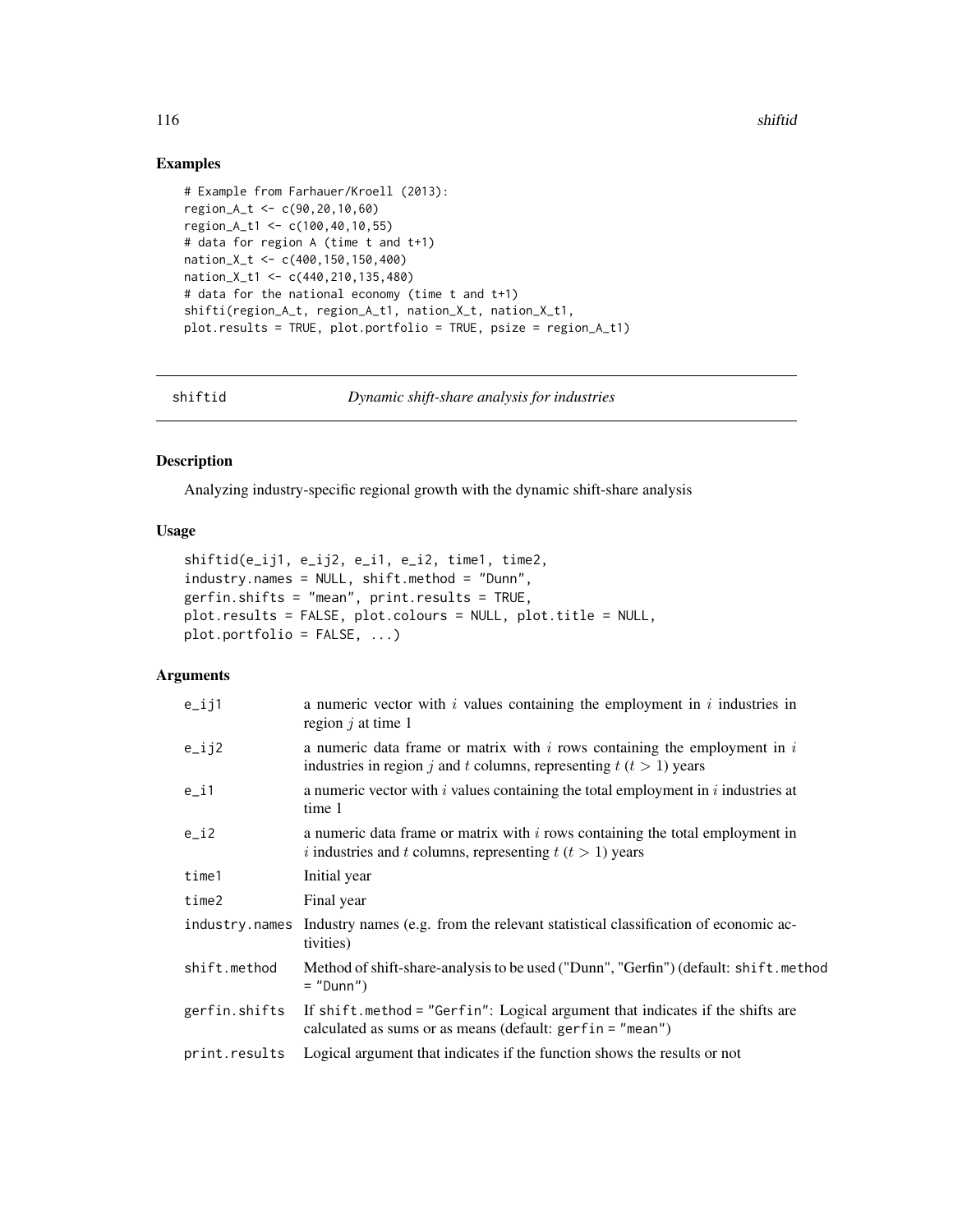#### shiftid the state of the state of the state of the state of the state of the state of the state of the state of the state of the state of the state of the state of the state of the state of the state of the state of the st

| plot.results | Logical argument that indicates if the results have to be plotted                                                      |
|--------------|------------------------------------------------------------------------------------------------------------------------|
| plot.colours | If $plot. results = TRUE: Plot colours$                                                                                |
| plot.title   | If $plot. results = TRUE: Plot title$                                                                                  |
|              | plot portfolio Logical argument that indicates if the results have to be plotted in a portfolio<br>matrix additionally |
| $\cdots$     | Additional arguments for the portfolio plot (see the function portfolio)                                               |

# Details

The *shift-share analysis* (Dunn 1960) adresses the regional growth (or decline) regarding the overall development in the national economy. The aim of this analysis model is to identify which parts of the regional economic development can be traced back to national trends, effects of the regional industry structure and (positive) regional factors. The growth (or decline) of regional employment consists of three factors:  $l_{t+1} - l_t = nps + nds + nts$ , where l is the employment in the region at time  $t$  and  $t + 1$ , respectively, and  $nps$  is the *net proportionality shift*,  $nds$  is the *net differential shift* and nts is the *net total shift*. Other variants are e.g. the shift-share method by Gerfin (Index method) and the dynamic shift-share analysis (Barff/Knight 1988).

As there is more than one way to calculate a Dunn-type *shift-share analysis* and the terms are not used consequently in the regional economic literature, this function and the documentation use the formulae and terms given in Farhauer/Kroell (2013). If shift.method = "Dunn", this function calculates the *net proportionality shift* (nps), the *net differential shift* (nds) and the *net total shift*  $(nts)$  where the last one represents the residuum of (positive) regional factors.

This function calculates a dynamic shift-share analysis for at least two years.

#### Value

A list containing the following objects:

| components      | A matrix containing the shift-share components related to the chosen method |
|-----------------|-----------------------------------------------------------------------------|
| components.year |                                                                             |
|                 | A matrix containing the shift-share components for each year                |
| growth          | A matrix containing the industry-specific growth values                     |
| method          | The chosen method, e.g. "Dunn"                                              |

#### Author(s)

Thomas Wieland

#### References

Arcelus, F. J. (1984): "An Extension of Shift-Share Analysis". In: In: *Growth and Change*, 15, 1, p. 3-8.

Barff, R. A./Knight, P. L. (1988): "Dynamic Shift-Share Analysis". In: *Growth and Change*, 19, 2, p. 1-10.

Casler, S. D. (1989): "A Theoretical Context for Shift and Share Analysis". In: *Regional Studies*, 23, 1, p. 43-48.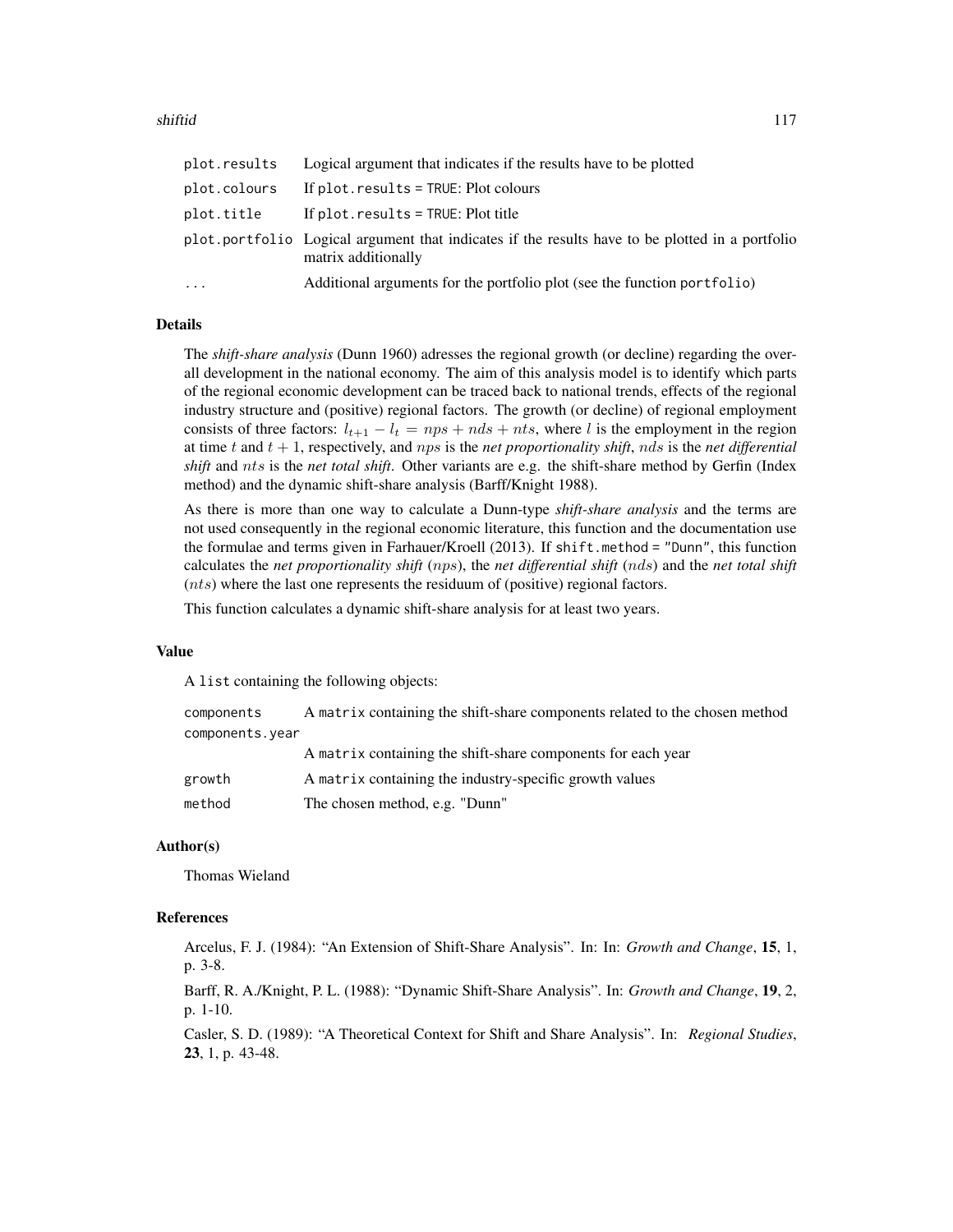<span id="page-117-0"></span>Dunn, E. S. Jr. (1960): "A statistical and analytical technique for regional analysis". In: *Papers and Proceedings of the Regional Science Association*, 6, p. 97-112.

Esteban-Marquillas, J. M. (1972): "Shift- and share analysis revisited". In: *Regional and Urban Economics*, 2, 3, p. 249-261.

Farhauer, O./Kroell, A. (2013): "Standorttheorien: Regional- und Stadtoekonomik in Theorie und Praxis". Wiesbaden : Springer.

Gerfin, H. (1964): "Gesamtwirtschaftliches Wachstum und regionale Entwicklung". In: *Kyklos*, 17, 4, p. 565-593.

Schoenebeck, C. (1996): "Wirtschaftsstruktur und Regionalentwicklung: Theoretische und empirische Befunde fuer die Bundesrepublik Deutschland". *Dortmunder Beitraege zur Raumplanung*, 75. Dortmund.

# See Also

[portfolio](#page-93-0), [shift](#page-106-0), [shifti](#page-113-0), [shift.growth](#page-108-0)

### Examples

```
# Example from Farhauer/Kroell (2013), extended:
region_A_t <- c(90,20,10,60)
region_A_t1 <- c(100,40,10,55)
region_A_t2 <- c(105,45,15,60)
# data for region A (time t and t+1)
nation_X_t <- c(400,150,150,400)
nation_X_t1 <- c(440,210,135,480)
nation_X_t2 <- c(460,230,155,500)
# data for the national economy (time t and t+1)
shiftd(region_A_t, data.frame(region_A_t1, region_A_t2), nation_X_t,
data.frame(nation_X_t1, nation_X_t2), time1 = 2000, time2 = 2002,
plot.results = TRUE, plot.portfolio = TRUE, psize = region_A_t1)
data(Goettingen)
```

```
shiftid(Goettingen$Goettingen2008[2:16], Goettingen[2:16,3:11],
Goettingen$BRD2008[2:16], Goettingen[2:16,13:21],
time1 = 2008, time2 = 2017, industry.names = Goettingen$WA_WZ2008[2:16],
shift.method = "Dunn")
```
shiftp *Shift-share prognosis*

#### Description

Forecasting regional employment growth with the shift-share analysis (Gerfin model)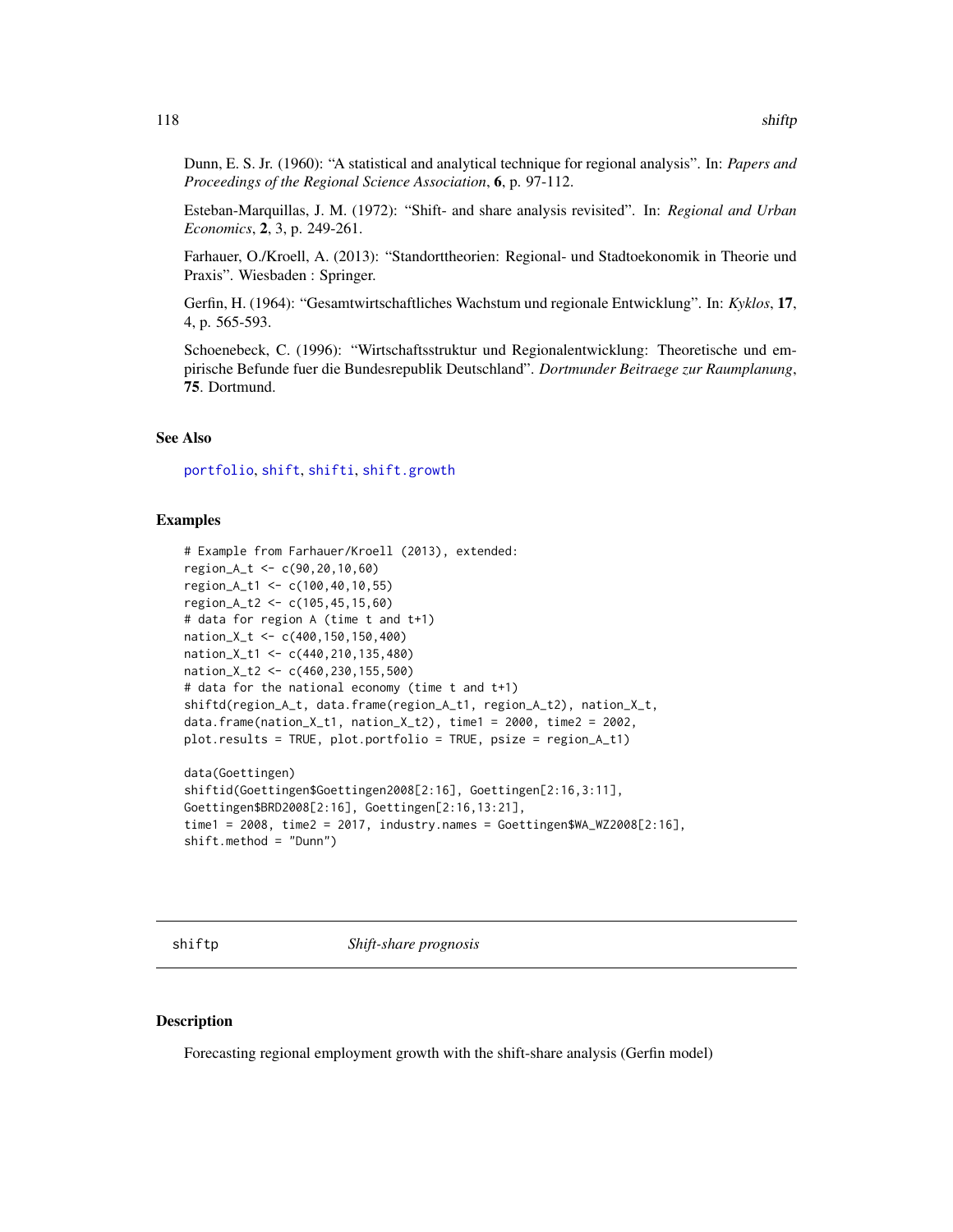#### shiftp that is a shift of the state of the state of the state of the state of the state of the state of the state of the state of the state of the state of the state of the state of the state of the state of the state of t

# Usage

```
shiftp(e_ij1, e_ij2, e_i1, e_i2, e_i3, time1, time2, time3,
industry.names = NULL, print.results = TRUE,
plot.results = FALSE, plot.colours = NULL, plot.title = NULL,
plot.portfolio = FALSE, ...)
```
# **Arguments**

| $e$ _ij1       | a numeric vector with $i$ values containing the employment in $i$ industries in<br>region $j$ at time 1                               |
|----------------|---------------------------------------------------------------------------------------------------------------------------------------|
| $e$ _ij2       | a numeric vector with $i$ values containing the employment in $i$ industries in<br>region $j$ at time 2                               |
| e_i1           | a numeric vector with $i$ values containing the total employment in $i$ industries at<br>time 1                                       |
| $e_i$          | a numeric vector with $i$ values containing the total employment in $i$ industries at<br>time 2                                       |
| $e_i$          | a numeric vector with $i$ values containing the total employment in $i$ industries at<br>time 3 (forecast value for total employment) |
| time1          | start year (single value)                                                                                                             |
| time2          | end year of <i>empirical</i> employment data (single value)                                                                           |
| time3          | year of prognosis (single value)                                                                                                      |
| industry.names | Industry names (e.g. from the relevant statistical classification of economic ac-<br>tivities)                                        |
| print.results  | Logical argument that indicates if the function shows the results or not                                                              |
| plot.results   | Logical argument that indicates if the results have to be plotted                                                                     |
| plot.colours   | If plot.results = TRUE: Plot colours                                                                                                  |
| plot.title     | If plot.results = TRUE: Plot title                                                                                                    |
|                | plot portfolio Logical argument that indicates if the results have to be plotted in a portfolio<br>matrix additionally                |
| $\cdots$       | Additional arguments for the portfolio plot (see the function portfolio)                                                              |

# Details

The *shift-share analysis* (Dunn 1960) adresses the regional growth (or decline) regarding the overall development in the national economy. The aim of this analysis model is to identify which parts of the regional economic development can be traced back to national trends, effects of the regional industry structure and (positive) regional factors. The growth (or decline) of regional employment consists of three factors:  $l_{t+1}-l_t = nps+nds+nts$ , where l is the employment in the region at time  $t$  and  $t + 1$ , respectively, and nps is the *net proportionality shift*, nds is the *net differential shift* and nts is the *net total shift*. Other variants are e.g. the shift-share method by Gerfin (Index method), the dynamic shift-share analysis (Barff/Knight 1988) or the extension by Esteban-Marquillas (1972).

As there is more than one way to calculate a Dunn-type *shift-share analysis* and the terms are not used consequently in the regional economic literature, this function and the documentation use the formulae and terms given in Farhauer/Kroell (2013). If shift.method = "Dunn", this function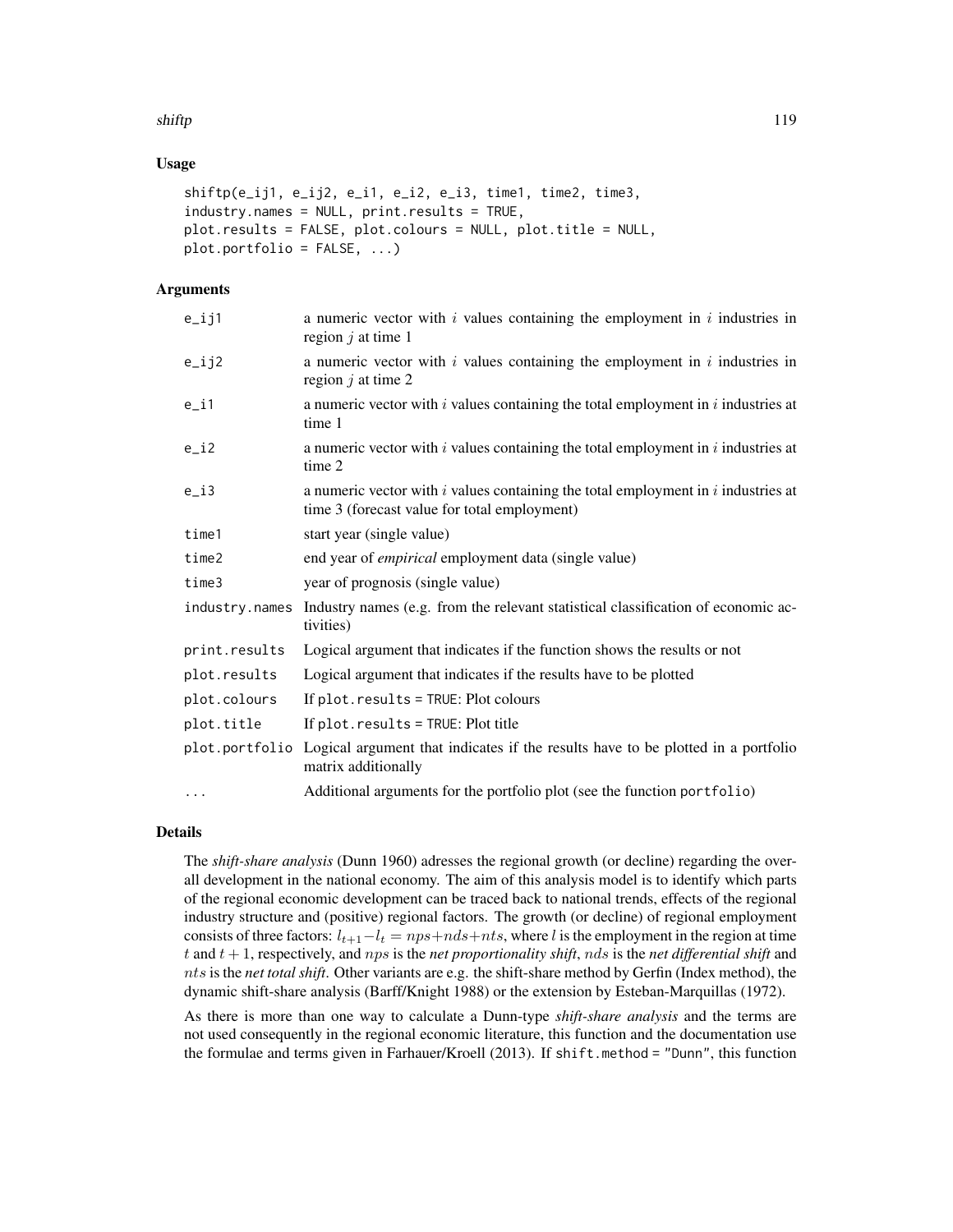<span id="page-119-0"></span>calculates the *net proportionality shift* (nps), the *net differential shift* (nds) and the *net total shift*  $(nts)$  where the last one represents the residuum of (positive) regional factors.

This function calculates an employment prognosis based on a Gerfin shift-share analysis for two years.

#### Value

A list containing the following objects:

| components | A matrix containing the shift-share components related to the chosen method |
|------------|-----------------------------------------------------------------------------|
| growth     | A matrix containing the industry-specific growth values                     |
| prog       | A matrix containing the industry-specific prognosis values                  |
| method     | The chosen method, e.g. "Dunn"                                              |

#### Author(s)

Thomas Wieland

#### References

Arcelus, F. J. (1984): "An Extension of Shift-Share Analysis". In: In: *Growth and Change*, 15, 1, p. 3-8.

Barff, R. A./Knight, P. L. (1988): "Dynamic Shift-Share Analysis". In: *Growth and Change*, 19, 2, p. 1-10.

Casler, S. D. (1989): "A Theoretical Context for Shift and Share Analysis". In: *Regional Studies*, 23, 1, p. 43-48.

Dunn, E. S. Jr. (1960): "A statistical and analytical technique for regional analysis". In: *Papers and Proceedings of the Regional Science Association*, 6, p. 97-112.

Esteban-Marquillas, J. M. (1972): "Shift- and share analysis revisited". In: *Regional and Urban Economics*, 2, 3, p. 249-261.

Farhauer, O./Kroell, A. (2013): "Standorttheorien: Regional- und Stadtoekonomik in Theorie und Praxis". Wiesbaden : Springer.

Gerfin, H. (1964): "Gesamtwirtschaftliches Wachstum und regionale Entwicklung". In: *Kyklos*, 17, 4, p. 565-593.

Schoenebeck, C. (1996): "Wirtschaftsstruktur und Regionalentwicklung: Theoretische und empirische Befunde fuer die Bundesrepublik Deutschland". *Dortmunder Beitraege zur Raumplanung*, 75. Dortmund.

Spiekermann, K./Wegener, M. (2008): "Modelle in der Raumplanung I. 4 - Input-Output-Modelle". Power Point presentation. [http://www.spiekermann-wegener.de/mir/pdf/MIR1\\_4\\_111108.](http://www.spiekermann-wegener.de/mir/pdf/MIR1_4_111108.pdf) [pdf](http://www.spiekermann-wegener.de/mir/pdf/MIR1_4_111108.pdf).

#### See Also

[portfolio](#page-93-0), [shiftd](#page-110-0), [shifti](#page-113-0), , [shift.growth](#page-108-0)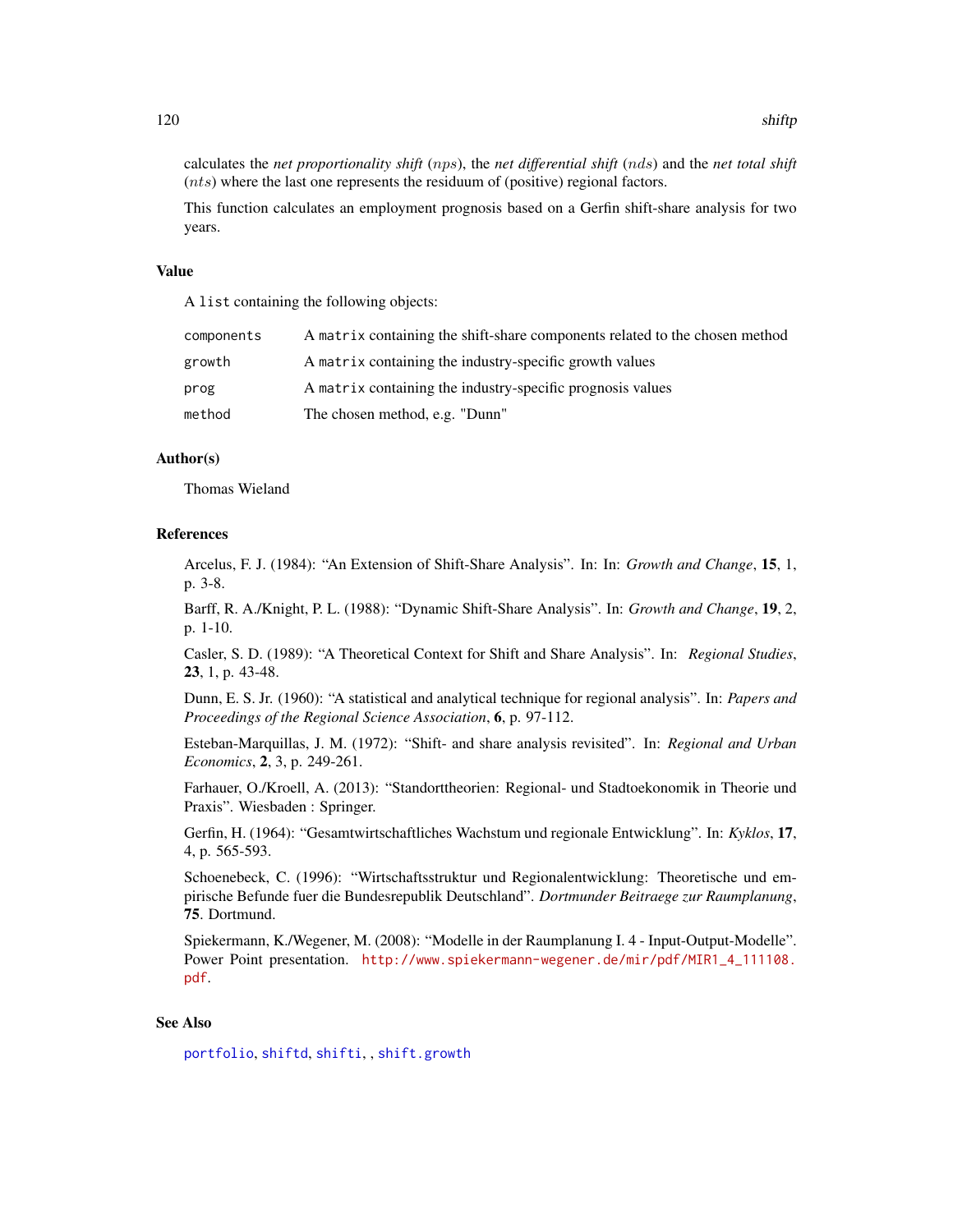#### <span id="page-120-1"></span>sigmaconv 121

#### Examples

```
# Example data from Spiekermann/Wegener 2008:
# two regions, two industries
region1_2000 <- c(1400, 3600)
region1_2006 <- c(1000, 4400)
region2_2000 <- c(1200, 1800)
region2_2006 <- c(1100, 3700)
region3_2000 <- c(1100, 900)
region3_2006 <- c(800, 1000)
# regional values
nation_2000 <- c(3700, 6300)
nation_2006 <- c(2900, 9100)
# national values
nation_2010 <- c(2500, 12500)
# national prognosis values
# Analysis for region 1:
shiftp(region1_2000, region1_2006, nation_2000,
nation_2006, e_i3 = nation_2010,
time1 = 2000, time2 = 2006, time3 = 2010)
# Analysis for region 2:
shiftp(region2_2000, region2_2006, nation_2000,
nation_2006, e_i3 = nation_2010,
time1 = 2000, time2 = 2006, time3 = 2010)
# Analysis for region 3:
shiftp(region3_2000, region3_2006, nation_2000,
nation_2006, e_i3 = nation_2010,
time1 = 2000, time2 = 2006, time3 = 2010)
```
<span id="page-120-0"></span>sigmaconv *Analysis of regional sigma convergence for two years using ANOVA*

# **Description**

This function provides the analysis of regional economic sigma convergence (decline of deviation) for two years using ANOVA (Analysis of Variance)

#### Usage

```
sigmaconv(gdp1, time1, gdp2, time2, sigma.measure = "sd",
sigma.log = TRUE, sigma.weighting = NULL, sigma.norm = FALSE,
sigma.issample = FALSE, print.results = FALSE)
```
#### Arguments

| gdp1  | A numeric vector containing the GDP per capita (or another economic variable)<br>at time t |
|-------|--------------------------------------------------------------------------------------------|
| time1 | A single value of time $t$ (= the initial year)                                            |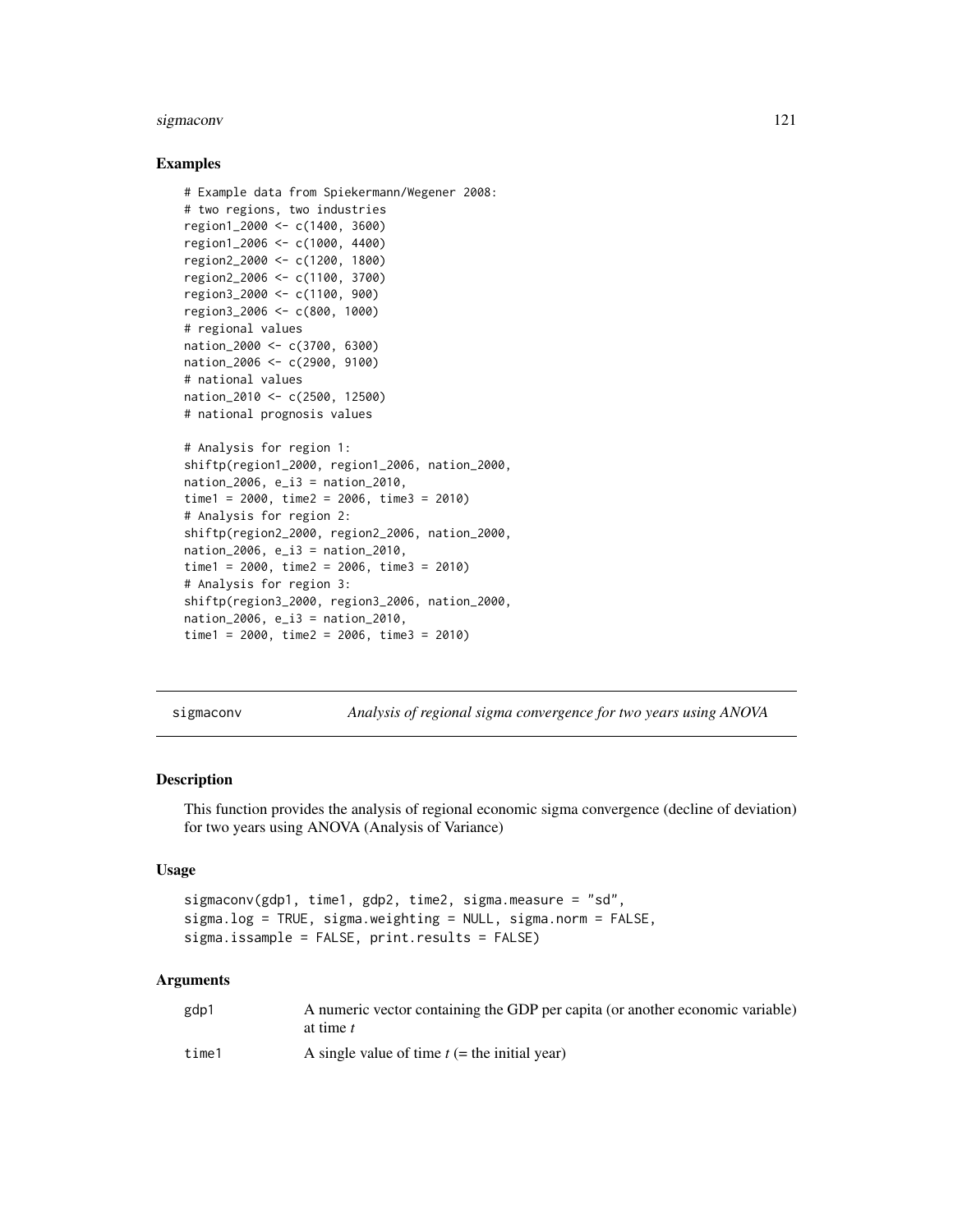| gdp2            | A numeric vector containing the GDP per capita (or another economic variable)<br>at time $t+1$                                                                                                                                                                          |  |
|-----------------|-------------------------------------------------------------------------------------------------------------------------------------------------------------------------------------------------------------------------------------------------------------------------|--|
| time2           | A single value of time $t+1$                                                                                                                                                                                                                                            |  |
| sigma.measure   | argument that indicates how the sigma convergence should be measured. The<br>default is output $=$ "sd", which means that the standard deviation is used. If<br>output = "var" or output = "cv", the variance or the coefficient of variation is<br>used, respectively. |  |
| sigma.log       | Logical argument. Per default (sigma.log = TRUE), also in the sigma conver-<br>gence analysis, the economic variables are transformed by natural logarithm. If<br>the original values should be used, state sigma. log = FALSE                                          |  |
| sigma.weighting |                                                                                                                                                                                                                                                                         |  |
|                 | If the measure of statistical dispersion in the sigma convergence analysis (coeffi-<br>cient of variation or standard deviation) should be weighted, a weighting vector<br>has to be stated                                                                             |  |
| sigma.norm      | Logical argument that indicates if a normalized coefficient of variation should<br>be used instead                                                                                                                                                                      |  |
|                 | sigma. is sample logical argument that indicates if the dataset is a sample or the population (de-<br>fault: is sample = FALSE, so the denominator of variance is $n$ )                                                                                                 |  |
| print.results   | Logical argument that indicates if the function shows the results or not                                                                                                                                                                                                |  |

#### Details

From the regional economic perspective (in particular the neoclassical growth theory), regional disparities are expected to decline. This *convergence* can have different meanings: *Sigma convergence* (σ) means a harmonization of regional economic output or income over time, while *beta convergence* (β) means a decline of dispersion because poor regions have a stronger economic growth than rich regions (Capello/Nijkamp 2009). Regardless of the theoretical assumptions of a harmonization in reality, the related analytical framework allows to analyze both types of convergence for cross-sectional data (GDP p.c. or another economic variable,  $y$ , for i regions and two points in time, t and  $t + T$ ), or one starting point (t) and the average growth within the following n years  $(t + 1, t + 2, ..., t + n)$ , respectively. Beta convergence can be calculated either in a linearized OLS regression model or in a nonlinear regression model. When no other variables are integrated in this model, it is called *absolute* beta convergence. Implementing other region-related variables (conditions) into the model leads to *conditional* beta convergence. If there is beta convergence (β < 0), it is possible to calculate the *speed of convergence*, λ, and the so-called *Half-Life* H, while the latter is the time taken to reduce the disparities by one half (Allington/McCombie 2007, Goecke/Huether 2016). There is *sigma convergence*, when the dispersion of the variable  $(\sigma)$ , e.g. calculated as standard deviation or coefficient of variation, reduces from t to  $t + T$ . This can be measured using ANOVA for two years or trend regression with respect to several years (Furceri 2005, Goecke/Huether 2016).

This function calculates the standard deviation (or variance, coefficient of variation) for the GDP per capita (or another economic variable) for both years and executes an analysis of variance (ANOVA) for these deviation measures (year 1 divided by year 2, F-statistic). If  $\sigma_t 1/\sigma_t 2 > 0$ , there is sigma convergence.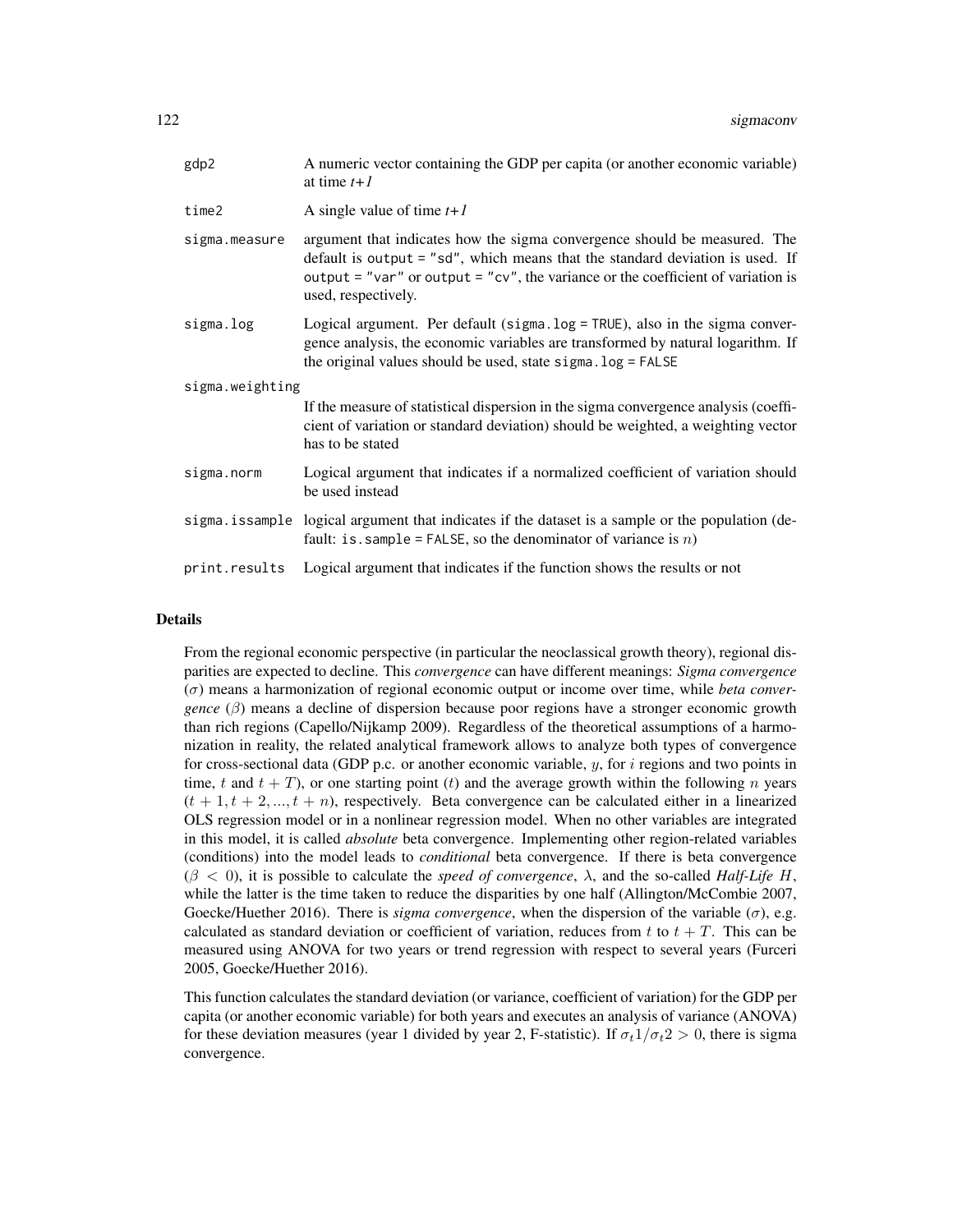#### <span id="page-122-0"></span>sigmaconv and the state of the state of the state of the state of the state of the state of the state of the state of the state of the state of the state of the state of the state of the state of the state of the state of

#### Value

Returns a matrix containing the standard deviations, their quotient and the results of the significance test (F-statistic).

#### Author(s)

Thomas Wieland

# References

Allington, N. F. B./McCombie, J. S. L. (2007): "Economic growth and beta-convergence in the East European Transition Economies". In: Arestis, P./Baddely, M./McCombie, J. S. L. (eds.): *Economic Growth. New Directions in Theory and Policy*. Cheltenham: Elgar. p. 200-222.

Capello, R./Nijkamp, P. (2009): "Introduction: regional growth and development theories in the twenty-first century - recent theoretical advances and future challenges". In: Capello, R./Nijkamp, P. (eds.): *Handbook of Regional Growth and Development Theories*. Cheltenham: Elgar. p. 1-16.

Dapena, A. D./Vazquez, E. F./Morollon, F. R. (2016): "The role of spatial scale in regional convergence: the effect of MAUP in the estimation of beta-convergence equations". In: *The Annals of Regional Science*, 56, 2, p. 473-489.

Furceri, D. (2005): "Beta and sigma-convergence: A mathematical relation of causality". In: *Economics Letters*, 89, 2, p. 212-215.

Goecke, H./Huether, M. (2016): "Regional Convergence in Europe". In: *Intereconomics*, 51, 3, p. 165-171.

Young, A. T./Higgins, M. J./Levy, D. (2008): "Sigma Convergence versus Beta Convergence: Evidence from U.S. County-Level Data". In: *Journal of Money, Credit and Banking*, 40, 5, p. 1083- 1093.

#### See Also

[rca](#page-95-0), [sigmaconv.t](#page-123-0), [betaconv.nls](#page-5-0), [betaconv.speed](#page-11-0), [cv](#page-18-0), [sd2](#page-104-0), [var2](#page-129-0)

# Examples

```
data(G.counties.gdp)
# Loading GDP data for Germany (counties = Landkreise)
sigmaconv (G.counties.gdp$gdppc2010, 2010, G.counties.gdp$gdppc2011, 2011,
sigma.measure = "cv", print.results = TRUE)
# Using the coefficient of variation
sigmaconv (G.counties.gdp$gdppc2010, 2010, G.counties.gdp$gdppc2011, 2011,
sigma.log = TRUE, print.results = TRUE)
# Using the standard deviation with logged GDP per capita
```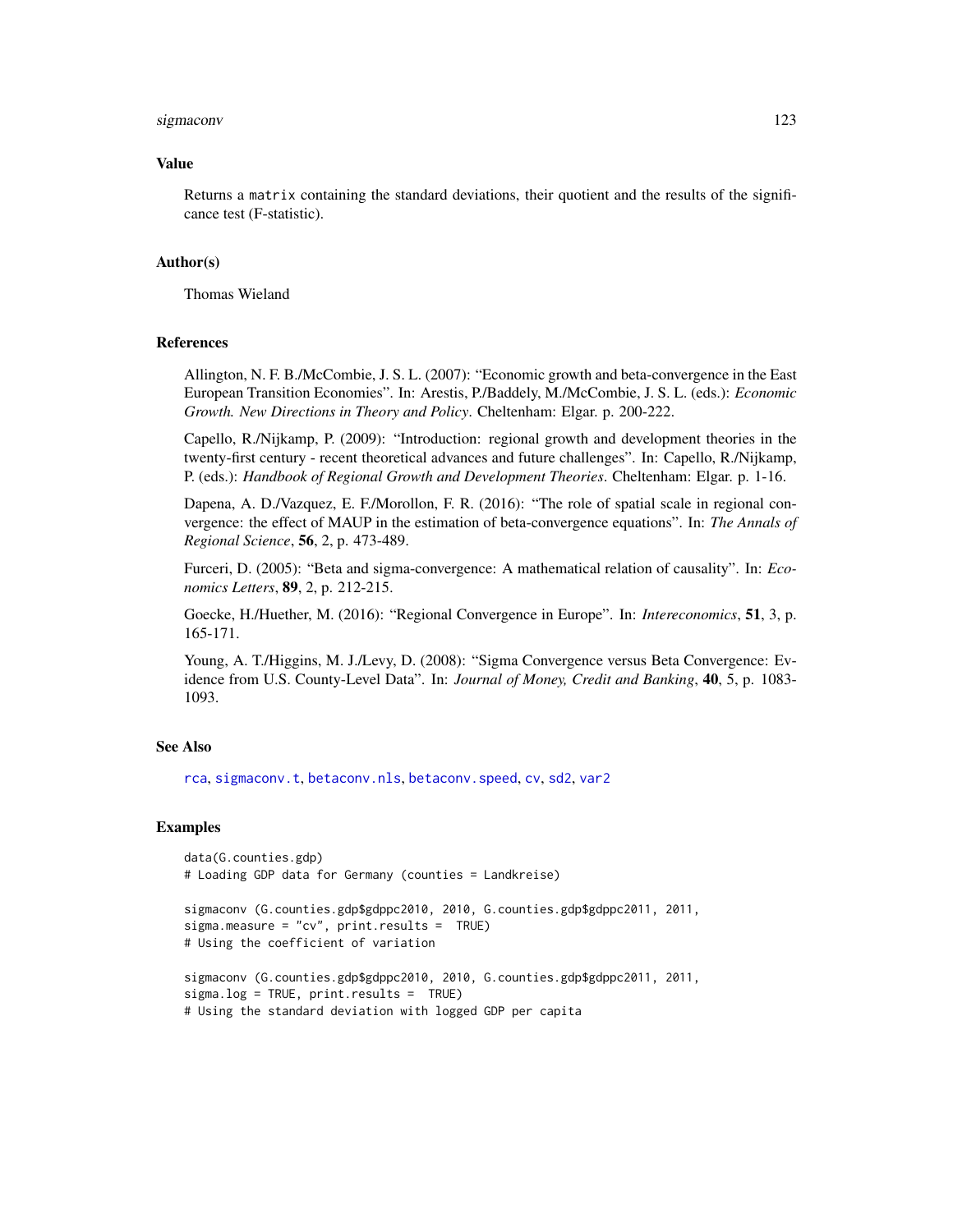<span id="page-123-1"></span><span id="page-123-0"></span>

# Description

This function provides the analysis of regional economic sigma convergence (decline of deviation) for a time series using a trend regression

# Usage

```
sigmaconv.t(gdp1, time1, gdp2, time2, sigma.measure = "sd", sigma.log = TRUE,
sigma.weighting = NULL, sigma.issample = FALSE,
sigma.plot = FALSE, sigma.plotLSize = 1, sigma.plotLineCol = "black",
sigma.plotRLine = FALSE, sigma.plotRLineCol = "blue",
sigma.Ymin = 0, sigma.plotX = "Time", sigma.plotY = "Variation",
sigma.plotTitle = "Sigma convergence", sigma.bgCol = "gray95", sigma.bgrid = TRUE,
sigma.bgridCol = "white", sigma.bgridSize = 2, sigma.bgridType = "solid",
print.results = FALSE)
```
#### Arguments

| gdp1            | A numeric vector containing the GDP per capita (or another economic variable)<br>at time $t$                                                                                                                                                                            |
|-----------------|-------------------------------------------------------------------------------------------------------------------------------------------------------------------------------------------------------------------------------------------------------------------------|
| time1           | A single value of time $t$ (= the initial year)                                                                                                                                                                                                                         |
| gdp2            | A data frame containing the GDPs per capita (or another economic variable) at<br>time $t+1$ , $t+2$ , $t+3$ , , $t+n$                                                                                                                                                   |
| time2           | A single value of time $t+1$                                                                                                                                                                                                                                            |
| sigma.measure   | argument that indicates how the sigma convergence should be measured. The<br>default is output $=$ "sd", which means that the standard deviation is used. If<br>output = "var" or output = "cv", the variance or the coefficient of variation is<br>used, respectively. |
| sigma.log       | Logical argument. Per default (sigma.log = TRUE), also in the sigma conver-<br>gence analysis, the economic variables are transformed by natural logarithm. If<br>the original values should be used, state sigma. log = FALSE                                          |
| sigma.weighting |                                                                                                                                                                                                                                                                         |
|                 | If the measure of statistical dispersion in the sigma convergence analysis (coeffi-<br>cient of variation or standard deviation) should be weighted, a weighting vector<br>has to be stated                                                                             |
|                 | sigma. is sample Logical argument that indicates if the dataset is a sample or the population (de-<br>fault: is . sample = FALSE, so the denominator of variance is $n$ )                                                                                               |
| sigma.plot      | Logical argument that indicates if a plot of sigma convergence has to be created                                                                                                                                                                                        |
| sigma.plotLSize |                                                                                                                                                                                                                                                                         |
|                 | If sigma.plot = $TRUE$ : Line size of the sigma convergence plot                                                                                                                                                                                                        |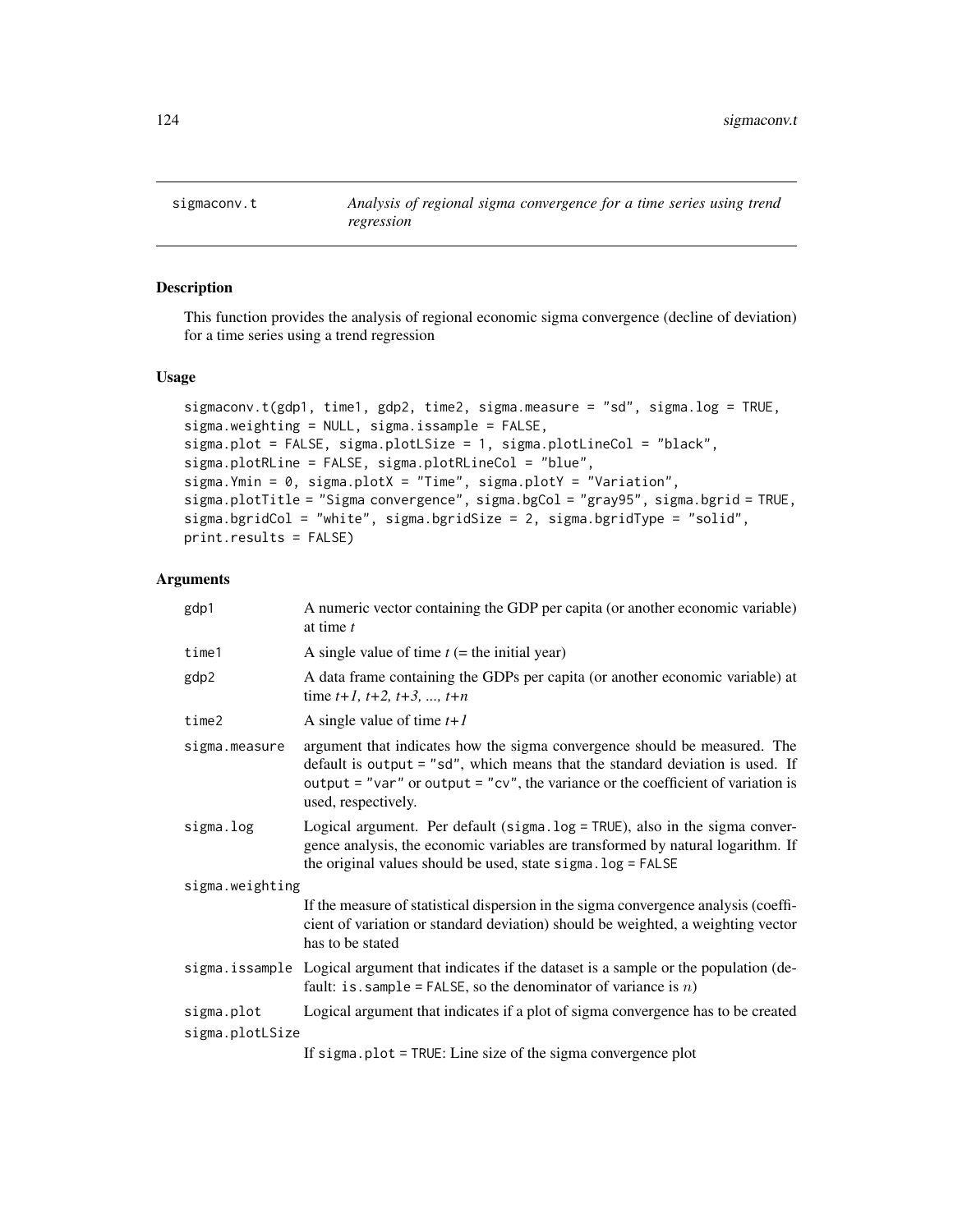#### sigmaconv.t 125

```
sigma.plotLineCol
                 If sigma.plot = TRUE: Line color of the sigma convergence plot
sigma.plotRLine
                 If sigma.plot = TRUE: Logical argument that indicates if a regression line has
                 to be added to the plot
sigma.plotRLineCol
                 If sigma.plot = TRUE and sigma.plotRLine = TRUE: Color of the regression
                 line
sigma. Ymin If sigma.plot = TRUE: start value of the Y axis in the plot
sigma.plotX If sigma.plot = TRUE: Name of the X axis
sigma.plotY If sigma.plot = TRUE: Name of the Y axis
sigma.plotTitle
                 If sigma.plot = TRUE: Title of the plot
sigma.bgCol If sigma.plot = TRUE: Plot background color
sigma.bgrid If sigma.plot = TRUE: Logical argument that indicates if the plot contains a grid
sigma.bgridCol If sigma.plot = TRUE and sigma.bgrid = TRUE: Color of the grid
sigma.bgridSize
                 If sigma.plot = TRUE and sigma.bgrid = TRUE: Size of the grid
sigma.bgridType
                 If sigma.plot = TRUE and sigma.bgrid = TRUE: Type of the grid
print.results Logical argument that indicates if the function shows the results or not
```
### Details

From the regional economic perspective (in particular the neoclassical growth theory), regional disparities are expected to decline. This *convergence* can have different meanings: *Sigma convergence* (σ) means a harmonization of regional economic output or income over time, while *beta convergence* (β) means a decline of dispersion because poor regions have a stronger economic growth than rich regions (Capello/Nijkamp 2009). Regardless of the theoretical assumptions of a harmonization in reality, the related analytical framework allows to analyze both types of convergence for cross-sectional data (GDP p.c. or another economic variable,  $y$ , for i regions and two points in time, t and  $t + T$ ), or one starting point (t) and the average growth within the following n years  $(t + 1, t + 2, ..., t + n)$ , respectively. Beta convergence can be calculated either in a linearized OLS regression model or in a nonlinear regression model. When no other variables are integrated in this model, it is called *absolute* beta convergence. Implementing other region-related variables (conditions) into the model leads to *conditional* beta convergence. If there is beta convergence  $(\beta < 0)$ , it is possible to calculate the *speed of convergence*,  $\lambda$ , and the so-called *Half-Life H*, while the latter is the time taken to reduce the disparities by one half (Allington/McCombie 2007, Goecke/Huether 2016). There is *sigma convergence*, when the dispersion of the variable  $(\sigma)$ , e.g. calculated as standard deviation or coefficient of variation, reduces from t to  $t + T$ . This can be measured using ANOVA for two years or trend regression with respect to several years (Furceri 2005, Goecke/Huether 2016).

This function calculates the standard deviation (or variance, coefficient of variation) for all GDPs per capita (or another economic variable) for the given years and executes a trend regression for these deviation measures. If the slope of the trend regression is negative, there is sigma convergence.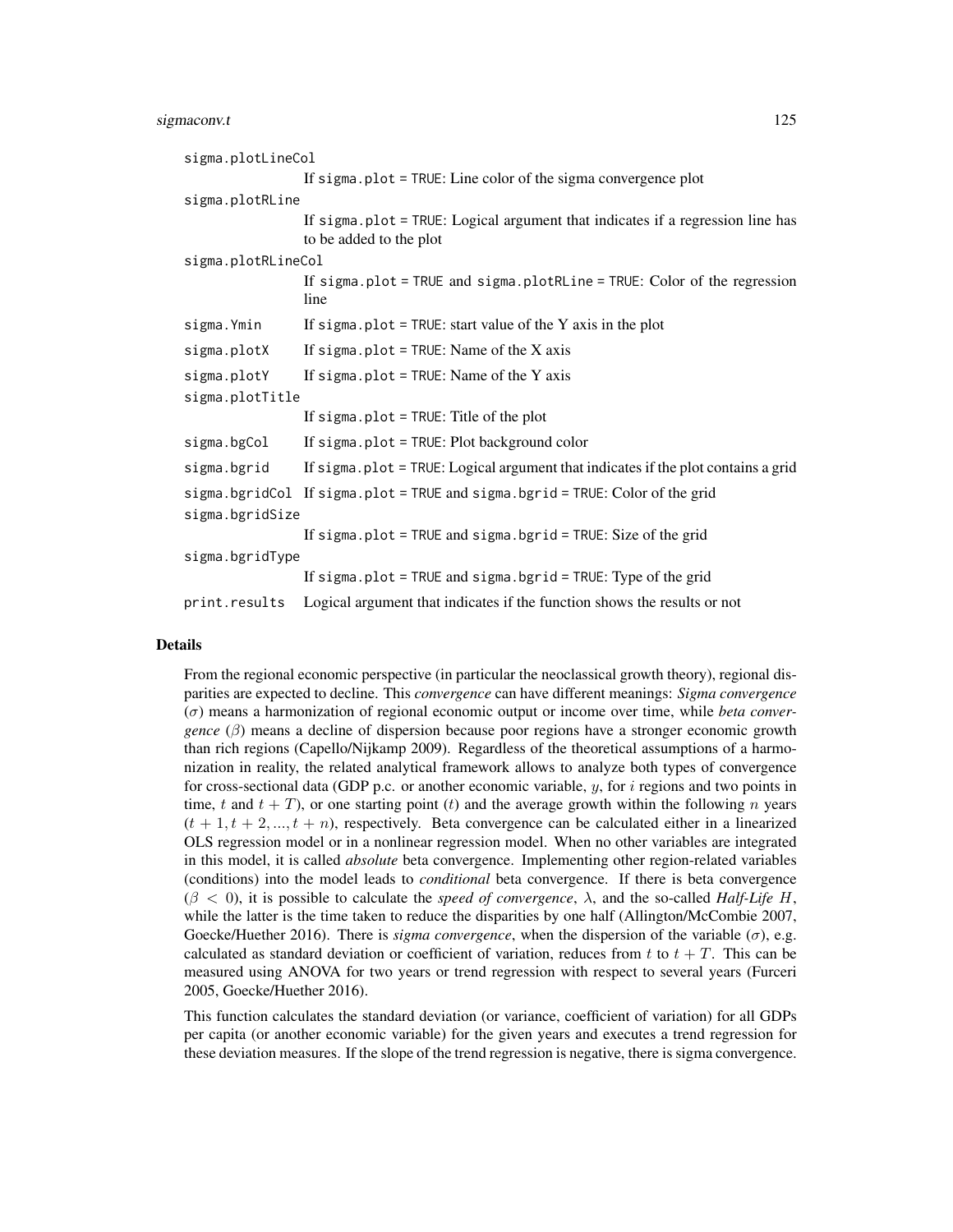## Value

Returns a matrix containing the trend regression model and the resulting significance tests (Fstatistic, t-statistic).

#### Author(s)

Thomas Wieland

### References

Allington, N. F. B./McCombie, J. S. L. (2007): "Economic growth and beta-convergence in the East European Transition Economies". In: Arestis, P./Baddely, M./McCombie, J. S. L. (eds.): *Economic Growth. New Directions in Theory and Policy*. Cheltenham: Elgar. p. 200-222.

Capello, R./Nijkamp, P. (2009): "Introduction: regional growth and development theories in the twenty-first century - recent theoretical advances and future challenges". In: Capello, R./Nijkamp, P. (eds.): *Handbook of Regional Growth and Development Theories*. Cheltenham: Elgar. p. 1-16.

Dapena, A. D./Vazquez, E. F./Morollon, F. R. (2016): "The role of spatial scale in regional convergence: the effect of MAUP in the estimation of beta-convergence equations". In: *The Annals of Regional Science*, 56, 2, p. 473-489.

Furceri, D. (2005): "Beta and sigma-convergence: A mathematical relation of causality". In: *Economics Letters*, 89, 2, p. 212-215.

Goecke, H./Huether, M. (2016): "Regional Convergence in Europe". In: *Intereconomics*, 51, 3, p. 165-171.

Young, A. T./Higgins, M. J./Levy, D. (2008): "Sigma Convergence versus Beta Convergence: Evidence from U.S. County-Level Data". In: *Journal of Money, Credit and Banking*, 40, 5, p. 1083- 1093.

# See Also

[rca](#page-95-0), [sigmaconv](#page-120-0), [betaconv.nls](#page-5-0), [betaconv.speed](#page-11-0), [cv](#page-18-0), [sd2](#page-104-0), [var2](#page-129-0)

#### Examples

```
data(G.counties.gdp)
# Loading GDP data for Germany (counties = Landkreise)
```

```
# Sigma convergence 2010-2014:
sigmaconv.t (G.counties.gdp$gdppc2010, 2010, G.counties.gdp[65:68], 2014,
sigma.plot = TRUE, print.results = TRUE)
# Using the standard deviation with logged GDP per capita
```

```
sigmaconv.t (G.counties.gdp$gdppc2010, 2010, G.counties.gdp[65:68], 2014,
sigma.measure = "cv", sigma.log = FALSE, print.results = TRUE)
# Using the coefficient of variation (GDP per capita not logged)
```
<span id="page-125-0"></span>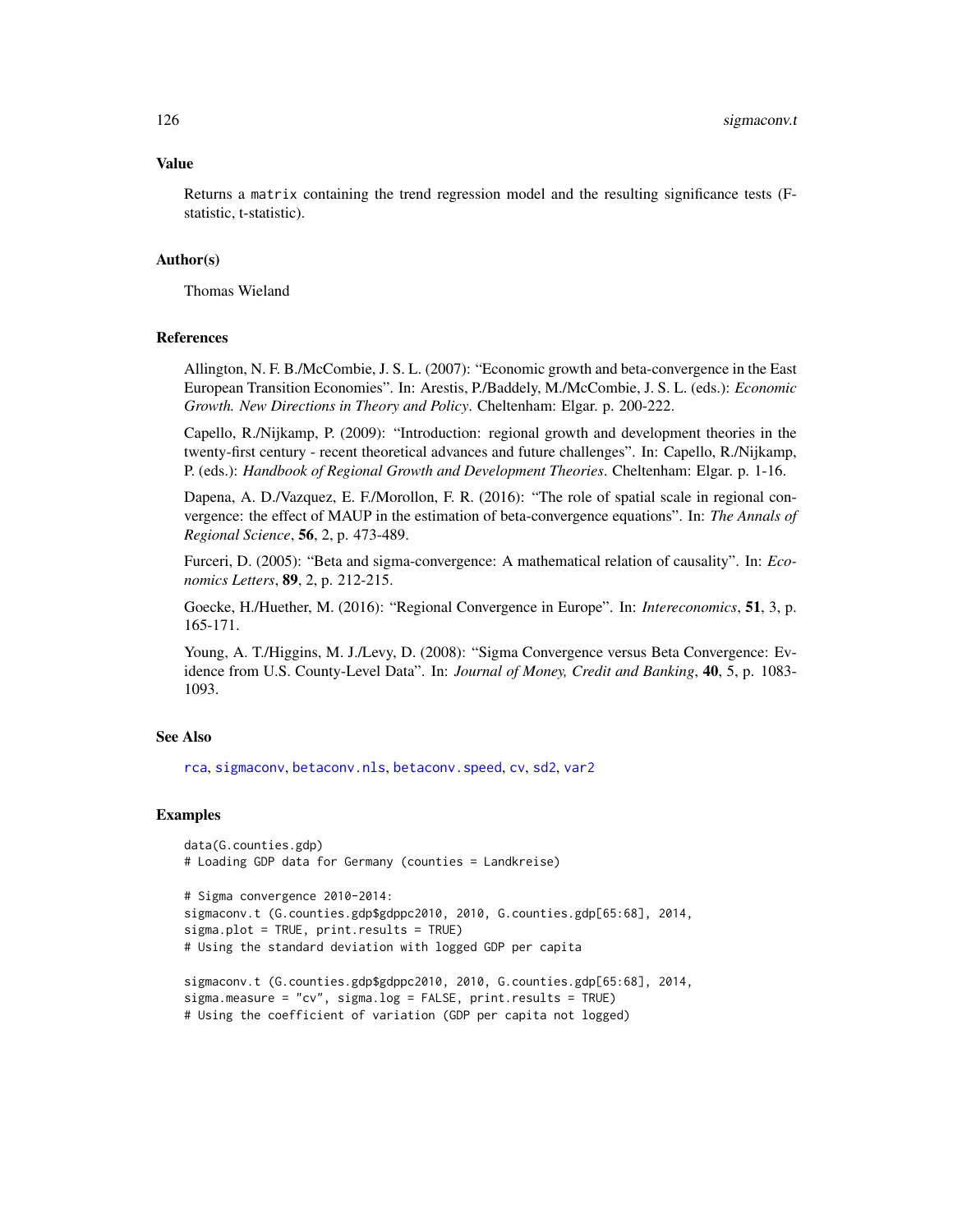<span id="page-126-0"></span>

# Description

Calculating three measures of regional specialization (Gini, Krugman, Hoover) for a set of J regions

# Usage

spec(e\_ij, industry.id, region.id, na.rm = TRUE)

# Arguments

| $e$ _ $i$ j | a numeric vector with the employment of the industry $i$ in region $j$                           |
|-------------|--------------------------------------------------------------------------------------------------|
| industry.id | a vector containing the IDs of the industries $i$                                                |
| region.id   | a vector containing the IDs of the regions $\dot{\mathbf{i}}$                                    |
| na.rm       | logical argument that indicates whether NA values should be excluded before<br>computing results |

# Details

This function is a convenient wrapper for all functions calculating measures of regional specialization (Gini, Krugman, Hoover)

# Value

A matrix with three columns (Gini coefficient, Krugman coefficient, Hoover coefficient) and J rows (one for each regarded region).

# Author(s)

Thomas Wieland

# References

Farhauer, O./Kroell, A. (2014): "Standorttheorien: Regional- und Stadtoekonomik in Theorie und Praxis". Wiesbaden : Springer.

Schaetzl, L. (2000): "Wirtschaftsgeographie 2: Empirie". Paderborn : Schoeningh.

# See Also

[gini.spec](#page-51-0), [krugman.spec2](#page-77-0), [hoover](#page-66-0)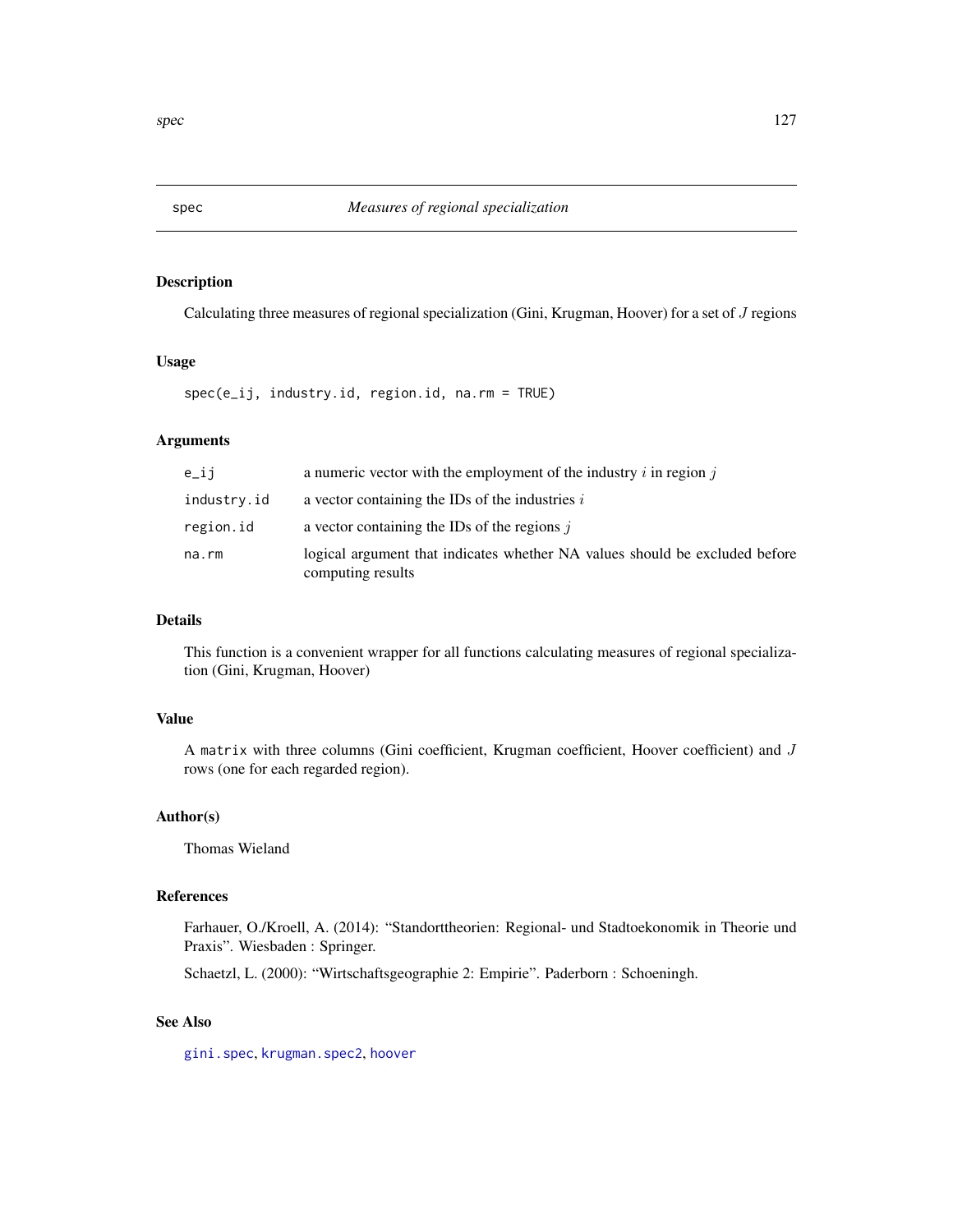# <span id="page-127-0"></span>Examples

data(G.regions.industries)

```
spec_j <- spec (e_ij = G.regions.industries$emp_all,
industry.id = G.regions.industries$ind_code,
region.id = G.regions.industries$region_code)
```
# theil *Theil inequality index*

# Description

Calculating the Theil inequality index

#### Usage

theil(x, weighting =  $NULL$ , na.rm =  $TRUE$ )

#### Arguments

| X         | a numeric vector                                                            |
|-----------|-----------------------------------------------------------------------------|
| weighting | a numeric weighting vector, e.g. population                                 |
| na.rm     | logical argument that indicates whether NA values should be excluded before |
|           | computing results                                                           |

#### Details

Since there are several Theil measures of inequality, this function uses the formulation from Stoermann (2009).

# Value

A single numeric value of the *Theil inequality index*  $(0 < TI < 1)$ .

# Author(s)

Thomas Wieland

# References

Portnov, B.A./Felsenstein, D. (2010): "On the suitability of income inequality measures for regional analysis: Some evidence from simulation analysis and bootstrapping tests". In: *Socio-Economic Planning Sciences*, 44, 4, p. 212-219.

Stoermann, W. (2009): "Regionaloekonomik: Theorie und Politik". Muenchen : Oldenbourg.

# See Also

[gini](#page-45-0), [herf](#page-64-0), [hoover](#page-66-0)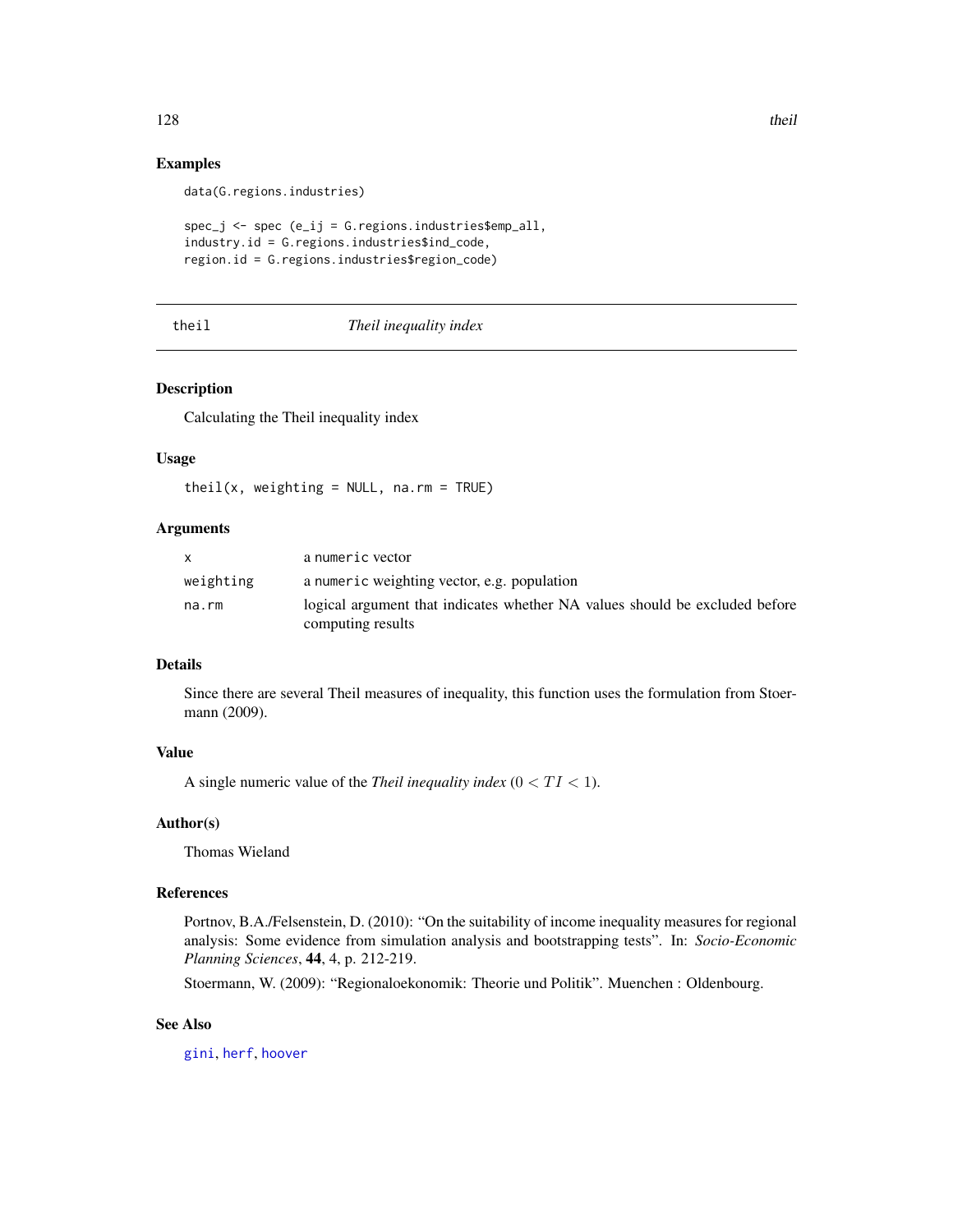#### <span id="page-128-0"></span>to.dummy 129

#### Examples

```
# Example from Stoermann (2009):
regincome <- c(10,10,10,20,50)
theil(regincome)
# 0.2326302
```
### to.dummy *Creating dummy variables*

# Description

This function creates a dataset of dummy variables based on an input character vector.

## Usage

to.dummy(x)

# Arguments

x A character vector

# Details

This function transforms a character vector  $x$  with  $c$  characteristics to a set of  $c$  dummy variables whose column names corresponding to these characteristics marked with "\_DUMMY".

#### Value

A data. frame with dummy variables corresponding to the levels of the input variable.

# Note

This function contains code from the authors' package MCI.

# Author(s)

Thomas Wieland

# References

Greene, W. H. (2012): "Econometric Analysis". 7th edition. Harlow : Pearson.

#### Examples

```
charvec <- c("Peter", "Paul", "Peter", "Mary", "Peter", "Paul")
# Creates a vector with three names (Peter, Paul, Mary)
to.dummy(charvec)
# Returns a data frame with 3 dummy variables
# (Mary_DUMMY, Paul_DUMMY, Peter_DUMMY)
```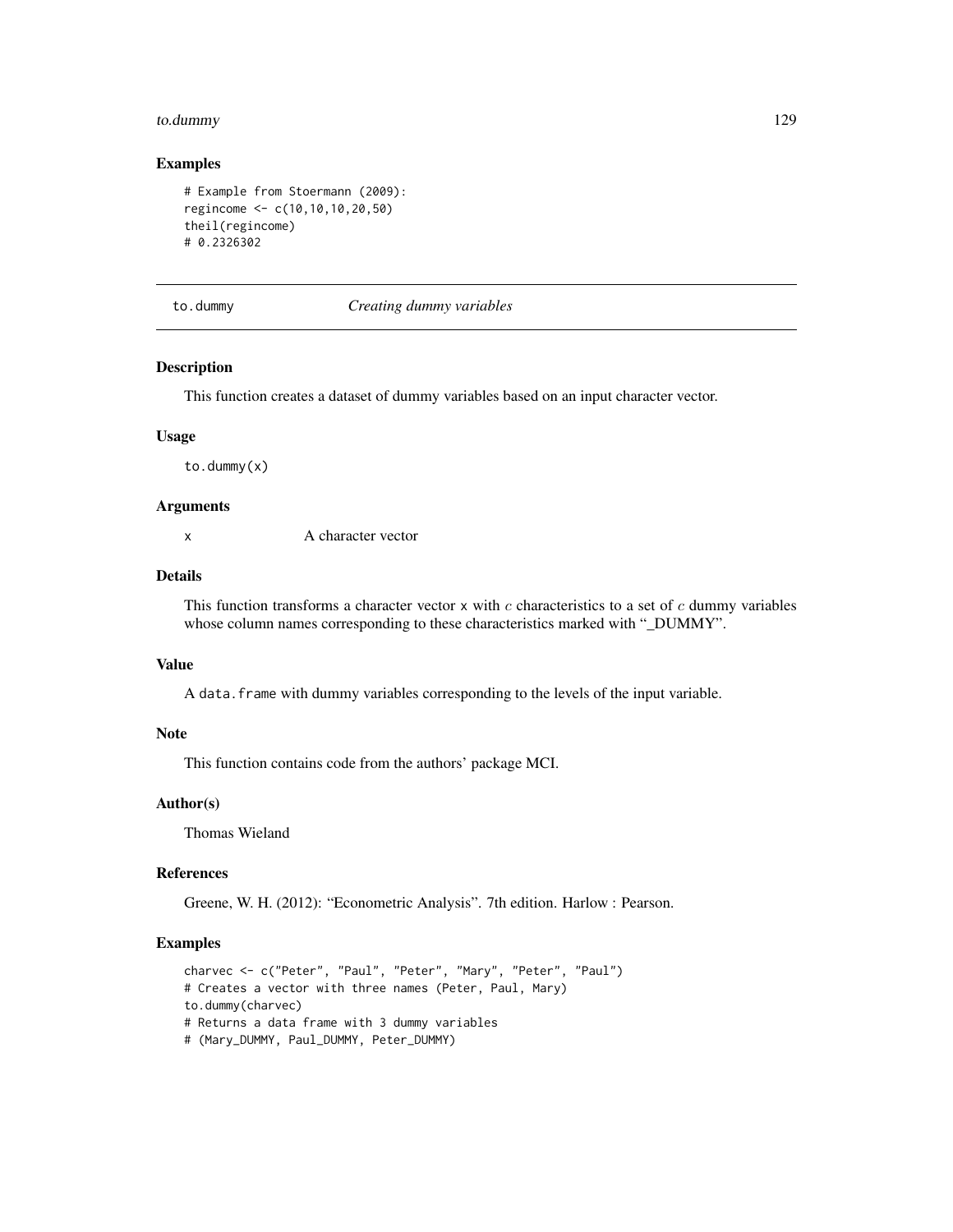#### Description

Calculating the variance (var), weighted or non-weighted, for samples or populations

#### Usage

```
var2(x, is. sample = TRUE, weighting = NULL, wmean = FALSE, na.rm = TRUE)
```
#### Arguments

| $\mathsf{x}$ | a numeric vector                                                                                                                                        |
|--------------|---------------------------------------------------------------------------------------------------------------------------------------------------------|
| is.sample    | logical argument that indicates if the dataset is a sample or the population (de-<br>fault: is sample = TRUE, so the denominator of variance is $n-1$ ) |
| weighting    | a numeric vector containing weighting data to compute the weighted standard<br>deviation (instead of the non-weighted sd)                               |
| wmean        | logical argument that indicates if the weighted mean is used when calculating<br>the weighted standard deviation                                        |
| na.rm        | logical argument that whether NA values should be extracted or not                                                                                      |

# Details

The function calculates the *variance* (var). Unlike the R base var function, the var2 function allows to choose if the data is treated as sample (denominator of variance is  $n - 1$ )) or not (denominator of variance is  $n$ )

From a regional economic perspective, var and sd is closely linked to the concept of *sigma convergence*  $(\sigma)$  which means a harmonization of regional economic output or income over time, while the other type of convergence, *beta convergence* (β), means a decline of dispersion because poor regions have a stronger growth than rich regions (Capello/Nijkamp 2009). The sd allows to summarize regional disparities (e.g. disparities in regional GDP per capita) in one indicator. The coefficient of variation (see the function cv) is more frequently used for this purpose (e.g. Lessmann 2005, Huang/Leung 2009, Siljak 2015). But the sd can also be used for any other types of disparities or dispersion, such as disparities in supply (e.g. density of physicians or grocery stores).

The variance can be weighted by using a second weighting vector. As there is more than one way to weight measures of statistical dispersion, this function uses the formula for the weighted variance  $(\sigma_w)$  from Sheret (1984). The vector x is automatically treated as a sample (such as in the base sd function), so the denominator of variance is  $n - 1$ , if it is not, set is . sample = FALSE.

#### Value

Single numeric value. If weighting is specified, the function returns a weighted variance (optionally using a weighted arithmetic mean if wmean = TRUE).

<span id="page-129-1"></span><span id="page-129-0"></span>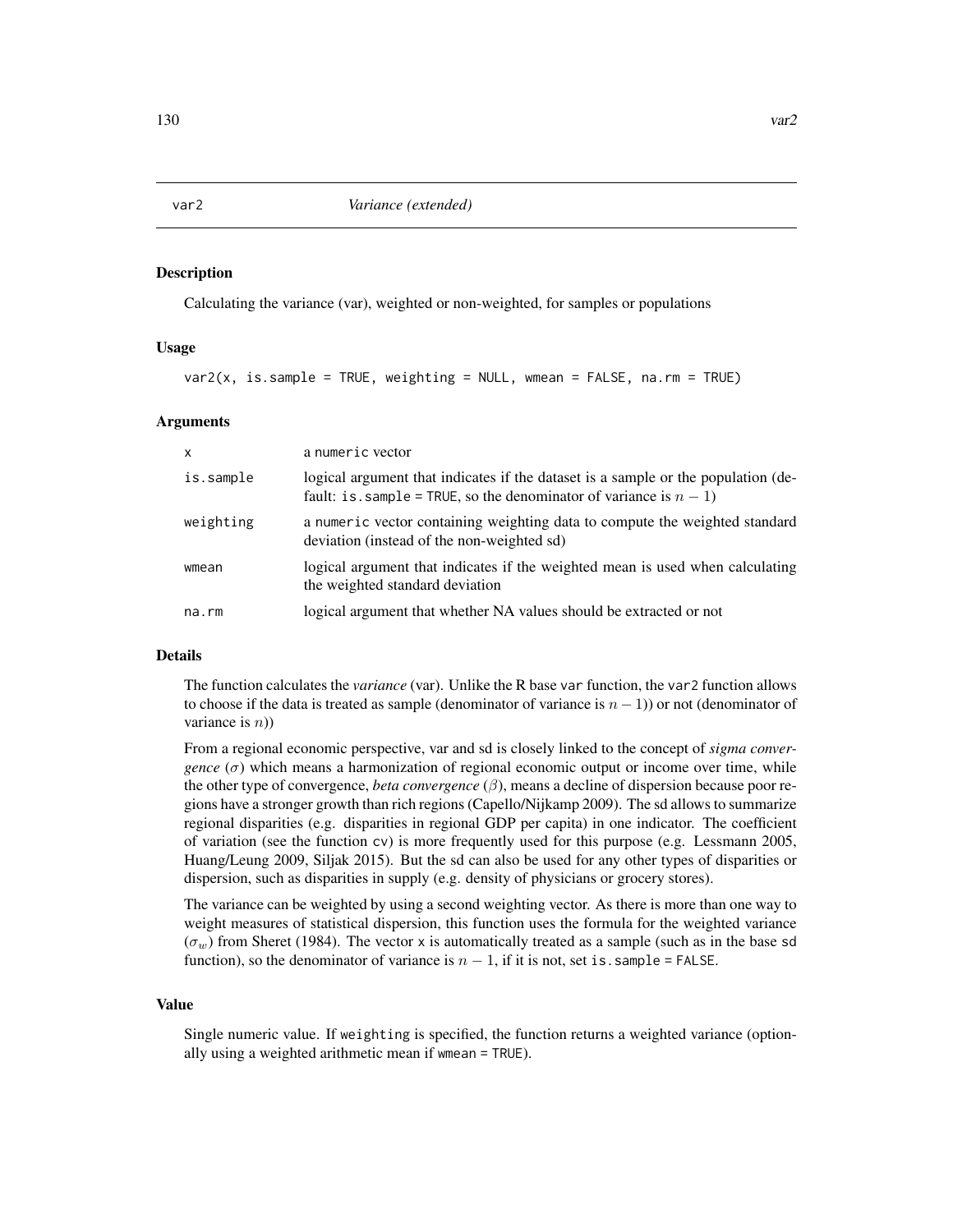#### <span id="page-130-0"></span>williamson and the contract of the contract of the contract of the contract of the contract of the contract of the contract of the contract of the contract of the contract of the contract of the contract of the contract of

#### Author(s)

Thomas Wieland

#### References

Bahrenberg, G./Giese, E./Mevenkamp, N./Nipper, J. (2010): "Statistische Methoden in der Geographie. Band 1: Univariate und bivariate Statistik". Stuttgart: Borntraeger.

Capello, R./Nijkamp, P. (2009): "Introduction: regional growth and development theories in the twenty-first century - recent theoretical advances and future challenges". In: Capello, R./Nijkamp, P. (eds.): *Handbook of Regional Growth and Development Theories*. Cheltenham: Elgar. p. 1-16.

Lessmann, C. (2005): "Regionale Disparitaeten in Deutschland und ausgesuchten OECD-Staaten im Vergleich". *ifo Dresden berichtet*, 3/2005. [https://www.cesifo-group.de/DocDL/ifodb\\_](https://www.cesifo-group.de/DocDL/ifodb_2005_3_25-33.pdf) [2005\\_3\\_25-33.pdf](https://www.cesifo-group.de/DocDL/ifodb_2005_3_25-33.pdf).

Huang, Y./Leung, Y. (2009): "Measuring Regional Inequality: A Comparison of Coefficient of Variation and Hoover Concentration Index". In: *The Open Geography Journal*, 2, p. 25-34.

Sheret, M. (1984): "The Coefficient of Variation: Weighting Considerations". In: *Social Indicators Research*, 15, 3, p. 289-295.

Siljak, D. (2015): "Real Economic Convergence in Western Europe from 1995 to 2013". In: *International Journal of Business and Economic Development*, 3, 3, p. 56-67.

#### See Also

[sd2](#page-104-0), [cv](#page-18-0), [gini](#page-45-0), [herf](#page-64-0), [hoover](#page-66-0), [mean2](#page-91-0), [rca](#page-95-0)

# Examples

```
# Regional disparities / sigma convergence in Germany
data(G.counties.gdp)
# GDP per capita for German counties (Landkreise)
vars <- apply (G.counties.gdp[54:68], MARGIN = 2, FUN = var2)
# Calculating variance for the years 2000-2014
years <- 2000:2014
plot(years, vars, "l", xlab = "year",
ylab = "Variance of GDP per capita")
# Plot variance over time
```
williamson *Williamson index*

#### **Description**

Calculating the Williamson index (population-weighted coefficient of variation)

#### Usage

```
williamson (x, weighting, coefnorm = FALSE, wmean = FALSE, na.rm = TRUE)
```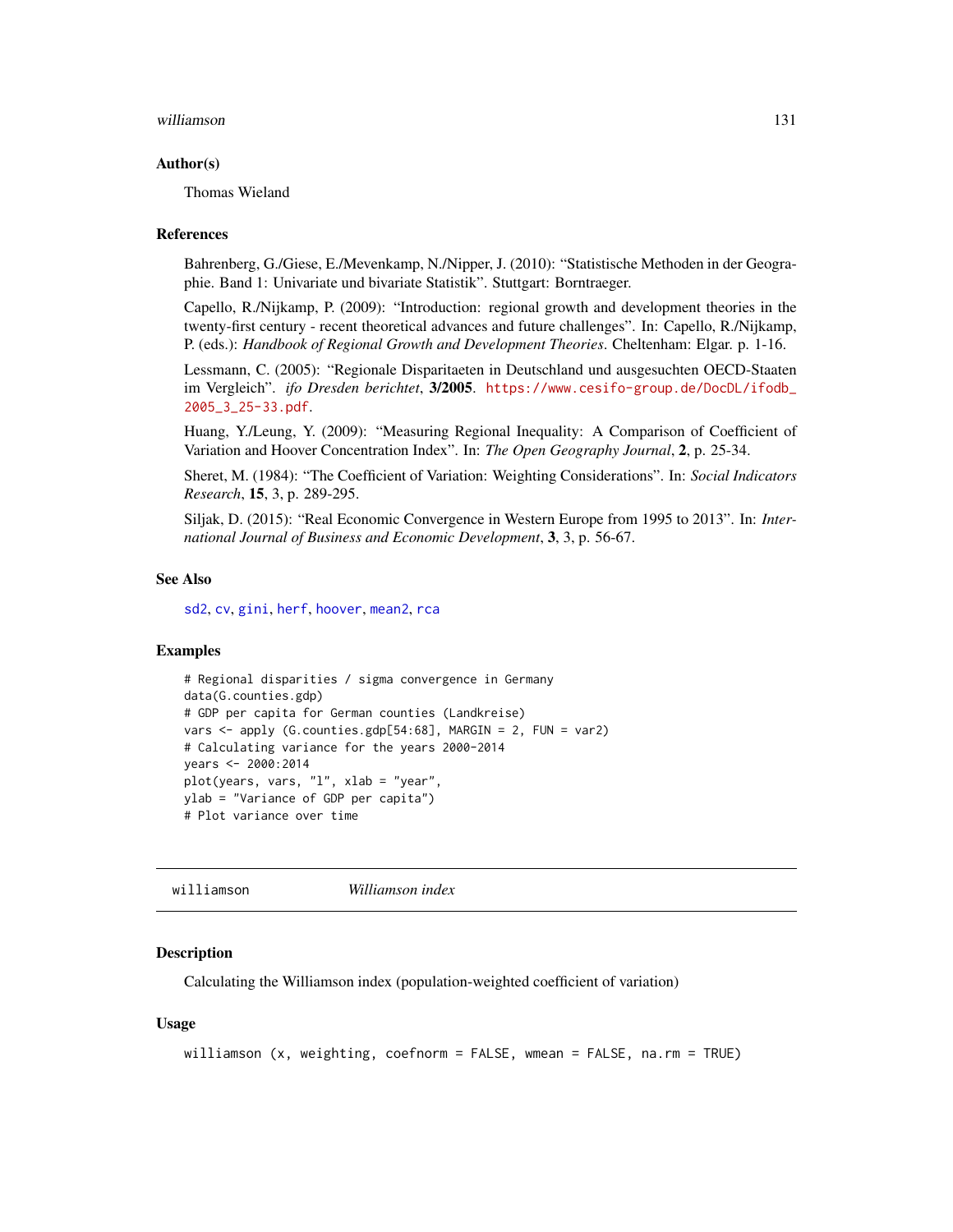#### Arguments

| $\mathsf{x}$ | a numeric vector                                                                                                                                       |
|--------------|--------------------------------------------------------------------------------------------------------------------------------------------------------|
| weighting    | mandatory: a numeric vector containing weighting data (usually regional pop-<br>ulation)                                                               |
| coefnorm     | logical argument that indicates if the function output is the standardized cv $(0 <$<br>$v* < 1$ or not $(0 < v < \infty)$ (default: coefnorm = FALSE) |
| wmean        | logical argument that indicates if the weighted mean is used when calculating<br>the weighted coefficient of variation                                 |
| na.rm        | logical argument that whether NA values should be extracted or not                                                                                     |

# Details

The *Williamson index* (Williamson 1965) is a population-weighted coefficient of variation.

The *coefficient of variation*, v, is a dimensionless measure of statistical dispersion  $(0 < v < \infty)$ , based on variance and standard deviation, respectively. The cv (variance, standard deviation) can be weighted by using a second weighting vector. As there is more than one way to weight measures of statistical dispersion, this function uses the formula for the weighted cv ( $v_w$ ) from Sheret (1984). The cv can be standardized, while this function uses the formula for the standardized cv  $(v*,$  with  $0 < v \times 1$ ) from Kohn/Oeztuerk (2013). The vector x is automatically treated as a sample (such as in the base sd function), so the denominator of variance is  $n - 1$ , if it is not, set is. sample = FALSE.

# Value

Single numeric value. If coefnorm = FALSE the function returns the non-standardized cv ( $0 < v <$  $\infty$ ). If coefnorm = TRUE the standardized cv ( $0 < v* < 1$ ) is returned.

#### Author(s)

Thomas Wieland

#### References

Gluschenko, K. (2018): "Measuring regional inequality: to weight or not to weight?" In: *Spatial Economic Analysis*, 13, 1, p. 36-59.

Lessmann, C. (2005): "Regionale Disparitaeten in Deutschland und ausgesuchten OECD-Staaten im Vergleich". *ifo Dresden berichtet*, 3/2005. [https://www.cesifo-group.de/DocDL/ifodb\\_](https://www.cesifo-group.de/DocDL/ifodb_2005_3_25-33.pdf) [2005\\_3\\_25-33.pdf](https://www.cesifo-group.de/DocDL/ifodb_2005_3_25-33.pdf).

Huang, Y./Leung, Y. (2009): "Measuring Regional Inequality: A Comparison of Coefficient of Variation and Hoover Concentration Index". In: *The Open Geography Journal*, 2, p. 25-34.

Kohn, W./Oeztuerk, R. (2013): "Statistik fuer Oekonomen. Datenanalyse mit R und SPSS". Berlin: Springer.

Portnov, B.A./Felsenstein, D. (2010): "On the suitability of income inequality measures for regional analysis: Some evidence from simulation analysis and bootstrapping tests". In: *Socio-Economic Planning Sciences*, 44, 4, p. 212-219.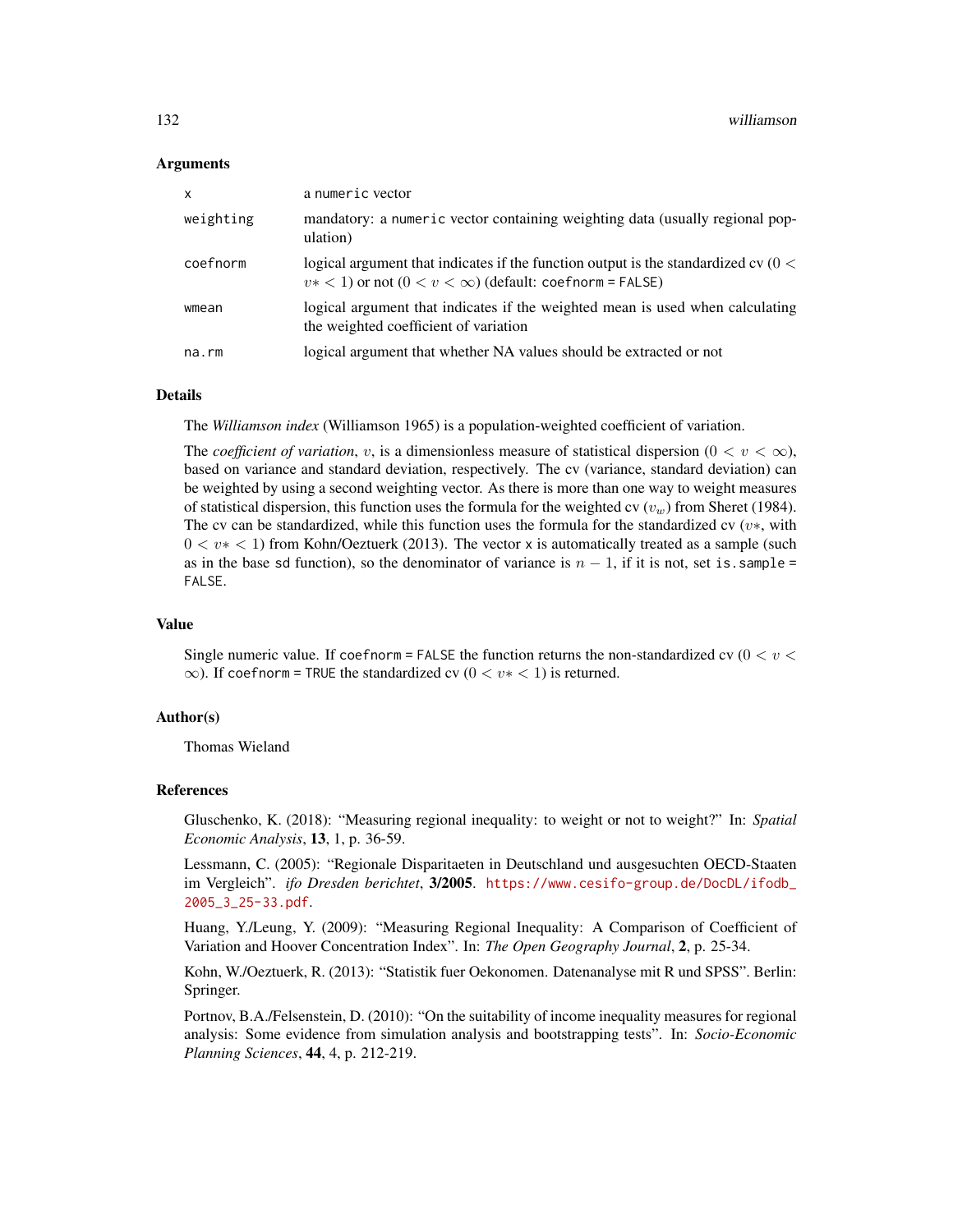#### <span id="page-132-0"></span>williamson and the state of the state of the state of the state of the state of the state of the state of the state of the state of the state of the state of the state of the state of the state of the state of the state of

Sheret, M. (1984): "The Coefficient of Variation: Weighting Considerations". In: *Social Indicators Research*, 15, 3, p. 289-295.

Williamson, J. G. (1965): "Regional Inequality and the Process of National Development: A Description of the Patterns". In: *Economic Development and Cultural Change*, 13, 4/2, p. 1-84.

# See Also

[gini](#page-45-0), [herf](#page-64-0), [hoover](#page-66-0), [cv](#page-18-0), [disp](#page-21-0)

### Examples

```
data(GoettingenHealth2)
# districts with healthcare providers and population size
```
williamson((GoettingenHealth2\$phys\_gen/GoettingenHealth2\$pop), GoettingenHealth2\$pop)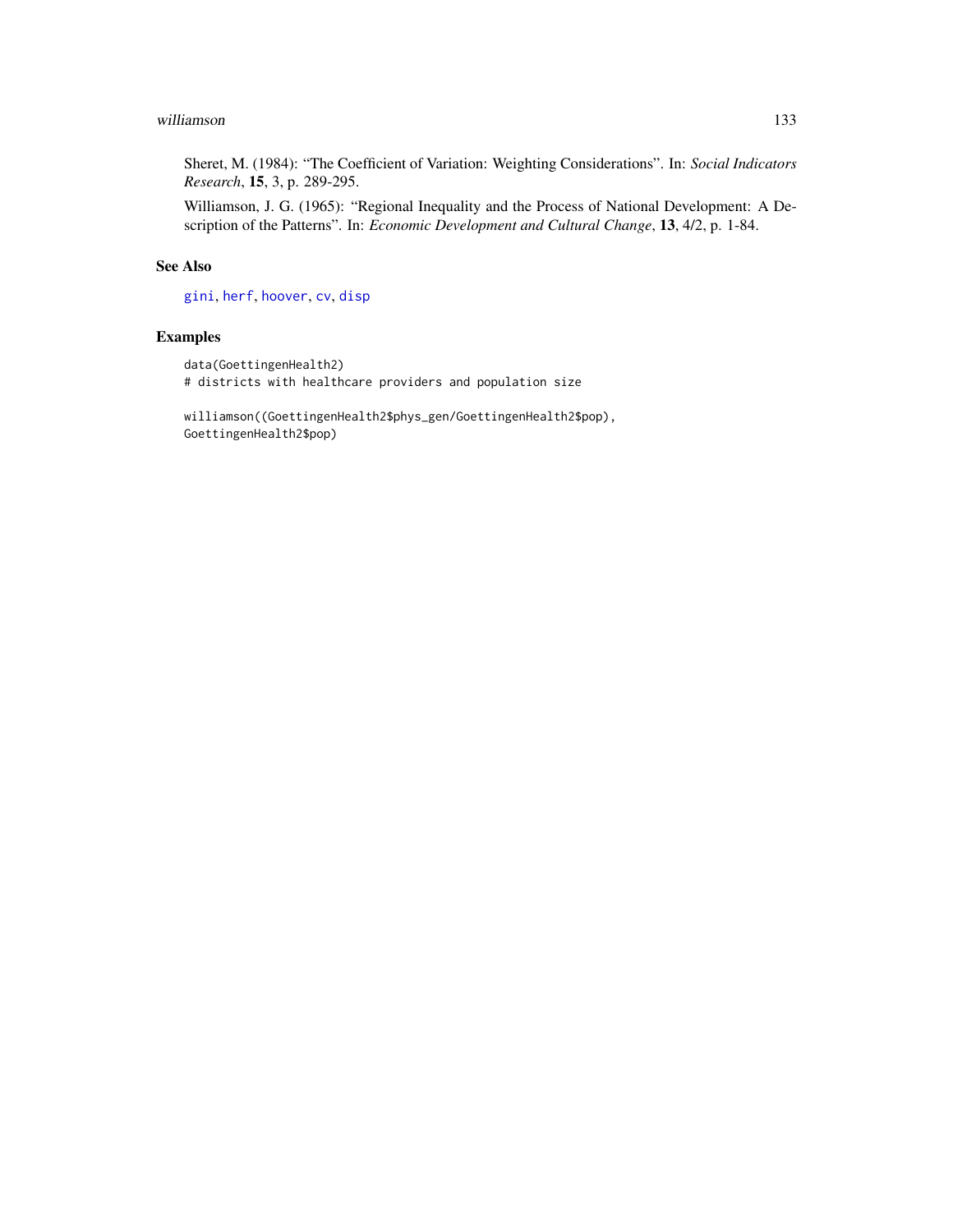# **Index**

atkinson, [4,](#page-3-0) *[17](#page-16-0)*, *[23](#page-22-0)*, *[68](#page-67-0)* Automotive, [5](#page-4-0) betaconv.nls, [6,](#page-5-1) *[11](#page-10-0)*, *[13](#page-12-0)*, *[100](#page-99-0)*, *[123](#page-122-0)*, *[126](#page-125-0)* betaconv.ols, *[9](#page-8-0)*, [9,](#page-8-0) *[13](#page-12-0)*, *[100](#page-99-0)* betaconv.speed, *[9](#page-8-0)*, *[11](#page-10-0)*, [12,](#page-11-1) *[100](#page-99-0)*, *[123](#page-122-0)*, *[126](#page-125-0)* conc, [14](#page-13-0) converse, [15,](#page-14-0) *[64](#page-63-0)*, *[73](#page-72-0)*, *[102](#page-101-0)* coulter, *[5](#page-4-0)*, [16,](#page-15-0) *[22,](#page-21-1) [23](#page-22-0)*, *[68](#page-67-0)* curvefit, [17](#page-16-0) cv, *[5](#page-4-0)*, *[9](#page-8-0)*, *[11](#page-10-0)*, *[13](#page-12-0)*, *[17](#page-16-0)*, [19,](#page-18-1) *[22,](#page-21-1) [23](#page-22-0)*, *[49](#page-48-0)*, *[56](#page-55-0)*, *[66](#page-65-0)*, *[68](#page-67-0)*, *[91](#page-90-0)*, *[93](#page-92-0)*, *[100](#page-99-0)*, *[123](#page-122-0)*, *[126](#page-125-0)*, *[131](#page-130-0)*, *[133](#page-132-0)* dalton, *[5](#page-4-0)*, *[17](#page-16-0)*, [21,](#page-20-0) *[22,](#page-21-1) [23](#page-22-0)* disp, *[5](#page-4-0)*, *[17](#page-16-0)*, *[22](#page-21-1)*, [22,](#page-21-1) *[68](#page-67-0)*, *[133](#page-132-0)* dist, *[24](#page-23-0)*, *[27](#page-26-0)*, *[104](#page-103-0)* dist.buf, [23,](#page-22-0) *[25](#page-24-0)*, *[27](#page-26-0)*, *[64](#page-63-0)*, *[104](#page-103-0)* dist.calc, [25,](#page-24-0) *[64](#page-63-0)* dist.mat, *[24,](#page-23-0) [25](#page-24-0)*, [26,](#page-25-0) *[64](#page-63-0)*, *[104](#page-103-0)* durpug, [27](#page-26-0) ellison.a, [28,](#page-27-0) *[30](#page-29-0)[–32](#page-31-0)*, *[80,](#page-79-0) [81](#page-80-0)*, *[88](#page-87-0)* ellison.a2, [29,](#page-28-0) *[31,](#page-30-0) [32](#page-31-0)*, *[80,](#page-79-0) [81](#page-80-0)*, *[88](#page-87-0)* ellison.c, [30,](#page-29-0) *[32](#page-31-0)*, *[69](#page-68-0)[–71](#page-70-0)*, *[80,](#page-79-0) [81](#page-80-0)*, *[88](#page-87-0)* ellison.c2, *[31](#page-30-0)*, [31,](#page-30-0) *[69–](#page-68-0)[71](#page-70-0)*, *[80,](#page-79-0) [81](#page-80-0)*, *[88](#page-87-0)* EU28.emp, [33](#page-32-0) FK2014\_EGC, [34](#page-33-0) Freiburg, [35](#page-34-0) G.counties.gdp, [36](#page-35-0) G.regions.emp, [39](#page-38-0) G.regions.industries, [40](#page-39-0) gifpro, [41,](#page-40-0) *[46](#page-45-1)* gifpro.tbs, *[43](#page-42-0)*, [44](#page-43-0) gini, *[5](#page-4-0)*, *[17](#page-16-0)*, *[21,](#page-20-0) [22](#page-21-1)*, [46,](#page-45-1) *[52](#page-51-1)*, *[54](#page-53-0)*, *[66](#page-65-0)*, *[68](#page-67-0)*, *[106](#page-105-0)*, *[128](#page-127-0)*, *[131](#page-130-0)*, *[133](#page-132-0)* gini.conc, *[15](#page-14-0)*, *[29](#page-28-0)[–32](#page-31-0)*, *[49](#page-48-0)*, [50,](#page-49-0) *[54](#page-53-0)*, *[56](#page-55-0)*, *[75–](#page-74-0)[77](#page-76-0)*, *[79](#page-78-0)[–81](#page-80-0)*, *[84](#page-83-0)*, *[88](#page-87-0)*, *[91](#page-90-0)*

gini.spec, *[28](#page-27-0)[–32](#page-31-0)*, *[49](#page-48-0)*, *[52](#page-51-1)*, [52,](#page-51-1) *[56](#page-55-0)*, *[75](#page-74-0)[–77](#page-76-0)*, *[79](#page-78-0)[–81](#page-80-0)*, *[84](#page-83-0)*, *[88](#page-87-0)*, *[91](#page-90-0)*, *[127](#page-126-0)* gini2, *[5](#page-4-0)*, *[17](#page-16-0)*, *[22,](#page-21-1) [23](#page-22-0)*, [55](#page-54-0) Goettingen, [57](#page-56-0) GoettingenHealth1, [59](#page-58-0) GoettingenHealth2, [60](#page-59-0) growth, [61](#page-60-0)

hansen, [62,](#page-61-0) *[73](#page-72-0)* herf, *[5](#page-4-0)*, *[17](#page-16-0)*, *[21](#page-20-0)[–23](#page-22-0)*, *[49](#page-48-0)*, *[56](#page-55-0)*, [65,](#page-64-1) *[68](#page-67-0)*, *[91](#page-90-0)*, *[106](#page-105-0)*, *[128](#page-127-0)*, *[131](#page-130-0)*, *[133](#page-132-0)* hoover, *[5](#page-4-0)*, *[15](#page-14-0)*, *[17](#page-16-0)*, *[21](#page-20-0)[–23](#page-22-0)*, *[28](#page-27-0)*, *[49](#page-48-0)*, *[56](#page-55-0)*, [67,](#page-66-1) *[88](#page-87-0)*, *[91](#page-90-0)*, *[106](#page-105-0)*, *[127,](#page-126-0) [128](#page-127-0)*, *[131](#page-130-0)*, *[133](#page-132-0)* howard.cl, *[29](#page-28-0)[–32](#page-31-0)*, [68,](#page-67-0) *[70,](#page-69-0) [71](#page-70-0)* howard.xcl, *[29](#page-28-0)[–32](#page-31-0)*, *[69](#page-68-0)*, [69](#page-68-0) howard.xcl2, *[29](#page-28-0)[–32](#page-31-0)*, *[69,](#page-68-0) [70](#page-69-0)*, [70,](#page-69-0) *[71](#page-70-0)* huff, *[16](#page-15-0)*, *[64](#page-63-0)*, [71,](#page-70-0) *[102](#page-101-0)*

krugman.conc, [74,](#page-73-0) *[76,](#page-75-0) [77](#page-76-0)*, *[79](#page-78-0)* krugman.conc2, *[15](#page-14-0)*, *[75](#page-74-0)*, [75,](#page-74-0) *[77](#page-76-0)*, *[79](#page-78-0)* krugman.spec, *[28](#page-27-0)*, *[75,](#page-74-0) [76](#page-75-0)*, [77,](#page-76-0) *[79](#page-78-0)* krugman.spec2, *[75](#page-74-0)[–77](#page-76-0)*, [78,](#page-77-1) *[127](#page-126-0)*

litzenberger, *[29](#page-28-0)[–32](#page-31-0)*, [79,](#page-78-0) *[81](#page-80-0)*, *[88](#page-87-0)* litzenberger2, *[29](#page-28-0)[–32](#page-31-0)*, *[80](#page-79-0)*, [80](#page-79-0) lm.beta, [82](#page-81-0) locq, *[29–](#page-28-0)[32](#page-31-0)*, *[75](#page-74-0)[–77](#page-76-0)*, *[79](#page-78-0)[–81](#page-80-0)*, [83,](#page-82-0) *[87,](#page-86-0) [88](#page-87-0)* locq.growth, [85](#page-84-0) locq2, *[29](#page-28-0)[–32](#page-31-0)*, *[80,](#page-79-0) [81](#page-80-0)*, *[84](#page-83-0)*, [87](#page-86-0) lorenz, [89](#page-88-0)

mean2, [92,](#page-91-1) *[106](#page-105-0)*, *[131](#page-130-0)* mssd, [93](#page-92-0)

portfolio, *[43](#page-42-0)*, *[46](#page-45-1)*, *[87](#page-86-0)*, [94,](#page-93-1) *[109](#page-108-1)*, *[111](#page-110-1)*, *[113](#page-112-0)*, *[115](#page-114-0)*, *[118](#page-117-0)*, *[120](#page-119-0)*

rca, *[9](#page-8-0)*, *[11](#page-10-0)*, *[21](#page-20-0)*, [96,](#page-95-1) *[106](#page-105-0)*, *[123](#page-122-0)*, *[126](#page-125-0)*, *[131](#page-130-0)* REAT *(*REAT-package*)*, [3](#page-2-0) REAT-package, [3](#page-2-0) reilly, *[16](#page-15-0)*, *[64](#page-63-0)*, *[73](#page-72-0)*, [101](#page-100-0)